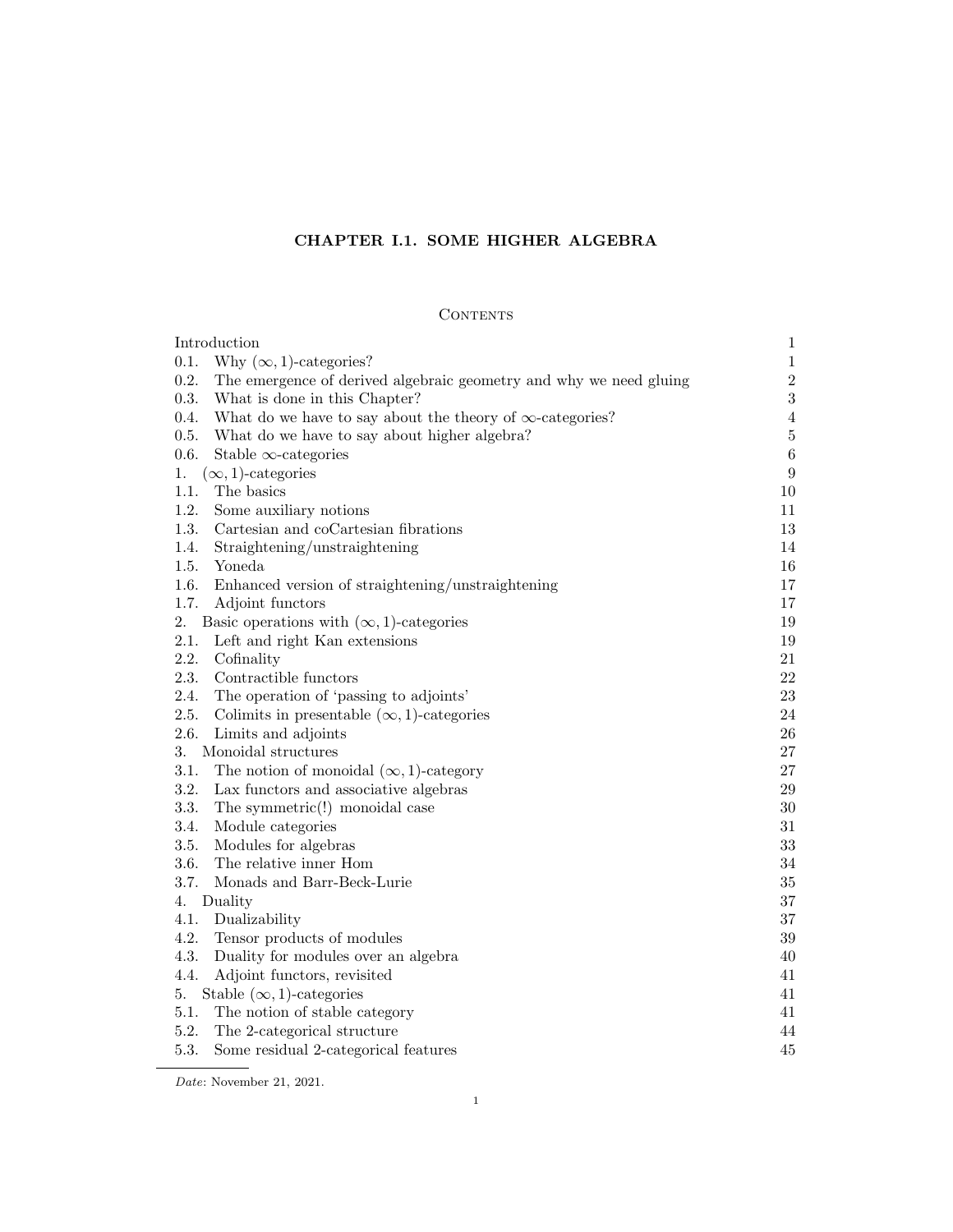| 5.4.<br>Generation                                                                        | 46     |
|-------------------------------------------------------------------------------------------|--------|
| The symmetric monoidal structure on $1\text{-Cat}_{\text{cont}}^{\text{St,coempl}}$<br>6. | 47     |
| 6.1.<br>The Lurie tensor product                                                          | 48     |
| 6.2.<br>The $(\infty, 1)$ -category of spectra                                            | 50     |
| 6.3.<br>Duality of stable categories                                                      | 52     |
| 6.4.<br>Generation of tensor products                                                     | $53\,$ |
| Compactly generated stable categories<br>7.                                               | $55\,$ |
| 7.1.<br>Compactness                                                                       | 55     |
| 7.2.<br>The operation of ind-completion                                                   | 56     |
| 7.3.<br>The dual of a compactly generated category                                        | 58     |
| 7.4.<br>Compact generation of tensor products                                             | 60     |
| Algebra in stable categories<br>8.                                                        | 62     |
| 8.1.<br>Modules over a stable monoidal category                                           | 62     |
| 8.2.<br>Inner Hom and tensor products                                                     | 63     |
| 8.3.<br>The 2-categorical structure                                                       | 64     |
| 8.4.<br>Some residual 2-categorical features                                              | 65     |
| 8.5.<br>Modules over an algebra                                                           | 66     |
| 8.6.<br>Duality for module categories                                                     | 67     |
| 8.7.<br>Compact generation of tensor products                                             | 68     |
| 8.8.<br>Compactness and relative compactness                                              | 68     |
| Rigid monoidal categories<br>9.                                                           | 69     |
| The notion of rigid monoidal category<br>9.1.                                             | 69     |
| Basic properties of rigid monoidal categories<br>9.2.                                     | 70     |
| 9.3.<br>Modules over rigid categories                                                     | $72\,$ |
| Duality for modules over rigid categories-the commutative case<br>9.4.                    | 74     |
| 9.5.<br>Duality for modules over rigid categories-the general case                        | 75     |
| 10.<br>DG categories                                                                      | 76     |
| 10.1.<br>The $(\infty, 1)$ -category of vector spaces                                     | 76     |
| The Dold-Kan functor(s)<br>10.2.                                                          | 77     |
| The notion of DG category<br>10.3.                                                        | 78     |
| The symmetric monoidal structure on DG categories<br>10.4.                                | 80     |
| 10.5.<br>Compact objects and ind-completions                                              | 81     |
| 10.6.<br>Change of notations                                                              | 83     |

# **INTRODUCTION**

This Chapter is meant to provide some background on  $\infty$ -categories and *higher algebra* (the latter includes the notions of (symmetric) monoidal  $\infty$ -category, (commutative) algebras in a (symmetric) monoidal  $\infty$ -category, and modules over such algebras).

0.1. Why  $(\infty, 1)$ -categories? At this point in the development of mathematics one hardly needs to make a case for  $\infty$ -categories. Nonetheless, in this subsection we explain why they necessarily appear in this book. I.e., why we cannot remain in the world of, say, triangulated categories (if we talk about 'linear' categories).

0.1.1. In fact, there are two separate (but related) reasons that force one to work with  $\infty$ categories, rather than triangulated ones: extrinsic and intrinsic.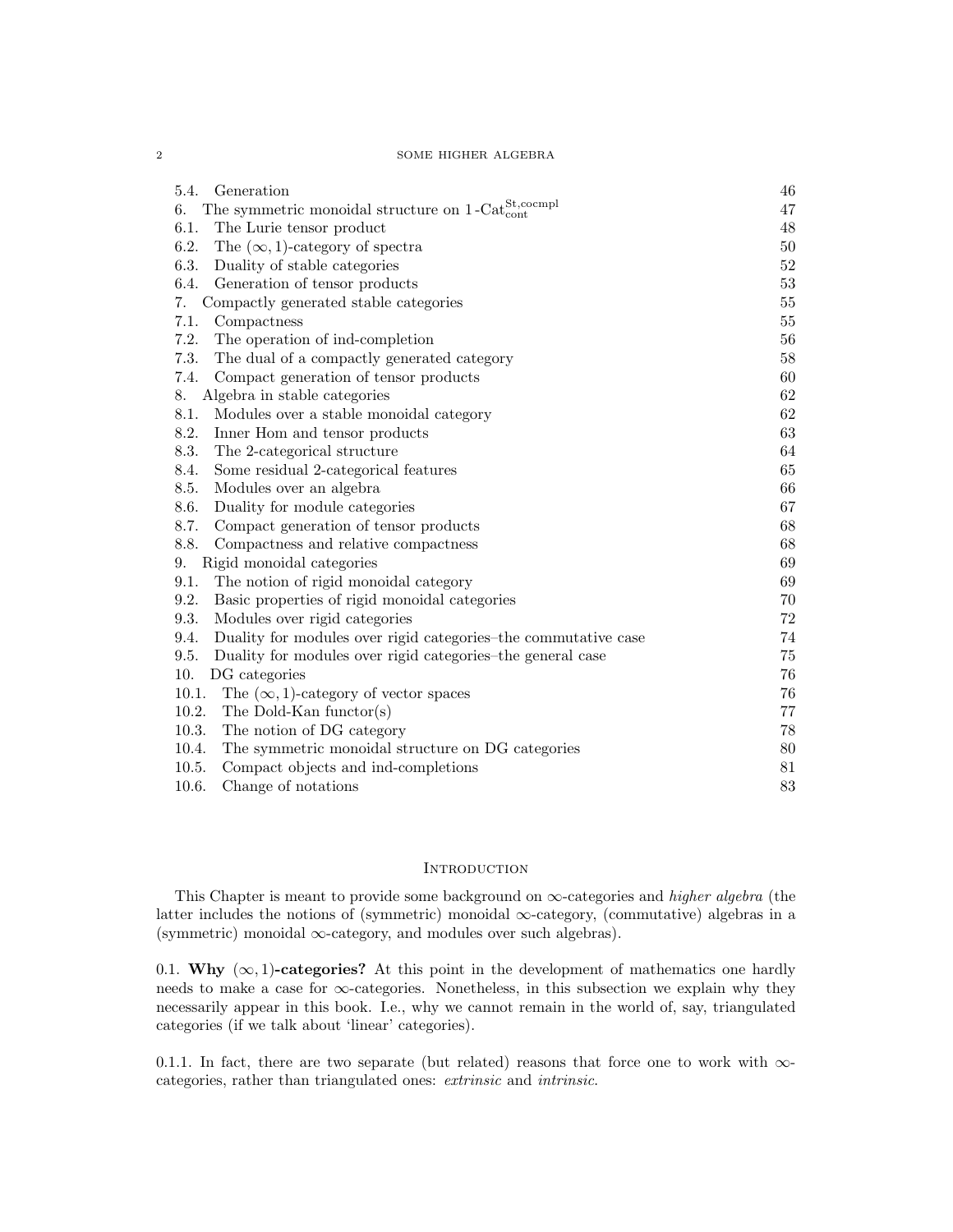The extrinsic reason has to do with the behavior of the *totality* of  $\infty$ /triangulated categories, and the intrinsic reason has to do with what is going on within a given  $\infty$ /triangulated category.

We begin by discussing the extrinsic reason, which we believe is more fundamental.

0.1.2. The extrinsic reason has to do the with the operation of *limit* of a diagram of  $\infty$  (resp., triangulated) categories.

An example of a limit is *gluing*: imagine that you want to glue the  $\infty$ /triangulated category of quasi-coherent sheaves on a scheme X from an affine cover.

Below we will explain why just the above operation of gluing along an open cover unavoidably appears in the theory that we are trying to build. However, taking that on faith, we arrive at the necessity to work with  $\infty$ -categories: it is well-known that triangulated categories do not glue well.

For example, given a scheme/topological space  $X$  with an action of an algebraic/compact group  $G$ , there is no known way to define the  $G$ -equivariant derived category of sheaves on X while only using the *derived* category of sheaves as an input: all the existing definitions appeal to constructions that take place at the chain level.

But once we put ourselves in the context of  $\infty$ -categories, everything works as expected. For example, given a prestack Y (i.e., an arbitrary functor from the category of affine schemes to that of  $\infty$ -groupoids), one can define the category Shv(Y) of sheaves on Y as the limit

$$
\lim_{S,y:S \to \mathcal{Y}} \operatorname{Shv}(S),
$$

where the limit is taken over the category of affine schemes over Y. As a tiny particular case of this, we can take  $\mathcal{Y} = X/G$  and recover the G-equivariant derived category on X.

0.1.3. We now explain the *intrinsic* reason why one is often forced to work with  $\infty$ -categories.

It also has to do with...–suspense–...the operation of taking a limit (or colimit), but now within our given  $\infty$ /triangulated category C.

But here, in a sense, we will not say anything new. A basic example of limit is the operation of fiber product of objects

$$
\mathbf{c}_1 \underset{\mathbf{c}}{\times} \mathbf{c}_2.
$$

When working in a triangulated category, we usually want to interpret the latter as the (shifted by  $[-1]$ ) *cone* of the map

$$
\mathbf{c}_1\oplus \mathbf{c}_2\to \mathbf{c},
$$

and we arrive to the familiar problem that cones are not well-defined (or, rather, that they do not have a functorial description).

Of course, one can say that cones exist, even though they are not canonical. But this non-canonicity prevents one from defining more general *homotopy colimits*, e.g., geometric realizations of simplicial objects, and without that, one cannot really do algebra, of the kind that we will be doing in Part IV of this book (operads, Lie algebras and Lie algebroids, etc.)

For example, in a monoidal triangulated category, one cannot form the tensor product of a right module and a left module over an associative algebra.

0.2. The emergence of derived algebraic geometry and why we need gluing. We shall first explain why derived algebraic geometry enters our game (that is, even if, at the start, one tries to work in the world of usual schemes).

We will then see how objects of derived algebraic geometry necessitate a gluing procedure.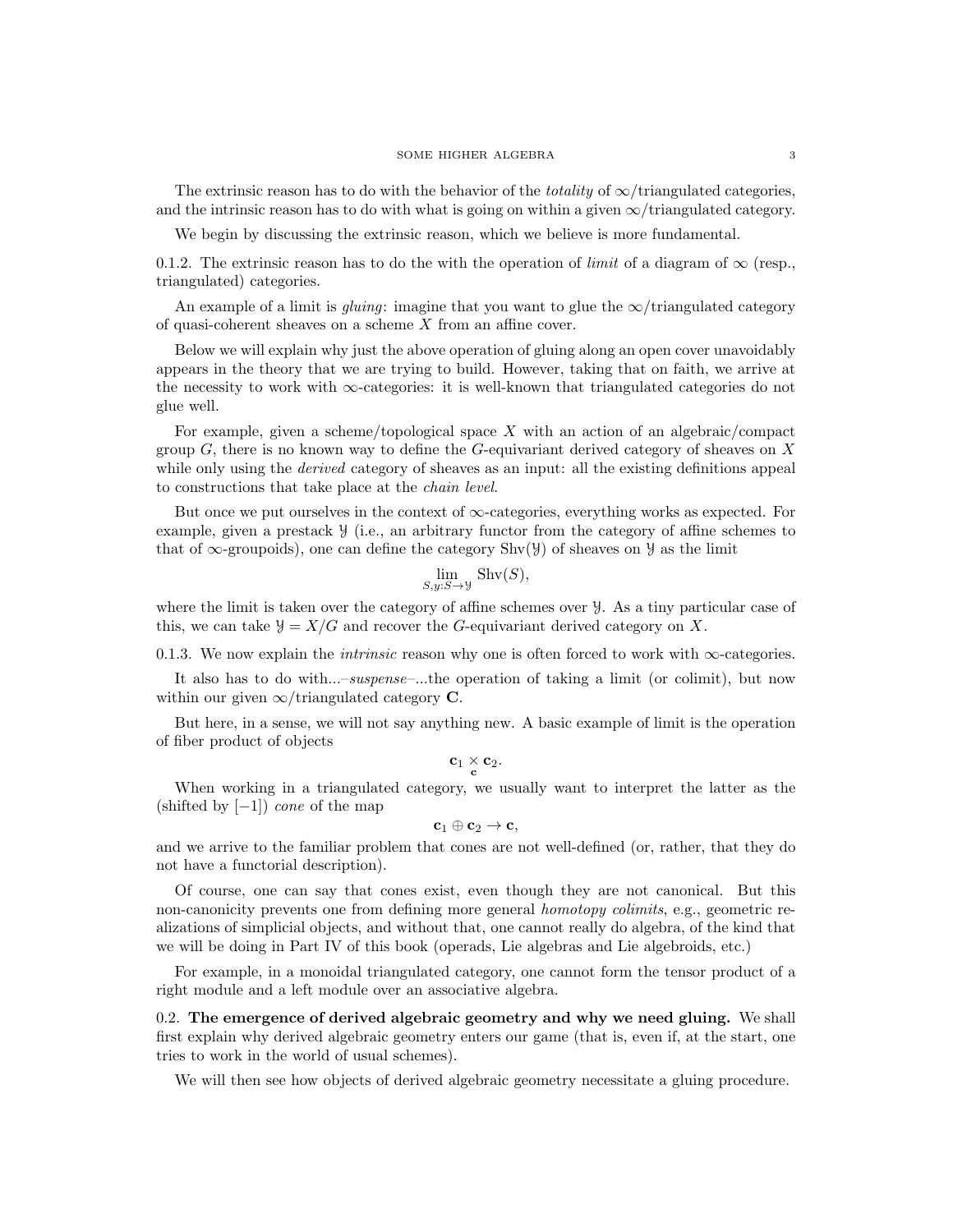0.2.1. Let us consider the pattern of *base change* for the derived category of quasi-coherent sheaves. Let us be given a Cartesian diagram of (usual) schemes

$$
X_1 \xrightarrow{g_X} X_2
$$
  

$$
f_1 \downarrow \qquad \qquad f_2
$$
  

$$
Y_1 \xrightarrow{g_Y} Y_2.
$$

Then from the isomorphism of functors

$$
(f_2)_* \circ (g_X)_* \simeq (g_Y)_* \circ (f_1)_*
$$

one obtains by adjunction the natural transformation

(0.1) 
$$
(g_Y)^* \circ (f_2)_* \to (f_1)_* \circ (g_X)^*.
$$

The base change theorem says that  $(0.1)$  is an isomorphism. The only problem is that this theorem is false.

More precisely, it is false if  $X_1$  is taken to be the fiber product  $Y_1 \times X_2$  in the category of usual schemes: consider the case when all schemes are affine;  $X_i = \text{Spec}(A_i)$  and  $Y_i = \text{Spec}(B_i)$ , and apply (0.1) to

$$
A_2 \in A_2 \text{-mod} = \text{QCoh}(X_2).
$$

We obtain the map

$$
B_1\underset{B_2}{\otimes}A_2\rightarrow A_1,
$$

where the tensor product is understood in the *derived* sense, while the right hand side is its top (i.e., 0-th) cohomology.

To remedy this problem, we need to take  $A_1$  to be the full derived tensor product  $B_1 \underset{B_2}{\otimes} A_2$ , so

that  $A_1$  is no longer a plain commutative algebra, but what one calls a *connective commutative* DG algebra. The spectrum of such a thing is, by definition, an affine derived scheme.

0.2.2. Thus, we see that affine derived schemes are necessary if we wish to have base change. And if we want to do algebraic geometry (i.e., consider not just affine schemes), we need to introduce the notion of general derived scheme.

We will delay the discussion of what derived schemes actually are until [Chapter I.2]. However, whatever they are, a derived scheme  $X$  is glued from an open cover of affine derived schemes  $U_i = \text{Spec}(A_i)$ , and let us try to imagine what the  $\infty$ /triangulated category  $\text{QCoh}(X)$ of quasi-coherent sheaves on X should be.

By definition for each element of the cover we have

$$
\mathrm{QCoh}(U_i) = A_i \text{-mod},
$$

i.e., this is the category of  $A_i$ -modules. Now, whatever X is, the  $\infty$ /triangulated category  $QCoh(X)$  should be obtained as a gluing of  $QCoh(U_i)$ , i.e., as the limit of the diagram of categories

$$
\text{QCoh}(U_{i_0} \cap \ldots \cap U_{i_n}), \quad n = 0, 1, \ldots
$$

Thus, we run into the problem of taking the limit of a diagram of categories, and as we said before, in order to take this limit, we should understand the above diagram as one of ∞-categories rather than triangulated ones.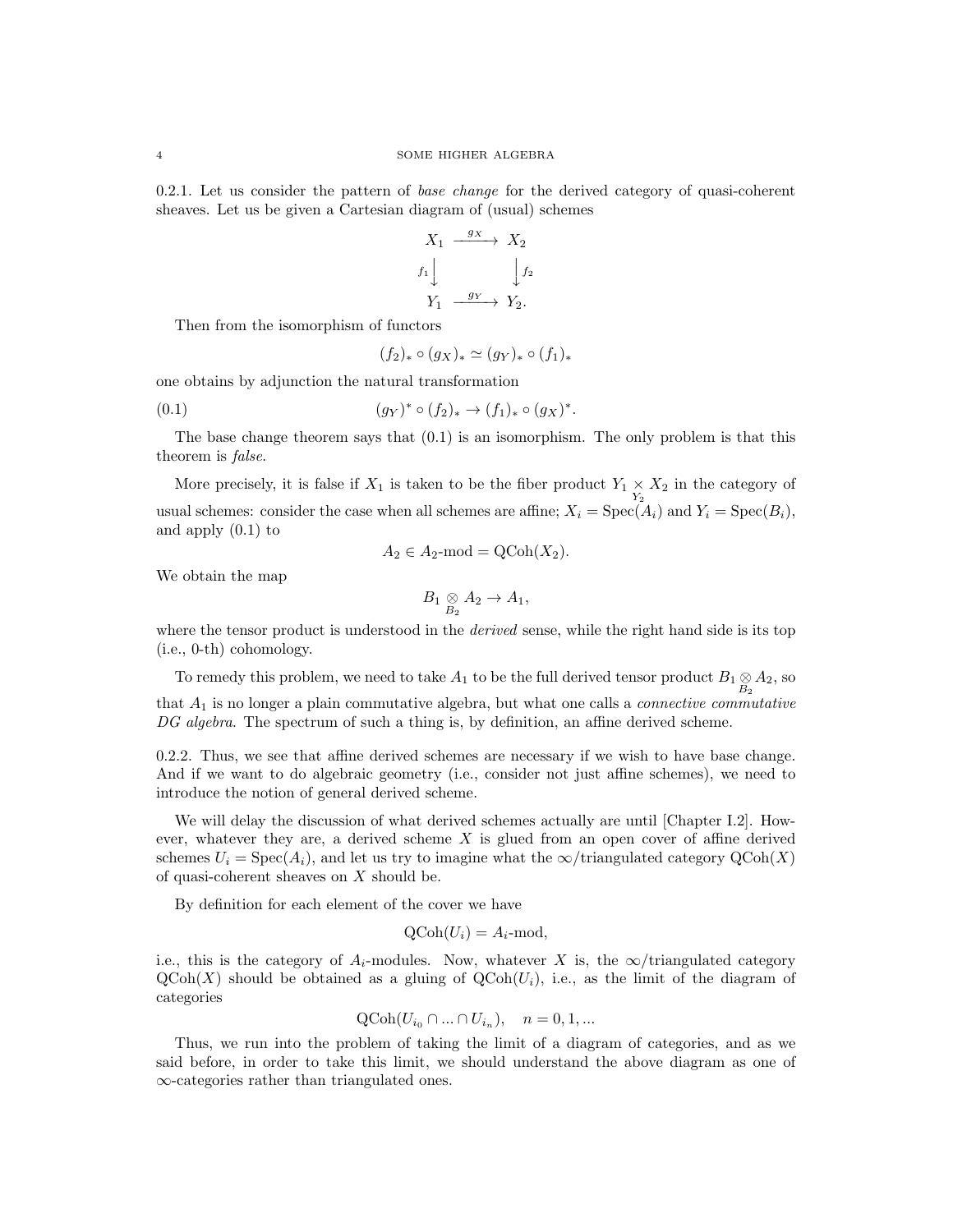0.3. What is done in this Chapter? This Chapter (with the exception of Sect. 9) contains no original mathematics; it is mostly a review of the foundational works of J. Lurie, [Lu1] and [Lu2].

Thematically, it can be split into the following parts:

0.3.1. Sects. 1-2 are a review of higher category theory, i.e., the theory of  $(\infty, 1)$ -categories, following [Lu1, Chapters 1-5].

In Sect. 1 we introduce the basic words of the vocabulary of  $(\infty, 1)$ -categories. In Sect. 2 we discuss some of the most frequent manipulations that one performs with  $(\infty, 1)$ -categories.

0.3.2. In Sects. 3-4 we review the basics of higher algebra, following [Lu2, Chapter 4].

In Sect. 3 we discuss the notions of (symmetric) monoidal  $(\infty, 1)$ -category, the notion of associative/commutative algebra in a given (symmetric) monoidal  $(\infty, 1)$ -category, and the notion of module over an algebra.

In Sect. 4 we discuss the pattern of duality in higher algebra.

0.3.3. In Sects. 5-7, we discuss stable  $(\infty, 1)$ -categories, following [Lu2, Sects. 1.1, 1.4 and 4.8] with an incursion into [Lu1, Sect. 5.4].

In Sect. 5 we introduce the notion of *stable*  $(\infty, 1)$ -category.

In Sect. 6 we discuss the operation of Lurie tensor product on cocomplete stable  $(\infty, 1)$ categories.

In Sect. 7 we discuss the notions of compactness, compact generation and ind-completion (we do this in the context of stable categories, even though these notions make sense more generally, see [Lu1, Sect. 5.3]).

0.3.4. In Sects. 8-10 we start discussing algebra.

In Sect. 8 we specialize the general concepts of higher algebra to the case of stable categories. I.e., we will discuss stable (symmetric) monoidal categories, module categories over them, duality for such, etc.

In Sect. 9 (which is the only section that contains some original mathematics) we introduce the notion of rigid monoidal category. By a loose analogy, one can think of rigid monoidal categories as Frobenius algebras in the world of stable categories. These stable monoidal categories exhibit particularly strong *extrinsic* finiteness properties: i.e., properties of module categories over them.

Finally, in Sect. 10 we introduce the notion of DG category. This will be the world in which we will do algebra in the main body of this book.

0.4. What do we have to say about the theory of  $\infty$ -categories? The theory of  $\infty$ categories, in the form that is amenable for use by non-experts, has been constructed by J. Lurie in [Lu1]. It is based on the model of  $\infty$ -categories as *quasi-categories* (a.k.a., weak Kan simplicial sets), developed in the foundational work of A. Joyal, [Jo].

0.4.1. The remarkable thing about this theory is that one does not really need to know the contents of [Lu1] in order to apply it.

What Lurie's book provides is a syntax of allowed words and sentences in the the theory of ∞-categories, and ensures that this syntax can be realized in the model of quasi-categories.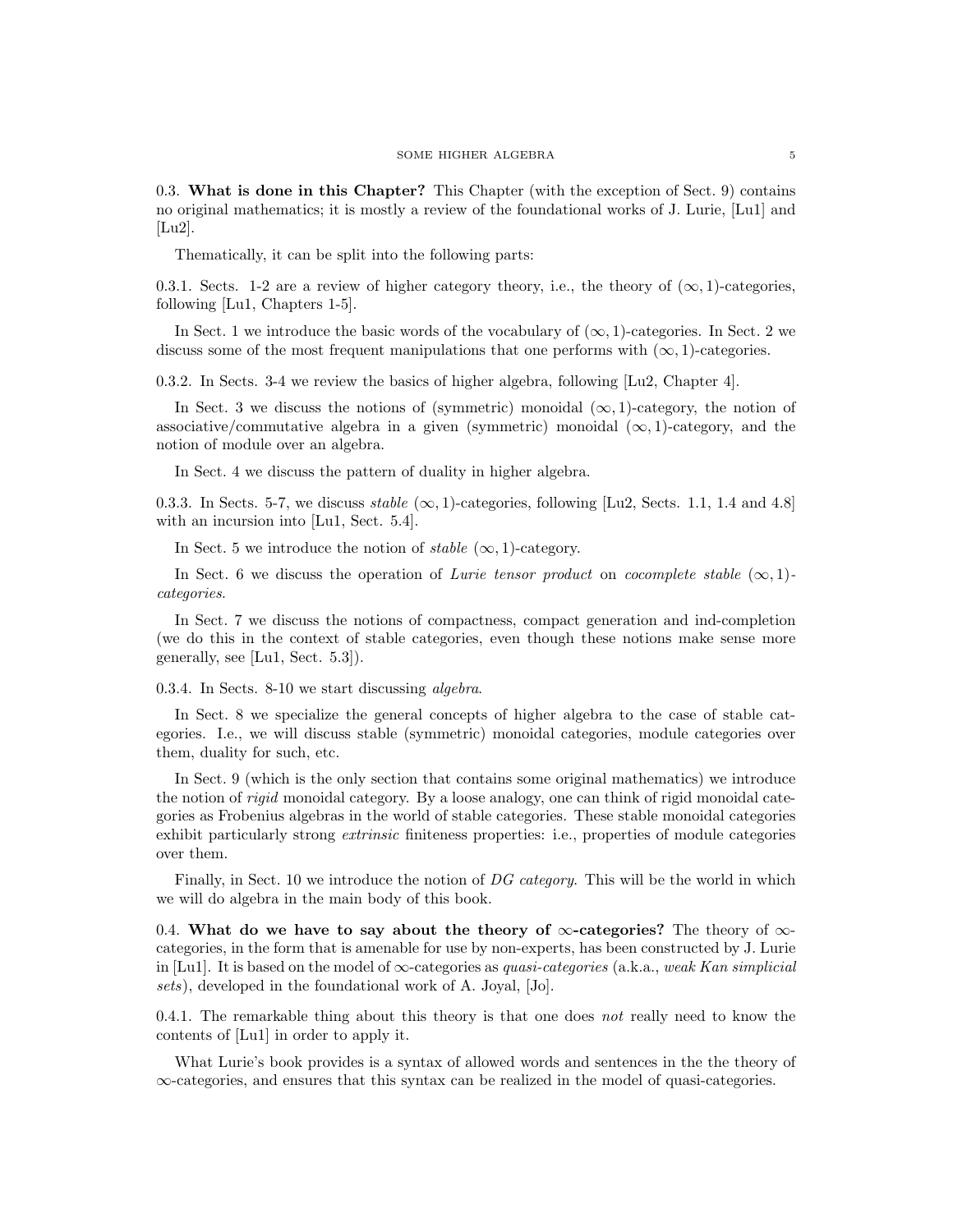0.4.2. In Sect. 1 we make an attempt to summarize this syntax. However, we are not making a mathematical assertion here: our grammar is incomplete and suffers from circularity (e.g., we appeal to fiber products before introducing limits).

The task of actually writing down such a syntax appears to be a non-trivial problem on its own. It seems likely, however, that in order to do that, one has to completely disengage oneself from viewing objects of a (higher) category as a set.

The latter would be desirable in any case: the simplical set underlying an  $\infty$ -category is a phantom; indeed, we never use it for any 'yes or no' questions or when we need to compute something.

0.4.3. In Sect. 2, we assume that we know how to speak the language of  $\infty$ -categories, and we introduce some basic tools that one uses to create new ∞-categories from existing ones, and similarly for functors.

These have to do with the operation of taking limits and colimits (within a given  $\infty$ -category or the totality of such), and the procedure of Kan extension.

0.4.4. Our tool-kit regarding  $\infty$ -categories is far from complete.

For example, we do not define what filtered/sifted  $\infty$ -categories are.

And, quite possibly, there are multiple other pieces of terminology, common in the theory of ∞-categories, that we use without being aware of not having introduced them. Whenever this happens, the reader should go back to [Lu1], and find the definition therein.

0.4.5. What about set theory? As is written in [Lu1, Sect. 1.2.15], one needs to make a decision on how one treats the sizes of our categories, i.e., the distinction between 'large' and 'small' categories.

Our policy is option  $(3)$  from *loc.cit.*, i.e., we just *ignore* these issues.

One reason for this is that the mention of cardinals when stating lemmas and theorems clutters the exposition.

Another reason is that it is very difficult to make a mistake of set-theoretic nature, unless one makes a set-theoretic argument (which we never do).

So, we will assume that our reader will not be conflicted about cutting his/her own hair, and live in the happy cardinal-free world.

0.5. What do we have to say about higher algebra? Nothing, in fact, beyond what is written in [Lu2, Chapter 4]. But we need much less (e.g., we do need general operads), so we decided to present a concise summary of things that we will actually use.

0.5.1. We start by discussing associative and commutative structures, i.e., monoidal/symmetric monoidal ∞-categories and associative/commutative algebras in them. In fact, it all boils down to the notion of monoid/commutative monoid in a given  $\infty$ -category.

The remarkable thing is that it is easy to encode monoids/commutative monoids using functors between  $\infty$ -categories. This idea originated in Segal's foundational work [Seg], and was implemented in the present context in [Lu2, Chapter 4].

Namely, the datum of a monoid in an  $\infty$ -category C is encoded by a functor

 $F: \mathbf{\Delta}^{\mathrm{op}} \to \mathbf{C},$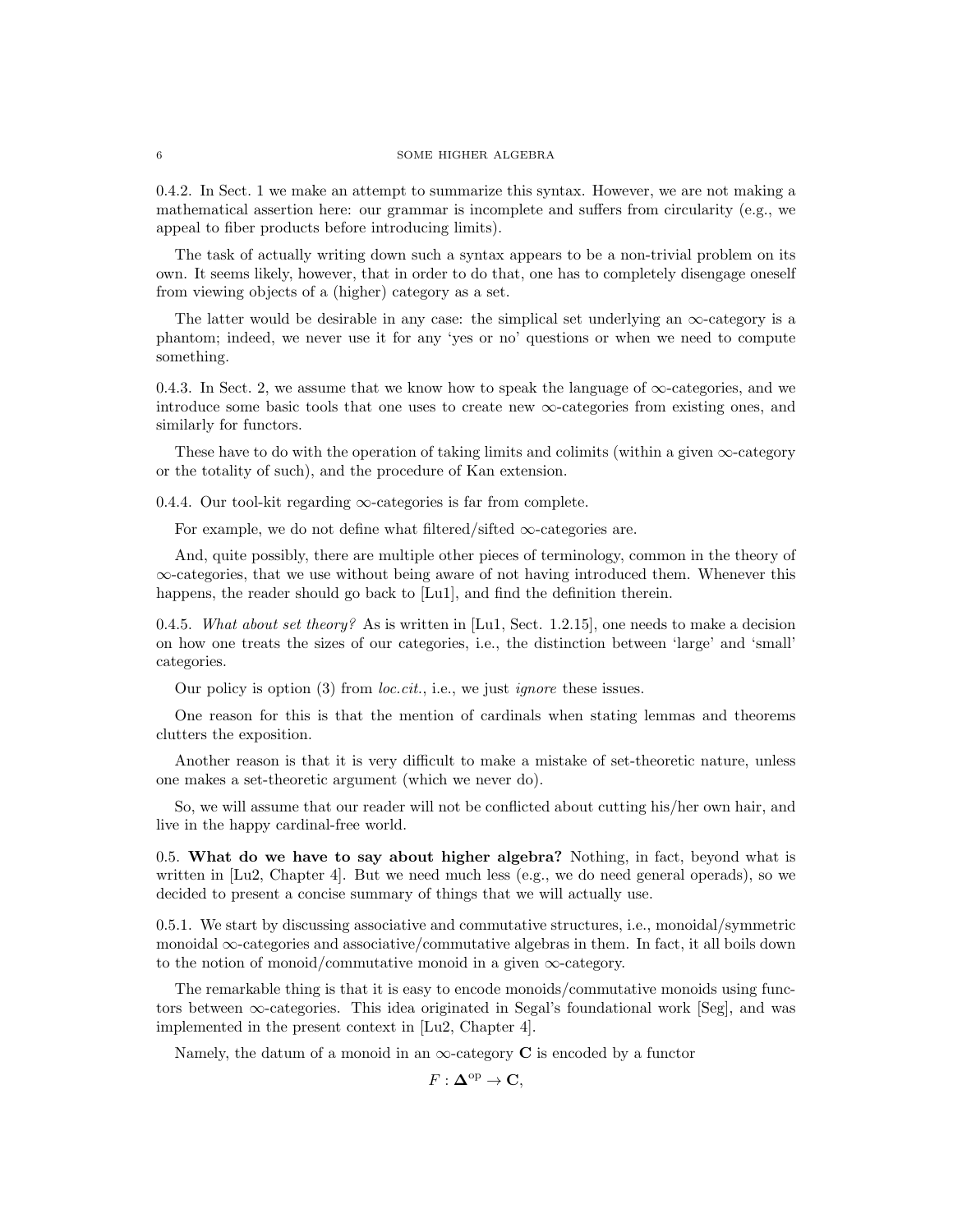that satisfies the following condition:  $F([0]) = *$ , and for every  $n = 1, \dots,$  the map

$$
F([n]) \to \prod_{i=1,\ldots,n} F([1])
$$

is an isomorphism, where the *i*-th map  $F([n]) \to F([1])$  corresponds to the map

 $[1] \rightarrow [n], \quad 0 \mapsto i - 1, 1 \mapsto i.$ 

For example, the binary operation is the map

 $F([2]) \to F([1])$ 

that corresponds to the map

$$
[1] \to [2], \quad 0 \mapsto 0, 1 \mapsto 2.
$$

Similarly, the datum of a commutative monoid is encoded by a functor

 $F: \text{Fin}_{*} \to \mathbf{C},$ 

where  $Fin_*$  is the category of *pointed finite sets*.

Once we take this point of view, the basic definitions of higher algebra roll out quite easily. This is what is done in Sect. 3.

0.5.2. In Sect. 4 we discuss the notion of duality. It appears in several flavors: the notion of left/right dual of an object in a monoidal  $\infty$ -category; the notion of dual of module over an algebra; and also as the notion of adjoint functor.

It is easy to define what it means for an object to be dualizable.

However, the question of *canonicity* of the dual is trickier: in what sense is the dual uniquely defined? I.e., what kind of duality datum specifies it uniquely (i.e., up to a contractible space of choices)?

In fact, this question can be answered precisely, but for this one needs to work in the context of  $(\infty, 2)$ -categories. And we actually do this, in [Chapter A.3], in the framework of discussing the notion of adjoint 1-morphism in a given  $(\infty, 2)$ -category.

The upshot of loc.cit. is that the dual is canonically defined, and one can specify (albeit not too explicitly) the data that fixes it uniquely.

0.6. Stable  $\infty$ -categories. In the main body of the book we will be doing algebra in DG categories (over a field k of characteristic 0). There are (at least) two routes to set this theory up.

0.6.1. One route would be to proceed directly by working with (ordinary) categories enriched over the category of complexes of vector spaces over k.

In fact, this way of approaching DG categories has been realized in [Dr]. However, one of the essential ingredients of a functioning theory is that the totality of DG categories should itself be endowed with a structure of  $\infty$ -category (in order to be able to take limits). But since the paper  $\text{Dr}$  appeared before the advent of the language of  $\infty$ -categories, some amount of work would be needed to explain how to organize DG categories into an  $\infty$ -category.

The situation with the operation of *tensor product* of DG categories is similar. It had been developed in [FG], prior to the appearance of [Lu2]. However, this structure had not been formulated as a symmetric monoidal  $\infty$ -category in language that we use today.

So, instead of trying to rewrite the constructions of [Dr] and [FG] in the language of (symmetric monoidal)  $\infty$ -categories, we decided to abandon this approach, and access DG categories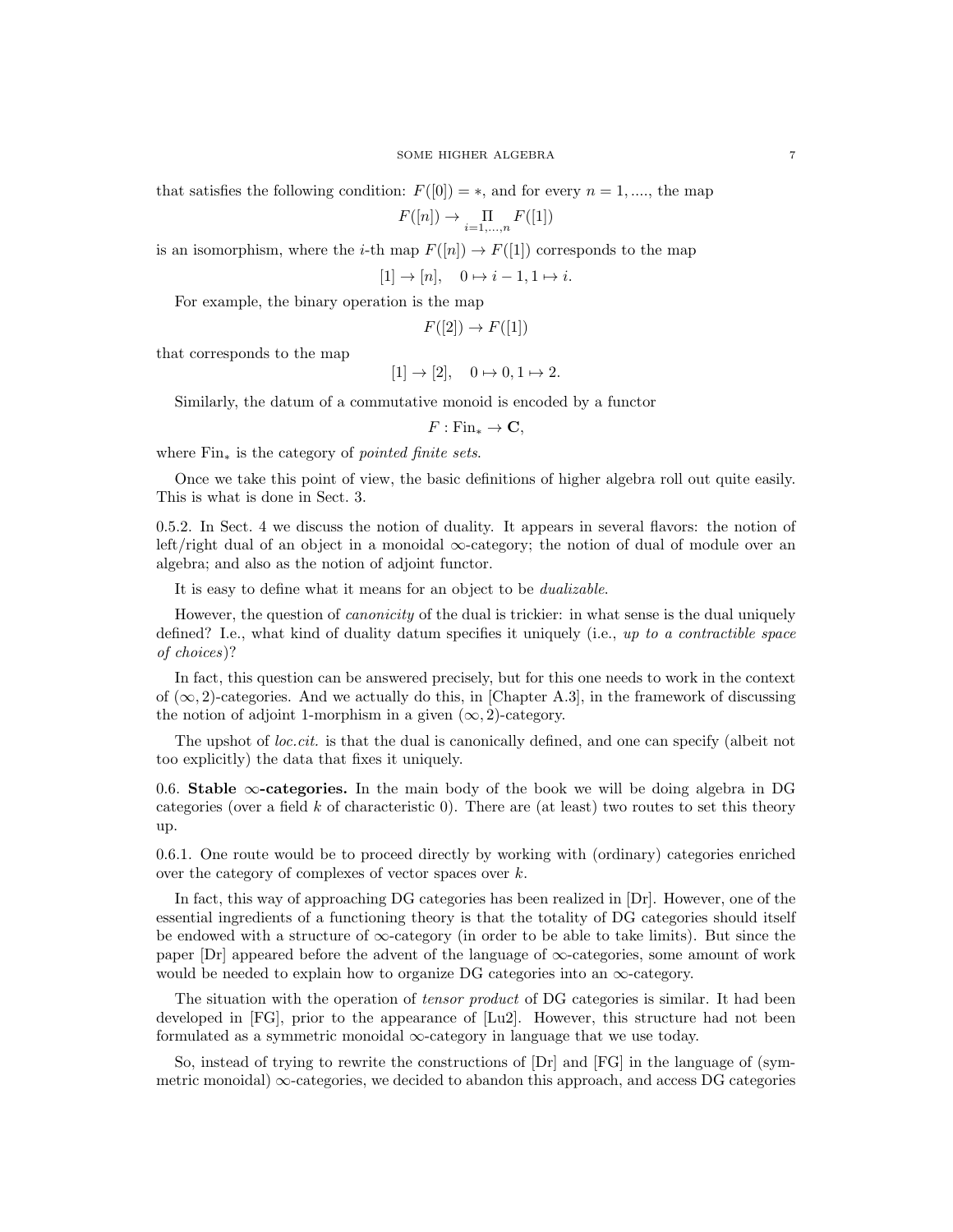via a more robust (=automatic, tautological) approach using the general notion of stable  $\infty$ category and the symmetric monoidal structure on such, developed in [Lu2].

0.6.2. The definition of stable  $\infty$ -categories given in [Lu2] has the following huge advantage: being stable is *not* an additional piece of structure, but a *property* of an  $\infty$ -category.

As a consequence of this, we do not have to labor to express the fact that any stable  $\infty$ category is enriched over the  $\infty$ -category Sptr of spectra (i.e., that mapping spaces in a stable ∞-category naturally lift to objects of Sptr): whatever meaning we assign to this phrase, this structure is automatic from the definition (see Sect. 0.6.5).

0.6.3. Given a stable ∞-category, one can talk about t-structures on it. We count on the reader's familiarity with this notion: a t-structure on a stable category is the same as the t-structure on the associated triangulated category.

In terms of notation, given a stable  $\infty$ -category **C** with a t-structure, we let

$$
\mathbf{C}^{\leq 0} \subset \mathbf{C} \supset \mathbf{C}^{\geq 0}
$$

the corresponding full subcategories of connective/coconnective objects (so that  $\mathbb{C}^{>0}$  is the *right* orthogonal to  $\mathbb{C}^{\leq 0}$ . We let

$$
\mathbf{C}^{\leq 0} \stackrel{\tau^{\leq 0}}{\longleftarrow} \mathbf{C} \text{ and } \mathbf{C} \stackrel{\tau^{\geq 0}}{\longrightarrow} \mathbf{C}^{\geq 0}
$$

be the corresponding right and left adjoints (i.e., the truncation functors).

We let

$$
\mathbf{C}^\heartsuit=\mathbf{C}^{\leq 0}\cap\mathbf{C}^{\geq 0}
$$

denote the heart of the t-structure; this is an abelian category.

We will also use the notation

$$
\mathbf{C}^- = \bigcup_{n \geq 0} \mathbf{C}^{\leq n} \text{ and } \mathbf{C}^+ = \bigcup_{n \geq 0} \mathbf{C}^{\geq -n}.
$$

We will refer to  $\mathbf{C}^-$  (resp.,  $\mathbf{C}^+$ ) as the bounded above or eventually connective (resp., bounded below or eventually coconnective) subcategory of **C**.

0.6.4. The Lurie tensor product. One of the key features of the  $\infty$ -category of stable categories 1-Cat<sup>St</sup>,cocmpl (here we restrict objects to be *cocomplete* stable categories, and morphisms to be colimit-preserving functors) is that it carries a symmetric monoidal structure<sup>1</sup>, which we call the Lurie tensor product.

Another huge advantage of the way this theory is set up in [Lu2, Sect. 4.8] is that the definition of this structure is automatic (=obtained by passing to appropriate full subcategories) from the Cartesian symmetric monoidal structure on the  $\infty$ -category 1 -Cat of all  $\infty$ -categories.

The intuitive idea behind the Lurie tensor product is this: if  $A$  and  $B$  are associative algebras, then the tensor product of A-mod and B-mod should be  $(A \otimes B)$ -mod.

<sup>1</sup>The existence of the Lurie tensor product is yet another advantage of working with stable ∞-categories rather than triangulated ones: one cannot define the tensor product for the latter.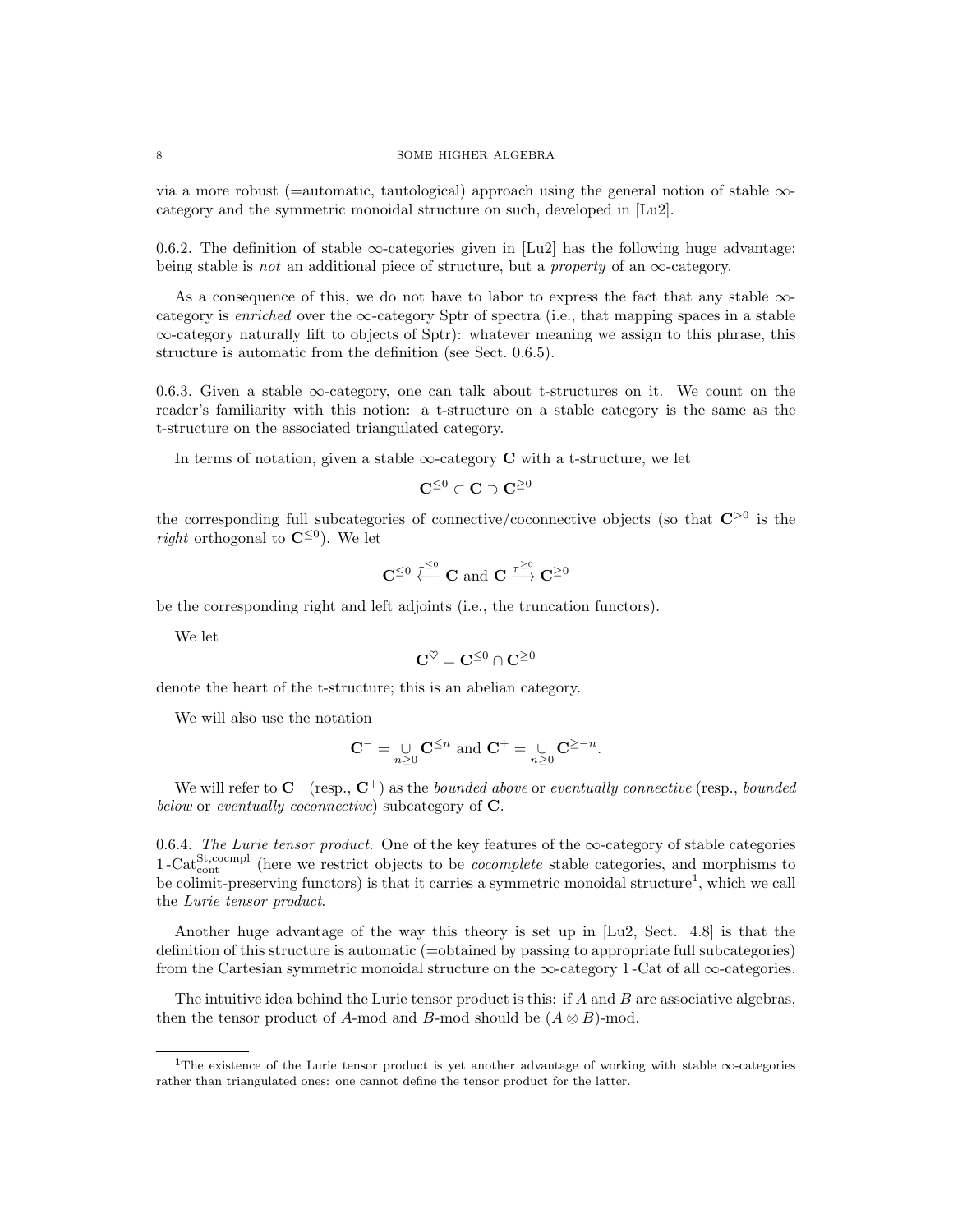0.6.5. Spectra. The symmetric monoidal structure on  $1$ -Cat $_{\text{cont}}^{\text{St,comp1}}$  leads to a very concise definition of the ∞-category Sptr of spectra. Namely, this is the unit object in 1-Cat<sup>St</sup>,cocmpl with respect to its symmetric monoidal structure.

In particular, every (cocomplete) stable  $\infty$ -category **C** is automatically a module over Sptr. Thus, for any two objects  $\mathbf{c}_0, \mathbf{c}_1 \in \mathbb{C}$ , we can consider their *relative internal Hom* 

$$
\underline{\mathrm{Hom}}_{\mathbf{C}, \mathrm{Sptr}}(\mathbf{c}_0, \mathbf{c}_1) \in \mathrm{Sptr} \, .
$$

This is the enrichment structure on C with respect to Sptr, mentioned earlier.

0.6.6. In Sect. 7 we study a class of cocomplete stable categories that are particularly amenable to calculations: these are the compactly generated stable categories. This material is covered by [Lu1, Sect. 5.3], and a parallel theory in the framework of DG categories can be found in [Dr].

The main point is that a compactly generated stable category C can be obtained as the ind-completion<sup>2</sup> of its full subcategory  $\mathbb{C}^c$  of compact objects. The ind-completion procedure can be thought of as formally adjoining to  $\mathbb{C}^c$  all filtered colimits. However, we can also define it explicitly as the category of all exact functors

$$
(\mathbf{C}^c)^{\mathrm{op}} \to \mathrm{Sptr}.
$$

The advantage of compactly generated stable categories is that the data involved in describing colimit-preserving functors out of them is manageable: for a compactly generated C and an arbitrary cocomplete D we have

$$
\mathrm{Funct}_{\mathrm{ex}, \mathrm{cont}}(\mathbf{C}, \mathbf{D}) \simeq \mathrm{Funct}_{\mathrm{ex}}(\mathbf{C}^c, \mathbf{D}).
$$

0.6.7. As in a symmetric monoidal  $\infty$ -category, given an object  $C \in 1$ -Cat<sup>St</sup>,cocmpl we can ask about its dualizability.

It is a basic fact that if C is compactly generated, then it is dualizable. Moreover, its dual can be described very explicitly: it is the ind-completion of  $(\mathbf{C}^c)^{\text{op}}$ .

In other words,  $\mathbf{C}^{\vee}$  is also compactly generated and we have a canonical equivalence

$$
(0.2) \qquad \qquad (\mathbf{C}^{\vee})^c \simeq (\mathbf{C}^c)^{\mathrm{op}}.
$$

0.6.8. Categorical meaning of Verdier duality. The equivalence (0.2) is key to the categorical understanding of such phenomena as Verdier duality. Indeed, let  $X$  be a scheme (of finite type), and consider the cocomplete stable  $\infty$ -category D-mod(X) of D-modules on X.

The subcategory  $(D\text{-mod}(X))^c$  consists of those objects that have finitely many cohomologies (with respect to the usual t-structure) all of which are coherent D-modules. Denote this subcategory by  $D\text{-mod}(X)_{\text{coh}}$ .

The usual Verdier duality for D-modules defines a contravariant auto-equivalence

$$
\mathbb{D}_{X}^{\mathrm{Verdier}} : (\mathrm{D\text{-}mod}(X)_{\mathrm{coh}})^{\mathrm{op}} \simeq \mathrm{D\text{-}mod}(X)_{\mathrm{coh}}.
$$

Now, the above description of duality for compactly generated stable  $\infty$ -categories implies that we can perceive Verdier duality as an equivalence

 $\mathbf{D}_X^{\text{Verdier}} : (\text{D-mod}(X))^\vee \simeq \text{D-mod}(X),$ 

which reduces to  $\mathbb{D}_{X}^{\text{Verdier}}$  at the level of compact objects.

 ${}^{2}$ Ind-completion is another operation that requires having a stable category, rather than a triangulated one.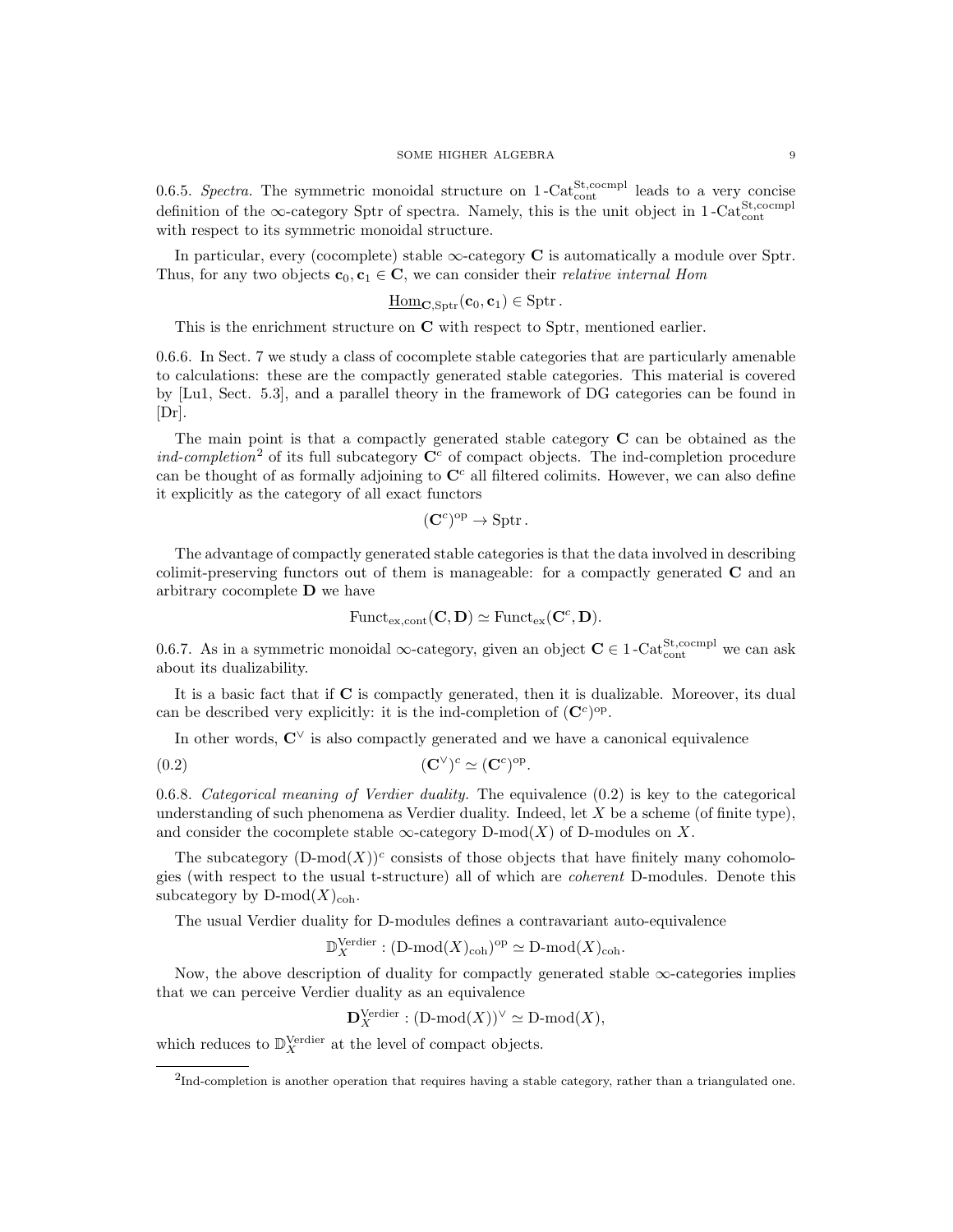We also obtain a more functorial understanding of expressions such as "the Verdier conjugate of the \*-direct image is the !-direct image". The categorical formulation of this is the fact that for a morphism of schemes  $f : X \to Y$ , the functors

$$
f_{dR,*}: D\text{-mod}(X) \to D\text{-mod}(Y) \text{ and } f^!: D\text{-mod}(Y) \to D\text{-mod}(X)
$$

are each other's *duals* in terms of the identifications  $\mathbf{D}_X^{\text{Verdier}}$  and  $\mathbf{D}_Y^{\text{Verdier}}$ , see Proposition 7.3.5.

0.6.9. In Sect. 8 we discuss stable monoidal  $\infty$ -categories, and algebras in them. This consists of studying the interaction of the concepts introduced in Sect. 3 with the Lurie tensor product.

Let us give one example. Let **A** be a stable monoidal  $\infty$ -category, and let **M** be a stable module category over **A**. Let  $A$  be an algebra object in **A**.

On the one hand we can consider the (stable)  $\infty$ -category A-mod(M) of A-modules in M. On the other hand, we can consider  $A$  as acting on itself on the left, and thus consider

$$
A\text{-mod} := A\text{-mod}(\mathbf{A}).
$$

The action of A on itself on the right makes A-mod into a right A-module category.

Now, the claim is (this is Corollary 8.5.7) that there is a canonical equivalence

$$
\mathcal{A}\text{-}\mathrm{mod}(M)\simeq \mathcal{A}\text{-}\mathrm{mod}\underset{A}{\otimes} M.
$$

0.6.10. Rigid monoidal categories. In Sect. 9 we discuss a key technical notion of stable rigid monoidal ∞-category.

If a stable monoidal  $\infty$ -category **A** is compactly generated, then being rigid is equivalent to the combination of the following conditions:

- (i) the unit object in **A** is compact;
- (ii) the monoidal operation on **A** preserves compactness;
- (iii) every compact object of A admits a left and a right dual.

For example, the category of modules over a commutative algebra has this property.

From the point of view of its intrinsic properties, a rigid monoidal category can be as badly behaved as any other category. However, the ∞-category of its module categories satisfies very strong finiteness conditions.

For example, given a rigid symmetric monoidal  $\infty$ -category **A**, we have:

(i) Any functor between A-module categories that is lax-compatible with A-actions, is actually strictly compatible;

(ii) The tensor product of A-module categories is equivalent to the co-tensor product;

(iii) An A-module category is dualizable as such if and only if it is dualizable as a plain stable category, and the duals in both senses are isomorphic.

0.6.11. DG categories. We can now spell out our definition of DG categories:

Let Vect be the  $\infty$ -category of chain complexes of k-vector spaces. It is stable and cocomplete, and carries a symmetric monoidal structure. We define the  $\infty$ -category DGCat<sub>cont</sub> to be that of Vect-modules in  $1$ -Cat $_{\text{cont}}^{\text{St,coempl}}$ .

The stable monoidal category Vect is rigid (see above), and this ensures the good behavior of DGCatcont.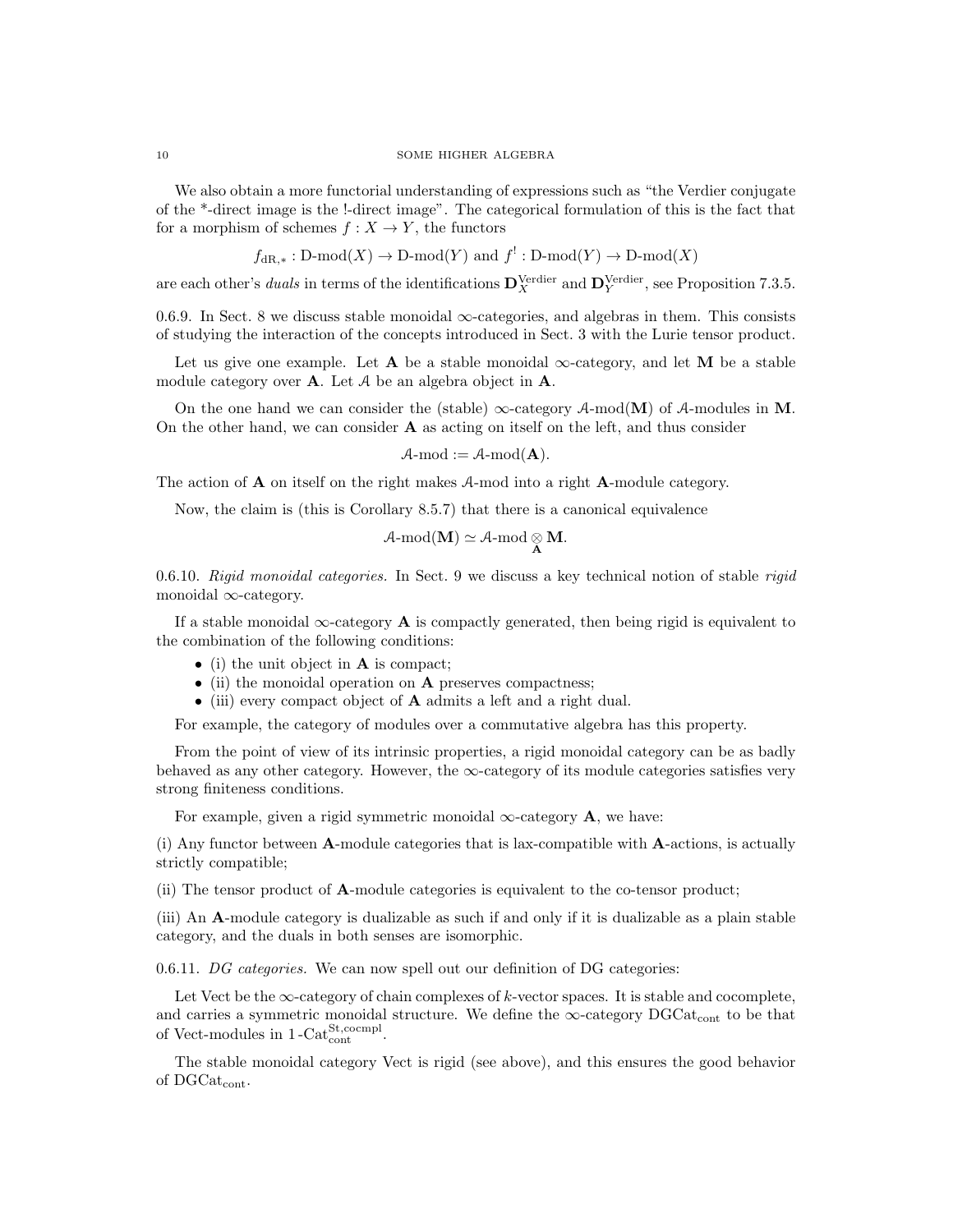### 1.  $(\infty, 1)$ -CATEGORIES

In this section we make an attempt to write down a user guide to the theory of  $(\infty, 1)$ categories. In that, the present section may be regarded as a digest of [Lu1, Chapters 1-3 and Sect. 5.2], with a view to applications (i.e., we will not be interested in how to construct the theory of  $(\infty, 1)$ -categories, but, rather, what one needs to know in order to use it).

The main difference between this section and the introductory Sect. 1 of [Lu1] is the following. In *loc.cit.* it is explained how to use quasi-categories (i.e., weak Kan simplicial sets) to capture the structures of higher category theory, the point of departure being that Kan simplicial sets incarnate *spaces*.

By contrast, we take the basic concepts of  $(\infty, 1)$ -categories on faith, and try to show how to use them to construct further notions. In that respect we try to stay model independent, i.e., we try to avoid, as much as possible, referring to simplicial sets that realize our  $(\infty, 1)$ -categories.

The reader familiar with [Lu1] can safely skip this section.

1.1. The basics. In most of the practical situations, when working with  $(\infty, 1)$ -categories, one *does not need to know* what they actually are, i.e., how exactly one defines the notion of  $(\infty, 1)$ -category.

What one does use is the syntax: one believes that the notion of  $(\infty, 1)$ -category exists, and all one needs to know is how to use the words correctly.

Below is the summary of the few basic words of the vocabulary. However, as was mentioned in Sect. 0.4.2, this vocabulary is flawed and incomplete. So, strictly speaking, what follows does nothing more than introduce notation, because circularity appears from the start (e.g., we talk about full subcategories and adjoints).

The reference for the material here is [Lu1, Sect. 1.2].

1.1.1. We let 1-Cat denote the  $(\infty, 1)$ -category of  $(\infty, 1)$ -categories.

1.1.2. We let Spc denote the  $(\infty, 1)$ -category of spaces. We have a canonical fully faithful embedding

 $Set \hookrightarrow Spec,$ 

which admits a left adjoint, denoted

 $\mathcal{S} \mapsto \pi_0(\mathcal{S}).$ 

In particular, for any  $S \in \text{Spc}$ , we have a canonical map of spaces  $S \to \pi_0(S)$ .

We denote by  $* \in \mathsf{Set} \subset \mathsf{Spc}$  the point space.

1.1.3. We will regard Spc as a full subcategory of 1 -Cat. In particular, we will regard a space as an  $(\infty, 1)$ -category, and maps between spaces as functors between the corresponding  $(\infty, 1)$ categories.

We will refer to objects of the  $(\infty, 1)$ -category corresponding to a space S as *points* of S.

The inclusion Spc  $\hookrightarrow$  1 -Cat admits a right adjoint, denoted  $\mathbf{C} \mapsto \mathbf{C}^{\text{Spc}}$ ; it is usually referred to as 'discarding non-invertible morphisms'.

1.1.4. For an  $(\infty, 1)$ -category **C**, and objects **c**<sub>0</sub>, **c**<sub>1</sub>  $\in$  **C**, we denote by Maps<sub>C</sub>(**c**<sub>0</sub>, **c**<sub>1</sub>)  $\in$  Spc the corresponding mapping space.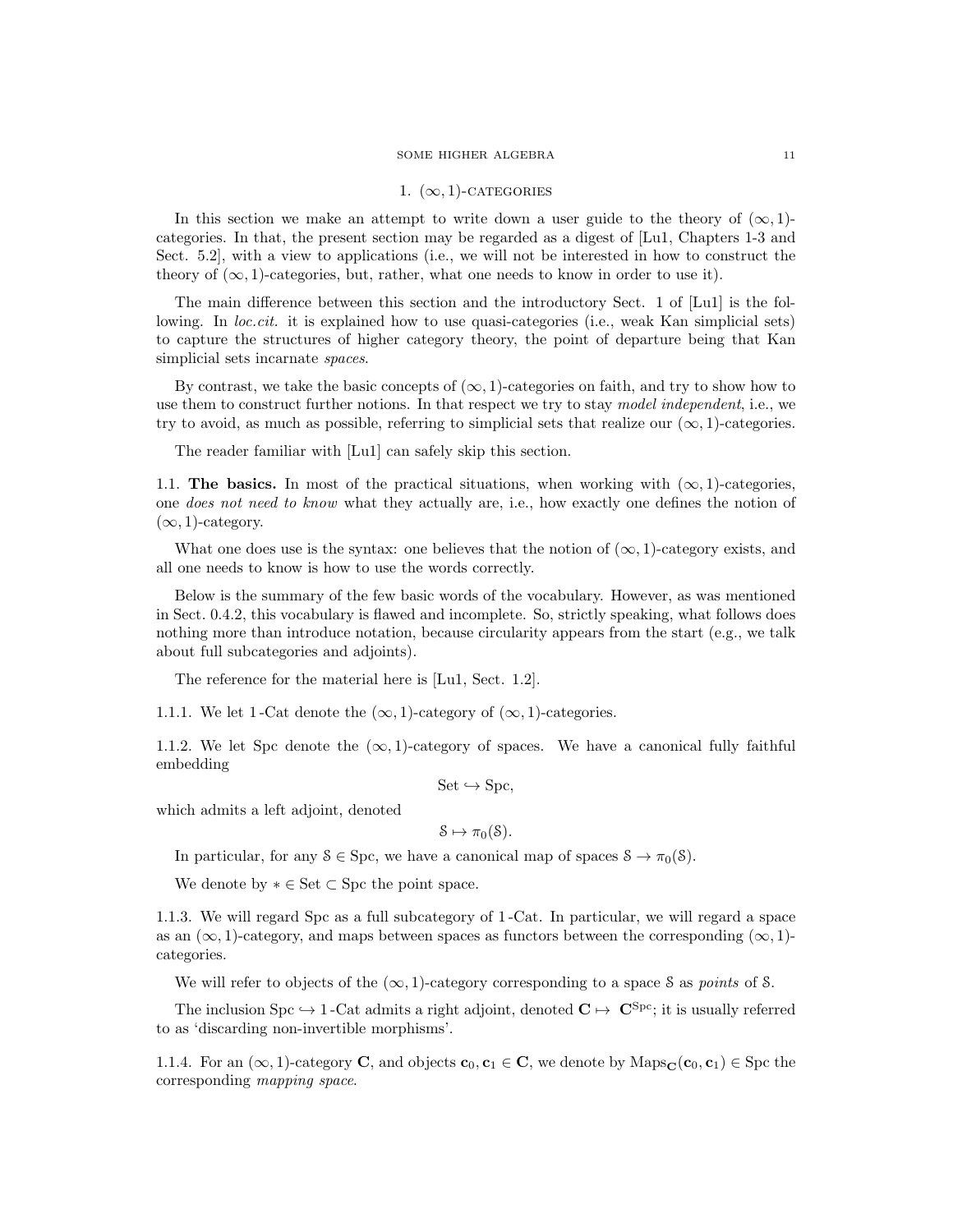1.1.5. We let  $1$ -Cat<sup>ordn</sup> denote the full subcategory of  $1$ -Cat formed by ordinary categories.

This inclusion admits a left adjoint, denoted  $C \mapsto C^{\text{ordn}}$ . (Sometimes,  $C^{\text{ordn}}$  is called the homotopy category of C and denoted H<sub>O</sub>(C).) The objects of C<sup>ordn</sup> are the same as those of C, and we have

$$
\mathrm{Hom}_{\mathbf{C}^{\mathrm{ordn}}}(\mathbf{c}_0,\mathbf{c}_1)=\pi_0\left(\mathrm{Maps}_{\mathbf{C}}(\mathbf{c}_0,\mathbf{c}_1)\right).
$$

Warning: we need to distinguish the  $(\infty, 1)$ -category 1-Cat<sup>ordn</sup> (which is in fact a  $(2, 1)$ category) from the ordinary category  $(1 - \text{Cat})^{\text{ordn}} = \text{Ho}(1 - \text{Cat})$ .

1.1.6. A map  $\phi : \mathbf{c}_0 \to \mathbf{c}_1$  in C (i.e., a point in Maps $_{\mathbf{C}}(\mathbf{c}_0, \mathbf{c}_1)$ ) is said to be an *isomorphism* if the corresponding map in  $\mathbf{C}^{\text{ordn}}$ , i.e., the image of  $\phi$  under the projection

$$
\mathrm{Maps}_{\mathbf{C}}(\mathbf{c}_0, \mathbf{c}_1) \to \pi_0\left(\mathrm{Maps}_{\mathbf{C}}(\mathbf{c}_0, \mathbf{c}_1)\right) = \mathrm{Hom}_{\mathbf{C}^{\mathrm{ordn}}}(\mathbf{c}_0, \mathbf{c}_1),
$$

is an isomorphism.

1.1.7. For a pair of  $(\infty, 1)$ -categories **C** and **D**, we denote by Funct(**D**, **C**) the  $(\infty, 1)$ -category of functors  $\mathbf{D} \to \mathbf{C}$ .

We have

Funct(\*, C)  $\simeq$  C

and

$$
Maps_{1\text{-}\mathrm{Cat}}(\mathbf{D}, \mathbf{C}) = (\mathrm{Funct}(\mathbf{D}, \mathbf{C}))^{Spc}.
$$

A functor  $F: \mathbf{C} \to \mathbf{D}$  is said to be an *equivalence* if it is an isomorphism in 1-Cat, i.e., if it induces an isomorphism in  $(1 - \text{Cat})^{\text{ordn}}$  (which implies, but is much stronger than asking that  $F^{\text{ordn}} : \mathbf{C}^{\text{ordn}} \to \mathbf{D}^{\text{ordn}}$  be an isomorphism in 1-Cat<sup>ordn</sup>).

1.1.8. For a diagram of categories

$$
C'\rightarrow C\leftarrow C'',
$$

we can form their fiber product

$$
\mathbf{C'} \underset{\mathbf{C}}{\times} \mathbf{C''} \in 1\text{-Cat}\,.
$$

For  $C' = C'' = *$ ,  $C = \S \in Spc$ , and the maps  $* \to \S \leftarrow *$  corresponding to a particular point  $s \in \mathcal{S}$ , we will denote by  $\Omega(\mathcal{S})$  the loop space of S with base point s,

$$
\Omega(\mathcal{S}) = * \underset{\mathcal{S}}{\times} *.
$$

For  $(S, s)$  as above, the homotopy groups  $\pi_i(S, s)$  are defined inductively by

$$
\pi_i(\mathcal{S}, s) = \pi_{i-1}(\Omega(\mathcal{S})).
$$

1.1.9. The  $(\infty, 1)$ -category 1-Cat carries a canonical involutive auto-equivalence

$$
C \mapsto C^{\mathrm{op}}.
$$

1.1.10. For  $n = 0, 1, ...$  we let [n] denote the ordinary category  $0 \to 1 \to ... \to n$ . In particular, we have  $[0] = *$ .

We let  $\Delta$  denote the full subcategory of 1-Cat<sup>ordn</sup>, spanned by the objects [n].

The category  $\Delta$  carries a canonical involutive auto-equivalence, denoted rev: it acts as reversal on each  $[n]$ , i.e.,

 $i \mapsto n - i$ .

(Note that rev acts as the identity on objects of  $\Delta$ .)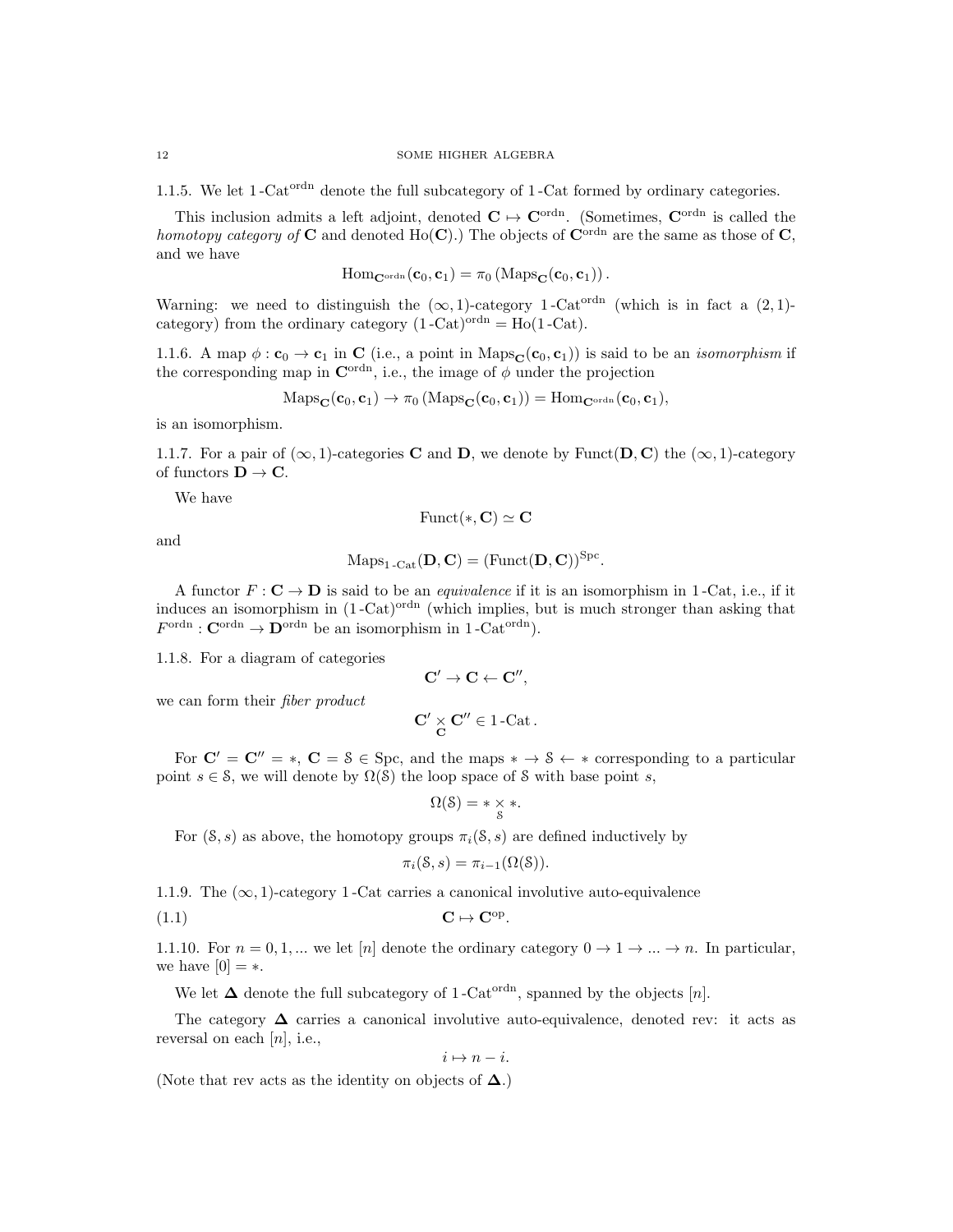1.2. Some auxiliary notions. In this subsection we introduce some terminology and notation to be used throughout the book.

1.2.1. A functor between  $(\infty, 1)$ -categories  $F : \mathbf{D} \to \mathbf{C}$  is said to be fully faithful if for for every  $\mathbf{d}_1, \mathbf{d}_2 \in \mathbf{D}$  the map

$$
\mathrm{Maps}_{\mathbf{D}}(\mathbf{d}_1, \mathbf{d}_2) \to \mathrm{Maps}_{\mathbf{C}}(F(\mathbf{d}_1), F(\mathbf{d}_2))
$$

is a isomorphism in Spc.

A map of spaces  $F: \mathcal{S}_0 \to \mathcal{S}_1$  is said to be a *monomorphism* if it is fully faithful as a functor, when  $S_0$  and  $S_1$  are regarded as  $(\infty, 1)$ -categories.

Concretely, F is a monomorphism if  $\pi_0(F)$  is injective, and for every point  $s_0 \in S_0$ , the induced map  $\pi_i(S_0, s_0) \to \pi_i(S_1, F(s_0))$  is an isomorphism for all  $i > 0$ .

1.2.2. Let C be an  $(\infty, 1)$ -category. Then to every full subcategory  $\overline{C}'$  of C<sup>ordn</sup> one can attach an  $\infty$ -category **C'**. It has the same objects as  $\overline{C}'$  and for  $c_1, c_2 \in C'$ , we have

$$
Maps_{\mathbf{C}'}(\mathbf{c}_1, \mathbf{c}_2) = Maps_{\mathbf{C}}(\mathbf{c}_1, \mathbf{c}_2).
$$

We shall refer to  $(\infty, 1)$ -categories arising in the way as full subcategories of C.

A fully faithful functor is an equivalence onto a full subcategory.

1.2.3. A full subspace of a space S is the same as a full subcategory of S, considered as an  $(\infty, 1)$ -category. Those are in bijection with subsets of  $\pi_0(\mathcal{S})$ .

A connected component of S is a full subspace that projects to a single point in  $\pi_0(\mathcal{S})$ .

1.2.4. A functor between  $(\infty, 1)$ -categories  $F : D \to \mathbf{C}$  is said to be 1-fully faithful if for for every  $\mathbf{d}_1, \mathbf{d}_2 \in \mathbf{D}$  the map

$$
\mathrm{Maps}_{\mathbf{D}}(\mathbf{d}_1, \mathbf{d}_2) \to \mathrm{Maps}_{\mathbf{C}}(F(\mathbf{d}_1), F(\mathbf{d}_2))
$$

is a monomorphism in Spc.

If D and C are ordinary categories, a functor between them is 1-fully faithful if and only if it induces an injection on Hom sets.

1.2.5. A functor between  $(\infty, 1)$ -categories  $F : \mathbf{D} \to \mathbf{C}$  is said to be 1-replete if it is 1-fully faithful, and for every  $\mathbf{d}_1, \mathbf{d}_2 \in \mathbf{D}$ , the connected components of Maps<sub>C</sub>( $F(\mathbf{d}_1), F(\mathbf{d}_2)$ ) that *correspond to isomorphisms* are in the image of  $\text{Maps}_{\mathbf{D}}(\mathbf{d}_1, \mathbf{d}_2)$ .

It is not difficult to show that a functor is 1-replete if and only if it is 1-fully faithful and  $\mathbf{D}^{\text{Spc}} \to \mathbf{C}^{\text{Spc}}$  is a monomorphism.

1.2.6. Let  $\overline{C}$  be an ordinary category. By a 1-full subcategory we shall mean the category obtained by choosing a sub-class  $\overline{C}'$  of objects in  $\overline{C}$ , and for every  $c_1, c_2 \in \overline{C}'$  a subset  $\text{Hom}_{\overline{C}}(\mathbf{c}_1, \mathbf{c}_2) \subset \text{Hom}_{\overline{C}}(\mathbf{c}_1, \mathbf{c}_2)$ , such that  $\text{Hom}_{\overline{C}}(\mathbf{c}_1, \mathbf{c}_2)$  contains all isomorphisms and is closed under compositions.

Let C be an  $(\infty, 1)$ -category. Then to every 1-full subcategory  $\overline{C}'$  of  $C^{\text{ordn}}$  one can attach an  $(\infty, 1)$ -category **C'**. It has the same objects as  $\overline{\mathbf{C}}'$ . For  $\mathbf{c}_1, \mathbf{c}_2 \in \mathbf{C}'$ , we have

$$
\mathrm{Maps}_{\mathbf{C}'}(\mathbf{c}_1, \mathbf{c}_2) = \mathrm{Maps}_{\mathbf{C}}(\mathbf{c}_1, \mathbf{c}_2) \underset{\mathrm{Hom}_{\mathbf{C}^{\mathrm{ordn}}}(\mathbf{c}_1, \mathbf{c}_2)}{\times} \mathrm{Hom}_{\overline{\mathbf{C}}'}(\mathbf{c}_1, \mathbf{c}_2).
$$

We shall refer to  $(\infty, 1)$ -categories arising in the way as 1-full subcategories of **C**.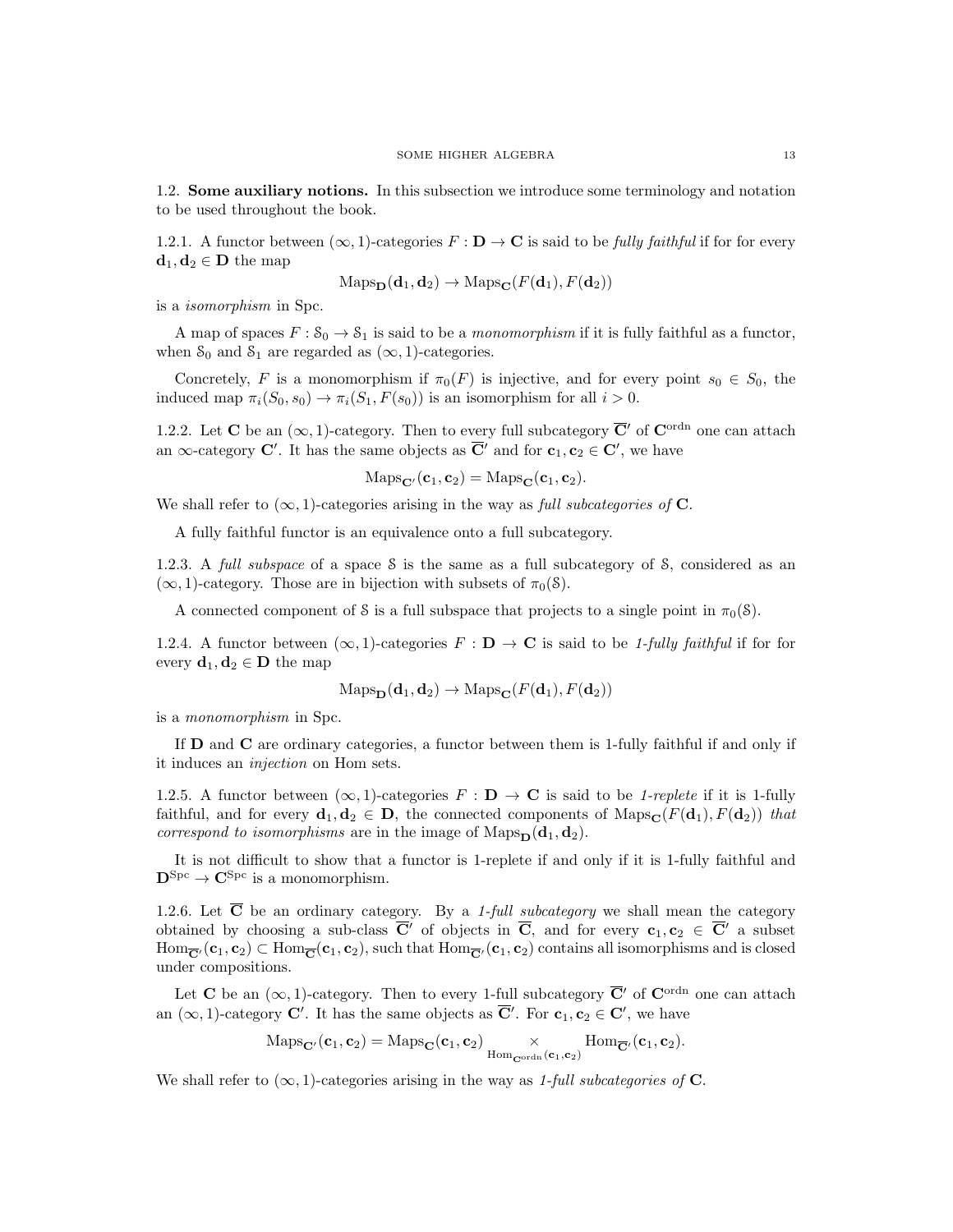1.2.7. In the above situation, for any  $D \in 1$ -Cat, the resulting functor

$$
\text{Funct}(\mathbf{D}, \mathbf{C}') \to \text{Funct}(\mathbf{D}, \mathbf{C})
$$

is 1-replete. I.e., if a functor  $D \to C$  can be factored through  $C'$ , it can be done in an essentially unique way.

Vice versa, if  $F: D \to \mathbf{C}$  is a functor and the corresponding functor  $D^{\text{ordn}} \to \mathbf{C}^{\text{ordn}}$  factors (automatically uniquely) through a functor  $\mathbf{D}^{\text{ordn}} \to \overline{\mathbf{C}}'$ , then F gives rise to a well-defined functor  $\mathbf{D} \to \mathbf{C}'$ .

In the above situation, the functor  $\mathbf{D} \to \mathbf{C}'$  is an equivalence if and only if F is 1-replete and  $\mathbf{D}^{\text{ordn}} \to \overline{\mathbf{C}}'$  is an equivalence.

In particular, a 1-replete functor is an equivalence onto a uniquely defined 1-full subcategory.

1.2.8. A functor  $F : D \to \mathbf{C}$  is said to be conservative if for a morphism  $\alpha \in \text{Maps}_{\mathbf{D}}(\mathbf{d}_0, \mathbf{d}_1)$ the fact that  $F(\alpha)$  is an isomorphism implies that  $\alpha$  itself is an isomorphism.

1.3. Cartesian and coCartesian fibrations. Now that we have the basic words of the vocabulary, we want to take the theory of  $(\infty, 1)$ -categories off the ground. Here are two basic things that one would want to do:

(1) For an  $(\infty, 1)$ -category **C**, define the Yoneda functor  $C \times C^{op} \rightarrow Spc$ .

(2) For a functor  $F : \mathbf{D} \to \mathbf{C}$  we would like to talk about its left or right adjoint.

It turns out that this is much easier said than done: the usual way of going about this in ordinary category theory uses the construction of functors by specifying what they do on objects and morphisms, something that is not allowed in higher category theory.

To overcome this, we will use the device of straightening/unstraightening, described in the next subsection. In order to explain it, we will first need to introduce the key notion of Cartesian/coCartesian fibration.

The reference for the material in this subsection is [Lu1, Sect. 2.4].

1.3.1. Cartesian arrows. Let  $F: \mathbf{D} \to \mathbf{C}$  be a functor between  $(\infty, 1)$ -categories. We shall say that a morphism  $\mathbf{d}_0 \stackrel{\alpha}{\to} \mathbf{d}_1$  in  $\mathbf{D}$  is *Cartesian* over **C** if for every  $\mathbf{d}' \in \mathbf{D}$ , the map

$$
\mathrm{Maps}_{\mathbf{D}}(\mathbf{d}',\mathbf{d}_0) \to \mathrm{Maps}_{\mathbf{D}}(\mathbf{d}',\mathbf{d}_1) \underset{\mathrm{Maps}_{\mathbf{C}}(F(\mathbf{d}'),F(\mathbf{d}_1))}{\times} \mathrm{Maps}_{\mathbf{C}}(F(\mathbf{d}'),F(\mathbf{d}_0))
$$

is an isomorphism in Spc.

1.3.2. Cartesian fibrations. A functor  $F : \mathbf{D} \to \mathbf{C}$  is said to be a Cartesian fibration if for every morphism  $c_0 \to c_1$  in C and an object  $d_1 \in D$  equipped with an isomorphism  $F(d_1) \simeq c_1$ , there exists a Cartesian morphism  $\mathbf{d}_0 \to \mathbf{d}_1$  that fits into a commutative diagram

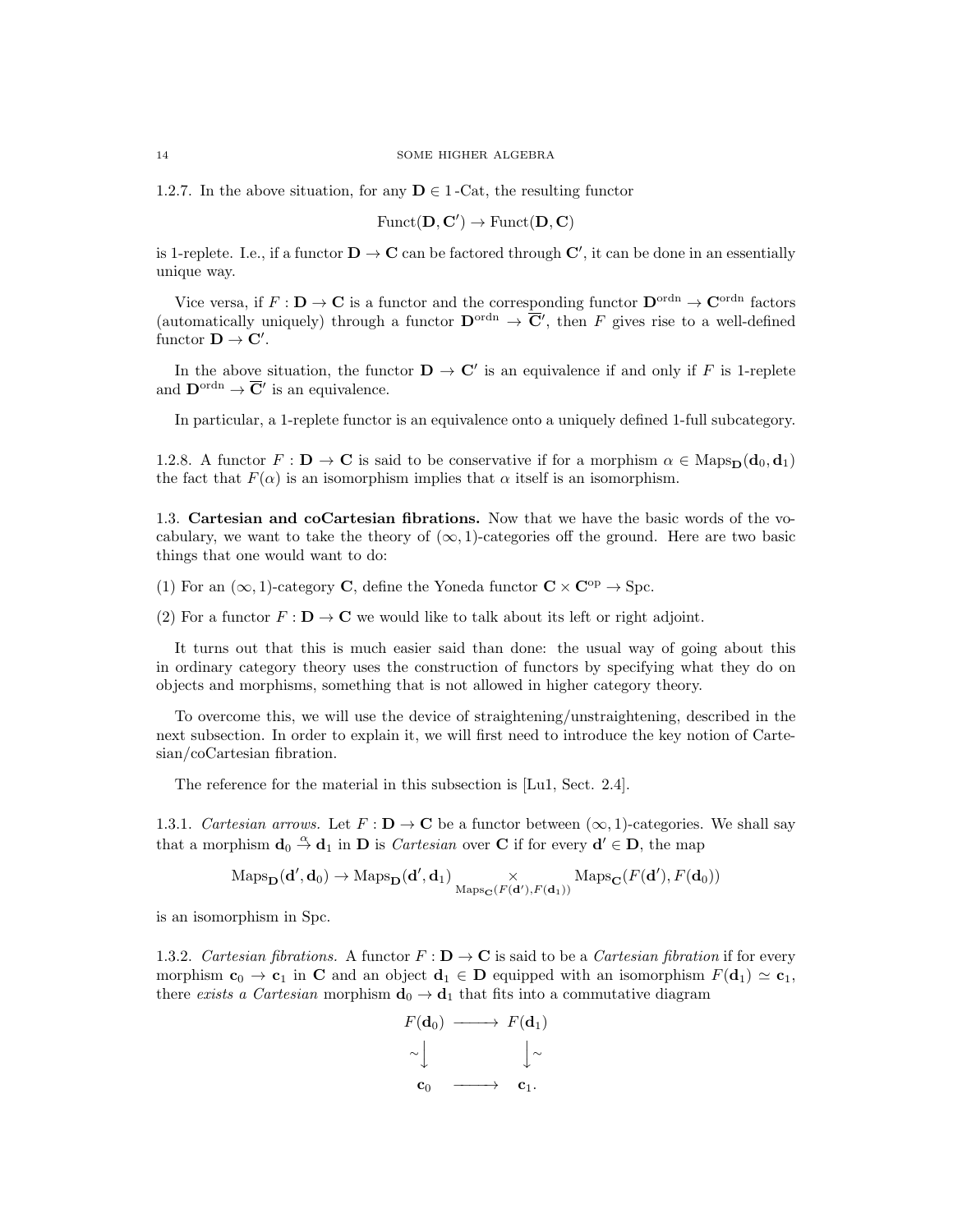1.3.3. Cartesian fibrations in spaces. We shall say that a functor  $F : D \to \mathbf{C}$  is a Cartesian fibration in spaces if it is a Cartesian fibration and for every  $c \in C$ , the  $(\infty, 1)$ -category

$$
\mathbf{D_c}:=\mathbf{D}\underset{\mathbf{C}}{\times}\{\mathbf{c}\}
$$

is a space.

An alternative terminology for 'Cartesian fibration in spaces' is *right fibration*, see [Lu1, Sect. 2.1].

1.3.4. CoCartesian counterparts. Inverting the arrows, one obtains the parallel notions of co-Cartesian morphism, coCartesian fibrations and coCartesian fibrations in spaces (a.k.a. left fibration).

1.3.5. Over- and under-categories. Given a functor  $F : I \rightarrow C$  consider the corresponding over-category and under-category

$$
\mathbf{C}_{/F} := \mathbf{C} \underset{\mathrm{Funct}(\mathbf{I}, \mathbf{C})}{\times} \mathrm{Funct}([1]\times\mathbf{I}, \mathbf{C}) \underset{\mathrm{Funct}(\mathbf{I}, \mathbf{C})}{\times} \{F\}
$$

and

$$
\mathbf{C}_{F/} := \{F\} \underset{\text{Funct}(\mathbf{I}, \mathbf{C})}{\times} \text{Funct}([1] \times \mathbf{I}, \mathbf{C}) \underset{\text{Funct}(\mathbf{I}, \mathbf{C})}{\times} \mathbf{C},
$$

where the functors

$$
Funct([1] \times I, \mathbf{C}) \to Funct(\mathbf{I}, \mathbf{C}),
$$

are given by evaluation at the objects 1 and 0 in [1], respectively, and the functor

$$
\mathbf{C} \to \mathrm{Funct}(\mathbf{I},\mathbf{C})
$$

corresponds to

$$
C \simeq \mathrm{Funct}(*, C) \to \mathrm{Funct}(I, C).
$$

For future use we mention that when  $\mathbf{I} = *$  and F is given by an object  $\mathbf{c} \in \mathbf{C}$ , we will simply write  $\mathbf{C}_{/\mathbf{c}}$  for  $\mathbf{C}_{/F}$  and  $\mathbf{C}_{\mathbf{c}/F}$  for  $\mathbf{C}_{/F}$ , respectively.

The forgetful functors

$$
\mathbf{C}_{/F} \to \mathbf{C} \text{ and } \mathbf{C}_{F/} \to \mathbf{C}
$$

are a Cartesian and a coCartesian fibrations in spaces, respectively.

1.3.6. Note that we have the following canonical isomorphism of spaces: for  $c_0, c_1 \in \mathbb{C}$ 

(1.2) 
$$
\text{Funct}([1], \mathbf{C}) \underset{\mathbf{C} \times \mathbf{C}}{\times} \{ \mathbf{c}_0, \mathbf{c}_1 \} \simeq \text{Maps}_{\mathbf{C}}(\mathbf{c}_0, \mathbf{c}_1),
$$

where the left-hand side, although defined to be an  $(\infty, 1)$ -category, is actually a space.

In particular, for  $c, c' \in \mathbb{C}$ , we have

$$
(\mathbf{C}_{/\mathbf{c}})_{\mathbf{c}'} \simeq \mathrm{Maps}_{\mathbf{C}}(\mathbf{c}', \mathbf{c}) \text{ and } (\mathbf{C}_{\mathbf{c}/})_{\mathbf{c}'} \simeq \mathrm{Maps}_{\mathbf{C}}(\mathbf{c}, \mathbf{c}').
$$

(we remind that the superscript  $\mathbf{c}'$  means taking the fiber over  $\mathbf{c}'$ ).

Taking  $C = 1$ -Cat, from  $(1.2)$  we obtain

(1.3) 
$$
\text{Funct}([1], 1\text{-Cat}) \underset{1\text{-Cat}\times 1\text{-Cat}}{\times} \{ \mathbf{C}_0, \mathbf{C}_1 \} \simeq (\text{Funct}(\mathbf{C}_0, \mathbf{C}_1))^{\text{Spc}}.
$$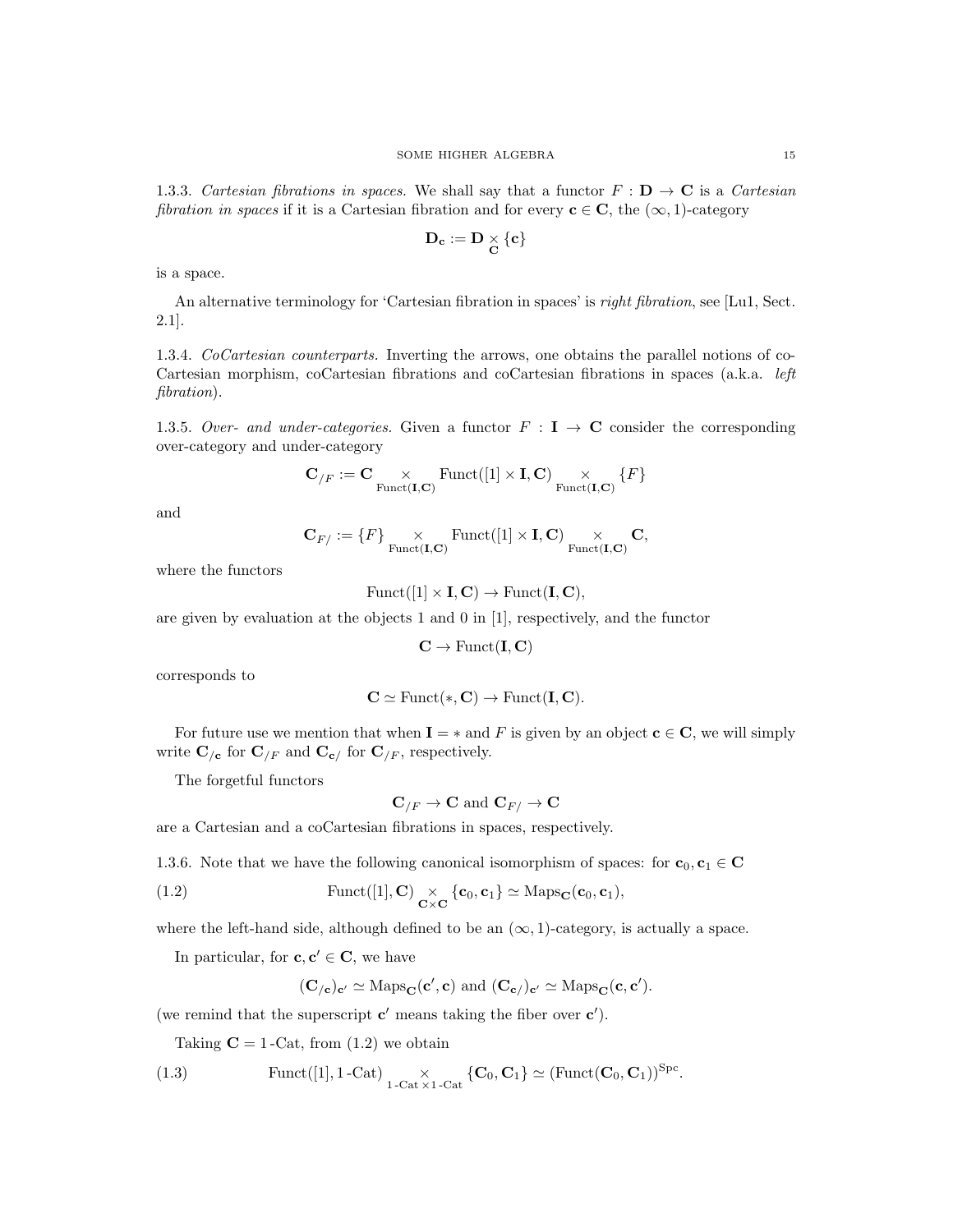1.3.7. For future reference we introduce the following notation. For a functor  $F : [1] \rightarrow \mathbb{C}$  that sends  $0 \mapsto c_0$  and  $1 \mapsto c_1$  we we will denote by

$$
\mathbf{C}_{\mathbf{c}_0//\mathbf{c}_1}
$$

the fiber product

$$
\mathrm{Funct}([2], \mathbf{C}) \underset{\mathrm{Funct}([1], \mathbf{C})}{\times} *,
$$

where \* → Funct([1], C) corresponds to the initial functor F, and Funct([2], C) → Funct([1], C) is given by precomposition with

$$
[1] \rightarrow [2], \quad 0 \mapsto 0, \ 1 \mapsto 2.
$$

This is the  $(\infty, 1)$ -category, whose objects are diagrams

 $c_0 \rightarrow c \rightarrow c_1$ ,

where the composition is the map  $\mathbf{c}_0 \to \mathbf{c}_1$ , specified by F.

1.4. Straightening/unstraightening. Straightening, also known as the Grothendieck construction, is the higher-categorical counterpart to the fact that the datum of a Cartesian (resp., coCartesian) fibration of ordinary categories  $\mathbf{D} \to \mathbf{C}$  is equivalent to the datum of a functor from  $\mathbf{C}^{\mathrm{op}}$  (resp.,  $\mathbf{C}$ ) to the category of categories.

It is hard to overestimate the importance of this assertion in higher category theory: it paves a way to constructing functors  $C \rightarrow 1$ -Cat.

The reason being that it is usually easier to exhibit a functor  $\mathbf{D} \to \mathbf{C}$  and then *check its* property of being a Cartesian/coCartesian fibration, than to construct a functor  $C \rightarrow 1$ -Cat.

1.4.1. Fix an  $(\infty, 1)$ -category **C**. Consider the category

 $1 - \text{Cat}_{/\mathbf{C}}$ .

Note that its objects are pairs  $(D; D \stackrel{F}{\to} C)$ .

Let coCart<sub>/C</sub> (resp.,  $0$ -coCart<sub>/C</sub>) be the full subcategory of  $1$ -Cat<sub>/C</sub> whose objects are those  $(D, F)$ , for which F is a coCartesian fibration (resp., coCartesian fibration in spaces).

Let  $(\text{coCart}_{\mathcal{O}})_{\text{strict}}$  be the 1-full subcategory of  $\text{coCart}_{\mathcal{O}}$ , where we allow as 1-morphisms those functors  $D_1 \rightarrow D_2$  over C that send coCartesian arrows to coCartesian arrows. We note that the inclusion

 $(\mathrm{coCart}_{/\mathbf{C}})_{\mathrm{strict}} \cap 0 \text{--} \mathrm{coCart}_{/\mathbf{C}} \hookrightarrow 0 \text{--} \mathrm{coCart}_{/\mathbf{C}}$ 

is an equivalence.

1.4.2. Straightening/unstraightening for coCartesian fibrations. The following is the basic feature of coCartesian fibrations (see [Lu1, Sect. 3.2]):

There is a canonical equivalence between  $(\mathrm{coCart}_{/\mathbf{C}})_{\mathrm{strict}}$  and  $\mathrm{Funct}(\mathbf{C}, 1-\mathrm{Cat})$ .

Under the above equivalence, the full subcategory

$$
0\text{-coCart}_{/\mathbf{C}} \subset (\text{coCart}_{/\mathbf{C}})_{\text{strict}}
$$

corresponds to the full subcategory

 $Funct(\mathbf{C}, \text{Spc}) \subset Funct(\mathbf{C}, 1-\text{Cat}).$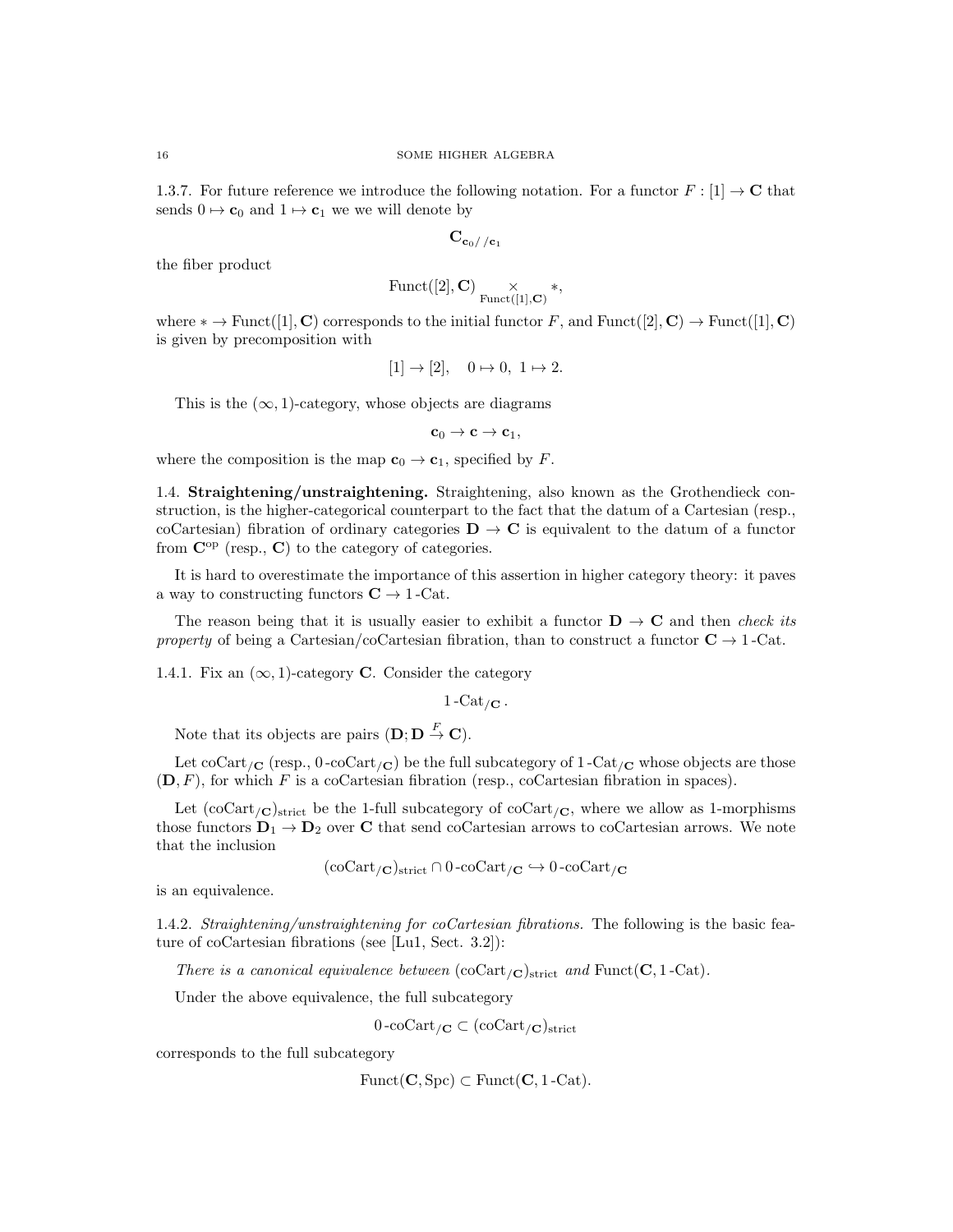1.4.3. Explicitly, for a coCartesian fibration  $\mathbf{D} \to \mathbf{C}$ , the value of the corresponding functor  $\mathbf{C} \to 1\operatorname{-Cat}$  on  $\mathbf{c} \in \mathbf{C}$  equals the fiber  $\mathbf{D_c}$  of  $\mathbf{D}$  over  $\mathbf{c}.$ 

Vice versa, given a functor

$$
\Phi: \mathbf{C} \to 1\text{-}\mathrm{Cat}, \quad \mathbf{c} \mapsto \Phi(\mathbf{c}), \quad (\mathbf{c}_0 \xrightarrow{f} \mathbf{c}_1) \mapsto \Phi(\mathbf{c}_0) \xrightarrow{\Phi_f} \Phi(\mathbf{c}_1),
$$

the objects of the corresponding coCartesian fibration  $\mathbf{D} \to \mathbf{C}$  are pairs  $(\mathbf{c} \in \mathbf{C}, \mathbf{d} \in \Phi(\mathbf{c}))$ , and morphisms

$$
\mathrm{Maps}_{\mathbf{D}}((\mathbf{c}_0, \mathbf{d}_0 \in \Phi(\mathbf{c}_0)), (\mathbf{c}_1, \mathbf{d}_1 \in \Phi(\mathbf{c}_1)))
$$

are pairs consisting of  $f \in \text{Maps}_{\mathbf{C}}(\mathbf{c}_0, \mathbf{c}_1)$  and  $g \in \text{Maps}_{\Phi(\mathbf{c}_1)}(\Phi_f(\mathbf{d}_0), \mathbf{d}_1)$ .

1.4.4. One defines the  $(\infty, 1)$ -categories

$$
0\text{-Cart}_{/\mathbf{C}} \subset (\text{Cart}_{/\mathbf{C}})_{\text{strict}} \subset \text{Cart}_{/\mathbf{C}} \subset 1\text{-Cat}_{/\mathbf{C}}
$$

in a similar way.

Note that the involution (1.1) defines an equivalence 
$$
1-\text{Cat}_{/\mathbf{C}} \to 1-\text{Cat}_{/\mathbf{C}^{\text{op}}}
$$
 that identifies

$$
0\text{-coCart}_{/C} \simeq 0\text{-Cart}_{/C^{\text{op}}}, \quad (\text{coCart}_{/C})_{\text{strict}} \simeq (\text{Cart}_{/C^{\text{op}}})_{\text{strict}} \text{ and } \text{coCart}_{/C} \simeq \text{Cart}_{/C^{\text{op}}}.
$$

1.4.5. Straightening/unstraightening for Cartesian fibrations. From Sect. 1.4.2, and using the involution (1.1) on 1 -Cat, one obtains:

There is a canonical equivalence between  $(\text{Cart}_{/\mathbf{C}})_{\text{strict}}$  and  $\text{Funct}(\mathbf{C}^{\text{op}}, 1-\text{Cat})$ .

Under the above equivalence, the full subcategory

$$
0\operatorname{-Cart}_{/\mathbf C}\subset (\operatorname{Cart}_{/\mathbf C})_{\operatorname{strict}}
$$

corresponds to the full subcategory

$$
Funct(\mathbf{C}^{\mathrm{op}}, \mathrm{Spc}) \subset Funct(\mathbf{C}^{\mathrm{op}}, 1\text{-Cat}).
$$

Explicitly, for a Cartesian fibration  $D \to C$ , the value of the corresponding functor

 $C^{op} \rightarrow 1$  -Cat

on  $c \in C$  still equals the fiber  $D_c$  of D over c.

1.5. Yoneda. In this subsection we will illustrate how one uses straightening/unstraightening by constructing the various incarnations of the Yoneda functor.

1.5.1. For an  $(\infty, 1)$ -category C, consider the  $(\infty, 1)$ -category Funct $([1], \mathbf{C})$ , equipped with the functor

(1.4) 
$$
Funct([1], \mathbf{C}) \to Funct(*, \mathbf{C}) \times Funct(*, \mathbf{C}) \simeq \mathbf{C} \times \mathbf{C},
$$

given by evaluation on  $0, 1 \in [1]$ .

We can view the above functor as a morphism in the category  $(\text{Cart}_{/\mathbf{C}})_{\text{strict}}$  with respect to the projection on the first factor.

1.5.2. Applying straightening, the above morphism gives rise to a morphism in the  $(\infty, 1)$ category  $\text{Funct}(\mathbf{C}^{\text{op}}, 1-\text{Cat})$  from the functor

 $c \mapsto C_{c/}$ 

to the functor with constant value  $C \in 1$ -Cat.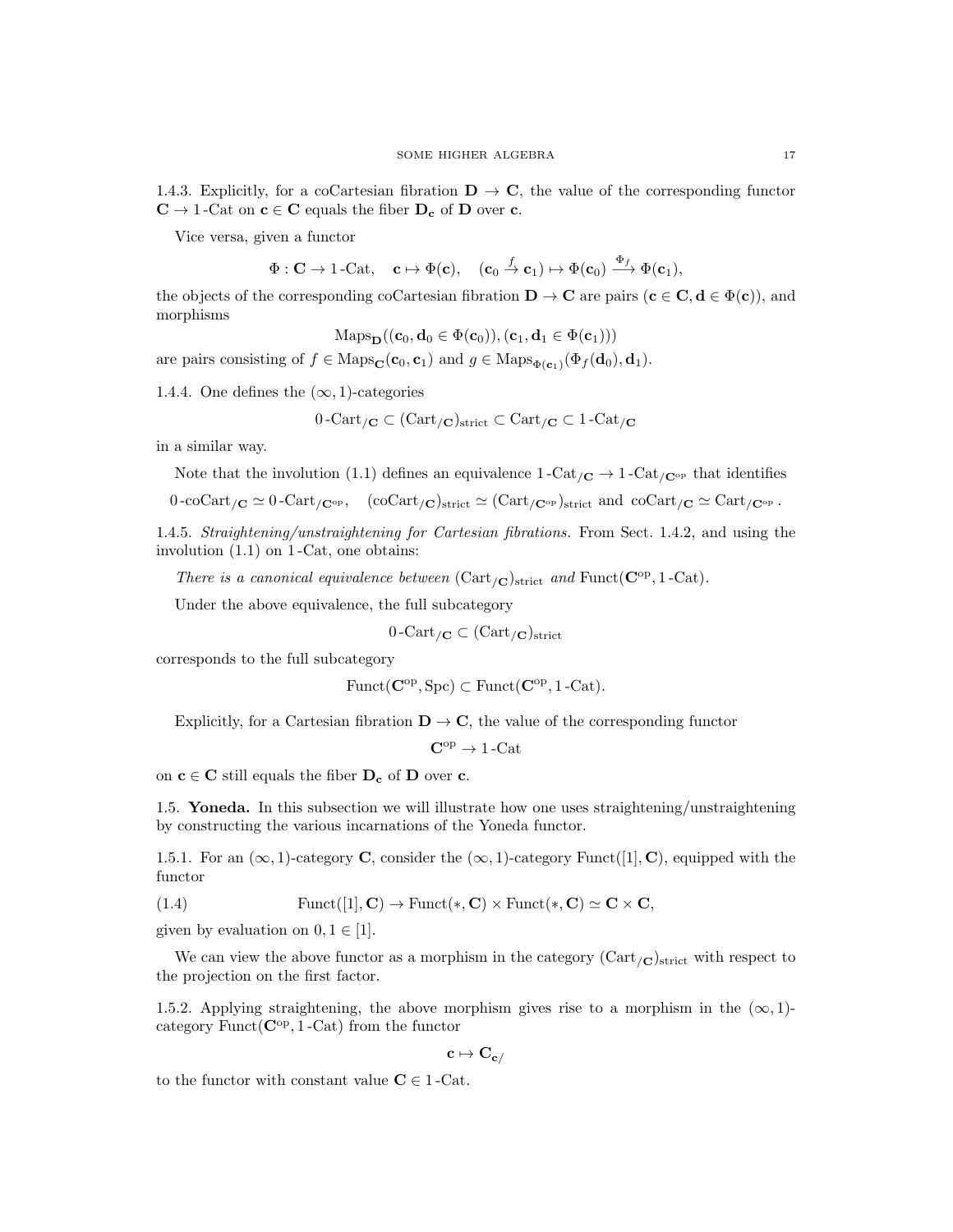1.5.3. For any triple of  $(\infty, 1)$ -categories we have a canonical isomorphism

 $\text{Funct}(\mathbf{E}, \text{Funct}(\mathbf{E}', \mathbf{D})) \simeq \text{Funct}(\mathbf{E} \times \mathbf{E}', \mathbf{D}) \simeq \text{Funct}(\mathbf{E}', \text{Funct}(\mathbf{E}, \mathbf{D})).$ 

In particular, taking  $\mathbf{E}' = [1]$  and a fixed  $F : \mathbf{E} \to \mathbf{D}$  and  $\mathbf{d} \in \mathbf{D}$ , using (1.2), we obtain that the datum of a morphism in Funct $(E, D)$  from F to the constant functor with value d is equivalent to the datum of a map

$$
\mathbf{E}\rightarrow \mathbf{D}_{/\mathbf{d}},
$$

whose composition with the projection  $\mathbf{D}_{/\mathbf{d}} \to \mathbf{D}$ , is identified with F.

1.5.4. Thus (taking  $\mathbf{E} = \mathbf{C}^{\mathrm{op}}$  and  $\mathbf{D} = 1$ -Cat), we can view the datum of the morphism in Sect. 1.5.2 as a functor from  $\mathbf{C}^{\mathrm{op}}$  to 1-Cat<sub>/C</sub>.

It is easy to check that the latter functor factors through

 $0$ -coCart<sub>/C</sub>  $\subset 1$ -Cat<sub>/C</sub>.

1.5.5. Applying straightening again, we thus obtain a functor

 $\mathbf{C}^{\mathrm{op}} \to \mathrm{Funct}(\mathbf{C}, \mathrm{Spc}).$ 

hence a functor

$$
Yon_{\mathbf{C}} : \mathbf{C}^{op} \times \mathbf{C} \to \text{Spc}.
$$

1.6. Enhanced version of straightening/unstraightening. In this subsection we will discuss a version of the straightening/unstraightening equivalence that takes into account functoriality in the base  $(\infty, 1)$ -category **C**.

1.6.1. Consider the  $(\infty, 1)$ -category Funct([1], 1-Cat). Note that its objects are triples

 $\mathbf{D}\stackrel{F}{\rightarrow}\mathbf{C}.$ 

Let

$$
\text{Funct}^{\text{coCart}}([1], 1\text{-Cat}) \subset \text{Funct}([1], 1\text{-Cat})
$$

be the full subcategory whose objects are those  $\mathbf{D} \stackrel{F}{\to} \mathbf{C}$  that are coCartesian fibrations.

Let

$$
\text{Funct}^{\text{coCart}}([1], 1\text{-Cat})_{\text{strict}} \subset \text{Funct}^{\text{coCart}}([1], 1\text{-Cat})
$$

be the 1-full subcategory, where we only allow as morphisms those commutative diagrams

$$
\begin{array}{ccc}\n\mathbf{D}_1 & \xrightarrow{G_{\mathbf{D}}} & \mathbf{D}_2 \\
F_1 & & \downarrow F_2 \\
\mathbf{C}_1 & \xrightarrow{G_{\mathbf{C}}} & \mathbf{C}_2\n\end{array}
$$

for which the functor  $G_{\mathbf{D}}$  sends morphisms in  $\mathbf{D}_1$  coCartesian over  $\mathbf{C}_1$  to morphisms in  $\mathbf{D}_2$  $coCartesian over  $\mathbb{C}_2$ .$ 

Evaluation on  $1 \in [1]$  defines a functor

(1.5) 
$$
Funct^{coCart}([1], 1-Cat)_{strict} \rightarrow 1-Cat.
$$

The functor (1.5) is a Cartesian fibration.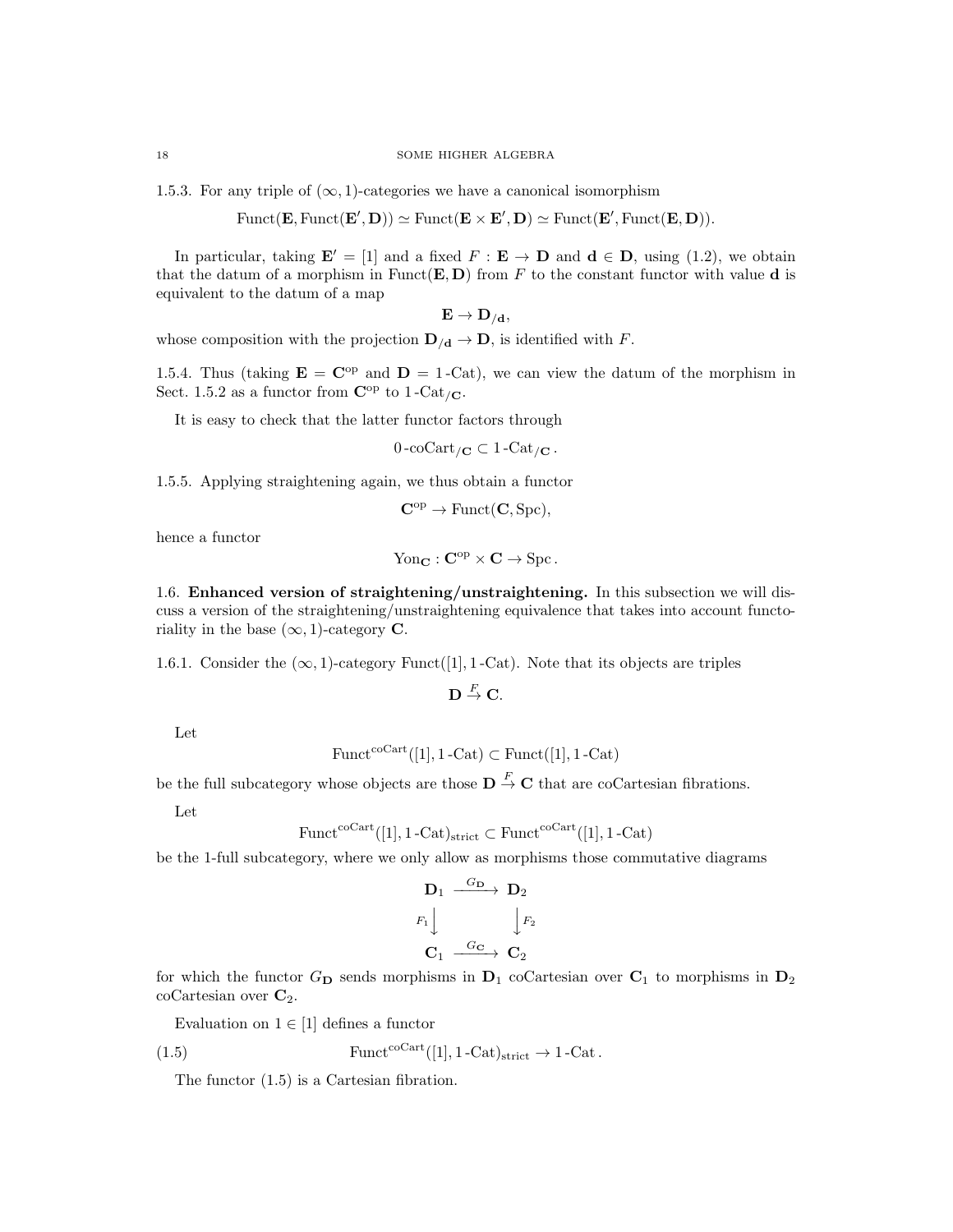1.6.2. An enhanced version of the straightening/unstraightening equivalence says:

The functor 1-Cat<sup>op</sup>  $\rightarrow$  1-Cat corresponding to the Cartesian fibration (1.5) is canonically isomorphic to the functor

$$
\mathbf{C} \mapsto \mathrm{Funct}(\mathbf{C}, 1\text{-}\mathrm{Cat}).
$$

1.6.3. Again, by applying the involution  $\mathbf{D} \mapsto \mathbf{D}^{\text{op}}$ , we obtain a counterpart of Sect. 1.6.2 for Cartesian fibrations:

The functor  $1$ -Cat<sup>op</sup>  $\rightarrow$  1-Cat corresponding to the Cartesian fibration

 $Funct<sup>Cart</sup>(1, 1 - Cat)<sub>strict</sub> \rightarrow 1 - Cat$ 

is canonically isomorphic to the functor

 $\mathbf{C} \mapsto \text{Funct}(\mathbf{C}^{\text{op}}, 1\text{-}\text{Cat}).$ 

1.7. **Adjoint functors.** In this subsection we will finally introduce the notion of *adjoint func*tor, following [Lu1, Sect. 5.2.1].

However, this will not be the end of the story. We will not describe the datum of an adjunction as pair of a unit map and a co-unit map that satisfy some natural conditions (because in the context of higher categories, there is an infinite tail of these conditions).

We will return to the latter approach to adjunction in Sect. 4.4, and more fundamentally in [Chapter A.3]: it turns out that it is most naturally described in the context of  $(\infty, 2)$ -categories.

1.7.1. Let  $F: \mathbf{C}_0 \to \mathbf{C}_1$  be a functor. Using (1.3), we can view F as a functor  $[1] \to 1$ -Cat. We now apply unstraightening and regard it as a coCartesian fibration

$$
\tilde{\mathbf{C}} \to [1].
$$

We shall say that F admits a right adjoint if the above functor  $(1.6)$  is a bi-Cartesian fibration, i.e., if it happens to be a Cartesian fibration, in addition to being a coCartesian one.

In this case, viewing  $(1.6)$  as a *Cartesian fibration* and applying straightening, we transform (1.6) into to a functor

$$
(1.7) \t\t [1]^\text{op} \to 1\text{-Cat}.
$$

The resulting functor  $C_1 \rightarrow C_0$  (obtained by applying the equivalence (1.3) to the functor (1.7)) is called the *right adjoint* of F, and denoted  $F<sup>R</sup>$ . By construction,  $F<sup>R</sup>$  is uniquely determined by F.

1.7.2. Inverting the arrows, we obtain the notion of a functor  $G: \mathbf{D}_0 \to \mathbf{D}_1$ , admitting a left adjoint. We denote the left adjoint of G by  $G^L$ .

By construction, the data of realizing  $G$  as a right adjoint of  $F$  is equivalent to the data of realizing  $F$  as a left adjoint of  $G$ : both are encoded by a bi-Cartesian fibration

 $\mathbf{E} \rightarrow [1].$ 

By construction, for  $\mathbf{c}_0 \in \mathbf{C}_0$  and  $\mathbf{c}_1 \in \mathbf{C}_1$  we have a canonical isomorphism in Spc

 $\text{Maps}_{\mathbf{C}_0}(\mathbf{c}_0, F^R(\mathbf{c}_1)) \simeq \text{Maps}_{\mathbf{C}_1}(F(\mathbf{c}_0), \mathbf{c}_1).$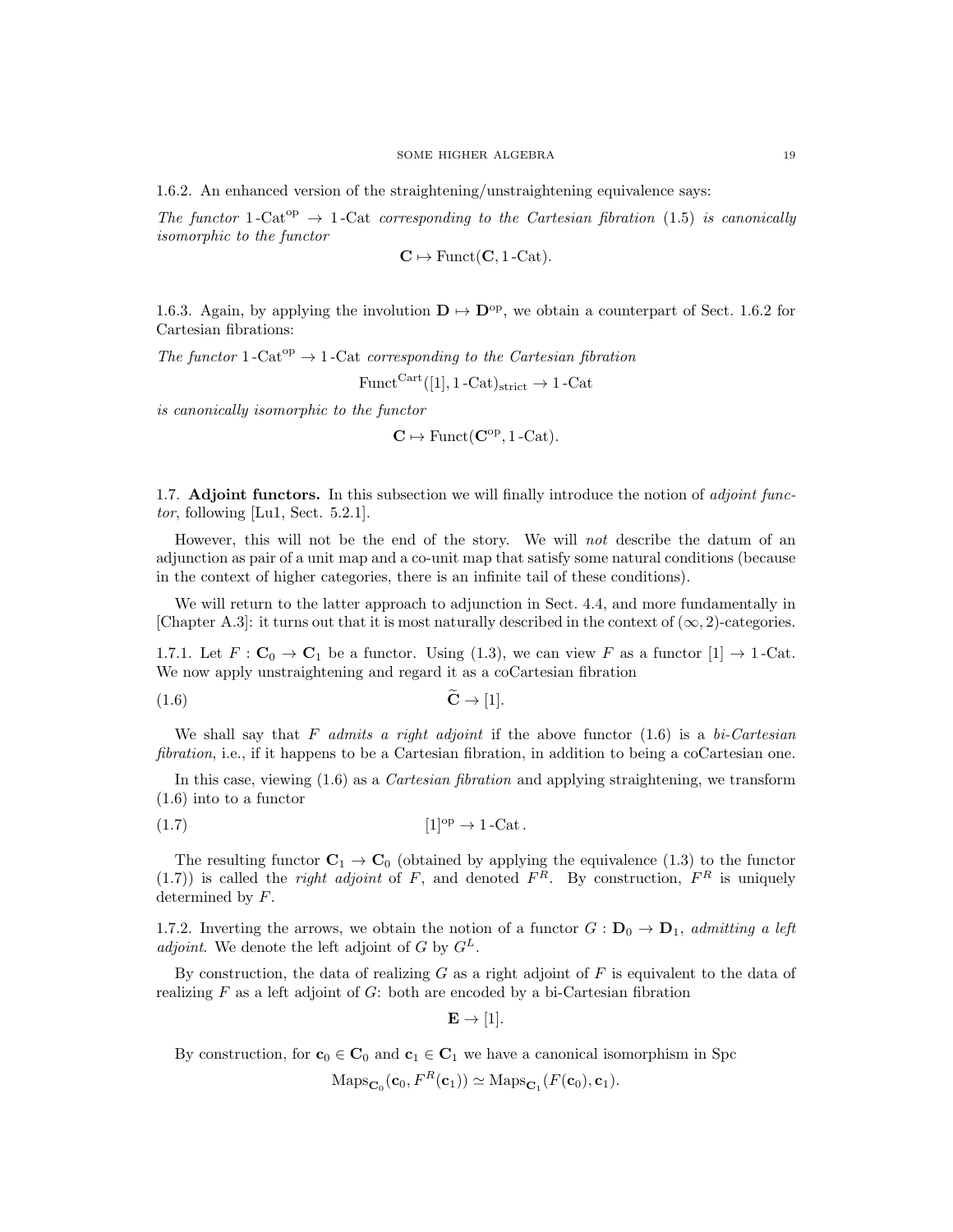1.7.3. Let us be in the situation Sect. 1.7.1, but without assuming that (1.6) is bi-Cartesian. Let  $\mathbf{C}'_1 \subset \mathbf{C}_1$  be the full subcategory consisting of those objects  $\mathbf{c}_1 \in \mathbf{C}_1$ , for which there exists a Cartesian morphism

$$
\mathbf{c}_0 \to \mathbf{c}_1
$$

in  $\widetilde{\mathbf{C}}$ , covering the morphism  $0 \to 1$  in [1].

Let  $\widetilde{\mathbf{C}}' \subset \widetilde{\mathbf{C}}$  be the corresponding full subcategory of  $\widetilde{\mathbf{C}}$ , so that

$$
\widetilde{\mathbf{C}}'_0 = \mathbf{C}_0 \text{ and } \widetilde{\mathbf{C}}'_1 = \mathbf{C}'_1.
$$

The functor

$$
\widetilde{\mathbf{C}}'\to[1]
$$

is now a Cartesian fibration. Applying straightening, we obtain a functor  $F'^R : \mathbf{C}'_1 \to \mathbf{C}_0$ .

1.7.4. We will refer to  $F^{\prime R}$  as the partially defined right adjoint of F. By construction, we have a canonical isomorphism

$$
\mathrm{Maps}_{\mathbf{C}_1}(F(\mathbf{c}_0), \mathbf{c}_1) \simeq \mathrm{Maps}_{\mathbf{C}_0}(\mathbf{c}_0, F'^R(\mathbf{c}_1)), \quad \mathbf{c}_0 \in \mathbf{C}_0, \quad \mathbf{c}_1 \in \mathbf{C}'_1.
$$

The original functor F admits a right adjoint if and only if  $C'_1 = C_1$ .

1.7.5. Inverting the arrows, in a similar way we define the notion of partially defined left adjoint of  $F$ .

# 2. BASIC OPERATIONS WITH  $(\infty, 1)$ -CATEGORIES

In this section we will assume that we 'know' what  $(\infty, 1)$ -categories are, as well as the basic rules of the syntax of operating with them. I.e., we know the 'theory', but what we need now is 'practice'.

Here are some of the primary practical questions that one needs to address:

(Q1) How do we produce 'new'  $(\infty, 1)$ -categories?

(Q2) How do we construct functors between two given  $(\infty, 1)$ -categories?

Of course, there are some cheap answers: for Q1 take a full subcategory of an existing  $(\infty, 1)$ category; for Q2 compose two existing functors, or pass to the adjoint of a given functor. But in this way, we will not get very far.

Here are, however, some additional powerful tools:

(A1) Start a diagram of existing ones and take its limit.

(A2) Start with a given functor, and apply the procedure of Kan extension.

These answers entail the next question: how to we calculate limits when we need to?

This circle of ideas is the subject of the present section. The material here can be viewed as a user guide to (some parts of) [Lu1, Chapter 4 and Sect. 5.5].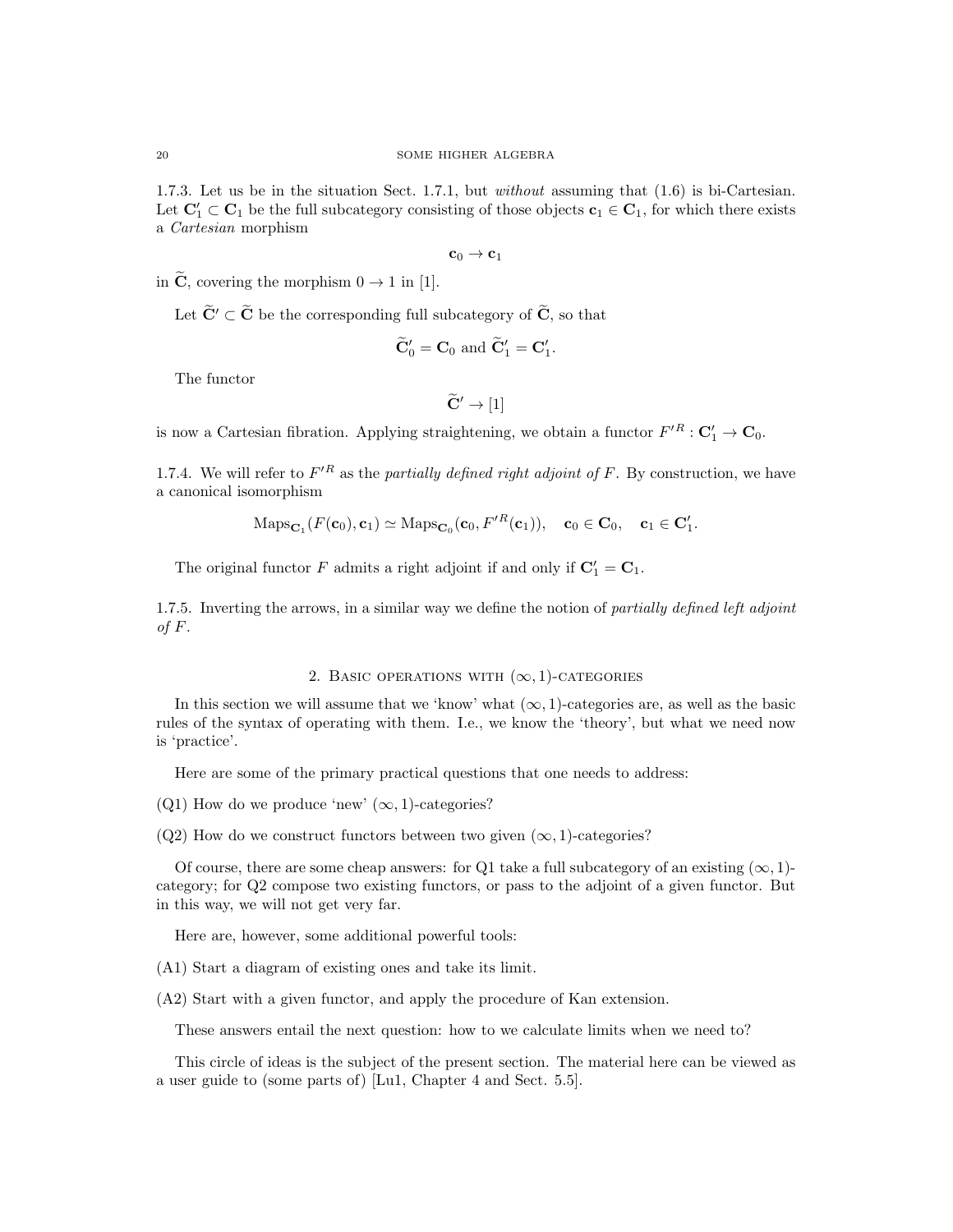2.1. Left and right Kan extensions. Let us say that at this point we have convinced ourselves that we should work with  $(\infty, 1)$ -categories. But here comes a question: how do we ever construct functors between two given  $(\infty, 1)$ -categories?

The difficulty is that, unlike ordinary categories, we cannot simply specify what a functor does on objects and morphisms: we would need to specify an infinite tail of compatibilities for multi-fold compositions. (Rigorously, we would have to go to the model of  $(\infty, 1)$ -categories given by quasi-categories, and specify a map of the underlying simplicial sets, which, of course, no one wants to do in a practical situation.)

Here to our rescue comes the operation Kan extension: given a functor  $\Phi : \mathbf{D} \to \mathbf{E}$  and a functor  $F : D \to \mathbb{C}$ , we can (sometimes) canonically construct a functor from  $\mathbb{C} \to \mathbb{E}$ .

A particular case of this operation leads to the notion of limit/colimit of a functor  $D \to E$ (we can think of such a functor as a diagram of objects in  $E$ , parameterized by  $D$ ).

By taking **E** to be 1-Cat, we arrive to the notion of *limit of*  $(\infty, 1)$ -categories, which in itself is a key tool of constructing  $(\infty, 1)$ -categories.

The reference for this material is [Lu1, Sect. 4.3].

2.1.1. Let  $F: \mathbf{D} \to \mathbf{C}$  be a functor between  $(\infty, 1)$ -categories. For a (target)  $(\infty, 1)$ -category E, consider the functor

$$
Funct(C, E) \mapsto Funct(D, E),
$$

given by restriction along  $F$  (i.e., composition with  $F$ ).

Its partially defined left (resp., right) adjoint is called the functor of *left* (resp., *right*) Kan extension along F, and denoted LKE<sub>F</sub> (resp.,  $RKE_F$ ).

2.1.2. If  $C = *$ , the corresponding left and right Kan extension functors are the functors of colimit (resp., limit):

$$
\underset{\mathbf{D}}{\mathrm{colim}}:\mathrm{Funct}(\mathbf{D},\mathbf{E})\rightarrow\mathbf{E}\ \mathrm{and}\ \underset{\mathbf{D}}{\mathrm{lim}}:\mathrm{Funct}(\mathbf{D},\mathbf{E})\rightarrow\mathbf{E}.
$$

We record the following piece of terminology: colimits over the category  $\Delta^{\rm op}$  are called *geometric realizations*, and limits over the category  $\Delta$  are called *totalizations*.

2.1.3. In general, for  $\Phi : \mathbf{D} \to \mathbf{E}$ , suppose that for every given  $\mathbf{c} \in \mathbf{C}$ , the colimit

(2.1) 
$$
\underset{\mathbf{D} \times \mathbf{C}_{/c}}{\text{colim }} \Phi
$$

exists. Then  $LKE_F(\Phi)$  exists and (2.1) calculates its value on c.

Similarly, suppose that for every given c, the limit

$$
\lim_{\mathbf{D}_{\mathbf{C}} \mathbf{C}_{\mathbf{C}}/\mathbf{D}_{\mathbf{C}}} \Phi,
$$

exists. Then  $RKE_F(\Phi)$  exists and (2.2) calculates its value on c.

2.1.4. Note that by transitivity,

$$
\operatornamewithlimits{colim}_{\mathbf D} \Phi \simeq \operatornamewithlimits{colim}_{\mathbf C} \ \mathrm{LKE}_F(\Phi)
$$

and

$$
\lim_{\mathbf{D}} \Phi \simeq \lim_{\mathbf{C}} \, \mathrm{RKE}_F(\Phi).
$$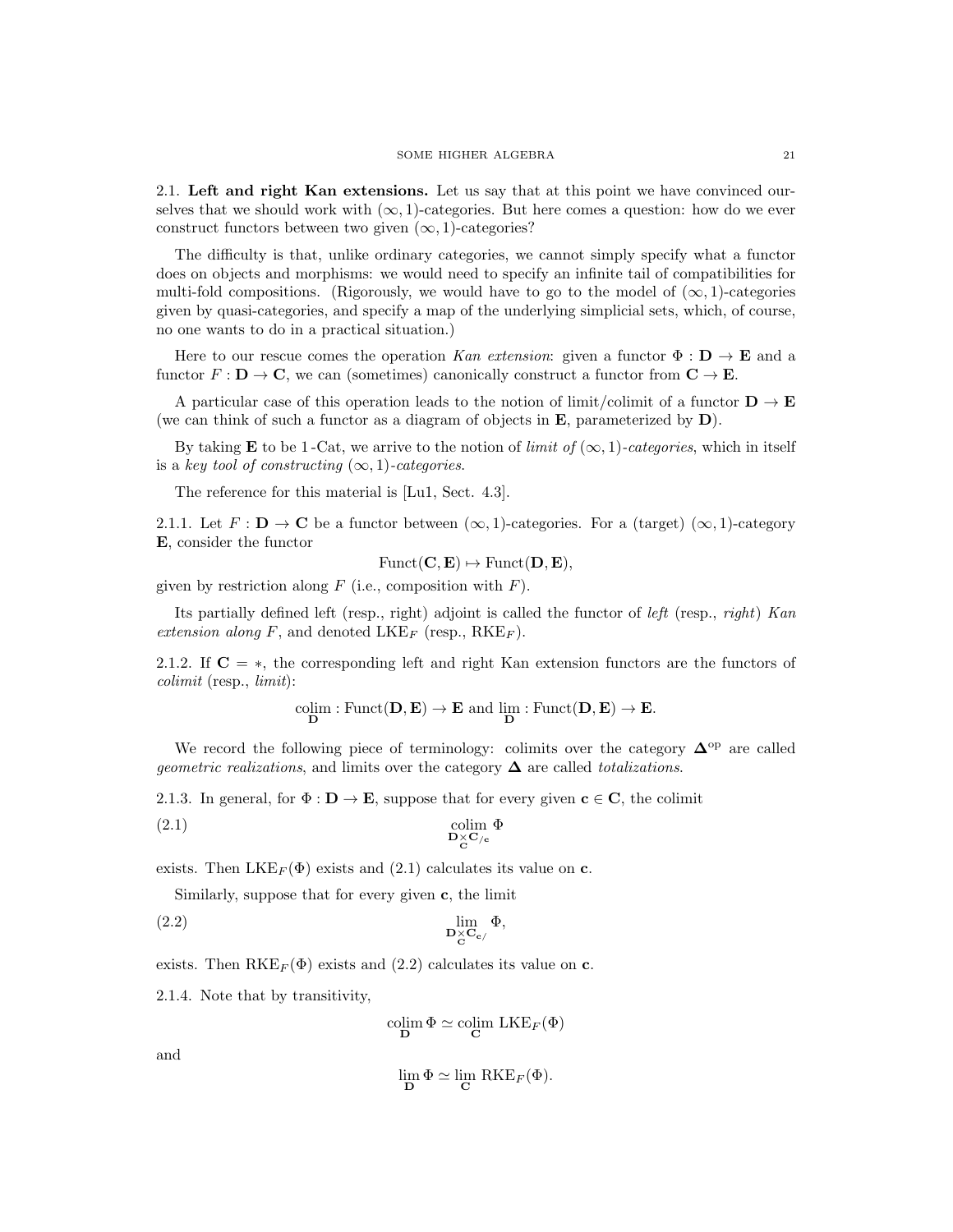2.1.5. To an  $(\infty, 1)$ -category **C** one attaches the space

$$
|\mathbf{C}| := \underset{\mathbf{C}}{\text{colim}} * \tag{2.3}
$$

where  $*$  is the functor  $C \rightarrow$  Spc with constant value  $*$ .

The assignment

$$
\mathbf{C} \mapsto |\mathbf{C}|
$$

is the functor left adjoint to the inclusion Spc  $\rightarrow$  1 -Cat. This procedure is usually referred to as inverting all morphisms. In particular, for  $S \in \text{Spc} \subset 1$ -Cat, we have a canonical isomorphism in Spc

 $|S| \simeq S$ .

An  $(\infty, 1)$ -category **C** is said to be *contractible* if  $|C|$  is isomorphic to  $*$ .

2.1.6. Let **C** be an  $(\infty, 1)$ -category and let  $\Phi : \mathbf{C} \to \text{Spc}$  be a functor. Then it follows from Sect. 1.4.2 that there is a canonical equivalence

$$
\operatornamewithlimits{colim}_{{\mathbf C}}\Phi\simeq |\widetilde{{\mathbf C}}_\Phi|,
$$

where  $\widetilde{\mathbf{C}}_{\Phi} \to \mathbf{C}$  is the coCartesian fibration corresponding to  $\Phi$ .

2.1.7. Here is a typical application of the procedure of left Kan extension:

Let C be an arbitrary  $(\infty, 1)$ -category that contains colimits. We have:

**Lemma 2.1.8.** Restriction and left Kan extension along  $* \rightarrow$  Spc define an equivalence between the subcategory of Funct(Spc, C) consisting of colimit-preserving functors and Funct( $*, C$ )  $\simeq C$ .

We note that the inverse functor in Lemma 2.1.8 is explicitly given as follows: it sends  $\mathbf{c} \in \mathbf{C}$ to the functor  $Spc \rightarrow C$ , given by

$$
(\mathcal{S} \in \mathrm{Spc}) \mapsto (\operatorname*{colim}_\mathcal{S} \mathbf{c}_\mathcal{S} \in \mathbf{C}),
$$

where  $c_S$  denotes the constant functor  $S \to \mathbb{C}$  with value c, where S is considered as an  $(\infty, 1)$ category.

2.2. Cofinality. Many of the actual calculations that one performs in higher category theory amount to calculating limits and colimits. How does one ever do this?

A key tool here is the notion of cofinality that allows to replace the limit/colimit over a given index  $(\infty, 1)$ -category, by the limit/colimit over another one, which is potentially simpler.

Iterating this procedure, one eventually arrives to a limit/colimit that can be evaluated 'by hand'. Sometimes, at the end our limit/colimit will be given just by evaluation (or a manageable fiber product/push-out). Sometimes, it will still be a limit/colimit, but in the world of ordinary categories.

The reference for the material here is [Lu1, Sect. 4.1].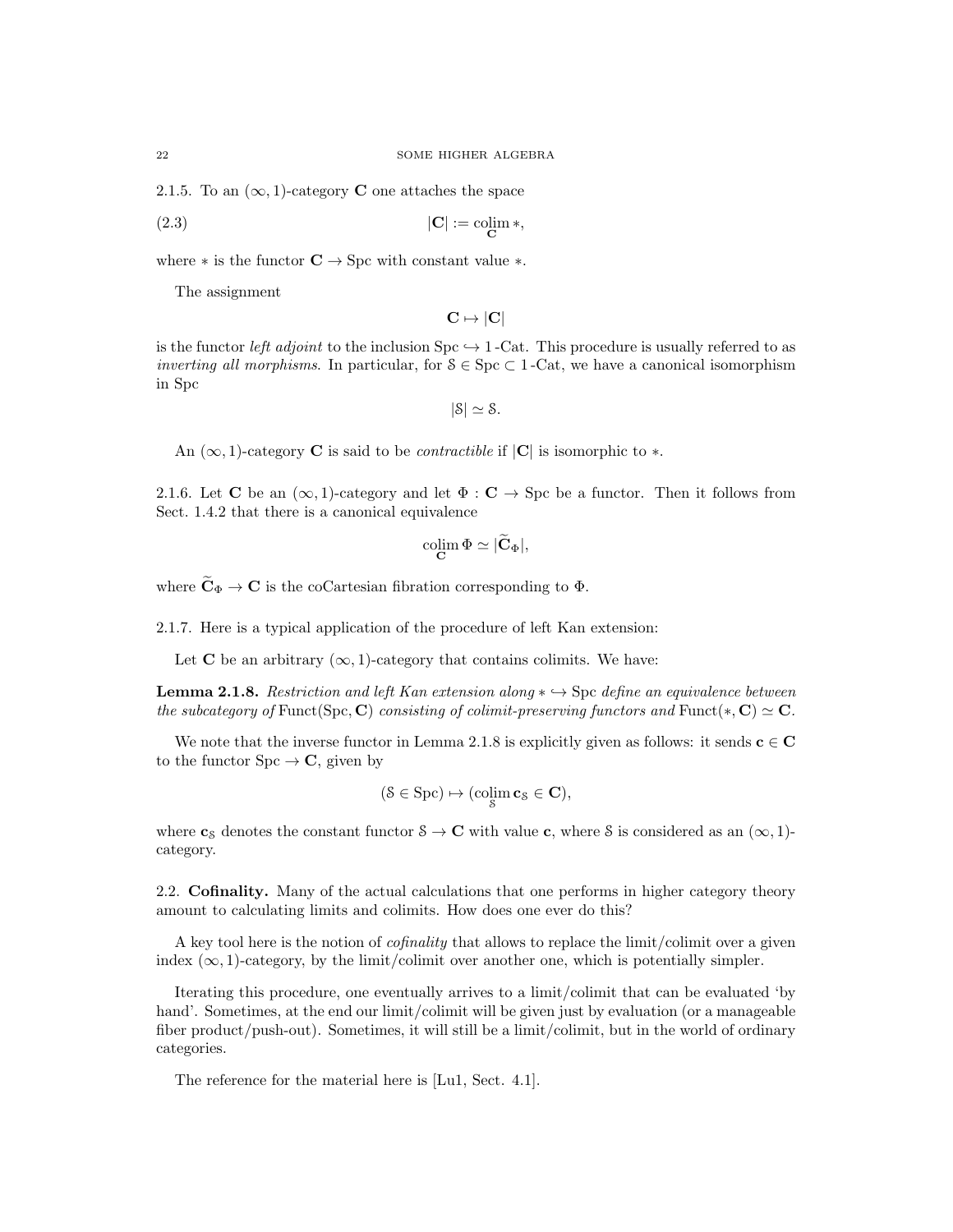2.2.1. A functor  $F : \mathbf{D} \to \mathbf{C}$  is said to be cofinal if for any  $\mathbf{c} \in \mathbf{C}$ , the category

$$
{\bf D}\mathop{\times}_{\bf C}{\bf C}_{\bf c/}
$$

is contractible.

We have:

Lemma 2.2.2. The following are equivalent:

(i)  $F: \mathbf{D} \to \mathbf{C}$  is cofinal;

(ii) For any  $\Phi : \mathbf{C} \to \mathbf{E}$ , the natural map

$$
\underset{\mathbf{D}}{\text{colim }} \Phi \circ F \to \underset{\mathbf{C}}{\text{colim }} \Phi
$$

is an isomorphism, whenever either side is defined;

(ii) Same as (ii), but we take  $\mathbf{E} = \text{Spc}$  (in which case, the colimits are always defined);

- (ii") Same as (ii'), but we only consider the Yoneda functors  $\mathbf{c} \mapsto \mathrm{Maps}_\mathbf{C}(\mathbf{c}_0, \mathbf{c})$  for  $\mathbf{c}_0 \in \mathbf{C}$ ;
- (iii) For any functor  $\Phi : \mathbf{C}^{\mathrm{op}} \to \mathbf{E}$ , the map

$$
\lim_{\mathbf{C}^{\mathrm{op}}} \Phi \rightarrow \lim_{\mathbf{D}^{\mathrm{op}}} \Phi \circ F^{\mathrm{op}}
$$

is an isomorphism, whenever either side is defined;

(iii') Same as (iii), but we take  $\mathbf{E} = \text{Spc}$  (in which case, the limits are always defined);

(iv) For any  $\Phi : \mathbf{C} \to \mathbf{E}$  and any functor  $\Phi' : \mathbf{C} \to \mathbf{E}$  that sends all morphisms to isomorphisms, the map

$$
\mathrm{Maps}_{\mathrm{Funct}(\mathbf{C}, \mathbf{E})}(\Phi, \Phi') \to \mathrm{Maps}_{\mathrm{Funct}(\mathbf{D}, \mathbf{E})}(\Phi \circ F, \Phi' \circ F)
$$

is an isomorphism.

2.2.3. For example, any functor that admits a left adjoint is cofinal. Indeed, in this case, the category  $\mathbf{D} \times \mathbf{C}_{\mathbf{c}}$  admits an initial object, given by

$$
\mathbf{c} \mapsto F \circ F^L(\mathbf{c}).
$$

2.2.4. Let  $D \to C$  be a coCartesian fibration. We note that in this case for any  $c \in C$ , the functor

$$
\mathbf{D_c}\rightarrow\mathbf{D}\underset{\mathbf{C}}{\times}\mathbf{C}_{/\mathbf{c}}
$$

is cofinal. Hence, we obtain that for  $\Phi : \mathbf{D} \to \mathbf{E}$ , the value of  $LKE_F(\Phi)$  at  $\mathbf{c} \in \mathbf{C}$  is canonically isomorphic to

$$
\operatornamewithlimits{colim}_{\mathbf{D_c}} \Phi.
$$

I.e., instead of computing the colimit over the slice category, we can do so over the fiber.

Similarly, if  $\mathbf{D} \to \mathbf{C}$  is a Cartesian fibration, then for  $\Phi : \mathbf{D} \to \mathbf{E}$ , the value of  $RKE_F(\Phi)$  at  $c \in C$  is canonically isomorphic to

$$
\lim_{{\mathbf D}_{\mathbf c}} \Phi.
$$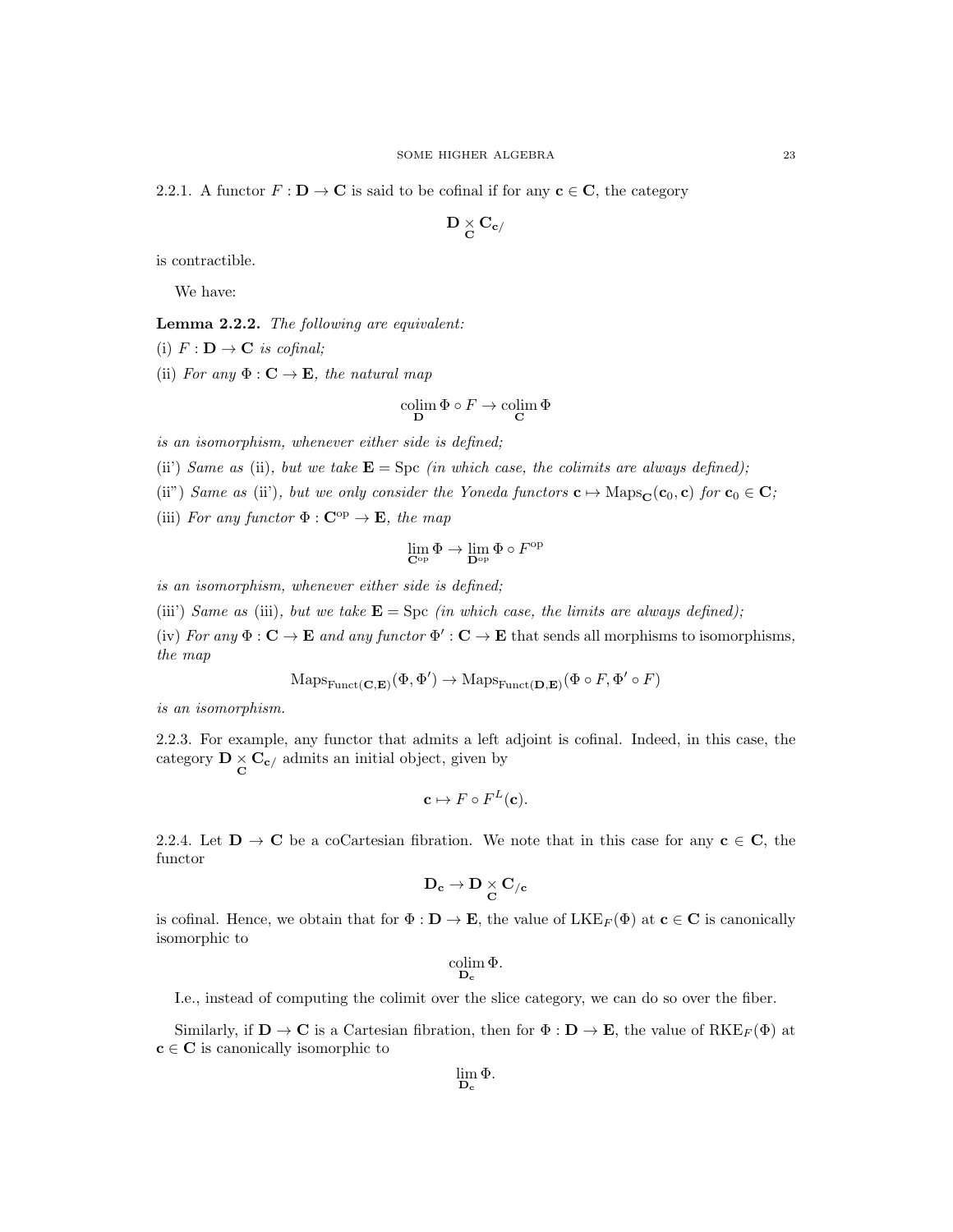2.3. Contractible functors. The contents of this subsection can be skipped on the first pass. It is included in order to address the following question that arises naturally after introducing the notion of cofinality:

Let 
$$
F : \mathbf{D} \to \mathbf{C}
$$
 be a functor. For  $\Phi, \Phi' \in \text{Funct}(\mathbf{C}, \mathbf{E})$ , consider the restriction map  
(2.4)  $\text{Maps}_{\text{Funct}(\mathbf{C}, \mathbf{E})}(\Phi, \Phi') \to \text{Maps}_{\text{Funct}(\mathbf{D}, \mathbf{E})}(\Phi \circ F, \Phi' \circ F)$ .

The condition that (2.4) be an isomorphism for any  $\Phi$  and  $\Phi'$  that take all morphisms to isomorphisms is equivalent to the map

$$
|\mathbf{D}| \to |\mathbf{C}|
$$

being an isomorphism in Spc.

According to Lemma 2.2.2 the condition that  $(2.4)$  be an isomorphism for any  $\Phi'$  that takes all morphisms to isomorphisms is equivalent to  $F$  being cofinal.

We will now formulate the condition that  $(2.4)$  be an isomorphism for all pairs  $\Phi$ ,  $\Phi'$ . I.e., that the restriction functor

$$
\mathrm{Funct}(\mathbf{C}, \mathbf{E}) \to \mathrm{Funct}(\mathbf{D}, \mathbf{E})
$$

be fully faithful.

2.3.1. For  $c, c' \in \mathbf{C}$  and a morphism  $c \stackrel{\alpha}{\to} c'$ , consider the  $(\infty, 1)$ -category Factor<sub>D</sub> $(\alpha)$ :

$$
\left((\mathbf{C}_{\mathbf{c}/\begin{array}{c}\times\\\mathbf{C}\end{array}}\mathbf{D})\underset{\mathbf{D}}{\times}(\mathbf{D}\underset{\mathbf{C}}{\times}\mathbf{C}_{/c'})\right)\underset{\mathrm{Maps}_\mathbf{C}(\mathbf{c},\mathbf{c'})}{\times}\{\alpha\}.
$$

I.e., this is the category, whose objects are

$$
(\widetilde{\mathbf{d}} \in \mathbf{D}, \mathbf{c} \stackrel{\beta}{\to} F(\widetilde{\mathbf{d}}) \stackrel{\gamma}{\to} \mathbf{c}', \gamma \circ \beta \sim \alpha).
$$

We shall say that F is *contractible* if for any  $\mathbf{c} \stackrel{\alpha}{\to} \mathbf{c}'$ , the category Factor<sub>D</sub>( $\alpha$ ) is contractible.

2.3.2. We have:

Lemma 2.3.3. The following conditions are equivalent:

- (i)  $F$  is contractible;
- (i')  $F^{\rm op}: \mathbf{D}^{\rm op} \to \mathbf{C}^{\rm op}$  is contractible;
- (ii) For any  $\mathbf{E}$ , the restriction functor

$$
Funct(C, E) \rightarrow Funct(D, E)
$$

is fully faithful;

(ii) Same as (ii) but  $\mathbf{E} = \text{Spc}$ ;

(iii) The unit of the adjunction

$$
\Phi \to \mathrm{RKE}_F(\Phi \circ F), \quad \Phi \in \mathrm{Funct}(\mathbf{C}, \mathbf{E})
$$

is an isomorphism for any  $E$  and  $\Phi$ ;

(iii) Same as (iii), but  $\mathbf{E} = \text{Spc}$ ;

(iv) The counit of the adjunction

$$
\mathrm{LKE}_F(\Phi \circ F) \to \Phi, \quad \Phi \in \mathrm{Funct}(\mathbf{C}, \mathbf{E})
$$

is an isomorphism for any  $E$  and  $\Phi$ ;

(iv) Same as (iv), but  $\mathbf{E} = \text{Spc}$ ;

(iv") Same as (iv'), but  $\Phi$  are taken to be the Yoneda functors  $\mathbf{c} \mapsto \text{Maps}_{\mathbf{C}}(\mathbf{c}_0, \mathbf{c})$ .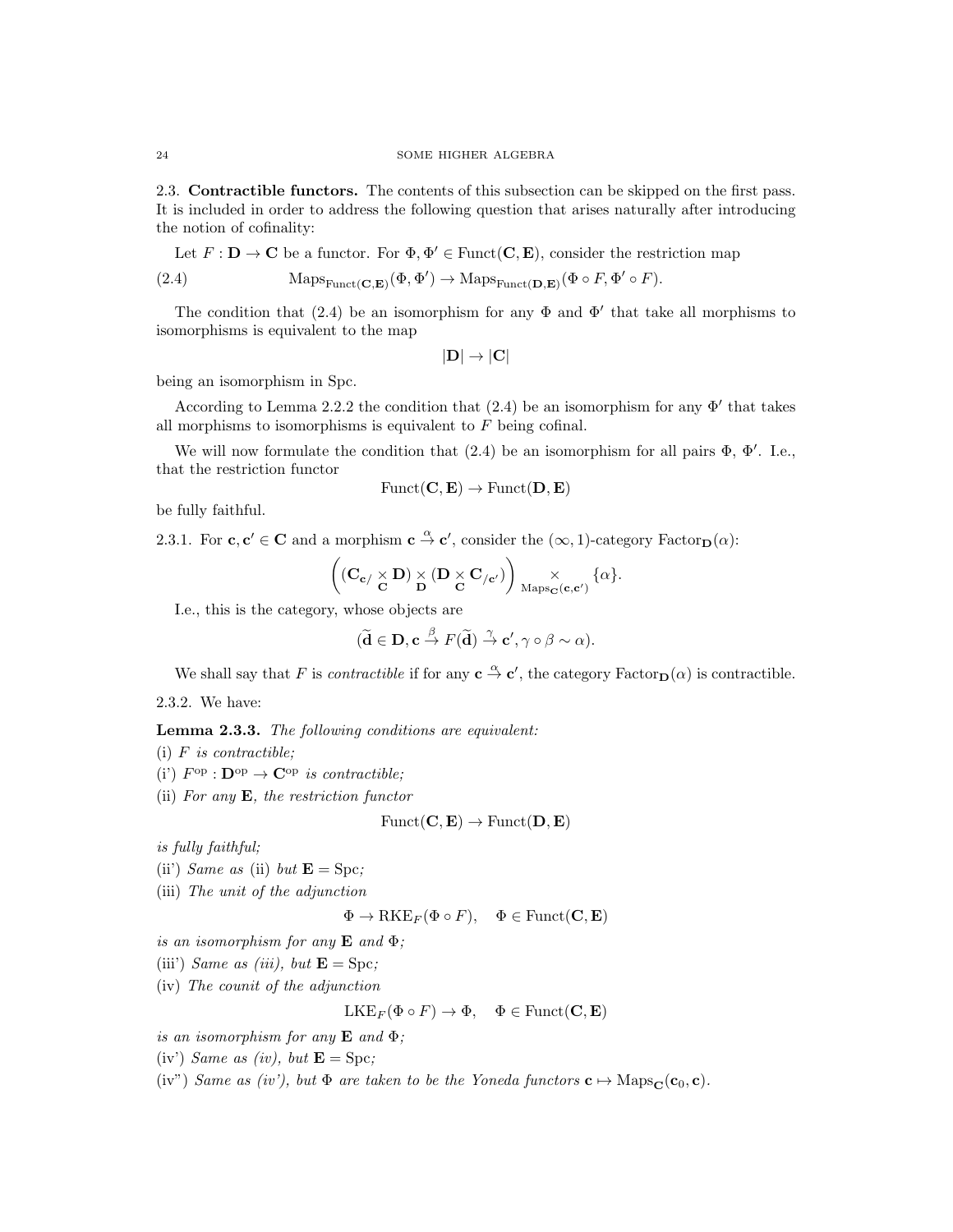2.3.4. We also note:

**Lemma 2.3.5.** Let  $F : D \to C$  be a Cartesian or coCartesian fibration. Then it is contractible if and only if it has contractible fibers.

# 2.4. The operation of 'passing to adjoints'. Let

$$
i \mapsto \mathbf{C}_i, \quad i \in \mathbf{I}
$$

be an I-diagram of  $(\infty, 1)$ -categories. In this subsection we will discuss the procedure of creating a new diagram, parameterized by  $I^{op}$ , that still sends i to  $C_i$ , but replaces the transition functors by their adjoints.

This procedure generalizes the situation of Sect. 1.7.1: in the latter our index category I was simply [1].

2.4.1. Let

$$
\mathbf{C}_{\mathbf{I}} : \mathbf{I} \to 1\text{-}\mathrm{Cat}, \quad i \mapsto \mathbf{C}_i, \quad (i_0 \stackrel{\alpha}{\to} i_1) \mapsto \left(\mathbf{C}_{i_0} \stackrel{F_\alpha}{\longrightarrow} \mathbf{C}_{i_1}\right)
$$

be a functor, where  $\mathbf{I} \in 1$ -Cat. Let

$$
(2.5) \t\t \tilde{\mathbf{C}} \to \mathbf{I}
$$

be the coCartesian fibration corresponding to  $C_I$ .

Assume that for every morphism  $(i_0 \stackrel{\alpha}{\to} i_1) \in I$ , the resulting functor  $\mathbf{C}_{i_0} \stackrel{F_{\alpha}}{\longrightarrow} \mathbf{C}_{i_1}$  admits a right adjoint. In this case the coCartesian fibration (2.5) is bi-Cartesian.

2.4.2. Viewing (2.5) as a Cartesian fibration, and applying straightening, we transform (2.5) into a functor

$$
\mathbf{C}_{\mathbf{I}^{\mathrm{op}}}^{R}:\mathbf{I}^{\mathrm{op}}\to 1\text{-Cat}\,.
$$

On this case, we shall say that  $C_{I^{op}}^R$  is obtained from  $C_I$  by passing to right adjoints.

By construction, the value of  $\mathbf{C}_{\mathbf{I}^{\mathrm{op}}}^R$  on  $i \in \mathbf{I}$  is still  $\mathbf{C}_i$ . However, for a morphism  $i_0 \stackrel{\alpha}{\to} i_1$  in **I**, viewed as a morphism  $i_1 \rightarrow i_0$  in  $I^{\text{op}}$ , the corresponding functor

$$
\mathbf{C}_{i_1} \to \mathbf{C}_{i_0}
$$

is  $(F_{\alpha})^R$ .

2.4.3. Similarly, by inverting the arrows, we talk about a functor

$$
\mathbf{D}_{\mathbf{J}^\mathrm{op}}^L : \mathbf{J}^\mathrm{op} \to 1\text{-}\mathrm{Cat}
$$

being obtained from a functor  $D_J : J \to 1$ -Cat by passing to left adjoints.

For  $J = I<sup>op</sup>$ , the datum of realizing  $D_J$  as obtained from  $C_I$  by passing to right adjoints is equivalent to the datum of realizing  $C_I$  as obtained from  $D_J$  by passing to left adjoints: both are encoded by a bi-Cartesian fibration

 $E \rightarrow I.$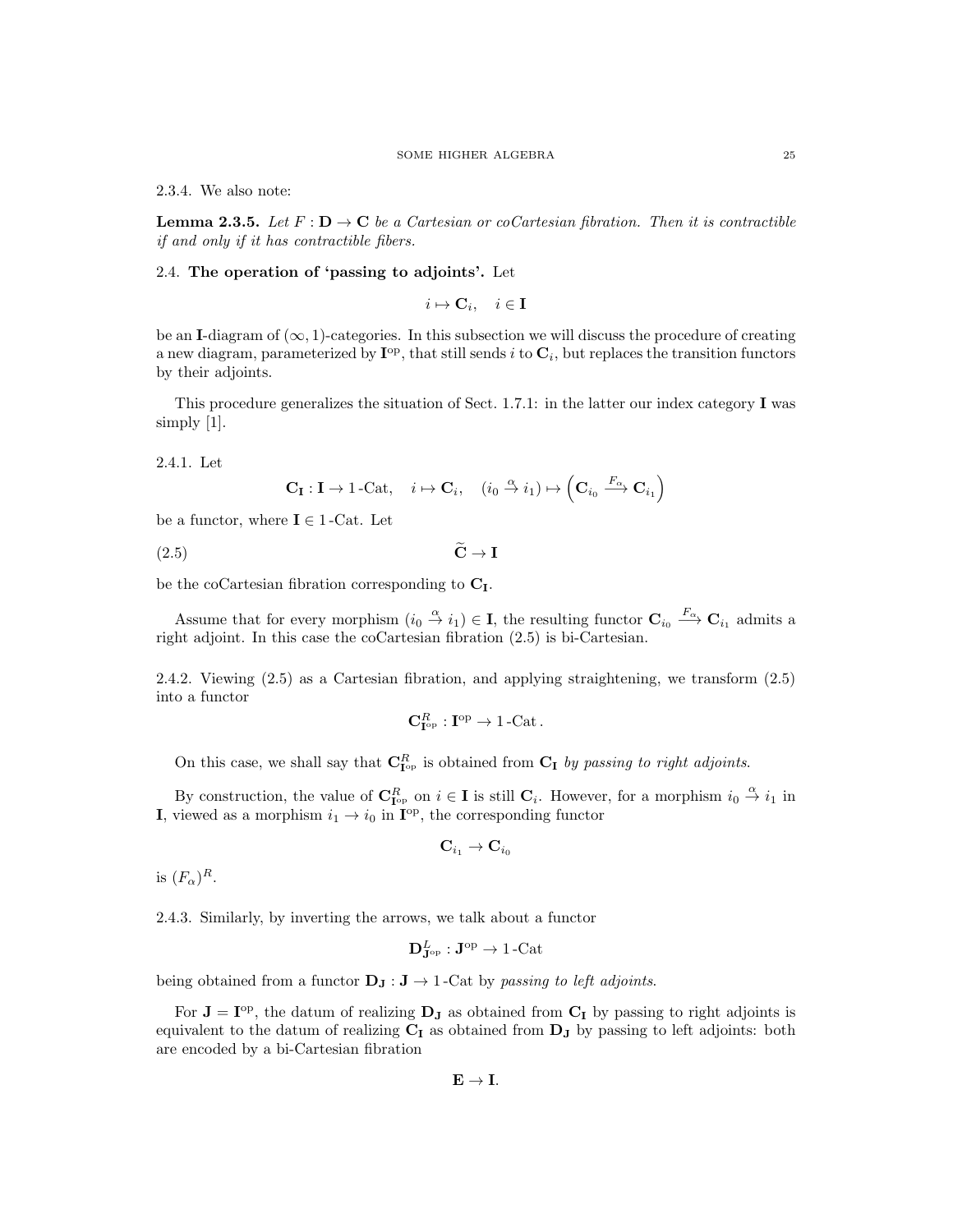2.5. Colimits in presentable  $(\infty, 1)$ -categories. As was mentioned in the introduction, the primary reason for working with  $(\infty, 1)$ -categories is the fact that the operation of *limit of a* diagram of  $(\infty, 1)$ -categories is well-behaved (as opposed to one within the world of triangulated categories).

But here comes a problem: while limits are, by definition, adjusted to mapping to them, how do we ever construct a functor *out of* an  $(\infty, 1)$ -category, defined as a limit? However, quite an amazing thing happens: in a wide class of situations, a limit in 1 -Cat happens to also be the colimit (taken in a slightly different category).

The pattern of how this happens will be described in this subsection.

2.5.1. We let 1 -Cat<sub>Prs</sub>  $\subset$  1 -Cat be the 1-full subcategory whose objects are *presentable* ( $\infty$ , 1)categories contain colimits<sup>3</sup>, and where we allow as morphisms functors that preserve colimits.

We have the following basic fact:

**Lemma 2.5.2** ([Lu1], Proposition 5.5.3.13).

(a) The  $(\infty, 1)$ -category 1-Cat<sub>Prs</sub> contains limits and colimits.

(b) The inclusion functor

 $1 - \text{Cat}_{\text{Prs}} \rightarrow 1 - \text{Cat}$ 

preserves limits.

2.5.3. Here is a version of the Adjoint Functor Theorem:

Theorem 2.5.4 ([Lu1], Corollary 5.5.2.9).

(a) Any morphism in 1-Cat<sub>Prs</sub>, viewed as a functor between  $(\infty, 1)$ -categories, admits a right adjoint.

(b) If **C** and **D** are objects in 1-Cat<sub>Prs</sub>, and  $G : \mathbf{D} \to \mathbf{C}$  is a functor that preserves limits<sup>4</sup>, then this functor admits a left adjoint, which is a morphism in  $1$ -Cat<sub>Prs</sub>.

2.5.5. Let

$$
\mathbf{C}_{\mathbf{I}}:\mathbf{I}\rightarrow1\text{-}\mathrm{Cat}_{\mathrm{Prs}}
$$

be a functor.

By the Adjoint Functor Theorem and Sect. 2.4.1, there exists a canonically defined functor

$$
\mathbf{C}_{\mathbf{I}^{\mathrm{op}}}^R : \mathbf{I}^{\mathrm{op}} \to 1\text{-}\mathrm{Cat},
$$

obtained from the composition

$$
\mathbf{I} \xrightarrow{\mathbf{C}_{\mathbf{I}}} 1\text{-}\mathrm{Cat}_{\mathrm{Prs}} \hookrightarrow 1\text{-}\mathrm{Cat}
$$

by passing to right adjoints.

 ${}^{3}$ Presentability is a technical condition of set-theoretic nature (see [Lu1, Sect. 5.5.]), which is necessary for the Adjoint Functor Theorem to hold. However, following our conventions (see Sect. 0.4.5), we will omit the adjective 'presentable' even when it should properly be there.

<sup>&</sup>lt;sup>4</sup>One also needs to impose a condition of set-theoretic nature that G be accessible, see [Lu1, Defn. 5.4.2.5] for what this means.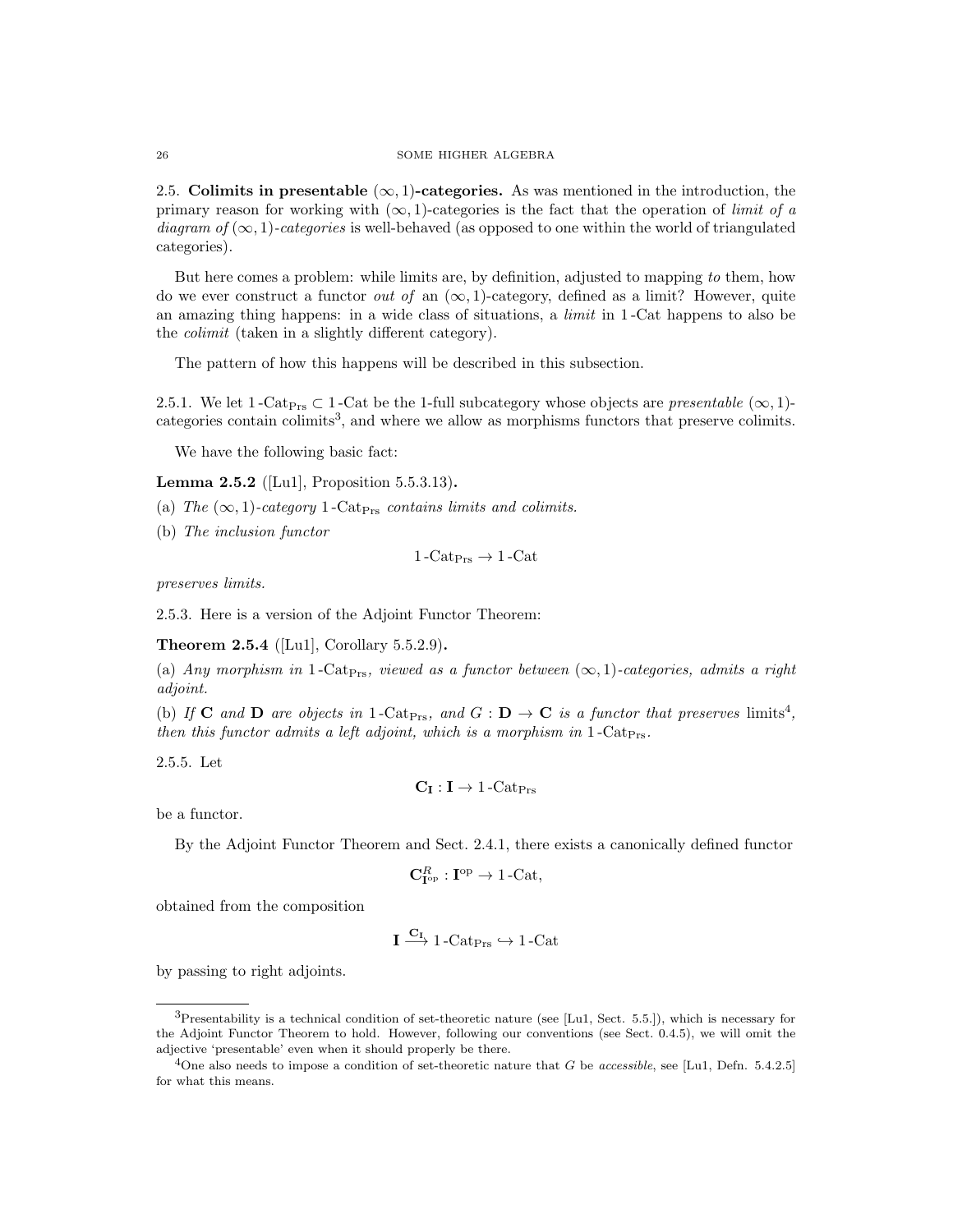2.5.6. Let  $\mathbf{C}_{*}$  denote the *colimit* of  $\mathbf{C}_{I}$  in 1-Cat<sub>Prs</sub>.

Let  $I'$  be the category obtained from I by adjoining a final object  $*$ . The functor  $C_I$  canonically extents to a functor

$$
\mathbf{C}_{\mathbf{I}'}: \mathbf{I}' \rightarrow 1\text{-}\mathrm{Cat}_{\mathrm{Prs}},
$$

whose value on  $*$  is  $\mathbf{C}_{*}$ .

By the Adjoint Functor Theorem and Sect. 2.4.1, there exists a canonically defined functor

$$
\mathbf{C}_{\mathbf{I}'^{\mathrm{op}}}^{R}:\mathbf{I}'^{\mathrm{op}}\to 1\text{-Cat},
$$

obtained from the composition

$$
\mathbf{I}' \xrightarrow{\mathbf{C}_{\mathbf{I}'}} 1\text{-}\mathrm{Cat}_{\mathrm{Prs}} \hookrightarrow 1\text{-}\mathrm{Cat}
$$

by passing to right adjoints, and whose restriction to  $\mathbf{I}^{\mathrm{op}}$  is the functor  $\mathbf{C}_{\mathbf{I}^{\mathrm{op}}}^R$ .

Note that the category  $I'^{\text{op}}$  is obtained from  $I^{\text{op}}$  by adjoining an initial object.

In particular, we obtain a canonically defined functor

(2.6) 
$$
\mathbf{C}_{*} \to \lim_{\mathbf{I}^{\text{op}}} \mathbf{C}_{\mathbf{I}^{\text{op}}}^{R}.
$$

We have the following fundamental fact, which follows from [Lu1, Corollary 5.5.3.4]:

**Proposition 2.5.7.** The functor  $(2.6)$  is an equivalence.

The equivalence of Proposition 2.5.7 will be used all the time in this book. We emphasize that it states the equivalence

$$
\operatornamewithlimits{colim}_{i\in\mathbf{I}} \mathbf{C}_i\simeq \lim_{i\in\mathbf{I}^{\mathrm{op}}} \mathbf{C}_i,
$$

where the colimit in the left-hand side is taken in  $1$ -Cat<sub>Prs</sub>, and the limit in the right-hand side is taken in 1 -Cat.

2.5.8. In the setting of Proposition 2.5.7, for  $i \in I$ , we will denote by ins<sub>i</sub> the tautological functor

$$
\mathbf{C}_i \to \mathbf{C}_*.
$$

In terms of the identification

$$
\mathbf{C}_{*} \simeq \lim_{\mathbf{I}^{\mathrm{op}}} \mathbf{C}_{\mathbf{I}^{\mathrm{op}}}^{R},
$$

the functor  $ins_i$  is the left adjoint of the tautological evaluation functor

$$
\mathrm{ev}_i:\lim_{\mathbf{I}^\mathrm{op}} \mathbf{C}^R_{\mathbf{I}^\mathrm{op}} \to \mathbf{C}_i.
$$

Thus, we can restate Proposition 2.5.7 by saying that each of the functors  $ev_i$  admits a left adjoint, and the resulting family of functors

$$
(\mathrm{ev}_i)^L: \mathbf{C}_i \to \lim_{\mathbf{I}^\mathrm{op}} \mathbf{C}_{\mathbf{I}^\mathrm{op}}^R
$$

gives rise to an equivalence

$$
\underset{\mathbf{I}}{\operatorname{colim}}\,\mathbf{C}_{\mathbf{I}}\stackrel{\sim}{\longrightarrow}\underset{\mathbf{I}^{\operatorname{op}}}{\operatorname{lim}}\,\mathbf{C}_{\mathbf{I}^{\operatorname{op}}}^{R},
$$

where the colimit in the left-hand side is taken in  $1$ -Cat<sub>Prs</sub>.

2.6. Limits and adjoints. In this subsection we will discuss two general results about the interaction of limits of  $(\infty, 1)$ -categories with adjunctions and with limits within a given  $(\infty, 1)$ category. We will use them in multiple places in the book.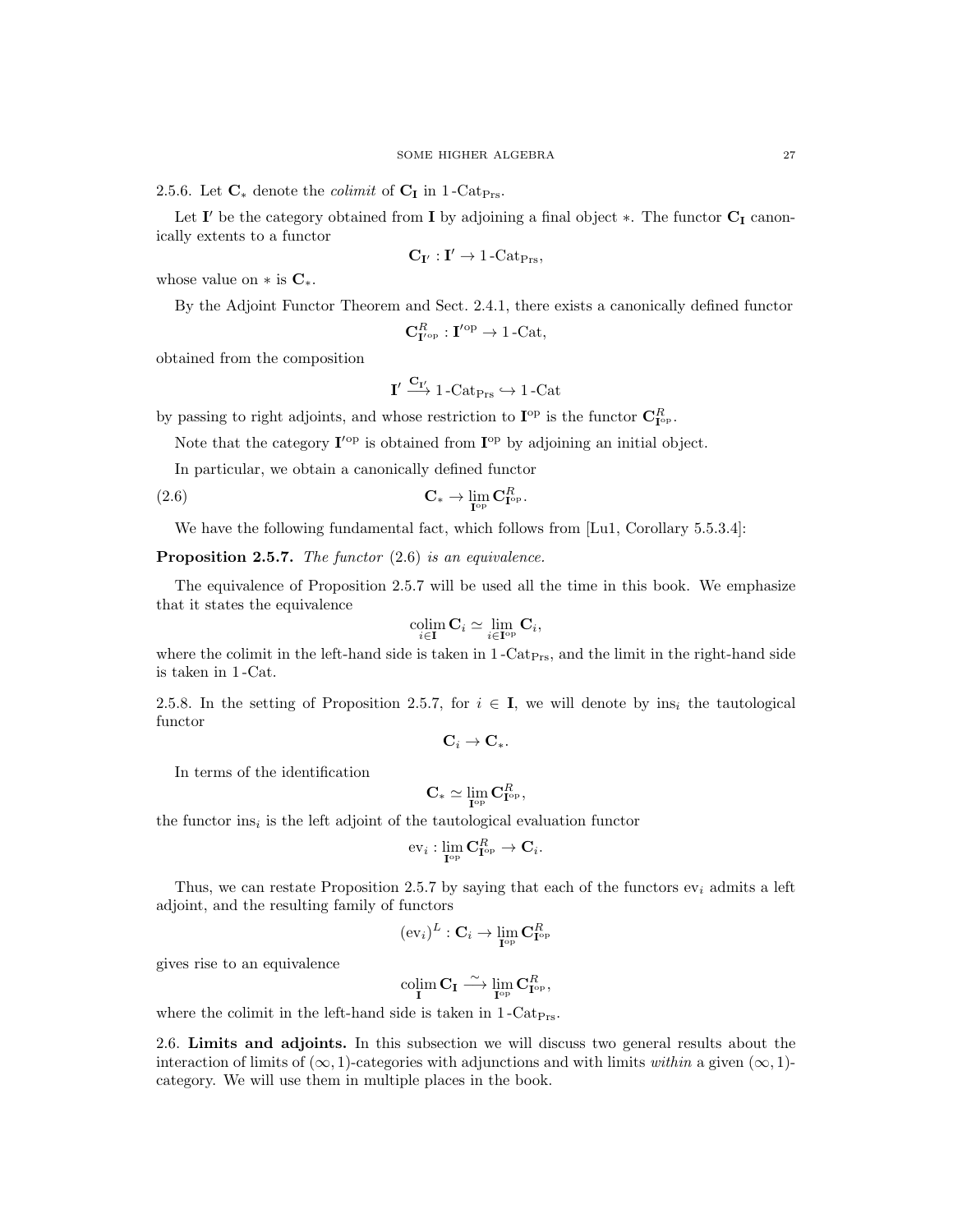2.6.1. Let

$$
\mathbf{I} \to 1\text{-}\mathrm{Cat}, \quad i \mapsto \mathbf{C}_i
$$

be a diagram of  $(\infty, 1)$ -categories. Set

$$
\mathbf{C} := \lim_{i \in \mathbf{I}} \mathbf{C}_i.
$$

Let

$$
A \to \mathbf{C}, \quad a \mapsto \mathbf{c}^a
$$

be a functor, where  $A$  is some other index category. Consider the corresponding functors

$$
A \to \mathbf{C} \xrightarrow{\text{ev}_i} \mathbf{C}_i, \quad a \mapsto \mathbf{c}_i^a.
$$

Suppose that for each  $i$ , the limit

$$
\lim_{a \in A} \mathbf{c}_i^a =: \mathbf{c}_i \in \mathbf{C}_i
$$

exists. Assume also that for every 1-morphism  $i \to j$  in **I**, the corresponding map  $F_{i,j}(\mathbf{c}_i) \to \mathbf{c}_j$ happens to be an isomorphism.

We claim:

Lemma 2.6.2. Under the above circumstances, the limit

$$
\lim_{a\in A} \mathbf{c}^a =: \mathbf{c} \in \mathbf{C}
$$

exists and the natural maps  $ev_i(c) \rightarrow c_i$  are isomorphisms.

2.6.3. Let now **I** be an  $(\infty, 1)$ -category of indices, and let be given a functor

$$
\mathbf{I} \to \text{Funct}([1], 1\text{-Cat}), \quad i \mapsto (\mathbf{D}_i \xrightarrow{\Phi_i} \mathbf{C}_i).
$$

Assume that for every i, the corresponding functor  $\Phi_i$  admits a right adjoint. Assume also that for every map  $i \rightarrow j$  in I the natural transformation

$$
F_{i,j}^{\mathbf{D}} \circ (\Phi_i)^R \to (\Phi_j)^R \circ F_{i,j}^{\mathbf{C}}
$$

is an isomorphism, where  $F_{i,j}^{\mathbf{D}}$  (resp.,  $F_{i,j}^{\mathbf{C}}$ ) denotes the transition functor  $\mathbf{C}_i \to \mathbf{C}_j$  (resp.,  $\mathbf{D}_i \rightarrow \mathbf{D}_j$ ).

Set

$$
\mathbf{D} := \lim_{i \in I} \mathbf{D}_i \text{ and } \mathbf{C} := \lim_{i \in I} \mathbf{C}_i.
$$

We claim:

**Lemma 2.6.4.** The resulting functor  $\Phi : \mathbf{D} \to \mathbf{C}$  admits a right adjoint, and for every i the natural transformation

$$
\text{ev}_i^{\mathbf{D}} \circ \Phi^R \to \Phi_i^R \circ \text{ev}_i^{\mathbf{C}}
$$

is an isomorphism.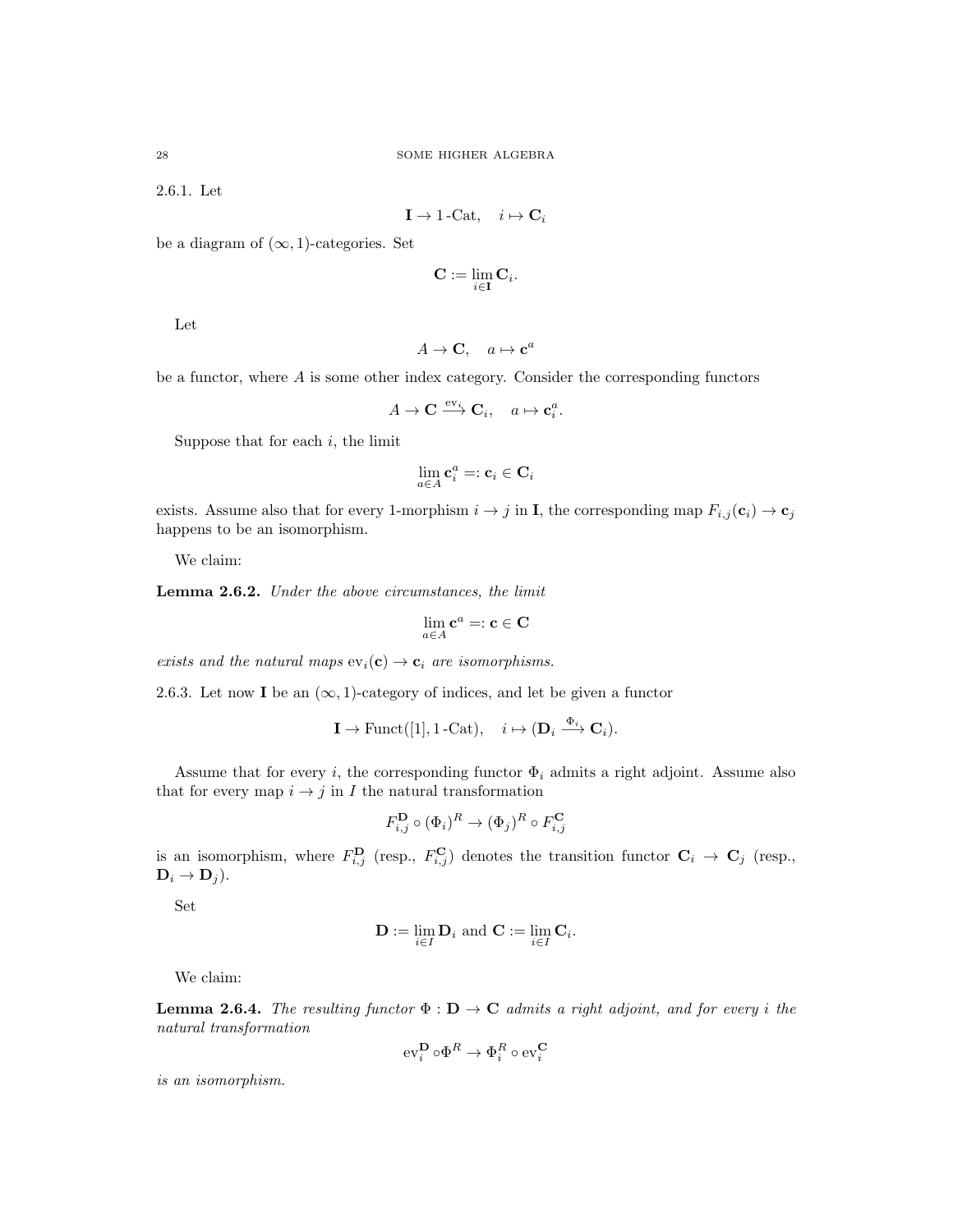## 3. Monoidal structures

This section is meant to be a user guide to some aspects of Higher Algebra, roughly Sects. 4.1-4.3, 4.5 and 4.7 of [Lu2].

We discuss the notion of monoidal  $(\infty, 1)$ -category; the notion of module over a given monoidal category, the notion of associative algebra in a given monoidal category, and the notion of module over an algebra in a given module category.

At the end of this section, we discuss monads and the Barr-Beck-Lurie theorem.

The reader who is familiar with [Lu2] can safely skip this section.

3.1. The notion of monoidal  $(\infty, 1)$ -category. In this subsection we introduce the notion of monoidal  $(\infty, 1)$ -category. The idea is very simple: a monoidal  $(\infty, 1)$ -category will be encoded by a functor from the category  $\mathbf{\Delta}^{\text{op}}$  to 1 -Cat.

3.1.1. Recall the category  $\Delta$ , see Sect. 1.1.10.

We define a monoidal  $(\infty, 1)$ -category to be a functor

$$
\mathbf{A}^{\otimes} : \mathbf{\Delta}^{\mathrm{op}} \to 1\text{-}\mathrm{Cat},
$$

subject to the following conditions:

- ${\bf A}^{\otimes}([0]) = *;$
- For any *n*, the functor, given by the *n*-tuple of maps in  $\Delta$

(3.1) 
$$
[1] \to [n], \quad 0 \to i, 1 \to i+1, \quad i = 0, ..., n-1,
$$

defines an equivalence

$$
\mathbf{A}^{\otimes}([n]) \to \mathbf{A}^{\otimes}([1]) \times \ldots \times \mathbf{A}^{\otimes}([1]).
$$

3.1.2. If  $\mathbf{A}^{\otimes}$  is a monoidal  $(\infty, 1)$ -category, we shall denote by  $\mathbf{A}$  the *underlying*  $(\infty, 1)$ -category, i.e.,  ${\bf A}^{\otimes}([1])$ .

Sometimes, we will abuse the notation and say that "A is a monoidal  $(\infty, 1)$ -category". Whenever we say this we will mean that **A** is obtained in the above way from a functor  $\mathbf{A}^{\otimes}$ .

3.1.3. The map

$$
[1] \to [2], \quad 0 \mapsto 0, 1 \mapsto 2
$$

defines a functor

$$
\mathbf{A}\times\mathbf{A}\rightarrow\mathbf{A}.
$$

This functor is the monoidal operation on A, corresponding to  $A^{\otimes}$ . Unless a confusion is likely to occur, we denote the above functor by

$$
\mathbf{a}_1, \mathbf{a}_2 \mapsto \mathbf{a}_1 \otimes \mathbf{a}_2.
$$

The map  $[1] \rightarrow [0]$  defines a functor  $* \rightarrow A$ ; the corresponding object is the unit of the monoidal structure  $\mathbf{1}_{\mathbf{A}} \in \mathbf{A}$ .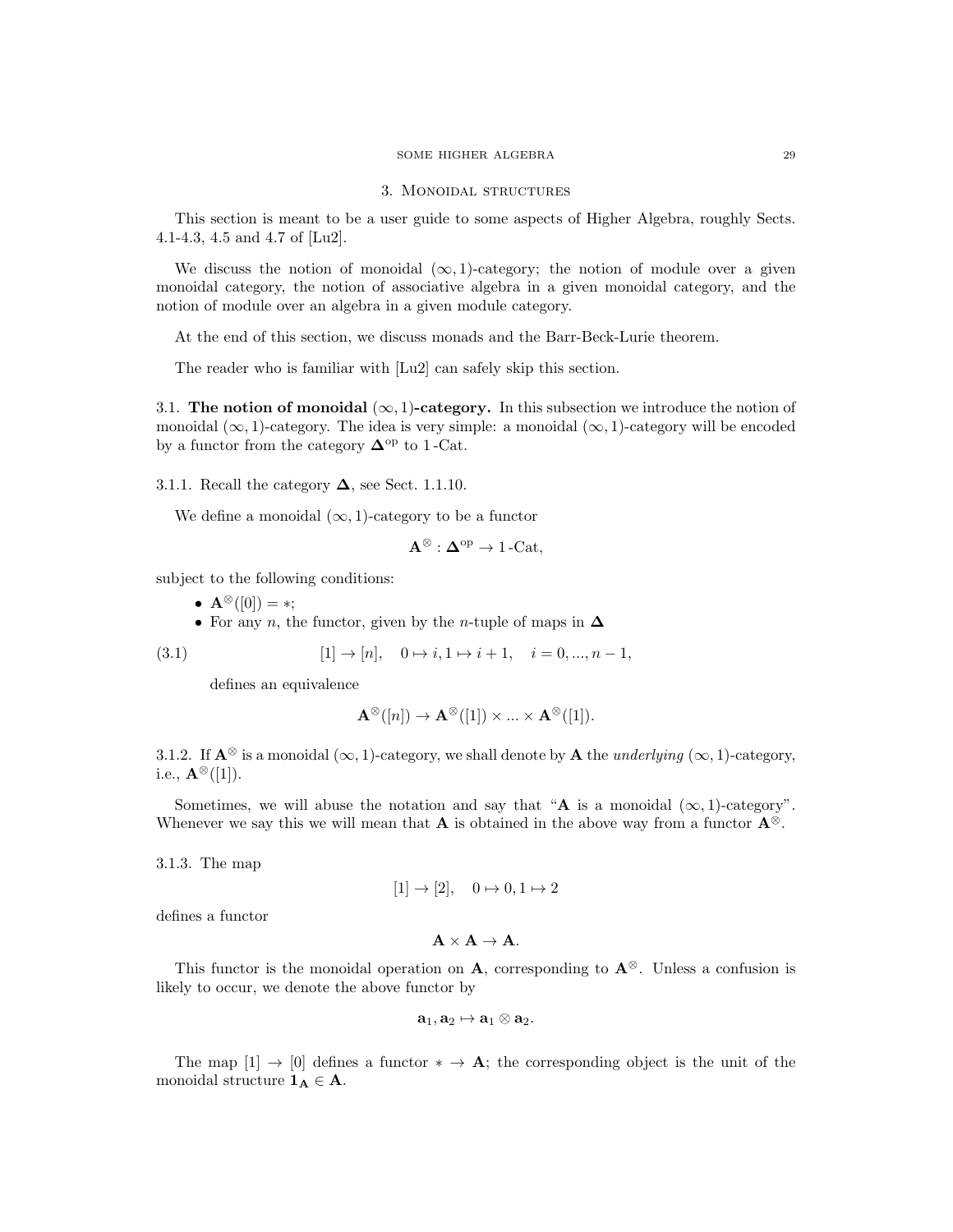3.1.4. We let 1 - Cat<sup>Mon</sup> denote the  $(\infty, 1)$ -category of monoidal  $(\infty, 1)$ -categories, which is by definition a full subcategory in Funct( $\Delta^{\text{op}}$ , 1 -Cat).

The involution (1.1) on 1-Cat induces one on Funct( $\Delta^{\rm op}$ , 1-Cat), and the latter preserves the full subcategory 1-Cat<sup>Mon</sup>. At the level of underlying  $(\infty, 1)$ -categories, this involution acts as  $\mathbf{A} \mapsto \mathbf{A}^{\mathrm{op}}$ .

In other words, the opposite of a monoidal  $(\infty, 1)$ -category carries a natural monoidal structure.

Recall the involution rev on the  $\Delta$ ; see Sect. 1.1.10. This involution also induces one on Funct( $\Delta^{\text{op}}$ , 1 -Cat), and the latter preserves also preserves 1 - Cat<sup>Mon</sup>.

This is the operation of passing to the monoidal  $(\infty, 1)$ -category with the *reversed multipli*cation,

$$
\mathbf{A}\mapsto \mathbf{A}^{\mathrm{rev-mult}}.
$$

3.1.5. An example: endo-functors. Let C be an  $(\infty, 1)$ -category. We claim that the  $(\infty, 1)$ category Funct $(C, C)$  acquires a natural monoidal structure. Indeed, we define the functor

(3.2) Funct(**C**, **C**)<sup>⊗</sup> :  $\mathbf{\Delta}^{\text{op}} \to 1$ -Cat

as follows: it sends  $[n]$  to

$$
\operatorname{Cart}_{/[n]^{\rm op}} \underset{1\text{-}\operatorname{Cat}\times\ldots\times 1\text{-}\operatorname{Cat}}{\times} \{ \mathbf{C} \times \ldots \times \mathbf{C} \},
$$

where the functor

$$
Cart_{/[n]^{op}} \to \text{Cart}_{/* \sqcup ... \sqcup *} \simeq 1\text{-Cat} \times ... \times 1\text{-Cat}
$$

is given by restriction along

$$
(* \sqcup ... \sqcup *) = ([n]^{\text{op}})^{\text{Spc}} \to [n]^{\text{op}}.
$$

By [Chapter A.1, Corollary 2.4.4], we have

$$
\mathrm{Cart}_{/[1]^{\rm op}} \underset{1\operatorname{-Cat}\times 1\operatorname{-Cat}}{\times} \{ \mathbf{C} \times \mathbf{C} \} \simeq \mathrm{Funct}(\mathbf{C},\mathbf{C}),
$$

and the functor (3.2) is easily seen to satisfy the conditions of Sect. 3.1.1.

*Remark* 3.1.6. The fact that  $(3.2)$  is well-defined as a functor follows from the *enhanced straight*ening procedure, see Sect. 1.6.2.

3.1.7. Unstraightening defines a fully faithful embedding

$$
1-\mathrm{Cat}^{\mathrm{Mon}} \hookrightarrow (\mathrm{coCart}_{/\mathbf{\Delta}^\mathrm{op}})_{\mathrm{strict}},
$$

denoted

$$
A^{\otimes} \mapsto A^{\otimes, \Delta^{\rm op}}.
$$

Its essential image is singled out by the condition in Sect. 3.1.1.

3.2. Lax functors and associative algebras. In this subsection we introduce the notion of associative algebra in a given monoidal  $(\infty, 1)$ -category.

The method by which we will do it (following [Lu2, Sect. 4.2]) will exhibit the power of the idea of unstraightening.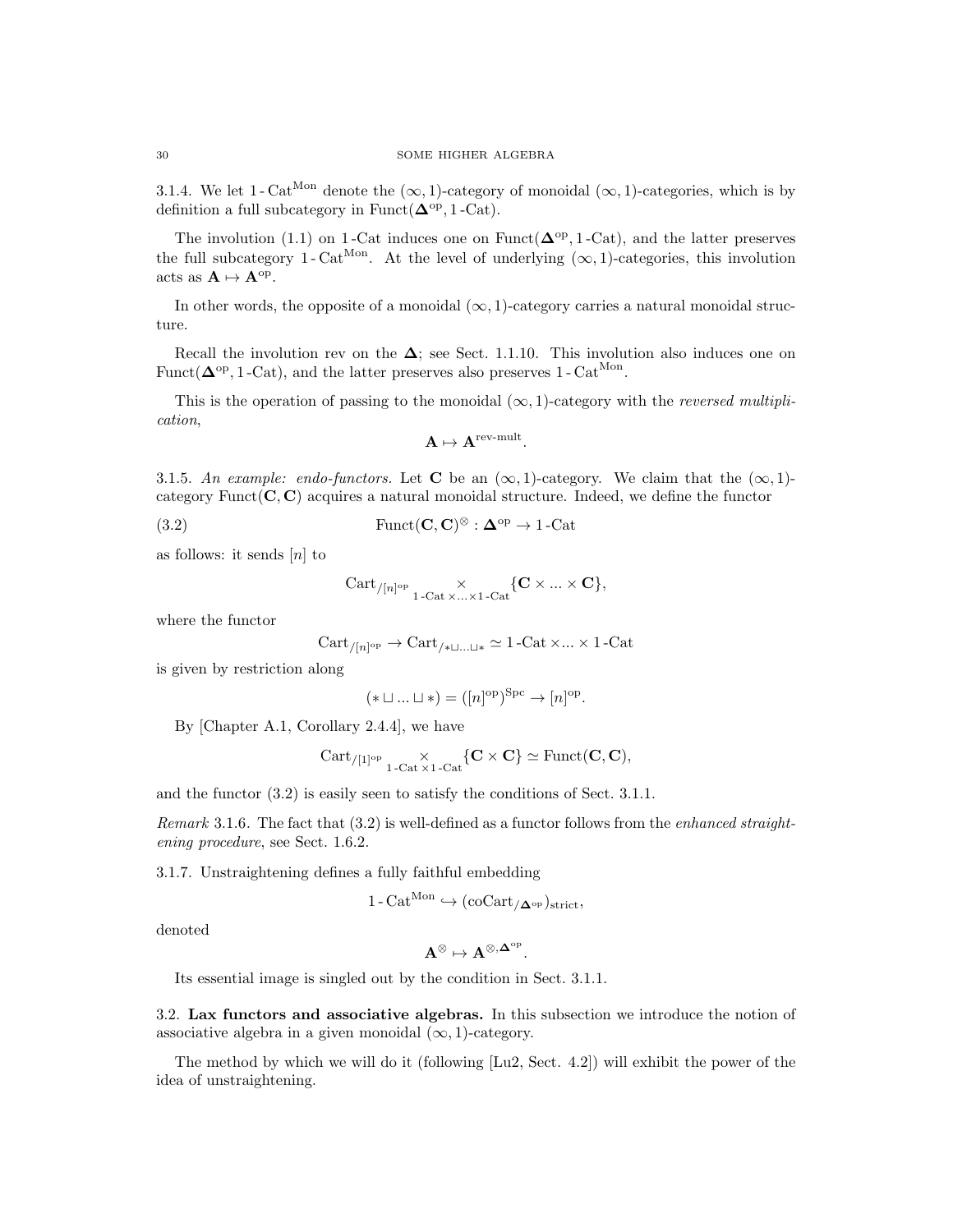3.2.1. We introduce another  $(\infty, 1)$ -category, denoted  $(1 - \text{Cat}^{\text{Mon}})_{\text{right-lax}_{\text{non-unt}}}.$  It will have the same objects as  $1 - \text{Cat}^{\text{Mon}}$ , and will contain the latter as a 1-full subcategory.

The idea of the category  $(1 - \text{Cat}^{\text{Mon}})_{\text{right-lax}_{\text{non-unit}}}$  is that we now allow functors  $\mathbf{A}_0 \to \mathbf{A}_1$ such that the diagrams



no longer commute, but do so up to a natural transformation.

3.2.2. Namely, we let  $(1 - \text{Cat}^{\text{Mon}})_{\text{right-lax}_{\text{non-untl}}}$  be the 1-full subcategory of  $\text{coCart}_{/\mathbf{\Delta}^{\text{op}}}$ , whose objects are those lying in the essential image of  $1 - \text{Cat}^{\text{Mon}}$ , and where we allow as morphisms functors

$$
\mathbf{A}_0^{\otimes, \mathbf{\Delta}^{\mathrm{op}}} \to \mathbf{A}_1^{\otimes, \mathbf{\Delta}^{\mathrm{op}}}
$$

that map morphisms in  $\mathbf{A}_0^{\otimes,\mathbf{\Delta}^{\mathrm{op}}}$  that are coCartesian over morphisms in  $\mathbf{\Delta}^{\mathrm{op}}$  of the form (3.1) to morphisms in  $\mathbf{A}_1^{\otimes,\mathbf{\Delta}^{\mathrm{op}}}$  with the same property.

Such a functor will be called a *right-lax monoidal functor*.

3.2.3. Passing to the opposite categories, one obtains the notion of left-lax monoidal functor. The next assertion follows by unwinding the definitions:

**Lemma 3.2.4.** Let  $A_1^{\otimes}$  and  $A_2^{\otimes}$  be a pair of monoidal  $(\infty, 1)$ -categories, and let

$$
F: \mathbf{A}_1 \rightleftarrows \mathbf{A}_2 : G
$$

be a pair of adjoint functors of the underlying plain  $(\infty, 1)$ -categories. Then the datum of left-lax monoidal functor on F is equivalent to the datum of right-lax monoidal functor on G.

3.2.5. Let  $*^{\otimes}$  be the point category, equipped with a natural monoidal structure, i.e.,  $*^{\otimes}([n]) =$ ∗ for any n.

Given a monoidal ( $\infty$ , 1)-category  $\mathbf{A}^{\otimes}$ , we define the notion of associative algebra in  $\mathbf{A}^{\otimes}$  to be a right-lax monoidal functor

$$
\mathcal{A}^{\otimes,\mathbf{\Delta}^{\mathrm{op}}} : \mathbf{\Delta}^{\mathrm{op}} = *^{\otimes,\mathbf{\Delta}^{\mathrm{op}}} \to \mathbf{A}^{\otimes,\mathbf{\Delta}^{\mathrm{op}}}.
$$

We denote the  $(\infty, 1)$ -category of associative algebras in  $\mathbf{A}^{\otimes}$  by AssocAlg( $\mathbf{A}$ ) (suppressing the ⊗ superscript). We let

$$
oblv_{\mathrm{Assoc}}: {\mathrm{AssocAlg}}(A) \to A
$$

denote the tautological forgetful functor.

Given  $\mathcal{A}^{\otimes,\Delta^{\mathrm{op}}}\in\mathrm{AssocAlg}(\mathbf{A})$ , we denote by A its underlying object of **A**, i.e., the value of  $\mathcal{A}^{\otimes,\mathbf{\Delta}^{\mathrm{op}}}$  on the object  $[1] \in \mathbf{\Delta}^{\mathrm{op}}$ .

3.2.6. Let  $A$  be an associative algebra in  $A$ . Then we obtain, tautologically, an associative algebra  $A^{\text{rev-mult}}$  in  $A^{\text{rev-mult}}$ , with the same underlying object of A as a plain  $(\infty, 1)$ -category.

3.3. The symmetric(!) monoidal case. In this subsection we explain the modifications necessary in order to talk about *symmetric* monoidal  $(\infty, 1)$ -categories, and commutative algebras inside them.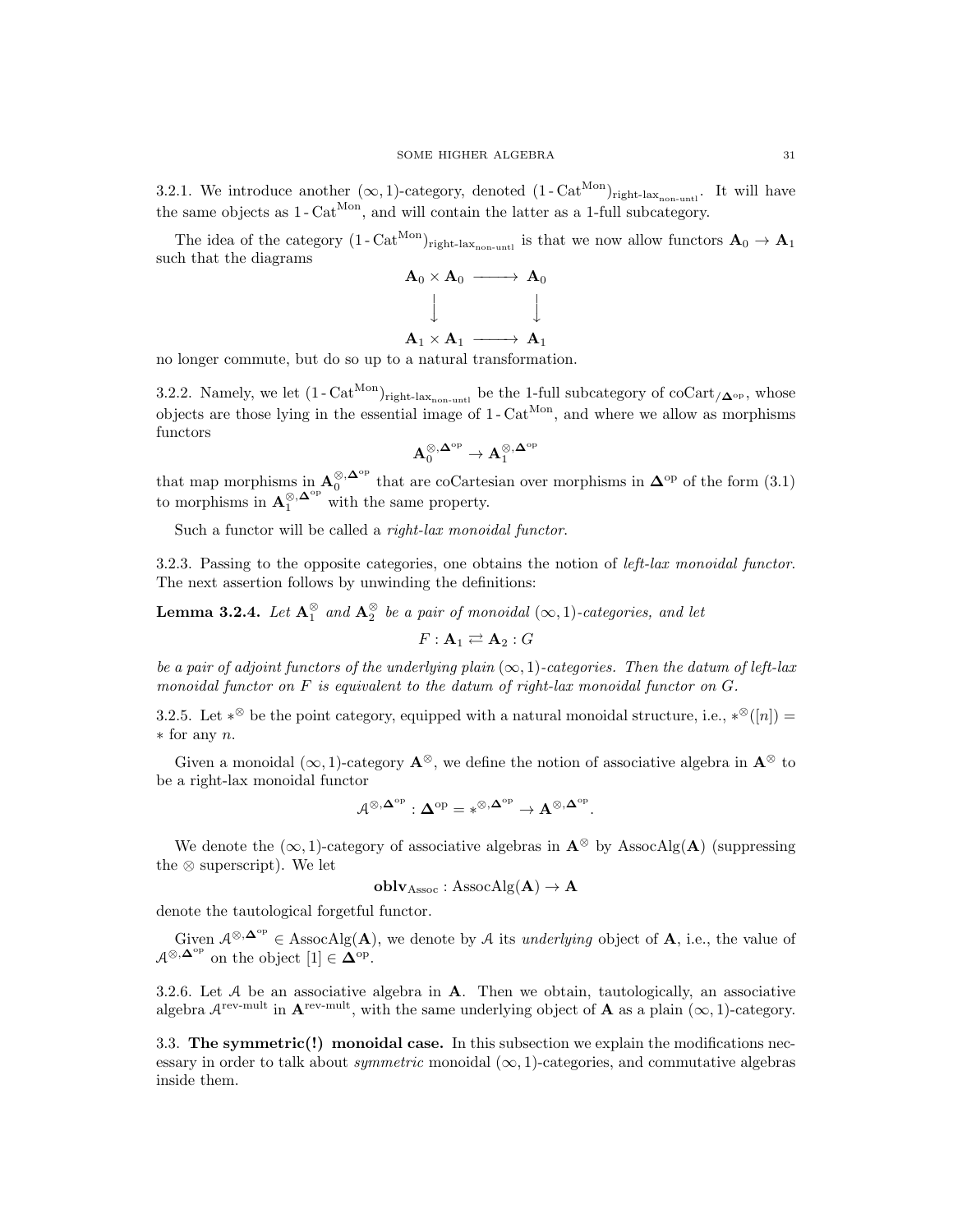3.3.1. The definitions involving monoidal categories and associative algebras in them can be rendered into the world of *symmetric monoidal*  $(\infty, 1)$ -categories and *commutative algebras*, by replacing the category  $\Delta^{op}$  by that of *finite pointed sets*, denoted Fin<sub>\*</sub>. We replace the condition in Sect. 3.1.1 by the following one:

- $A^{\otimes}(\{*\}) = *;$
- For any finite pointed set  $(* \in I)$  and any  $i \in I \{*\}$ , we have the map

$$
(* \in I) \rightarrow (* \in \{*\cup i\}),
$$

given by  $i \mapsto i$  and  $j \mapsto *$  for  $j \neq i$ . We require that the induced map

$$
\mathbf{A}^{\otimes}(* \in I) \to \prod_{i \in I - \{*\}} \mathbf{A}^{\otimes}(* \in \{*\cup i\}).
$$

be an equivalence.

We let 1 - Cat<sup>SymMon</sup> denote the  $(\infty, 1)$ -category of symmetric monoidal  $(\infty, 1)$ -categories.

Given  $A \in 1$ -Cat<sup>SymMon</sup>, we let ComAlg(A) denote the  $(\infty, 1)$ -category of commutative algebras in A. We let

$$
\bf{oblv}_{Com}: Com({\bf A}) \rightarrow {\bf A}
$$

denote the tautological forgetful functor.

3.3.2. Note that we have a canonically defined functor

$$
\mathbf{\Delta}^{\mathrm{op}} \to \mathrm{Fin}_*.
$$

At the level of objects this functor sends  $[n] \mapsto (0 \in \{0, ..., n\})$ . At the level of morphisms, it sends a non-decreasing map  $\phi : [m] \to [n]$  to the map  $\psi : \{0, ..., n\} \to \{0, ..., m\}$  defined as follows:

For  $i \in \{0, ..., n\}$  we set  $\psi(i) = j$  if there exists (an automatically unique)  $j \in \{0, ..., m\}$  such that  $\phi(j-1) < i \leq \phi(j)$ , and  $\phi(i) = 0$  otherwise.

Using the functor  $(3.3)$  we obtain that any object of commutative nature (e.g., symmetric monoidal  $(\infty, 1)$ -category or a commutative algebra in one such) gives rise to the corresponding associative one (monoidal  $(\infty, 1)$ -category or associative algebra in one such).

3.3.3. Any ( $\infty$ , 1)-category **C** that admits Cartesian products<sup>5</sup> has a canonically defined (symmetric) monoidal structure.

Namely, we start with the functor

$$
(3.4) \t\t\t\t(Fin_*)^{op} \to 1-\text{Cat},
$$

given by

$$
(* \in I) \mapsto \mathrm{Funct}(I, \mathbf{C}) \underset{\mathrm{Funct}(\{*\}, \mathbf{C})}{\times} \{*\},
$$

where  $\{*\} \rightarrow \text{Funct}(\{*\}, \mathbf{C})$  is given by the functor that maps  $*$  to the final object.

Now, the condition that  $C$  admits Cartesian products implies that the functor  $(3.4)$  satisfies the assumption of Sect. 2.4.1. Hence, we obtain a well-defined functor

$$
\text{Fin}_{*} \to 1\text{-Cat},
$$

obtained from  $(3.4)$  by passing to *right adjoints*. It is easy to see that the functor  $(3.4)$  satisfies the assumptions of Sect. 3.3.1, thereby giving rise to a symmetric monoidal structure on C.

<sup>5</sup> Including the empty Cartesian product, i.e., a final object.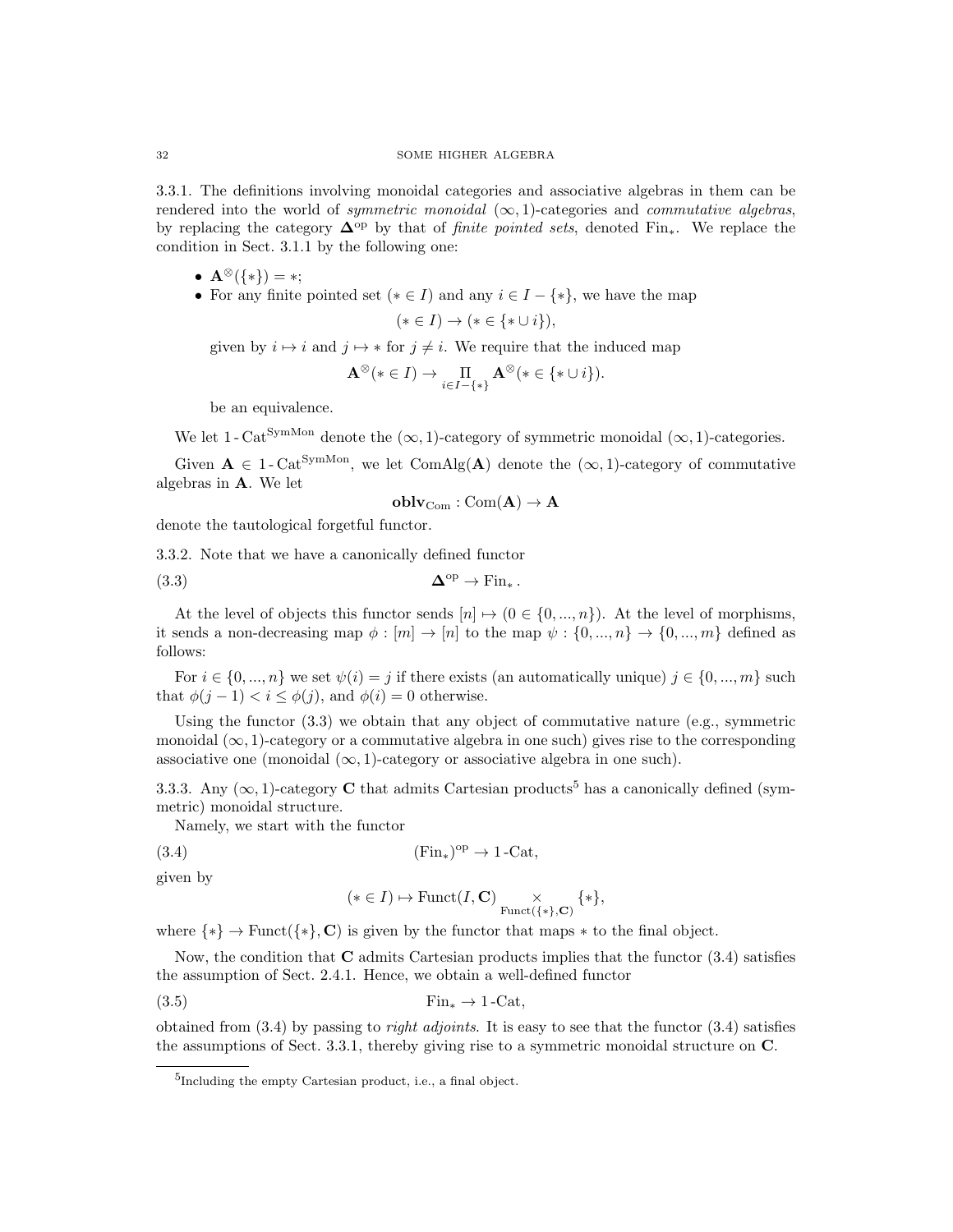In particular, we can talk about commutative (and if we regard  $C$  just a monoidal category, also associative) algebras in C. These objects are called *commutative monoids* (resp., just monoids). We denote the corresponding categories by

 $ComMonoid(\mathbf{C})$  and  $Monoid(\mathbf{C})$ ,

respectively.

Dually, if C admits coproducts, it has a *coCartesian* symmetric monoidal structure.

3.3.4. In particular, we can consider the  $(\infty, 1)$ -category 1-Cat equipped with the Cartesian symmetric monoidal structure.

Commutative (resp., associative) algebras in 1 -Cat with respect to the Cartesian structure, i.e., commutative monoids (resp., just monoids) in 1 -Cat are the same as symmetric monoidal (resp., monoidal)  $(\infty, 1)$ -categories, see [Chapter V.3, Sect. 1.3.3].

3.3.5. Let **A** be a symmetric monoidal  $(\infty, 1)$ -category. In this case, the  $(\infty, 1)$ -category AssocAlg $(A)$  acquires a symmetric monoidal structure, compatible with the forgetful functor AssocAlg( $\mathbf{A}$ )  $\rightarrow \mathbf{A}$ , see [Lu2, Proposition 3.2.4.3 and Example 3.2.4.4].

3.3.6. Furthermore, the  $(\infty, 1)$ -category ComAlg(A) also acquires a symmetric monoidal structure, and this symmetric monoidal structure equals the *coCartesian* symmetric monoidal structure on  $ComAlg(A)$ , see [Lu2, Proposition 3.2.4.7].

In particular, every object  $A \in \text{ComAlg}(\mathbf{A})$  has a natural structure of commutative algebra in ComAlg( $\bf{A}$ ), and hence also in AssocAlg( $\bf{A}$ ).

3.4. **Module categories.** In this section we extend the definition of monoidal  $(\infty, 1)$ -categories to the case of modules.

3.4.1. Let  $\Delta^+$  be the 1-full subcategory of 1-Cat<sup>ordn</sup>, where we allow as objects categories of the form

$$
[n] = (0 \to 1 \to \dots \to n), \quad n = 0, 1, \dots
$$

and

$$
[n]^{+} = (0 \to 1 \to \dots \to n \to +), \quad n = 0, 1 \dots
$$

As 1-morphisms we allow:

- Arbitrary functors  $[n] \rightarrow [m];$
- Functors  $[n] \to [m]^+$ , whose essential image does not contain +;
- Functors  $[n]^+ \rightarrow [m]^+$  that send + to + and such that the preimage of + is +.

3.4.2. Given a monoidal  $(\infty, 1)$ -category  $\mathbf{A}^{\otimes}$ , a module for it is a datum of extension of the functor

$$
\mathbf{A}^{\otimes} : \mathbf{\Delta}^{\mathrm{op}} \to 1\text{-}\mathrm{Cat},
$$

to a functor

$$
\mathbf{A}^{+,\otimes}: \mathbf{\Delta}^{+,\mathrm{op}} \to 1\text{-}\mathrm{Cat},
$$

such that the following condition holds:

• For any  $n \geq 0$ , the functor

$$
\mathbf{A}^{+,\otimes}([n]^+) \to \mathbf{A}^{\otimes}([n]) \times \mathbf{A}^{+,\otimes}([0]^+),
$$

given by the morphisms

$$
[n] \rightarrow [n]^+, \quad i \mapsto i \text{ and } [0]^+ \rightarrow [n]^+, \quad 0 \mapsto n, + \mapsto +,
$$

is an equivalence.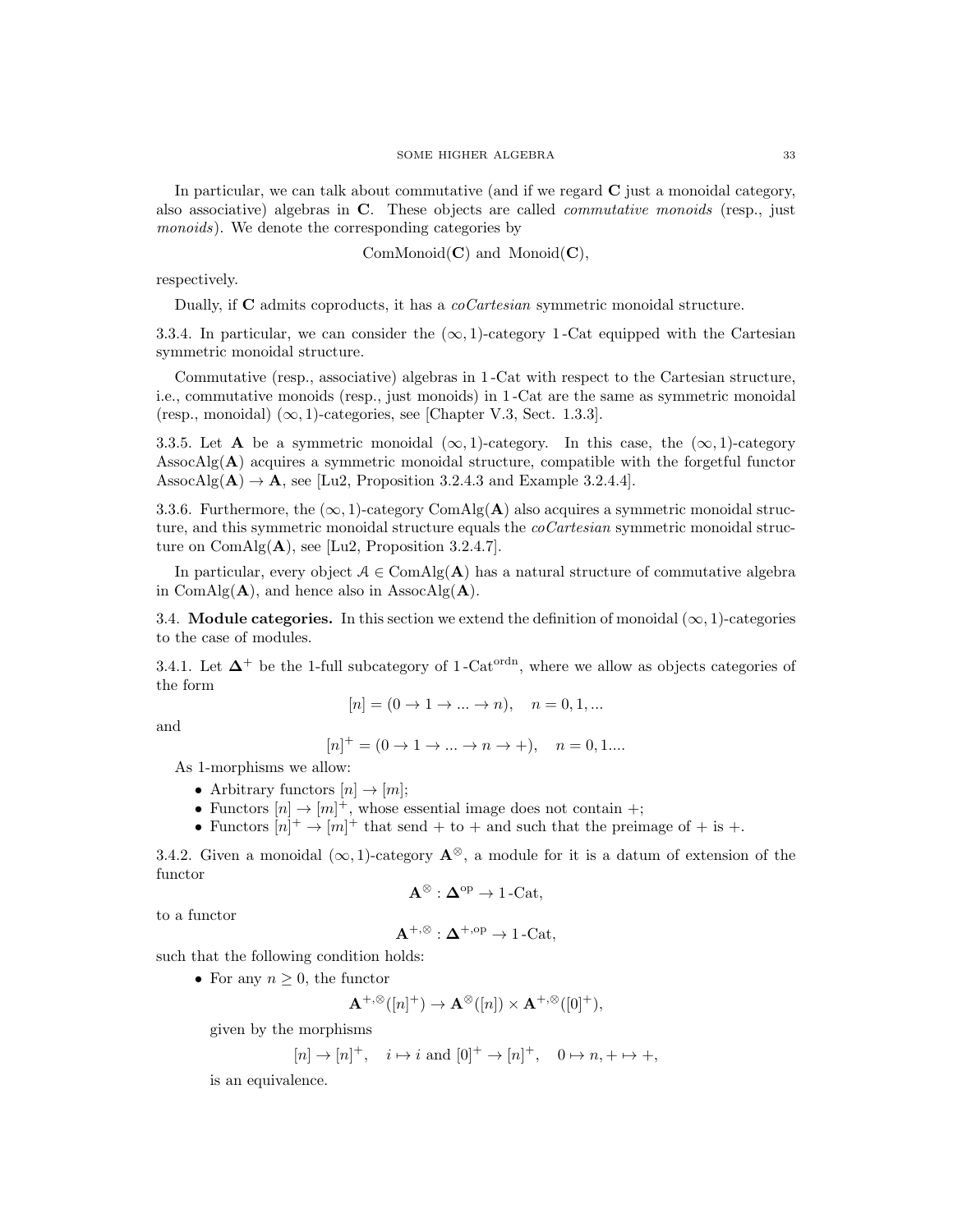3.4.3. We will think of the  $(\infty, 1)$ -category

$$
\mathbf{M} := \mathbf{A}^{+,\otimes}([0]^+)
$$

as the  $(\infty, 1)$ -category underlying the module.

Note that  $\mathbf{A}^{+,\otimes}([1]^+)$  identifies with  $\mathbf{A} \times \mathbf{M}$ . The map

$$
[0]^+ \to [1]^+, \quad 0 \mapsto 0, + \mapsto +,
$$

defines a functor

$$
\mathbf{A}\times\mathbf{M}\rightarrow\mathbf{M,}
$$

which is the functor of action of **A** on **M**.

Unless a confusion is likely to occur, we denote the above functor by

$$
\mathbf{a},\mathbf{m}\mapsto \mathbf{a}\otimes \mathbf{m}.
$$

3.4.4. We let 1-Cat<sup>Mon+</sup> denote the  $(\infty, 1)$ -category of pairs of a monoidal  $(\infty, 1)$ -category equipped with a module, which is a full subcategory in

$$
\mathrm{Funct}(\Delta^{+, \mathrm{op}}, 1\text{-}\mathrm{Cat}).
$$

For a fixed  $\mathbf{A}^{\otimes} \in 1$  - Cat<sup>Mon</sup>, we let

$$
\mathbf{A}\operatorname{-\mathbf{mod}}:=1\operatorname{-\mathbf{Cat}}^{\mathrm{Mon}^+}\underset{\operatorname{1-Cat}^{\mathrm{Mon}}}{\times} \{\mathbf{A}^{\otimes}\}.
$$

This is the  $(\infty, 1)$ -category of (left) **A**-module categories.

3.4.5. Replacing A by  ${\bf A}^{\rm rev-mult}$  we obtain the  $(\infty, 1)$ -category of right A-module categories, denoted  $\mathbf{A}$ -mod<sup>r</sup>.

If C is an  $(\infty, 1)$ -category with a structure of A-module category, then  $\mathbb{C}^{\text{op}}$  acquires a structure of  $\mathbf{A}^{\text{op}}$ -module category.

3.4.6. Let C be an  $(\infty, 1)$ -category. Recall that Funct(C,C) acquires a natural monoidal structure (see Sect. 3.1.5). The same construction as in *loc.cit.* shows that  $C$  is naturally a module category for  $Funct(C, C)$ .

In addition, for any D, the category Funct $(D, C)$  (resp., Funct $(C, D)$ ) is naturally a left (resp., right) module over  $Funct(C, C)$ .

3.5. Modules for algebras. In this subsection we will explain that, given a monoidal  $(\infty, 1)$ category **A**, an **A**-module **M** and  $A \in$  AssocAlg(**A**), we can talk about A-modules in **M**.

The idea is the same as that giving rise to the definition of associative algebras: we will use unstraightening.

3.5.1. Parallel to Sect. 3.2.2, we define the  $(\infty, 1)$ -category  $(1 - \text{Cat}^{\text{Mon}^+})_{\text{right-lax}_{\text{non-unit}}}$ .

Thus, given two pairs  $(A_1, M_1)$ ,  $(A_2, M_2)$  we can talk about a pair of functors

 $F_{\text{Alg}}: \mathbf{A}_1 \to \mathbf{A}_2$  and  $F_{\text{mod}}: \mathbf{M}_1 \to \mathbf{M}_2$ ,

where  $F_{\text{Alg}}$  is a right-lax monoidal functor, and  $F_{\text{mod}}$  is right-lax compatible with actions.

In particular, for a fixed **A**, and **M**,  $N \in A$ -**mod** we can talk about *right-lax functors*  $M \rightarrow N$  of A-modules.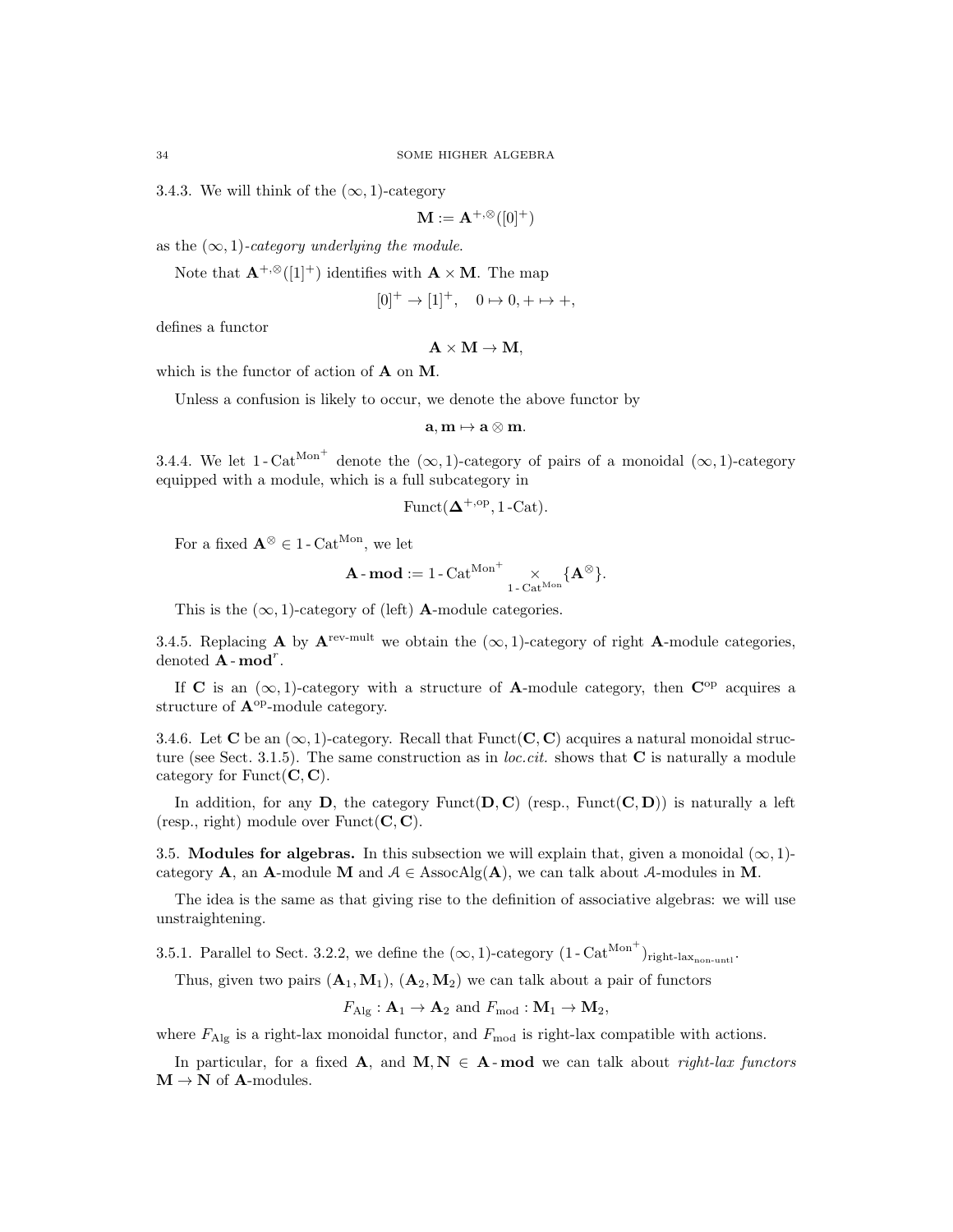3.5.2. Passing to opposite categories, we obtain the corresponding notion of left-lax functor. The following is not difficult to obtain from the definitions (see also [Lu2, Corollary 7.3.2.7]):

**Lemma 3.5.3.** Let A be a monoidal  $(\infty, 1)$ -category, and let  $M, N \in A$ -mod. Let

 $F: M \rightleftarrows N: G$ 

be a pair of adjoint functors as plain  $(\infty, 1)$ -categories. Then the structure on F of left-lax functor of  $\bf{A}$ -modules is equivalent to the structure on G of right-lax functor of  $\bf{A}$ -modules.

3.5.4. Consider the point-object

$$
*^{+,\otimes} \in 1\text{-}\mathrm{Cat}^{\mathrm{Mon}^+}.
$$

Given  $A^{+,\otimes} \in 1$ -Cat<sup>Mon<sup>+</sup></sup> with the corresponding  $A, M$  we let AssocAlg + mod( $A, M$ ) denote the resulting category of right-lax functors

 $*^{+,\otimes} \to \mathbf{A}^{+,\otimes}.$ 

This is, by definition, the category of pairs  $A \in \text{AssocAlg}(\mathbf{A})$  and  $\mathcal{M} \in \mathcal{A}\text{-mod}(\mathbf{M})$ . The fiber of the forgetful functor

(3.6) 
$$
AssocAlg + mod(\mathbf{A}, \mathbf{M}) \rightarrow AssocAlg(\mathbf{A})
$$

over a given  $A \in \text{AssocAlg}(\mathbf{A})$  is the category of A-modules in **M**, denoted A-mod(**M**).

3.5.5. The forgetful functor (3.6) is a Cartesian fibration via the operation of restricting the module structure.

If  **admits geometric realizations, then the functor**  $(3.6)$  **is also a coCartesian fibration via** the operation of inducing the module structure.

3.5.6. Note that we have a naturally defined functor

$$
\Delta^+ \to \Delta, \quad [n] \mapsto [n], [n]^+ \mapsto [n+1].
$$

Restriction along this functor shows that for any  $\mathbf{A}^{\otimes} \in 1$ -Cat<sup>Mon</sup>, the underlying  $(\infty, 1)$ category **A** is naturally a module for  $\mathbf{A}^{\otimes}$ .

Thus, we can talk about the category

$$
A\text{-mod} := A\text{-mod}(\mathbf{A})
$$

of A-modules in A itself.

3.5.7. For example, taking  $\bf{A}$  equal to 1-Cat with the Cartesian monoidal structure, and  $\bf{A}$ being an associative algebra object in 1-Cat, i.e., a monoidal  $(\infty, 1)$ -category **O**, the resulting  $(\infty, 1)$ -category

$$
O\text{-mod} = O\text{-mod}(1\text{-Cat})
$$

is the same thing as what we denoted earlier by **O**-mod, i.e., this is the  $(\infty, 1)$ -category of O-module categories.

3.5.8. Similarly, we obtain the  $(\infty, 1)$ -category A-mod<sup>r</sup> of right A-modules, i.e.,

$$
\mathcal{A}\text{-mod}^r := \mathcal{A}^{\text{rev-mult}} \text{-mod}(\mathbf{A}^{\text{rev-mult}}).
$$

Tensor product on the right makes A-mod into a right **A**-module category, and tensor product on the left makes  $A$ -mod<sup>r</sup> into a left  $A$ -module category.

3.5.9. By a pattern similar to Sect. 3.5.6, for  $A \in \text{AssocAlg}(\mathbf{A})$ , the object  $A \in \mathbf{A}$  has a natural structure of an object of  $A$ -mod (resp.,  $A$ -mod<sup>r</sup>).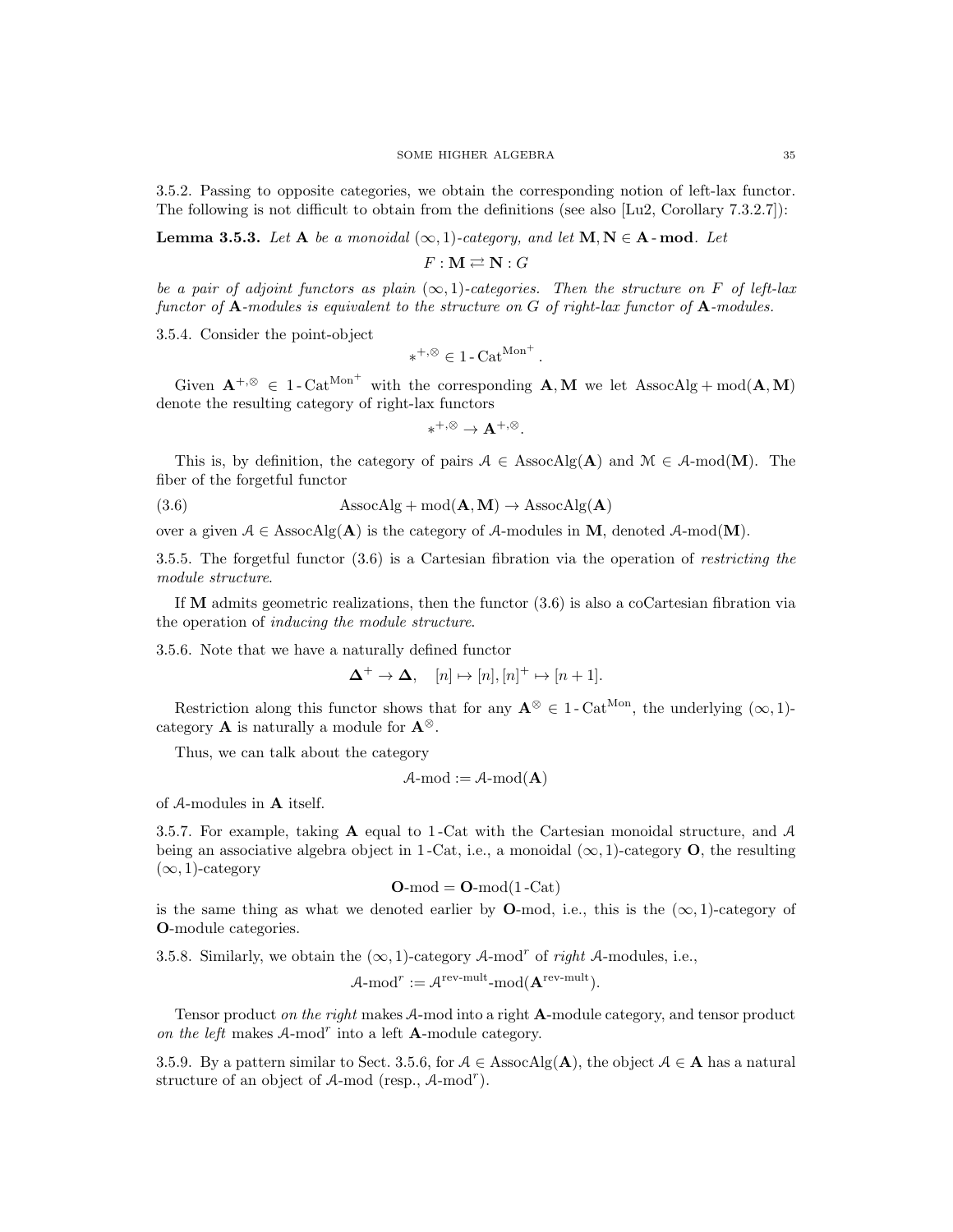# 3.6. The relative inner Hom.

3.6.1. Let **A** be a monoidal  $(\infty, 1)$ -category, and let **M** an **A**-module  $(\infty, 1)$ -category.

Given two objects  $\mathbf{m}_0, \mathbf{m}_1 \in \mathbf{M}$ , consider the functor

 $\mathbf{A}^{\text{op}} \to \text{Spc}, \quad \mathbf{a} \mapsto \text{Maps}_{\mathbf{M}}(\mathbf{a} \otimes \mathbf{m}_0, \mathbf{m}_1).$ 

If this functor is representable, we will denote the representing object by

$$
\underline{\operatorname{Hom}}_{\mathbf{A}}(\mathbf{m}_0, \mathbf{m}_1) \in \mathbf{A}.
$$

This is the relative inner Hom.

3.6.2. In particular we can take  $M = A$ , regarded as a module over itself. In this case, for  $\mathbf{a}_0, \mathbf{a}_1 \in \mathbf{A}$ , we obtain the notion of usual inner Hom

$$
\underline{\operatorname{Hom}}_{\mathbf A}(\mathbf a_0,\mathbf a_1)\in \mathbf A.
$$

3.6.3. For example, let us take  $\mathbf{A} = 1$ -Cat, equipped with the Cartesian monoidal structure. Then for  $\mathbf{C}_0, \mathbf{C}_1 \in 1$ -Cat, the resulting object

$$
\underline{\operatorname{Hom}}_{1\text{-}\operatorname{Cat}}(\mathbf{C}_0,\mathbf{C}_1)\in 1\text{-}\operatorname{Cat}
$$

identifies with Funct( $\mathbf{C}_0$ ,  $\mathbf{C}_1$ ).

3.6.4. Let  $A \in \mathbf{A}$  be an associative algebra. Following Sect. 3.5.8, we consider the  $(\infty, 1)$ category  $A$ -mod<sup>r</sup> as a (left) module category over **A**.

Thus, for two objects  $M_0, M_1 \in \mathcal{A}$ -mod<sup>r</sup>, it makes sense to ask about the existence of their inner Hom as an object of A. We shall denote it by

$$
\underline{\operatorname{Hom}}_{\mathbf{A},\mathcal{A}}(\mathfrak{M}_0,\mathfrak{M}_1).
$$

3.6.5. Assume now that  $\bf{A}$  is symmetric monoidal, and that  $\bf{A}$  is a commutative algebra in  $\bf{A}$ . In this case, for  $M, N \in \mathcal{A}$ -mod, the above object

$$
\underline{\operatorname{Hom}}_{\mathbf{A},\mathcal{A}}(\mathfrak{M},\mathcal{N})\in\mathbf{A}
$$

naturally acquires a structure of A-module.

3.6.6. Let **A** be again a monoidal  $(\infty, 1)$ -category, and let **M** be an **A**-module  $(\infty, 1)$ -category.

Let  $m \in M$  be an object. Suppose that the relative inner Hom object  $\underline{Hom}_{A}(m, m) \in A$ exists.

Then  $\underline{Hom}_{\mathbf{A}}(\mathbf{m}, \mathbf{m})$  has a natural structure of associative algebra in  $\mathbf{A}$ . This is the unique algebra structure, for which the tautological map

$$
\underline{\mathrm{Hom}}_{\mathbf{A}}(\mathbf{m},\mathbf{m})\otimes\mathbf{m}\to\mathbf{m}
$$

extends to a structure of  $\underline{\text{Hom}}_{\mathbf{A}}(\mathbf{m}, \mathbf{m})$ -module on  $\mathbf{m}$ , see [Lu2, Sect. 4.7.1].

# 3.7. Monads and Barr-Beck-Lurie.

3.7.1. Let C be an  $(\infty, 1)$ -category. Recall that Funct $(C, C)$  has a natural structure of monoidal category, and  $C$  that of Funct $(C, C)$ -module, see Sects. 3.1.5 and 3.4.6.

By definition, a monad acting on C is an associative algebra  $A \in$  Funct(C, C).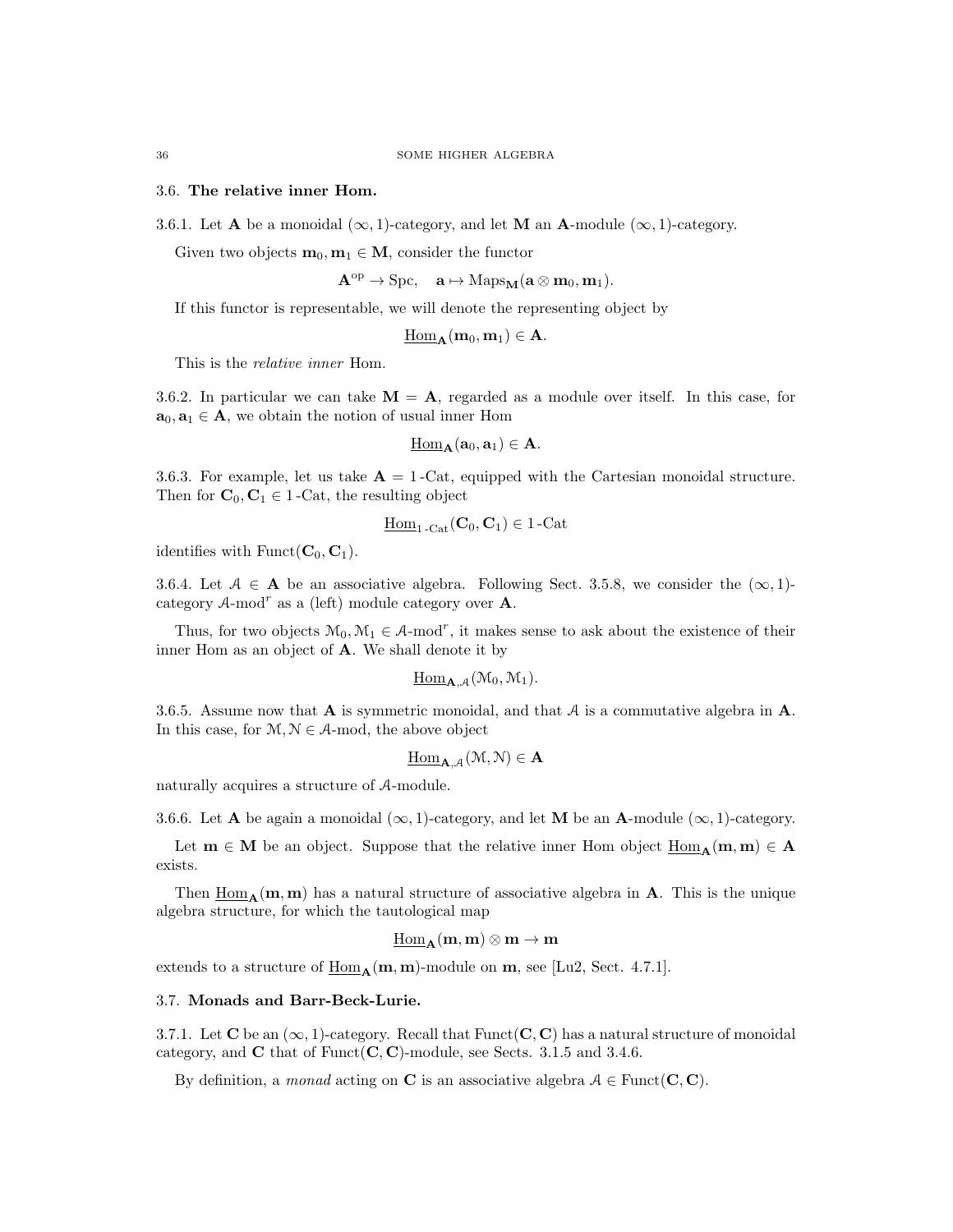3.7.2. Given a monad A, we can consider the category  $A\text{-mod}(\mathbf{C})$ . We denote by

 $\textbf{oblv}_{\mathcal{A}} : \mathcal{A}\text{-mod}(\mathbf{C}) \to \mathbf{C}$ 

the tautological forgetful functor.

The functor  $\textbf{oblv}_{\mathcal{A}}$  admits a left adjoint, denoted

$$
\mathbf{ind}_{\mathcal{A}} : \mathbf{C} \to \mathcal{A}\text{-mod}(\mathbf{C}).
$$

The composite functor

$$
\mathbf{oblv}_\mathcal{A} \circ \mathbf{ind}_\mathcal{A} : \mathbf{C} \to \mathbf{C}
$$

identifies with the functor

$$
\mathbf{c}\mapsto \mathcal{A}(\mathbf{c}),
$$

where we view  $A$  as an endo-functor of  $C$ , see [Lu2, Corollary 4.2.4.8].

3.7.3. Recall now that for any  $(\infty, 1)$ -category D, the  $(\infty, 1)$ -category Funct(D, C) is also a module over  $Funct(C, C)$ , see Sect. 3.4.6.

One can deduce from the construction that for a given  $G \in$  Funct $(D, C)$ , a structure on G of A-module, i.e., that of object in

$$
A\text{-mod}(\mathrm{Funct}(\mathbf{D},\mathbf{C}))
$$

is equivalent to that of factoring  $G$  as

$$
\mathbf{D}\to \mathcal{A}\text{-mod}(\mathbf{C})\stackrel{{\bf{oblv}}_{\mathcal{A}}}{\to}\mathbf{C}.
$$

3.7.4. Let G be a functor  $\mathbf{D} \to \mathbf{C}$ . It is easy to see that if G admits a left adjoint, then the inner Hom object

$$
\underline{\mathrm{Hom}}_{\mathrm{Funct}(\mathbf{C},\mathbf{C})}(G,G) \in \mathrm{Funct}(\mathbf{C},\mathbf{C})
$$

exists and identifies with  $G \circ G^L$  (see [Lu2, Lemma 4.7.3.1].).

Note that according to Sect. 3.6.6,

$$
\mathcal{A} := G \circ G^L \in \text{Funct}(\mathbf{C}, \mathbf{C})
$$

acquires a structure of associative algebra.

By the above, the functor  $G$  canonically factors as

$$
\mathbf{D} \stackrel{G^{\operatorname{enh}}}{\longrightarrow} \operatorname{\mathcal{A}-mod}}(\mathbf{C}) \stackrel{{\bf oblv}_{\mathcal{A}}}{\rightarrow} \mathbf{C}.
$$

**Definition 3.7.5.** We shall say that  $G$  is monadic if the above functor

$$
G^{\text{enh}}: \mathbf{D} \to \mathcal{A}\text{-}\mathrm{mod}(\mathbf{C})
$$

is an equivalence.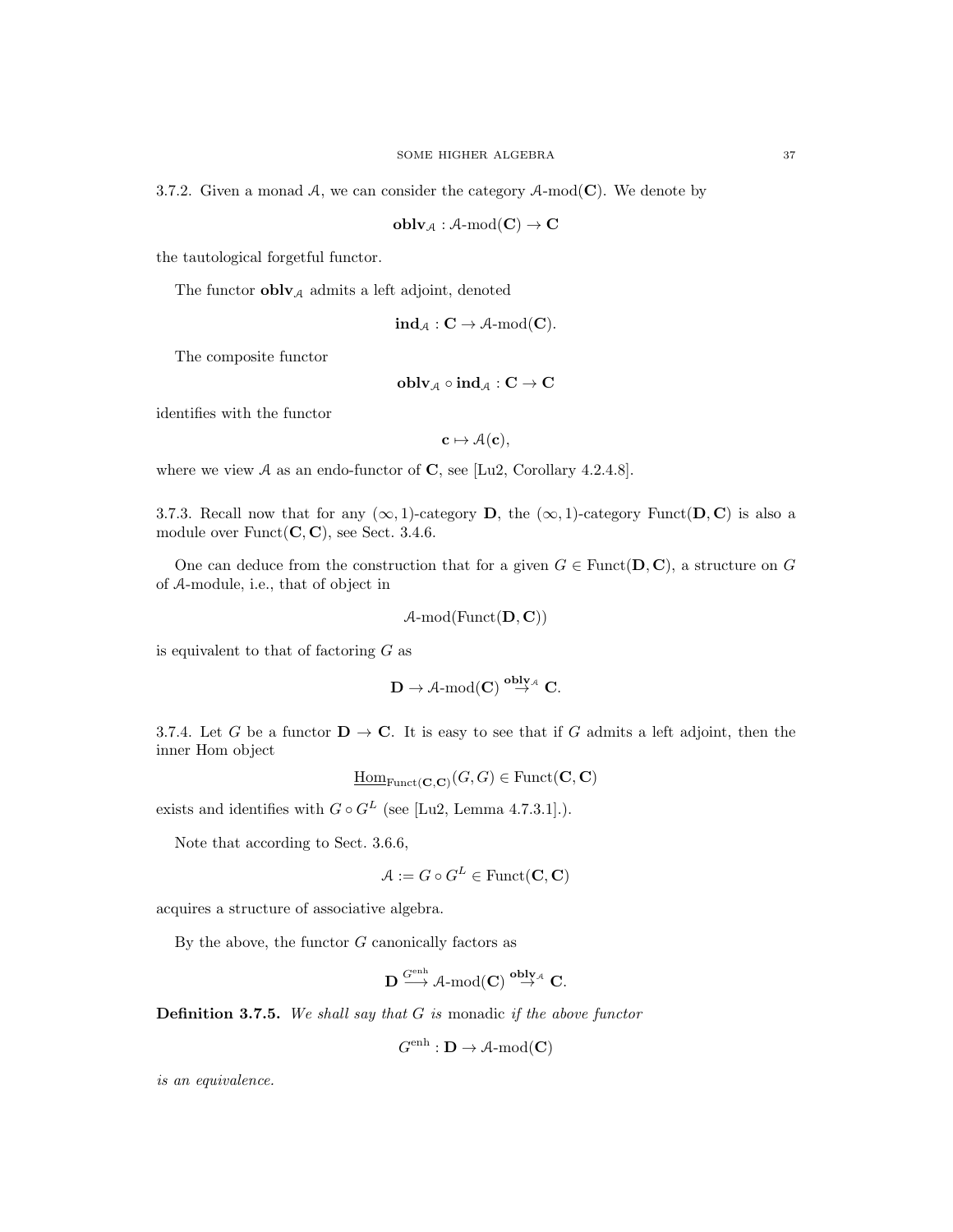3.7.6. Here is the statement of a simplified version of the Barr-Beck-Lurie theorem (see [Lu2, Theorem 4.7.3.5] for the general statement):

Proposition 3.7.7. Suppose that in the above situation both categories C and D contain  $geometric \; realizations.$  Then the functor  $G$  is monadic provided that the following two conditions hold:

- (1) G is conservative;
- (2) G preserves geometric realizations.

*Proof.* By assumption, the functor  $G^{\text{enh}}$  is conservative. Hence, it suffices to show that  $G^{\text{enh}}$ admits a left adjoint, to be denoted  $F<sup>enh</sup>$ , and that the natural transformation

(3.7) 
$$
\mathbf{oblv}_{\mathcal{A}} \to \mathbf{oblv}_{\mathcal{A}} \circ G^{\text{enh}} \circ F^{\text{enh}} \simeq G \circ F^{\text{enh}}
$$

is an isomorphism.

It is clear that the (a priori partially defined) left adjoint  $F<sup>enh</sup>$  is defined on objects of the form  $\text{ind}_{\mathcal{A}}(c)$  for  $c \in C$ , and by transitivity  $F^{\text{enh}} \circ \text{ind}_{\mathcal{A}} = G^L$ . The corresponding map

(3.8) 
$$
\mathbf{oblv}_{\mathcal{A}} \circ \mathbf{ind}_{\mathcal{A}} \to G \circ F^{\text{enh}} \circ \mathbf{ind}_{\mathcal{A}}
$$

is the tautological isomorphism  ${\bf oblv}_\mathcal{A} \circ {\bf ind}_\mathcal{A} \to G \circ G^L$ .

Now, every object of  $A\text{-mod}(\mathbb{C})$  can be obtained as a geometric realization of a simplicial object, whose terms are of the form  $\text{ind}_{\mathcal{A}}(c)$  for  $c \in C$ . Hence, the fact that  $F<sup>enh</sup>$  is defined on such objects implies that it is defined on all of  $A\text{-mod}(\mathbb{C})$ . Given that  $(3.8)$  is an isomorphism, in order to deduce the corresponding fact for (3.7), it suffices to show that both sides in (3.7) preserve geometric realizations.

This is clear for the right-hand side in  $(3.7)$ , since G preserves geometric realizations. The fact that  $\textbf{oblv}_{\mathcal{A}}$  preserves geometric realizations follows from the fact that the functor

$$
\mathcal{A} \otimes -\simeq G \circ G^L
$$

has this property.

 $\Box$ 

3.7.8. Here is a typical situation in which Proposition 3.7.7 applies. Let A be a monoidal  $(\infty, 1)$ -category,  $A \in \text{Assoc}(A)$ , and  $M \in A$ -**mod**. Then the forgetful functor

$$
\mathbf{oblv}_{\mathcal{A}} : \mathcal{A}\text{-}\mathrm{mod}(\mathbf{M}) \to \mathbf{M}
$$

is monadic, and the corresponding monad on M is given by

$$
\mathbf{m}\mapsto \mathcal{A}\otimes\mathbf{m}.
$$

Consistently with Sect. 3.7.2, we denote the corresponding left adjoint  $\mathbf{M} \to \mathcal{A}\text{-mod}(\mathbf{M})$  by  $ind_A$ .

# 4. Duality

In this section we will discuss the general pattern of duality. It will apply to the notion of dualizable object in a monoidal  $(\infty, 1)$ -category, dualizable module over an algebra, and also to that of adjoint functor.

The material in this section can be viewed as a user guide to (some parts) of [Lu2, Sects. 4.4 and 4.6].

4.1. Dualizability. In this subsection we introduce the notion of dualizability of an object in a monoidal  $(\infty, 1)$ -category.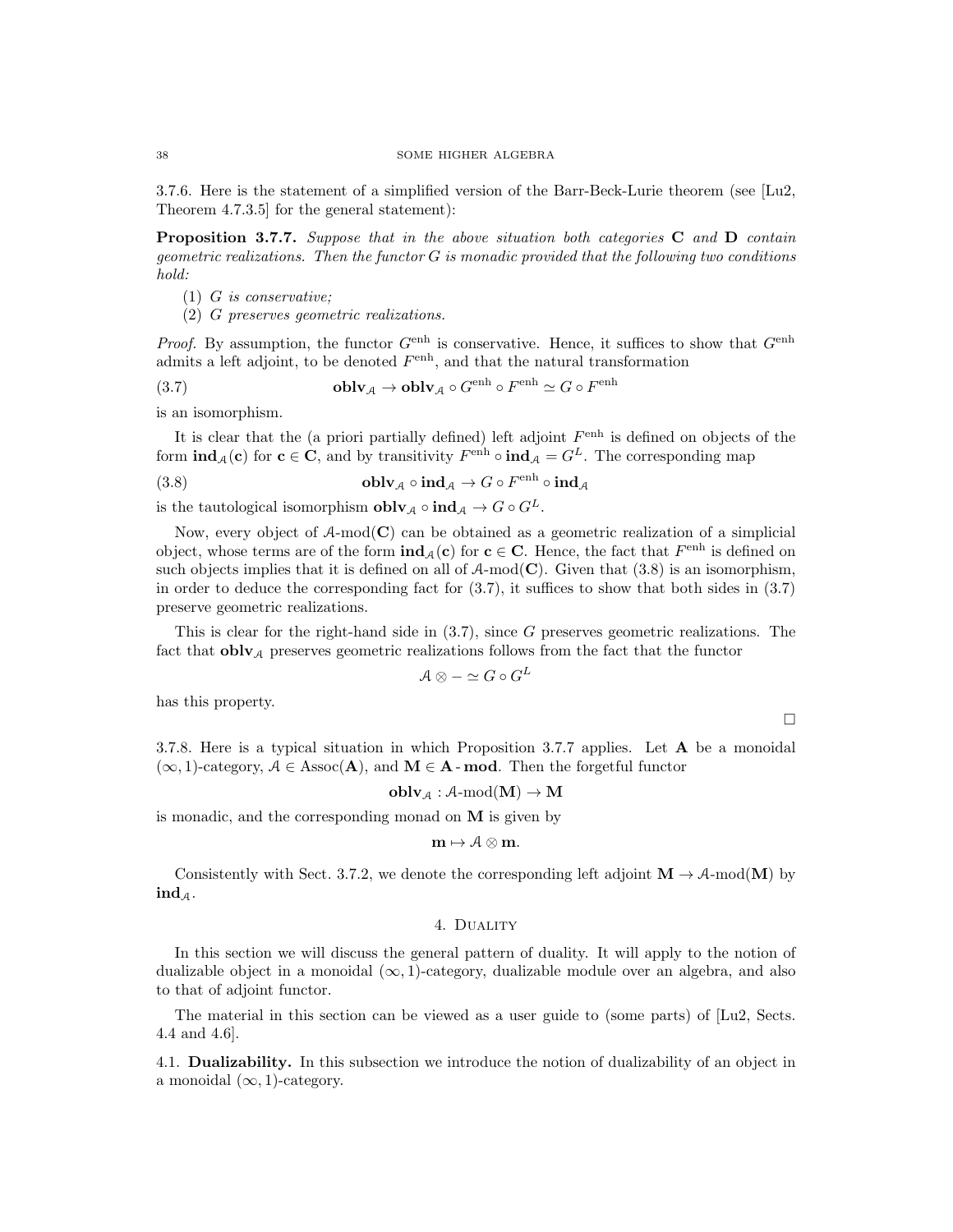4.1.1. Let **A** be a monoidal  $(\infty, 1)$ -category. We shall say that an object  $\mathbf{a} \in \mathbf{A}$  is *right-dualizable* if it is so as an object of  $\mathbf{A}^{\text{ordn}}$ .

I.e., a admits a *right dual* if there exists an object  $\mathbf{a}^{\vee,R} \in \mathbf{A}$  equipped with 1-morphisms

$$
\mathbf{a} \otimes \mathbf{a}^{\vee, R} \overset{\text{co-unit}}{\longrightarrow} \mathbf{1}_{\mathbf{A}} \text{ and } \mathbf{1}_{\mathbf{A}} \overset{\text{unit}}{\longrightarrow} \mathbf{a}^{\vee, R} \otimes \mathbf{a},
$$

such that the composition

(4.1) 
$$
\mathbf{a} \stackrel{\mathrm{id} \otimes \mathrm{unit}}{\longrightarrow} \mathbf{a} \otimes \mathbf{a}^{\vee,R} \otimes \mathbf{a} \stackrel{\mathrm{co-unit} \otimes \mathrm{id}}{\longrightarrow} \mathbf{a}
$$

projects to the identity element in  $\pi_0(Maps_A(a, a))$ , and the composition

(4.2) 
$$
\mathbf{a}^{\vee,R} \stackrel{\text{unit } \otimes \text{ id}}{\longrightarrow} \mathbf{a}^{\vee,R} \otimes \mathbf{a} \otimes \mathbf{a}^{\vee,R} \stackrel{\text{id } \otimes \text{co-unit}}{\longrightarrow} \mathbf{a}^{\vee,R}
$$

projects to the identity element in  $\pi_0(\text{Maps}_{\mathbf{A}}(\mathbf{a}^{\vee,R}, \mathbf{a}^{\vee,R}))$ .

Similarly, one defines the notion of being left-dualizable.

If A is symmetric monoidal, then there is no difference between being right or left dualizable.

4.1.2. Let us be given  $a \in A$  that admits a right dual. Consider the corresponding data

(4.3) 
$$
(\mathbf{a}^{\vee,R}, \mathbf{a} \otimes \mathbf{a}^{\vee,R} \stackrel{\text{co-unit}}{\longrightarrow} \mathbf{1}_{\mathbf{A}}).
$$

We obtain that for any  $a' \in A$ , the composite map

$$
\mathrm{Maps}_{\mathbf{A}}(\mathbf{a}', \mathbf{a}^{\vee, R}) \to \mathrm{Maps}_{\mathbf{A}}(\mathbf{a} \otimes \mathbf{a}', \mathbf{a} \otimes \mathbf{a}^{\vee, R}) \stackrel{\mathrm{co-unit}}{\longrightarrow} \mathrm{Maps}_{\mathbf{A}}(\mathbf{a} \otimes \mathbf{a}', \mathbf{1}_{\mathbf{A}}).
$$

is an isomorphism.

From here, we obtain that the data of  $(4.3)$  is *uniquely defined*.

Similarly, the data of

(4.4) 
$$
(\mathbf{a}^{\vee,R}, \mathbf{1}_{\mathbf{A}} \stackrel{\text{unit}}{\longrightarrow} \mathbf{a}^{\vee,R} \otimes \mathbf{a})
$$

is uniquely defined.

Furthermore, we can fix both (4.3) and (4.4) uniquely by choosing a path between (4.1) with id<sub>a</sub> or a path between (4.2) with id<sub>a</sub> $\vee$ , R.

4.1.3. A convenient framework for viewing the notions of right or left dual is that of adjunction of 1-morphisms in an  $(\infty, 2)$ -category, developed in [Chapter A.3]: the datum of a monoidal  $(\infty, 1)$ -category is equivalent to that of an  $(\infty, 2)$ -category with a single object.

In particular, it follows from [Chapter A.3, Sect. 1], that given an object  $\mathbf{a} \in \mathbf{A}$  that admits a right dual there exists a canonically defined  $\mathbf{a}^{\vee,R}$ , equipped with the data of (4.3) and (4.4), as well as paths connecting (4.1) with id<sub>a</sub> and (4.2) with id<sub>a</sub> $\vee$ ,R. These data are fixed uniquely by requiring that they satisfy a certain *infinite* set of compatibility conditions, specified in loc.cit.

Thus, we can talk about the right dual of an object  $\mathbf{a} \in \mathbf{A}$ .

A similar discussion applies to the word 'right' replaced by 'left'. By construction, the datum of making  $a'$  the right dual of  $a$  is equivalent to the datum of making  $a$  the left dual of  $a'$ .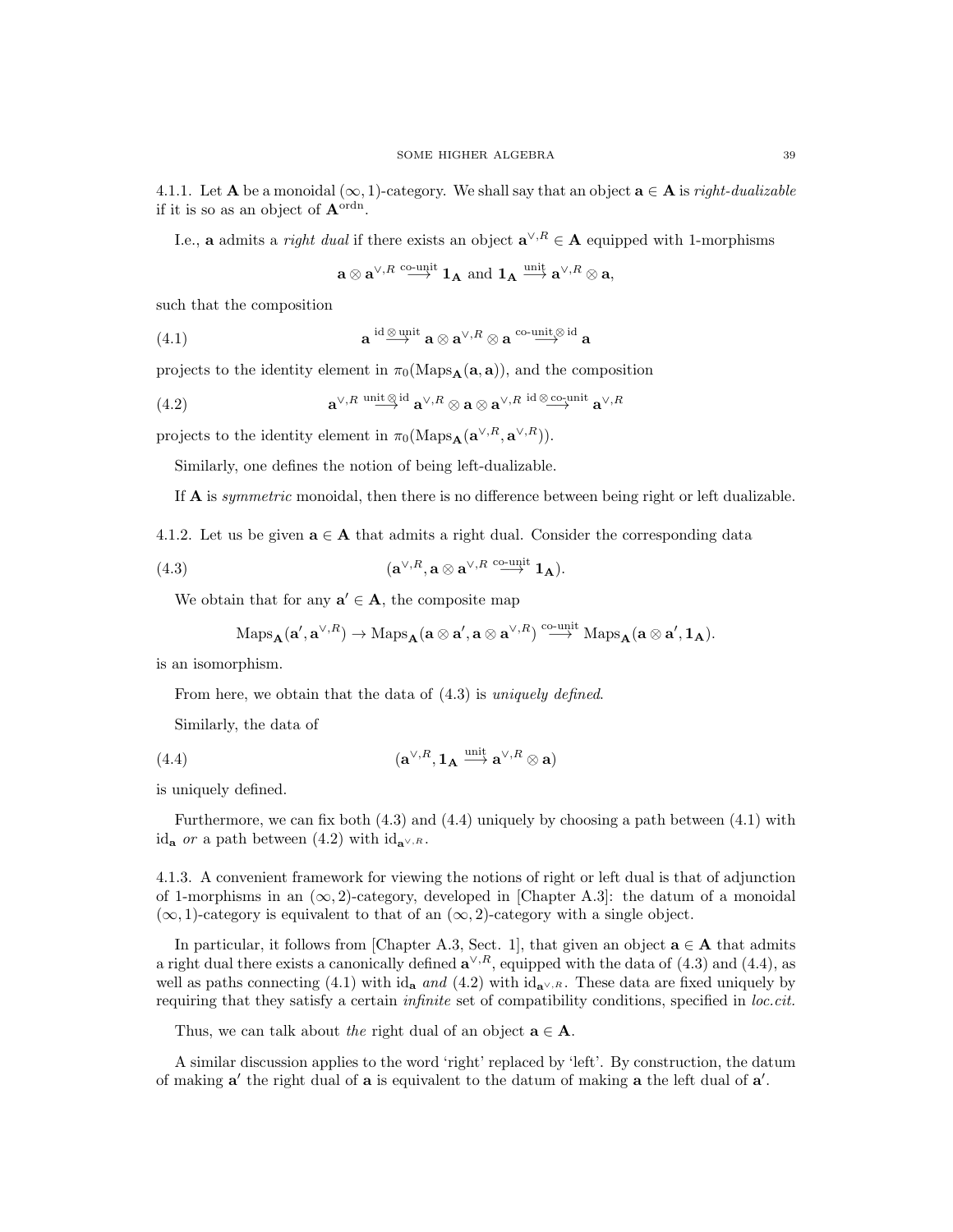4.1.4. Let  $A^{\text{right-dualizable}}$  (resp.,  $A^{\text{left-dualizable}}$ ) denote the full subcategory spanned by right (resp., left) dualizable objects. Applying [Chapter A.3, Corollary 1.3.6] we obtain that dualization defines an equivalence of monoidal  $(\infty, 1)$ -categories

$$
(\mathbf{A}^{\text{right-dualizable}})^{\text{op}} \simeq (\mathbf{A}^{\text{left-dualizable}})^{\text{rev-mult}}.
$$

For a morphism  $\phi: \mathbf{a}_1 \to \mathbf{a}_2$  we denote by  $\phi^{\vee,R}$  (resp.,  $\phi^{\vee,L}$ ) the corresponding morphism  $\mathbf{a}_{2}^{\vee,R}\to\mathbf{a}_{1}^{\vee,R}$  (resp.,  $\mathbf{a}_{2}^{\vee,L}\to\mathbf{a}_{1}^{\vee,L}$ ).

If  ${\bf A}$  is symmetric monoidal we denote

$$
\mathbf{A}^{\text{right-dualizable}} =: \mathbf{A}^{\text{dualizable}} := \mathbf{A}^{\text{left-dualizable}}.
$$

For a morphism  $\phi : \mathbf{a}_1 \to \mathbf{a}_2$  we let  $\phi^{\vee} : \mathbf{a}_2^{\vee} \to \mathbf{a}_1^{\vee}$  denote its dual.

4.1.5. Consider A as a module over itself, and for two objects  $a_1, a_2 \in A$  recall the notation

$$
\underline{\mathrm{Hom}}_{\mathbf{A}}(\mathbf{a}_1,\mathbf{a}_2)\in \mathbf{A}
$$

(see Sect. 3.6.1). I.e., this is an object of  $A$  (if it exists) such that

$$
\mathrm{Maps}_{\mathbf{A}}(\mathbf{a}', \underline{\mathrm{Hom}}_{\mathbf{A}}(\mathbf{a}_1, \mathbf{a}_2)) \simeq \mathrm{Maps}_{\mathbf{A}}(\mathbf{a}' \otimes \mathbf{a}_1, \mathbf{a}_2).
$$

Assume that  $a_1 \in A$  is left dualizable. Then it is easy to see that  $\underline{Hom}_{A}(a_1, a_2)$  exists and we have a canonical isomorphism

$$
\underline{\mathrm{Hom}}_{\mathbf{A}}(\mathbf{a}_1, \mathbf{a}_2) := \mathbf{a}_2 \otimes \mathbf{a}_1^{\vee, L}.
$$

**Lemma 4.1.6.** Let **A** be a monoidal  $(\infty, 1)$ -category.

(a) Suppose that the functor  $\text{Maps}_{\mathbf{A}}(\mathbf{1}_{\mathbf{A}},-)$  is conservative. Then if  $\mathbf{a} \in \mathbf{A}$  is right dualizable, then the functor  $\mathbf{a}' \mapsto \mathbf{a}' \otimes \mathbf{a}$  commutes with limits.

(b) Let I be an index category, and suppose that the functor  $\otimes : \mathbf{A} \times \mathbf{A} \to \mathbf{A}$  preserves colimits in each variable indexed by I. Assume also that the functor Maps $_A(1_A, -)$  preserves colimits indexed by I. Then for any  $\mathbf{a} \in \mathbf{A}$  that is left or right dualizable, the functor  $\text{Maps}_{\mathbf{A}}(\mathbf{a},-)$ preserves colimits indexed by I.

*Proof.* For (a), we rewrite the functor  $\mathbf{a}' \mapsto \mathbf{a}' \otimes \mathbf{a}$  as  $\mathbf{a}' \mapsto \underline{\text{Hom}}_{\mathbf{A}}(\mathbf{a}^{\vee,R}, \mathbf{a}')$ , so it is sufficient to show that the latter functor preserves limits. Since the functor Maps $_A(1_A, -)$  commutes with limits and is conservative (by assumption), it is enough to show that the functor

$$
\mathbf{a}' \mapsto \mathrm{Maps}_{\mathbf{A}}(\mathbf{1}_{\mathbf{A}}, (\underline{\mathrm{Hom}}_{\mathbf{A}}(\mathbf{a}^{\vee,R}, \mathbf{a}')))
$$

preserves limits. However, the latter functor is isomorphic to  $\text{Maps}_{\mathbf{A}}(\mathbf{a}^{\vee,R}, \mathbf{a}')$ .

For (b) we give a proof when a is left-dualizable. Indeed, the functor

$$
\mathbf{a}' \mapsto \mathrm{Maps}_{\mathbf{A}}(\mathbf{a}, \mathbf{a}')
$$

is the composition of the functor

$$
\mathbf{a}' \mapsto \underline{\mathrm{Hom}}_{\mathbf{A}}(\mathbf{a}, \mathbf{a}') \simeq \mathbf{a}' \otimes \mathbf{a}^L,
$$

followed by the functor  $\text{Maps}_{\mathbf{A}}(\mathbf{1}_{\mathbf{A}}, -).$ 

 $\Box$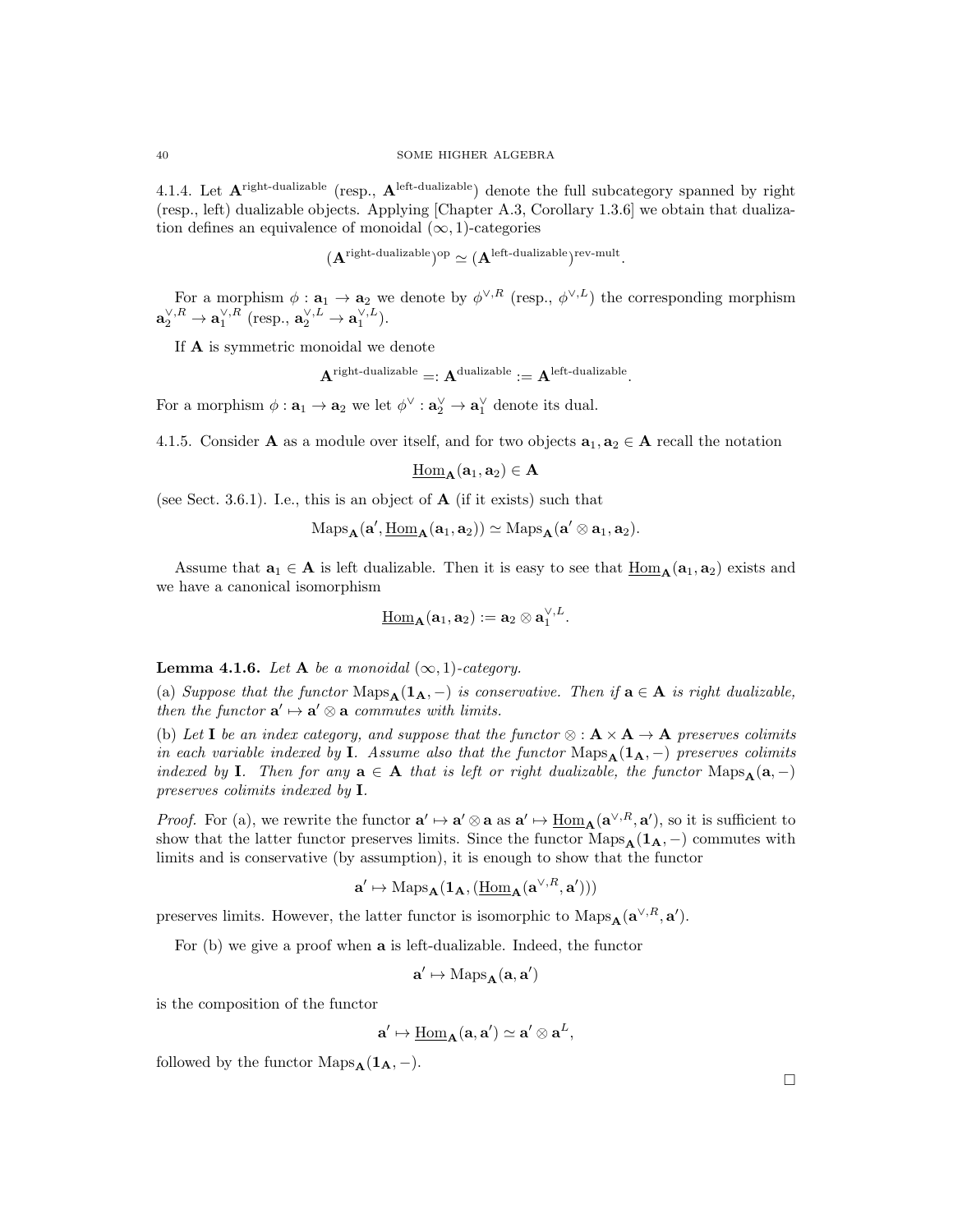4.1.7. Let A be an associative algebra in A, and  $a \in A$  an A-module, which is left-dualizable as a plain object of A.

In this case, the left dual  $\mathbf{a}^{\vee,L}$  of a acquires a natural structure of right A-module.

The corresponding action map  $\mathbf{a}^{\vee,L} \otimes A \to \mathbf{a}^{\vee,L}$  is explicitly given by

$$
\mathbf{a}^{\vee,L} \otimes \mathcal{A} \xrightarrow{\mathrm{id}_{\mathbf{a}^{\vee},L} \xrightarrow{\otimes \mathrm{id}_{\mathcal{A}}} \mathbf{a}^{\vee,\mathrm{inif}} \mathbf{a}^{\vee,L} \otimes \mathcal{A} \otimes \mathbf{a} \otimes \mathbf{a}^{\vee,L} \rightarrow \mathbf{a}^{\vee,L} \otimes \mathbf{a} \otimes \mathbf{a}^{\vee,L} \xrightarrow{\mathrm{co-unit} \otimes \mathrm{id}_{\mathbf{a}^{\vee},L}} \mathbf{a}^{\vee,L},
$$

where the middle arrow is given by the action map  $A \otimes a \rightarrow a$ .

More generally, for any A-module **a** and  $a' \in A$  for which  $\underline{Hom}_A(a, a') \in A$  exists, the object  $\underline{\text{Hom}}_{\mathbf{A}}(\mathbf{a}, \mathbf{a}')$  is naturally a right A-module.

4.2. Tensor products of modules. In this subsection we will make a digression and discuss the operation of tensor product of modules over an associative (resp., commutative) algebra.

4.2.1. Assume now that A contains geometric realizations that distribute over the monoidal operation in A. We claim that in this case there exists a canonically defined functor

$$
\mathcal{A}\text{-mod}^r\times\mathcal{A}\text{-mod}\to\mathbf{A},\quad\mathcal{N},\mathcal{M}\mapsto\mathcal{N}\underset{\mathcal{A}}{\otimes}\mathcal{M},
$$

see [Lu2, Sect. 4.4].

Indeed, it is uniquely defined by the following conditions:

- It preserves geometric realizations in each variable;
- It is a functor of **A**-bimodule categories;
- It sends

$$
(\mathcal{A} \times \mathcal{A} \in \mathcal{A}\text{-mod}^r \times \mathcal{A}\text{-mod}) \mapsto (\mathcal{A} \in \mathbf{A}),
$$

in a way compatible with the homomorphisms

 $\mathcal{A}\times\mathcal{A}^{\text{rev-mult}}\to \underline{\mathrm{Hom}}_{\mathbf{A}\times\mathbf{A}^{\text{rev-mult}}}(\mathcal{A}\times\mathcal{A},\mathcal{A}\times\mathcal{A})\text{ and } \mathcal{A}\times\mathcal{A}^{\text{rev-mult}}\to \underline{\mathrm{Hom}}_{\mathbf{A}\times\mathbf{A}^{\text{rev-mult}}}(\mathcal{A},\mathcal{A}).$ 

4.2.2. Let now **A** be a symmetric monoidal  $(\infty, 1)$ -category. In this case, the  $(\infty, 1)$ -category

$$
Associated A isocAlg + mod(A) := AssocAlg + mod(A, A)
$$

has a natural symmetric monoidal structure, so that the forgetful functor

(4.5) AssocAlg + mod( $\mathbf{A}$ )  $\rightarrow$  AssocAlg( $\mathbf{A}$ )

is symmetric monoidal, see [Lu2, Proposition 3.2.4.3].

4.2.3. Assume now that A contains geometric realizations that distribute over the monoidal operation in  $\bf{A}$ . In this case (4.5) is a coCartesian fibration.

4.2.4. Let now A be a commutative algebra in  $\bf{A}$ , viewed as a commutative algebra object in  $\text{AssocAlg}(\mathbf{A})$ , see Sect. 3.3.6.

Combining with the above, we obtain that the  $(\infty, 1)$ -category A-mod acquires a canonically defined symmetric monoidal structure (thought of as given by tensor product over  $A$ ), see [Lu2, Theorem 4.5.2.1].

4.3. Duality for modules over an algebra. In this subsection we will discuss the notion of duality between left and right modules over a given associative algebra.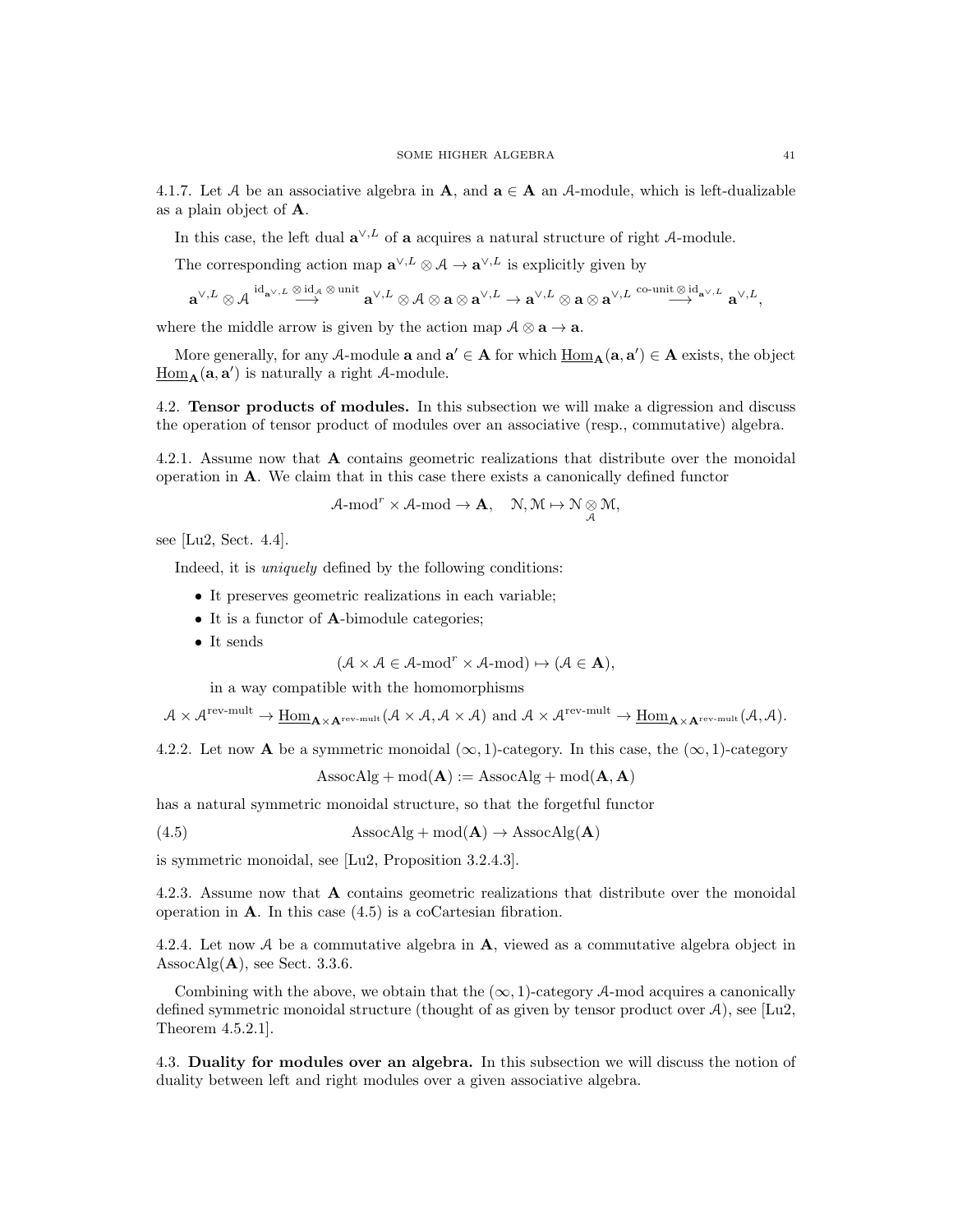4.3.1. Let **A** be a monoidal  $(\infty, 1)$ -category, and A an associative algebra in **A**. Let N and M be a right and left A-modules in A. A duality datum between  $N$  and  $M$  is a pair of morphisms

unit : 
$$
\mathbf{1}_{\mathbf{A}} \to \mathcal{N} \underset{\mathcal{A}}{\otimes} \mathcal{M}
$$

and

co-unit: 
$$
\mathcal{M} \otimes \mathcal{N} \to \mathcal{A}
$$
,

the latter being a map of  $A \otimes A^{\text{rev-mult}}$ -modules, such that the composition

$$
\mathcal{M} \overset{\mathrm{id} \otimes \mathrm{unit}}{\longrightarrow} \mathcal{M} \otimes (\mathcal{N} \underset{\mathcal{A}}{\otimes} \mathcal{M}) \simeq (\mathcal{M} \otimes \mathcal{N}) \underset{\mathcal{A}}{\otimes} \mathcal{M} \overset{\mathrm{co-unit}}{\longrightarrow} \overset{\mathrm{id}}{\mathcal{A}} \mathcal{A} \underset{\mathcal{A}}{\otimes} \mathcal{M} \simeq \mathcal{M}
$$

projects to the identity element in  $\pi_0(\text{Maps}_{\mathbf{A}}(\mathcal{M}, \mathcal{M}))$ , and the composition

$$
\mathcal{N} \overset{\text{unit}\, \otimes \, \text{id}}{\longrightarrow} (\mathcal{N} \underset{\mathcal{A}}{\otimes} \mathcal{M}) \otimes \mathcal{N} \simeq \mathcal{N} \underset{\mathcal{A}}{\otimes} (\mathcal{M} \otimes \mathcal{N}) \overset{\text{id}\, \otimes \text{co-unit}}{\longrightarrow} \mathcal{N} \underset{\mathcal{A}}{\otimes} \mathcal{A} \simeq \mathcal{N}
$$

projects to the identity element in  $\pi_0(\text{Maps}_A(\mathcal{N}, \mathcal{N}))$ .

Thus, it makes sense to talk about dualizable left or right A-modules.

The discussion in Sect. 4.1.2 regarding the canonicity of the dual and the duality data applies mutatis mutandis to the present setting.

4.3.2. Consider  $A$ -mod<sup>r</sup> as a **A**-module category. Let M and N be a pair of objects of  $A$ -mod<sup>r</sup>. Assume that M is dualizable, and let  $\mathcal{M}^{\vee} \in \mathcal{A}$ -mod denote its dual. In this case, it is easy to see that the object

$$
\underline{\mathrm{Hom}}_{\mathbf{A},\mathcal{A}}(\mathfrak{M},\mathbb{N})\in\mathbf{A}
$$

exists and identifies canonically with  $\mathcal{N} \underset{\mathcal{A}}{\otimes} \mathcal{M}^{\vee}$ .

In particular, we obtain that in the situation of Lemma  $4.1.6(a)$ , the functor

$$
\mathcal{N}\mapsto\mathcal{N}\underset{\mathcal{A}}{\otimes}\mathcal{M}^{\vee}
$$

preserves I-limits.

4.3.3. Assume now that  $\bf{A}$  is symmetric monoidal and  $\bf{A}$  is commutative. Recall that in this case, the  $(\infty, 1)$ -category A-mod itself carries a symmetric monoidal structure.

In this case, the duality datum between  $M$  and  $N$  in the sense of Sect. 4.3.1 is equivalent to the duality datum between them as objects of A-mod as a symmetric monoidal  $(\infty, 1)$ -category.

Furthermore, in this case, if M is dualizable, the isomorphism

$$
\underline{\mathrm{Hom}}_{\mathbf{A},\mathcal{A}}(\mathcal{M},\mathcal{N})\simeq \mathcal{N}\underset{\mathcal{A}}{\otimes}\mathcal{M}^{\vee}
$$

upgrades to one in the category A-mod.

4.4. Adjoint functors, revisited. We will now make a digression and discuss the point of view on the notion of adjoint functor parallel to that of the dual object. (This is, of course, more than an analogy: the two are part of the same paradigm–the notion of adjunction for 1-morphisms in an  $(\infty, 2)$ -category.)

The reference for the material here is [Lu1, Sect. 5.2].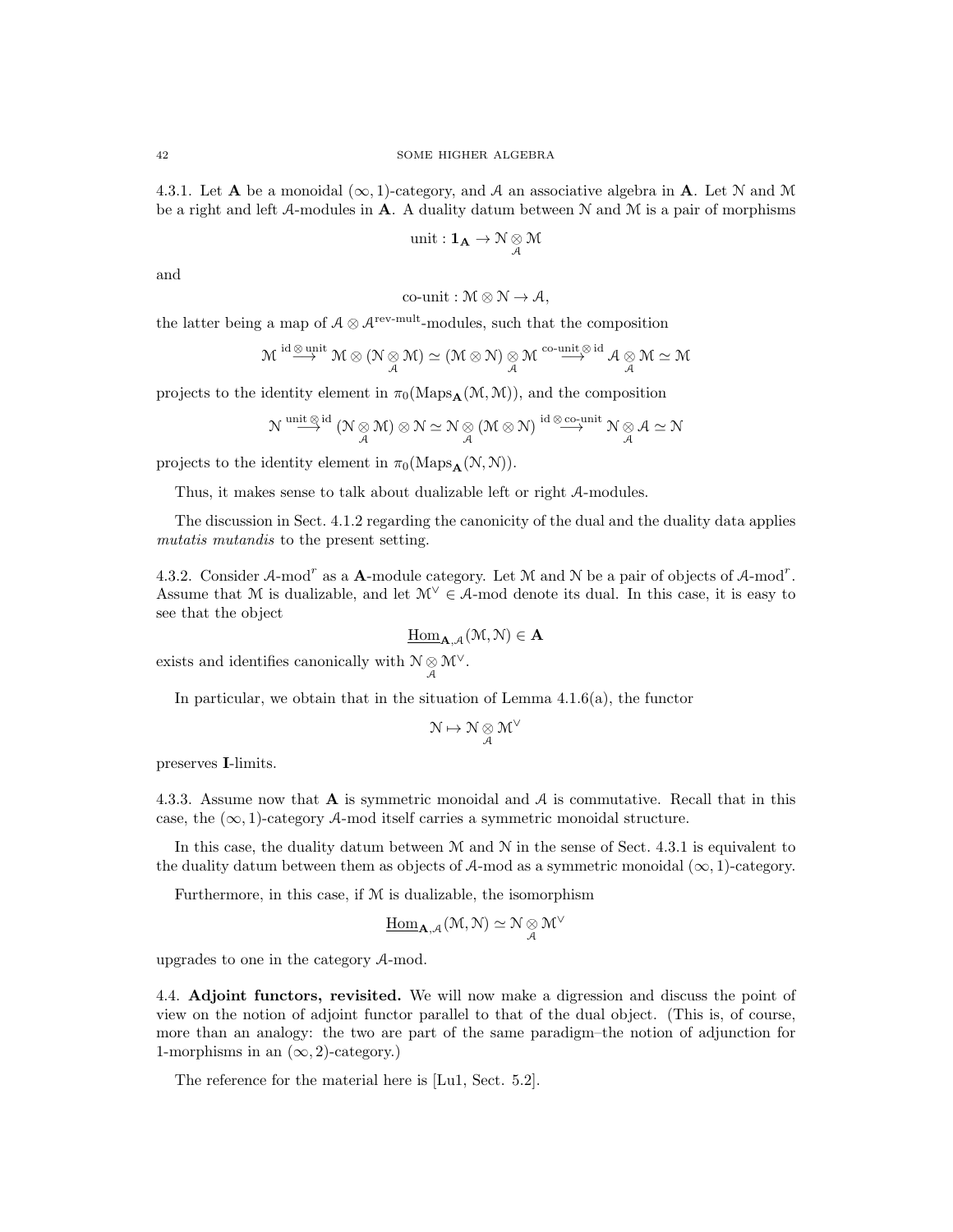4.4.1. Let

$$
F: \mathbf{C}_0 \rightleftarrows \mathbf{C}_1 : G
$$

be a pair of functors between  $(\infty, 1)$ -categories.

An adjunction datum between  $F$  and  $G$  is the datum of natural transformations

(4.6) unit :  $\mathrm{Id}_{\mathbf{C}_0} \to G \circ F$  and co-unit :  $F \circ G \to \mathrm{Id}_{\mathbf{C}_1}$ ,

such that the composition

(4.7) 
$$
F \overset{\text{id} \text{ outit}}{\longrightarrow} F \circ G \circ F \overset{\text{co-unit} \circ \text{id}}{\longrightarrow} F
$$

maps to the identity element in  $\pi_0(\text{Maps}_{\text{Funct}}(\mathbf{C}_0, \mathbf{C}_1)(F, F))$ , and the composition

(4.8) 
$$
G \stackrel{\text{unit } \circ \text{id}}{\longrightarrow} G \circ F \circ G \stackrel{\text{id } \circ \text{co-unit}}{\longrightarrow} F
$$

maps to the identity element in  $\pi_0(\text{Maps}_{\text{Funct}}(\mathbf{C}_1, \mathbf{C}_0)(G, G)).$ 

4.4.2. Given  $F$  (resp.,  $G$ ) that can be complemented to an adjunction datum, the discussion in Sect. 4.1.2 applies as to the canonicity of the data of  $(G, \text{unit}, \text{co-unit})$  (resp.,  $(F, \text{unit}, \text{co-unit})$ ).

4.4.3. Suppose that  $F$  and  $G$  are mutually adjoint in the sense of Sect. 1.7.1. Then  $F$  and G can be canonically equipped with the adjunction datum; moreover there exists a canonical choice for a path between  $(4.7)$  (resp.,  $(4.8)$ ) and the identity endomorphism of F (resp., G).

Vice versa, a functor  $F$  (resp.,  $G$ ) that can be complemented to an adjunction datum admits a right (resp., left) adjoint in the sense of Sect. 1.7.1.

# 5. STABLE  $(\infty, 1)$ -CATEGORIES

In this section we study the notion of *stable*  $(\infty, 1)$ -category. This is the  $\infty$ -categorical enhancement of the notion of triangulated category.

The main point of difference between these two notions is that stable categories are much better behaved when it comes to such operations as taking the limit of a diagram of categories.

Related to this is the fact that given a pair of stable categories, we can form their tensor product, discussed in the next section.

5.1. The notion of stable category. In this subsection we define the notion of stable  $(\infty, 1)$ category.

In a way parallel to abelian categories, the additive structure carried by  $(\infty, 1)$ -categories is in fact *not* an additional piece of structure, but rather a property of an  $(\infty, 1)$ -category.

The material here follows [Lu2, Sect. 1.1].

5.1.1. Let **C** be an  $(\infty, 1)$ -category. We say that **C** is *stable* if:

- It contains fiber products and push-outs<sup>6</sup>;
- The map from the initial object to the final object is an isomorphism; we will henceforth denote it by 0;

 $6$ Including the empty ones, i.e., a final and and an initial objects.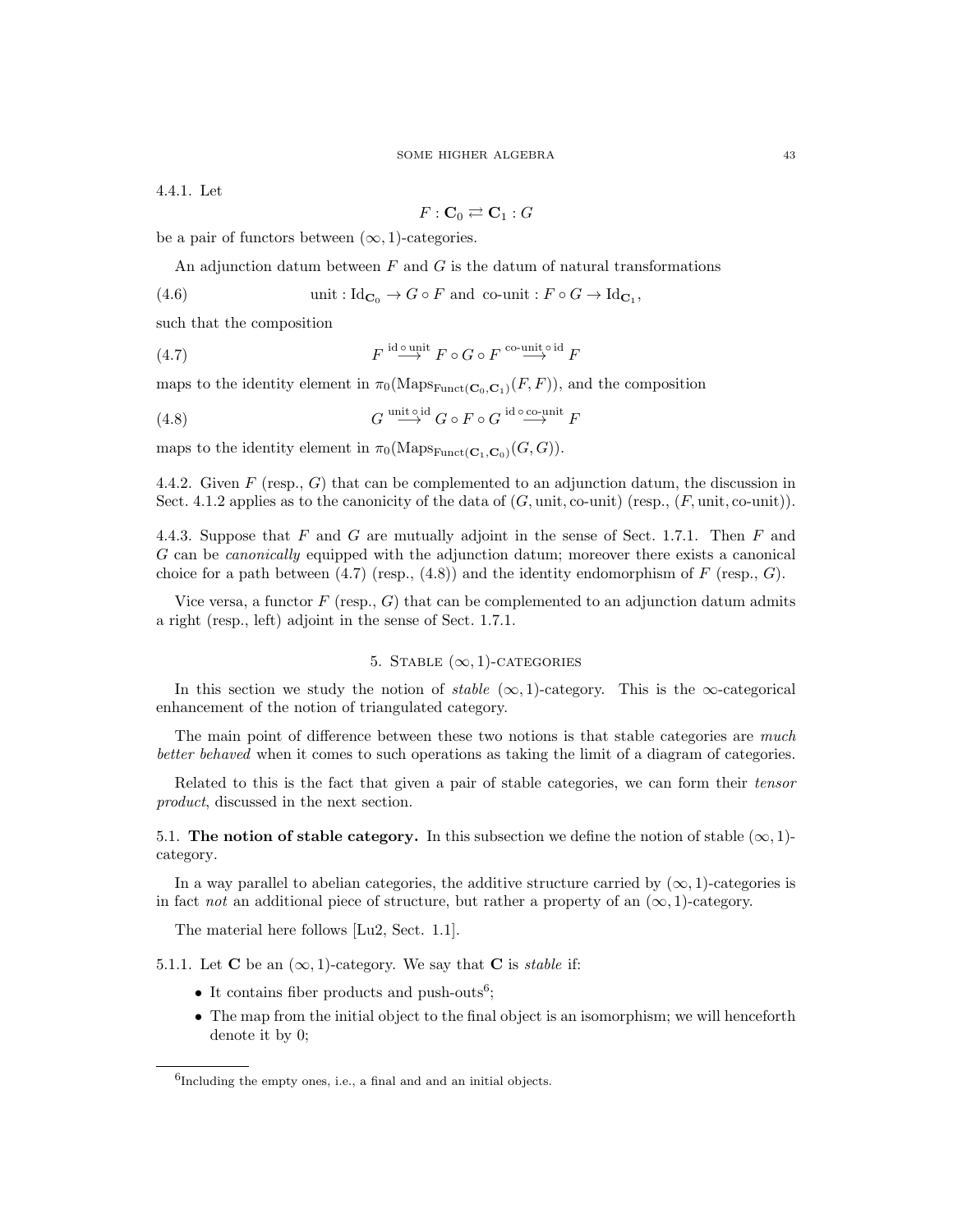• A diagram



is a pullback square if and only if it is a push-out square.

Clearly,  $C$  is stable if and only if  $C^{\rm op}$  is.

5.1.2. Let C be a stable category. For  $c \in C$  we will use the short-hand notation  $c[-1]$  and  **for** 

$$
\Omega(\mathbf{c}):=0 \underset{\mathbf{c}}{\times} 0 \text{ and } \Sigma(\mathbf{c}):=0 \mathop{\sqcup} \limits_{\mathbf{c}} 0,
$$

respectively. It follows from the axioms that the functors [1] and [−1], which are a priori are mutually adjoint, are actually mutually inverse.

Consider the homotopy category Ho(C) of C, i.e., in our notation  $\mathbf{C}^{\text{ordn}}$ . Then  $\mathbf{C}^{\text{ordn}}$  has a structure of triangulated category: its distinguished triangles are images of fiber sequences

$$
\mathbf{c}_1 \to \mathbf{c}_2 \to \mathbf{c}_3,
$$

i.e.,

$$
\mathbf{c}_1\simeq 0 \underset{\mathbf{c}_3}{\times} \mathbf{c}_2.
$$

The map  $c_3[-1] \rightarrow c_1$  comes from the tautological map

$$
0\mathop{\sqcup}\limits_{\mathbf{c}_3} 0\to \mathbf{c}_1\simeq 0\mathop{\times}\limits_{\mathbf{c}_3} \mathbf{c}_2.
$$

5.1.3. A functor between stable categories is said to be exact if it preserves pullbacks (equivalently, push-outs).

We let  $1$ -Cat<sup>St</sup> denote the 1-full subcategory of 1-Cat, whose objects are stable categories and whose morphisms are exact functors.

It is clear that the inclusion functor

$$
1-Cat^{St} \rightarrow 1-Cat
$$

preserves limits.

5.1.4. For a pair of stable categories  $C$  and  $D$ , let

 $\text{Funct}_{\text{ex}}(\mathbf{C}, \mathbf{D})$ 

denote the full subcategory of  $Funct(C, D)$  spanned by exact functors. We have

$$
\left(\mathrm{Funct}_{\mathrm{ex}}(\mathbf{C},\mathbf{D})\right)^{\mathrm{Spc}}=\mathrm{Maps}_{1\text{-}\mathrm{Cat}^{\mathrm{St}}}(\mathbf{C},\mathbf{D}).
$$

The  $(\infty, 1)$ -category Funct<sub>ex</sub>(**C**, **D**) is itself stable.

5.1.5. We shall say that a stable category is *cocomplete*<sup>7</sup> if it contains filtered colimits. This condition is equivalent to the (seemingly stronger) condition of containing arbitrary colimits, and also to the (seemingly weaker) condition of containing direct sums.

We let  $1$ -Cat<sup>St,cocmpl</sup>  $\subset 1$ -Cat<sup>St</sup> be the full subcategory of  $1$ -Cat<sup>St</sup> spanned by cocomplete stable categories.

<sup>7</sup>When talking about cocomplete categories we will always assume that they are presentable.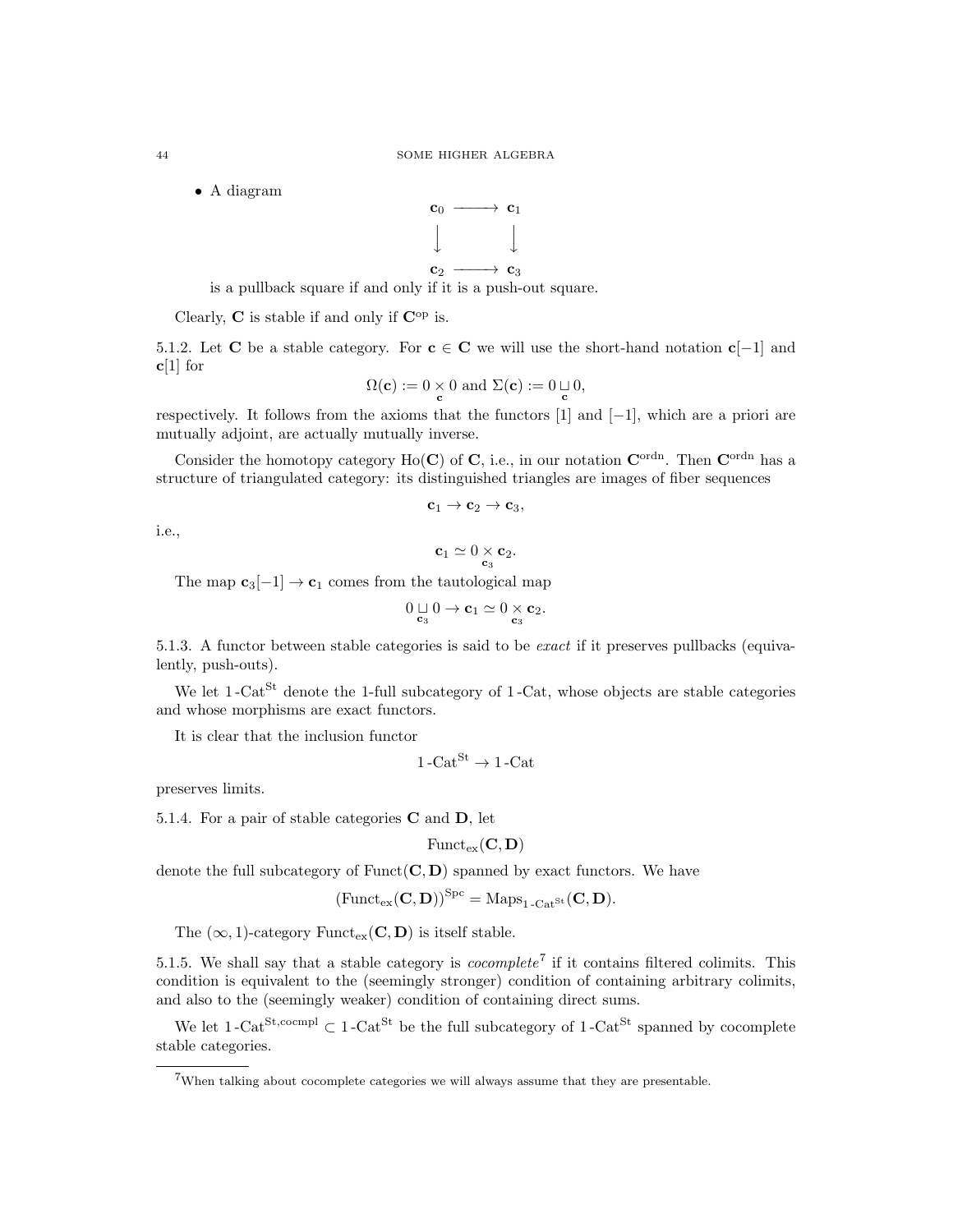5.1.6. Let **C** and **D** be a pair of cocomplete stable categories, and let  $F : D \to C$  be an exact functor.

We shall say that  $F$  is *continuous* if it preserves filtered colimits. This condition is equivalent to the (seemingly stronger) condition of preserving arbitrary colimits, and also to the (seemingly weaker) condition of preserving direct sums.

We let

$$
1\text{-Cat}_{\text{cont}}^{\text{St},\text{coempl}} \subset 1\text{-Cat}^{\text{St},\text{coempl}}
$$

denote the 1-full subcategory where we restrict morphisms to continuous functors.

5.1.7. Let **C** and **D** be a pair of stable categories. Consider the stable category Funct<sub>ex</sub>(**C**, **D**). If **D** is cocomplete, then Funct<sub>ex</sub>( $\mathbf{C}, \mathbf{D}$ ) is also cocomplete (this follows from the definition of cocompleteness via direct sums).

Assume now that C and D are cocomplete. We let

$$
\mathrm{Funct}_{\mathrm{ex},\mathrm{cont}}(\mathbf{C},\mathbf{D})\subset \mathrm{Funct}_{\mathrm{ex}}(\mathbf{C},\mathbf{D})
$$

be the full subcategory spanned by continuous functors. We have

$$
\left(\mathrm{Funct}_{\mathrm{ex},\mathrm{cont}}(\mathbf{C},\mathbf{D})\right)^{\mathrm{Spc}}=\mathrm{Maps}_{1\text{-}\mathrm{Cat}_{\mathrm{cont}}^{\mathrm{St},\mathrm{cocmpl}}}(\mathbf{C},\mathbf{D}).
$$

The  $(\infty, 1)$ -category Funct<sub>ex,cont</sub> (**C**, **D**) is stable and cocomplete. The inclusion

 $\text{Funct}_{\text{ex,cont}}(C, D) \hookrightarrow \text{Funct}_{\text{ex}}(C, D)$ 

is continuous.

5.1.8. Let C be any  $(\infty, 1)$ -category that contains coproducts. We equip C with the *coCartesian* symmetric monoidal structure. Then the forgetful functor

$$
\operatorname{ComAlg}(\mathbf{C})\stackrel{oblv_{\operatorname{ComAlg}}}{\longrightarrow}\mathbf{C}
$$

is an equivalence, see [Lu2, Corollary 2.4.3.10]. (Informally, every object  $\mathbf{c} \in \mathbf{C}$  has a uniquely defined structure of commutative algebra, given by  $c \sqcup c \rightarrow c$ .

Let now  $C$  be stable. In this case, the *coCartesian* symmetric monoidal structure coincides with the Cartesian one. Hence, we obtain that the forgetful functor

(5.1) 
$$
\text{ComMonoid}(\mathbf{C}) \overset{\text{oblv}_{\text{ComMonoid}}} \mathbf{C}
$$

is an equivalence, where the notation ComMonoid(−) is as in Sect. 3.3.3.

Let ComGrp(C)  $\subset$  ComMonoid(C) be the full subcategory of group-like objects<sup>8</sup>. The following assertion is immediate (it happens at the level of the underlying triangulated category):

**Lemma 5.1.9.** For a stable category C, the inclusion ComGrp(C)  $\rightarrow$  ComMonoid(C) is an equivalence.

5.1.10. Let now F be a functor  $C \to D$ , where C is stable and D is an  $(\infty, 1)$ -category with Cartesian products. Assume that  $F$  preserves finite products. We obtain that  $F$  canonically factors as

$$
\mathbf{C} \to \mathrm{ComGrp}(\mathbf{D}) \overset{oblv_{\mathrm{ComGrp}}}{\longrightarrow} \mathbf{D},
$$

where  ${\bf oblv}_{\rm ComGrp}$  denotes the tautological forgetful functor.

<sup>&</sup>lt;sup>8</sup>A (commutative) monoid in an  $(\infty, 1)$ -category is said to be *group-like*, if it is is such in the corresponding ordinary category.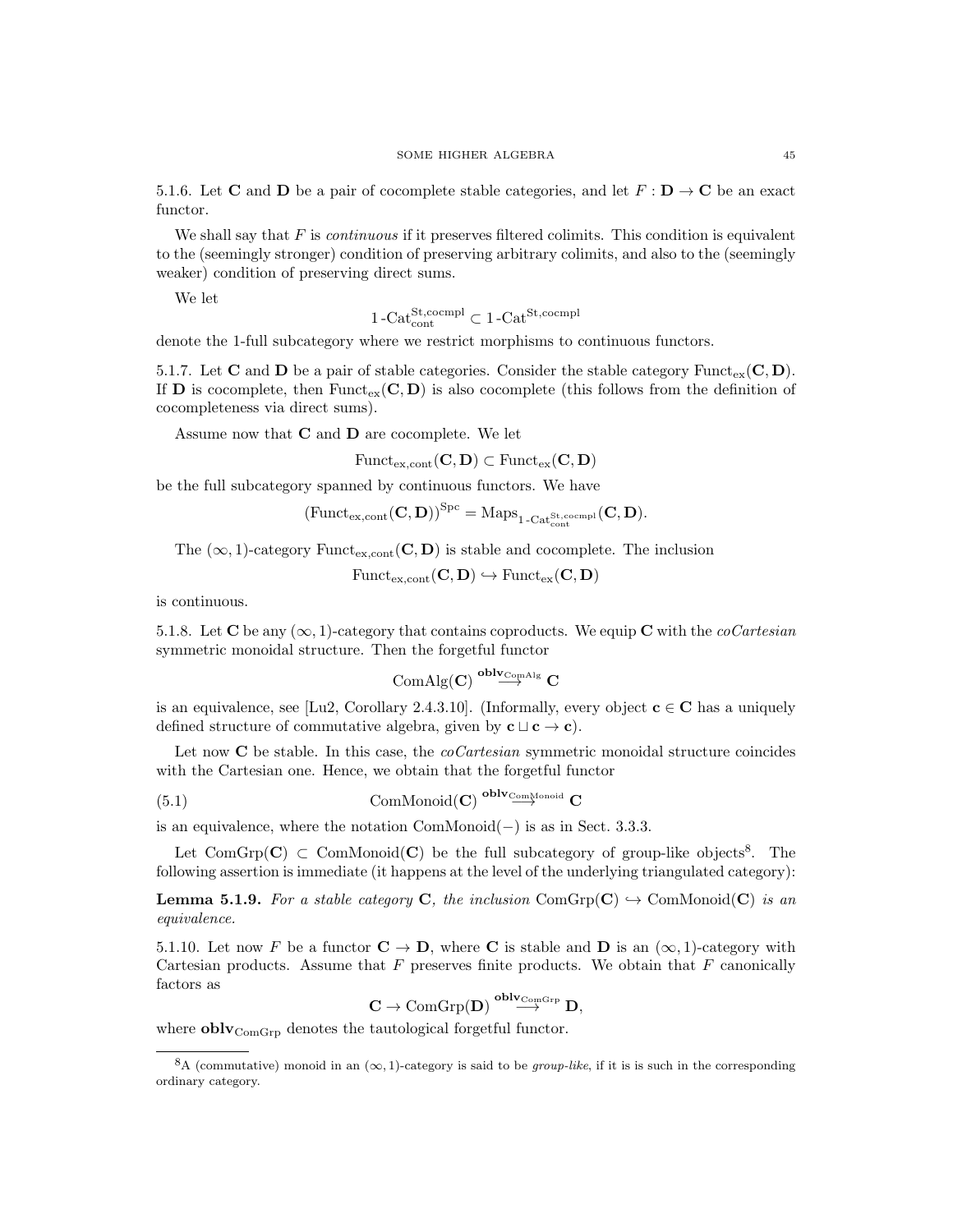5.2. The 2-categorical structure. In the later chapters in this book (specifically, for the formalism of IndCoh as a functor out of the category of correspondences), we will need to consider the  $(\infty, 2)$ -categorical enhancement of the totality of stable categories.

We refer the reader to [Chapter A.1, Sect. 2], where the notion of  $(\infty, 2)$ -category is introduced, along with the corresponding terminology.

This subsection could (and, probably, should) be skipped on the first pass.

5.2.1. The structure of  $(\infty, 1)$ -category on 1-Cat naturally upgrades to a structure of  $(\infty, 2)$ category, denoted 1 - Cat, see [Chapter A.1, Sect. 2.4].

We let  $1$ - $Cat^{St}$  be the 1-full subcategory of  $1$ - $Cat$ , where we restrict objects to stable categories, and 1-morphisms to exact functors.

We let

$$
\mathbf{1}\text{-}\mathbf{Cat}^{\mathrm{St, coempl}} \subset \mathbf{1}\text{-}\mathbf{Cat}^{\mathrm{St}}
$$

be the full subcategory where we restrict objects to be cocomplete stable categories.

Let

$$
\mathbf{1}\text{-}\mathbf{Cat}_{\mathrm{cont}}^{\mathrm{St},\mathrm{coempl}}\subset \mathbf{1}\text{-}\mathbf{Cat}^{\mathrm{St},\mathrm{coempl}}
$$

be the 1-full subcategory, where we restrict 1-morphisms to exact functors that are continuous.

5.2.2. Explicitly, the  $(\infty, 2)$ -category 1 - Cat is defined in [Chapter A.1, Sect. 2.4] as follows:

The simplicial  $(\infty, 1)$ -category  $\text{Seq}_{\bullet}(1 - \text{Cat})$  is defined so that each  $\text{Seq}_n(1 - \text{Cat})$  is the 1full subcategory of Cart<sub>/[n]</sub><sup>op</sup>, where we restrict 1-morphisms to those functors between  $(\infty, 1)$ categories over  $[n]^{op}$  that induce an equivalence on the fiber over each  $i \in [n]^{op}$ .

Then

$$
\mathrm{Seq}_n(\mathbf{1}\text{-}\mathbf{Cat}_{\mathrm{cont}}^{\mathrm{St},\mathrm{coempl}})\subset \mathrm{Seq}_n(\mathbf{1}\text{-}\mathbf{Cat}^{\mathrm{St},\mathrm{coempl}})\subset \mathrm{Seq}_n(\mathbf{1}\text{-}\mathbf{Cat}^{\mathrm{St}})
$$

are the full subcategories of  $Seq_n(1 - Cat)$  defined by the following conditions:

We take those  $(\infty, 1)$ -categories **C** equipped with a Cartesian fibration over  $[n]$ <sup>op</sup> for which:

- In all three cases, we require that for every  $i = 0, ..., n$ , the  $(\infty, 1)$ -category  $\mathbf{C}_i$  be stable, and in the case of  $1 - \text{Cat}^{\text{St,coempl}}$  and  $1 - \text{Cat}^{\text{St,coempl}}$  that it be cocomplete;
- In all three cases, we require that for every  $i = 1, ..., n$  the corresponding functor  $\mathbf{C}_{i-1} \to \mathbf{C}_i$  be exact, and in the case of **1** - Cat<sub>cont</sub> that it be continuous.

5.2.3. By construction, we have:

$$
\mathbf{Maps}_{\mathbf{1}\text{-}\mathbf{Cat}_{\mathrm{cont}}^{\mathrm{St},\mathrm{coempl}}}(\mathbf{D},\mathbf{C})=\mathrm{Funct}_{\mathrm{ex},\mathrm{cont}}(\mathbf{D},\mathbf{C}),\quad \mathbf{C},\mathbf{D}\in 1\text{-}\mathrm{Cat}_{\mathrm{cont}}^{\mathrm{St},\mathrm{coempl}}
$$

and

$$
\mathbf{Maps}_{\mathbf{1}\text{-}\mathbf{Cat}^{\mathrm{St},\mathbf{}}(\mathbf{D},\mathbf{C})=\mathrm{Funct}_{\mathrm{ex}}(\mathbf{D},\mathbf{C}),\quad \mathbf{C},\mathbf{D}\in 1\text{-}\mathrm{Cat}^{\mathrm{St}}.
$$

5.3. Some residual 2-categorical features. The  $(\infty, 2)$ -categories introduced in Sect. 5.2.1 allow to assign an intrinsic meaning to the notion of adjunction of (various classes of) functors between (various classes of) stable categories.

We will exploit this in the present subsection.

We note, however, that, unlike Sect. 5.2, the constructions here are not esoteric, but are of direct practical import (e.g., the notion of exact monad).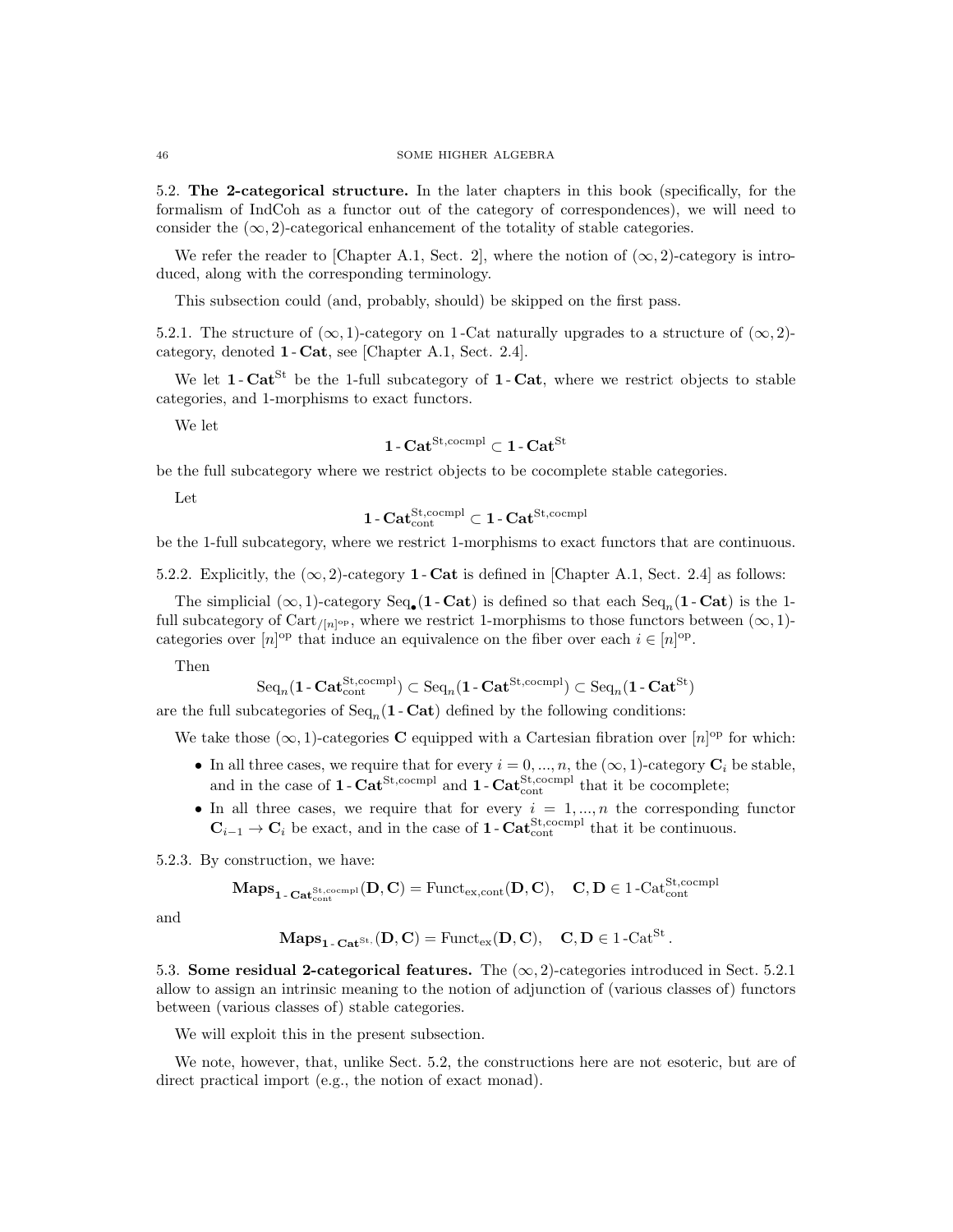5.3.1. According to [Chapter A.3, Sect. 1], it makes sense to ask whether a 1-morphism F :  $\mathbf{C} \to \mathbf{D}$  in  $1$  -  $\mathbf{Cat}^{\mathrm{St}}$  (resp.,  $1$  -  $\mathbf{Cat}^{\mathrm{St,coempl}}$ ,  $1$  -  $\mathbf{Cat}_{\mathrm{cont}}^{\mathrm{St,coempl}}$ ) admits a right adjoint 1-morphism within the corresponding  $(\infty, 2)$ -category.

The following results from Theorem 2.5.4(a):

**Lemma 5.3.2.** Let  $F: \mathbf{C} \to \mathbf{D}$  be a morphism in  $1$ - $\text{Cat}_{\text{cont}}^{\text{St,coempl}}$ .

(a) The right adjoint of F always exists as a 1-morphism in  $1$ -Cat<sup>St,cocmpl</sup>.

(b) The right adjoint from (a), when viewed as a functor between plain  $(\infty, 1)$ -categories, is the right adjoint  $F^R$  of F, when the latter is viewed also as a functor between plain  $(\infty, 1)$ categories.

(c) The right adjoint of F exists in **1** - Cat<sub>cont</sub> completed if and only if  $F^R$  preserves filtered colimits (equivalently, all colimits or direct sums).

(d) If a 1-morphism in 1- $\text{Cat}^{\text{St,coempl}}$  admits a left adjoint (as a plain functor), then this left adjoint is automatically a 1-morphism in  $1$ -Cat<sup>St</sup>,cocmpl.

5.3.3. In particular, to any functor

$$
\mathbf{C}_{\mathbf{I}}:\mathbf{I}\rightarrow1\text{-}\mathrm{Cat}_{\mathrm{cont}}^{\mathrm{St},\mathrm{coempl}}
$$

one can associate a functor

$$
\mathbf{C}_{\mathbf{I}^{\mathrm{op}}}^R : \mathbf{I}^{\mathrm{op}} \to 1\text{-}\mathrm{Cat}^{\mathrm{St, coempl}},
$$

obtained by passing to right adjoints.

The following is a formal consequence of Lemma 2.5.2 and Proposition 2.5.7:

# Corollary 5.3.4.

(a) The  $(\infty, 1)$ -category 1-Cat<sup>St</sup>,cocmpl contains limits and colimits, and the functor

$$
1 - \text{Cat}_{\text{cont}}^{\text{St,coempl}} \rightarrow 1 - \text{Cat}^{\text{St,coempl}}
$$

preserves limits.

(b) Let  $C_I : I \to 1$ -Cat<sup>St,cocmpl</sup> be a functor and let  $C_*$  denote its colimit in 1-Cat<sup>St,cocmpl</sup>. Let  $\mathbf{C}_{\mathbf{I}^{op}}^R$  :  $\mathbf{I}^{op} \to 1$ -Cat<sup>St,cocmpl</sup> be the functor obtained from  $\mathbf{C}_{\mathbf{I}}$  by passing to right adjoints. Then the resulting map in  $1$ -Cat<sup>St,cocmpl</sup>

$$
\mathbf{C}_* \to \lim_{\mathbf{I}^{\mathrm{op}}} \mathbf{C}_{\mathbf{I}^{\mathrm{op}}}^R
$$

is an isomorphism.

5.3.5. Given  $C \in 1$ -Cat<sup>St</sup>,cocmpl we can consider the monoidal  $(\infty, 1)$ -category

(5.2) 
$$
\mathbf{Maps}_{1\text{-Cat}_{\text{cont}}^{\text{St,coempl}}}(\mathbf{C}, \mathbf{C}),
$$

which is equipped with an action on

$$
\mathbf{Maps}_{1\text{-}\mathrm{Cat}_{\mathrm{cont}}^{\mathrm{St},\mathrm{cocmpl}}}(\mathbf{D},\mathbf{C}),
$$

for any  $D \in 1$ -Cat<sup>St</sup>, cocmpl, see [Chapter V.3, Sect. 4.1.1] where the general paradigm is explained.

In particular, we can talk about the  $(\infty, 1)$ -category of *exact continuous* monads acting on **C**, which are by definition associative algebra objects in the monoidal  $(\infty, 1)$ -category (5.2).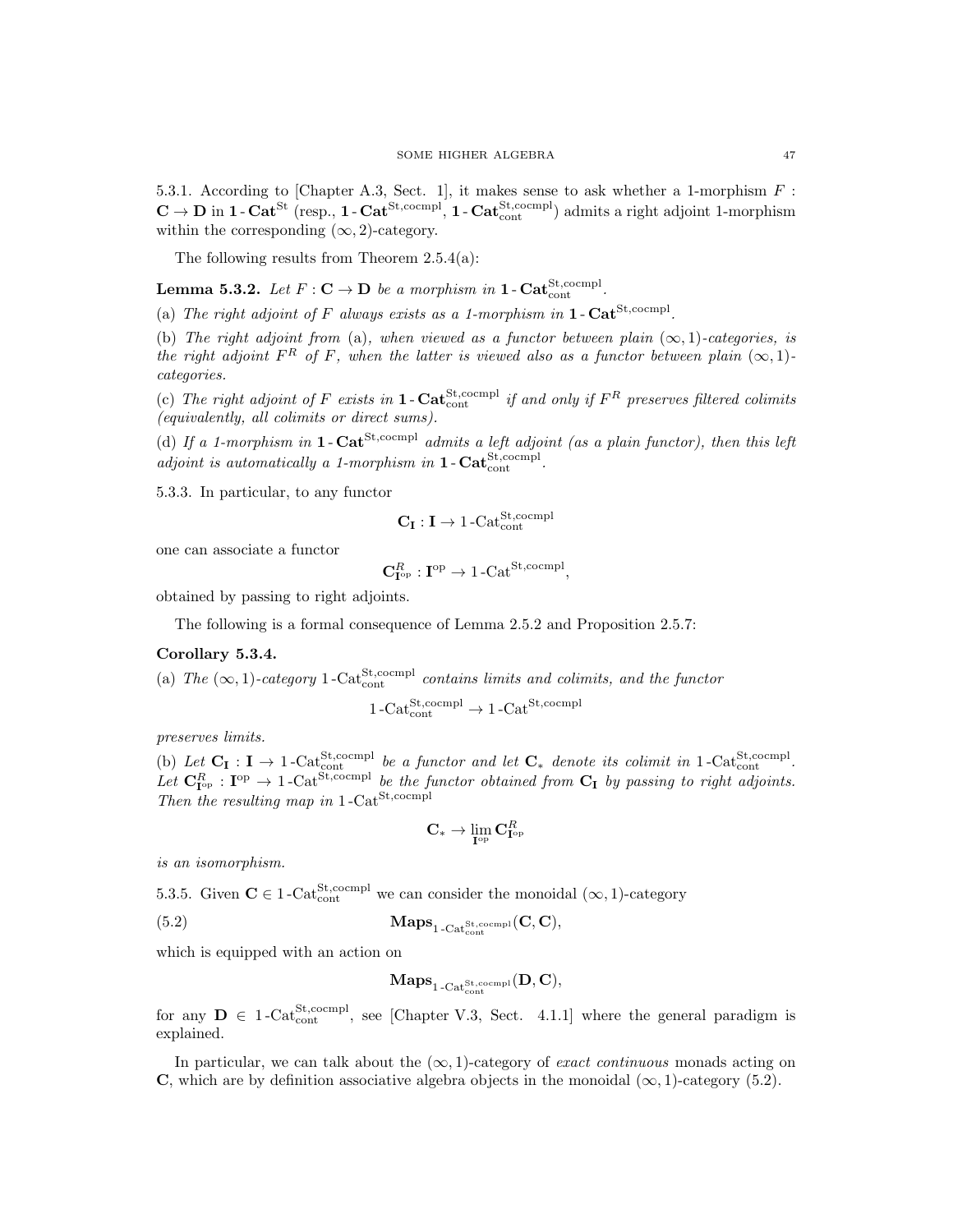5.3.6. Given a monad A, we can consider the  $(\infty, 1)$ -category

 $\mathcal{A}\text{-mod}(\mathbf{C})$ 

in the sense of Sect. 3.7.2.

The category A-mod(C) is itself an object of  $1-\text{Cat}^{\text{St,coempl}}_{\text{cont}}$  and the adjoint pair

 $\mathrm{ind}_{\mathcal{A}} : \mathbf{C} \rightleftarrows \mathcal{A}\text{-mod}(\mathbf{C}) : \mathbf{oblv}_{\mathcal{A}}$ 

takes place in  $1 - \text{Cat}_{\text{cont}}^{\text{St,coempl}}$ .

For a 1-morphism  $G \in \mathbf{Maps}_{1-\text{Cat}^{\text{St},\text{coempl}}}_{1-\text{Cat}^{\text{St}},\text{coempl}}(\mathbf{D}, \mathbf{C})$  the datum of action of A on G is equivalent to that of factoring  $G$  as

$$
\textbf{oblv}_{\mathcal{A}}\circ G^{\text{enh}}, \quad G^{\text{enh}}\in \textbf{Maps}_{1\text{-Cat}^{\text{St}, \text{coempl}}}_{1\text{-Cat}^{\text{St}, \text{coempl}}}(D,\mathcal{A}\text{-}\mathrm{mod}(C)).
$$

5.3.7. Let  $G: \mathbf{D} \to \mathbf{C}$  be as above, and assume that it admits a left adjoint  $G^L$  as a plain functor. Recall (see Lemma 5.3.2) that  $G^L$  is then automatically a 1-morphism in **1** - Cat<sup>St</sup>,<sup>cocmpl</sup>. Consider the corresponding monad

$$
\mathcal{A} := G \circ G^L,
$$

see Sect. 3.7.4, so that G gives rise to a 1-morphism in  $1 - \text{Cat}^{\text{St,coempl}}_{\text{cont}}$ :

$$
G^{\text{enh}}: \mathbf{D} \to \mathcal{A}\text{-mod}(\mathbf{C}).
$$

The following is an immediate consequence of Proposition 3.7.7:

Corollary 5.3.8. Suppose that G does not send non-zero objects to zero. Then  $G<sup>enh</sup>$  is an equivalence.

### 5.4. Generation.

5.4.1. Let **C** be an object of 1-Cat<sup>St,cocmpl</sup>. A collection of objects  $\{c_{\alpha}\}\$ is said to *generate* if

$$
\text{Maps}_{\mathbf{C}}(\mathbf{c}_{\alpha}[-i], \mathbf{c}) = *, \ \forall \alpha, \ \forall i = 0, 1, ... \ \Rightarrow \ \mathbf{c} = 0,
$$

where  $[-i]$  denotes the shift functor on C, i.e., the *i*-fold loop functor  $\Omega^i$ .

5.4.2. The following is tautological:

**Lemma 5.4.3.** Let **D** be a (not necessarily stable)  $(\infty, 1)$ -category, and let  $F : D \to C$  be a functor that admits a right adjoint, and whose essential image is preserved by the loop functor. Then the essential image of F generates  $C$  if and only if its right adjoint  $F^R$  is conservative.

5.4.4. We have the following basic statement:

**Proposition 5.4.5.** A collection  $\{c_{\alpha}\}\$  of objects generates C if and only if C does not properly contain a cocomplete stable subcategory that contains all  $\mathbf{c}_{\alpha}$ .

*Proof.* Let  $C'$  be the smallest cocomplete stable full subcategory of  $C$  that contains the objects of the form  $\mathbf{c}_{\alpha}$ . The inclusion  $\iota : \mathbf{C}' \hookrightarrow \mathbf{C}$  admits an (*a priori* non-continuous) right adjoint, denoted  $\iota^R$ . Set  $\mathbf{C}'' := \ker(\iota^R)$ .

The inclusion

$$
\mathbf{C} \stackrel{\jmath}{\hookleftarrow} \mathbf{C}''
$$

admits a left adjoint  $j^L$ , given by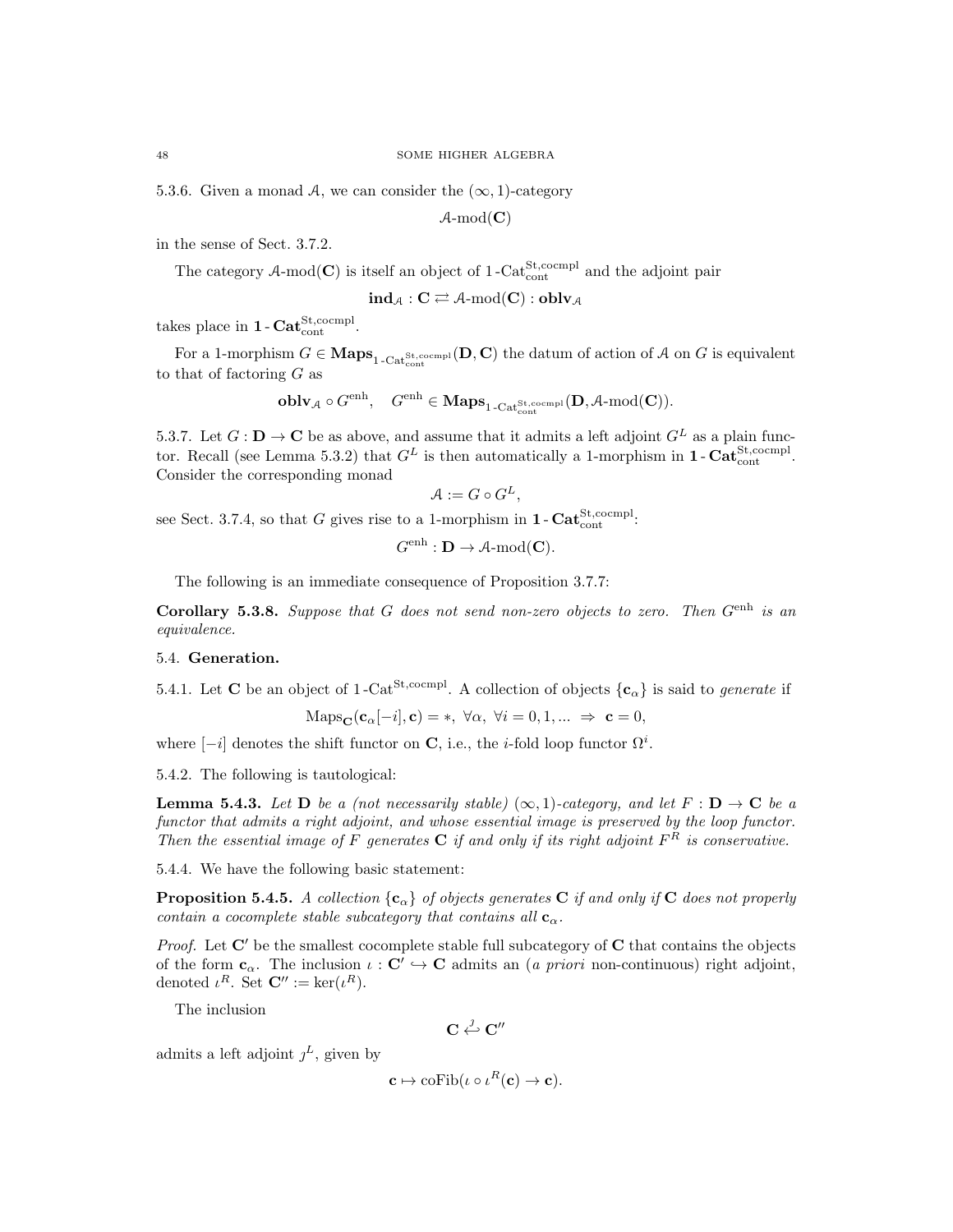By definition,

$$
\mathbf{c}\in\mathbf{C}''\Leftrightarrow\mathbf{c}\in(\mathbf{C}')^{\bot}\Leftrightarrow\mathrm{Maps}_{\mathbf{C}}(\mathbf{c}_{\alpha}[-i],\mathbf{c})=0,\;\forall\alpha,\;\forall i=0,1,....
$$

Now it is clear that the inclusion  $\iota$  is an equivalence if and only if  $j^L$  is zero if and only if  ${\bf C}'' = 0.$ 

 $\Box$ 

 $\Box$ 

5.4.6. Finally, we have:

**Proposition 5.4.7.** Let  $F : D \to \mathbb{C}$  be a continuous functor. Then its essential image generates the target (i.e., C) if and only if for any continuous functor  $G: \mathbf{C} \to \mathbf{C}'$  with  $G \circ F = 0$  we have  $G=0$ .

*Proof.* We first prove the 'only if' direction. Assume that the essential image of  $F$  generates **C**, and let  $G: \mathbb{C} \to \mathbb{C}'$  be such that  $F \circ G = 0$ . Since G is continuous it admits a (possibly discontinuous) right adjoint  $G^R$ , and it suffices to show that  $G^R = 0$ . Since  $F^R$  is conservative, it suffices to show that  $F^R \circ G^R = 0$ . However, the latter identifies with  $(G \circ F)^R$ , which vanishes by assumption.

We now prove the 'if' direction. Let  $C' \subset C$  be the full subcategory, generated by the essential image of  $F$  (i.e., the smallest stable cocomplete subcategory of  $C$  that contains the essential image of F). Let  $(C'', i, j)$  be as in the proof of Proposition 5.4.5.

Being a left adjoint,  $j^L$  preserves colimits. Hence, the fact that **C** is cocomplete implies that  $\mathbb{C}''$  is cocomplete (and  $j^L$  is continuous).

Now, by the construction of C', the composition  $F \circ \jmath^L$  is zero. Hence,  $\jmath^L = 0$ , i.e.,  $\imath$  is an equivalence.

# 6. THE SYMMETRIC MONOIDAL STRUCTURE ON  $1$ -Cat<sup>St</sup>,cocmpl

In this section we will discuss some of the key features of the  $(\infty, 1)$ -category 1-Cat<sup>St</sup>,cocmpl: the symmetric monoidal structure, given by tensor product of stable categories, which we call the Lurie tensor product, and the notion of dualizable stable category.

In the process we will encounter the most basic stable category–that of spectra.

This section can be regarded as a user guide to [Lu2, 1.4 and 4.8].

6.1. The Lurie tensor product. In this subsection we introduce the Lurie tensor product.

It is quite remarkable that one does not have to work very hard in order to characterize it uniquely: for a pair of stable categories  $C_1$  and  $C_2$  and a third one **D**, the space of exact continuous functors

$$
\mathbf{C}_1\otimes\mathbf{C}_2\to\mathbf{D}
$$

is a full subspace in

$$
\mathrm{Maps}_{1\text{-}\mathrm{Cat}}(\mathbf{C}_1\times\mathbf{C}_2,\mathbf{D})
$$

that consists of functors that are exact and continuous in each variable.

I.e., one does not need to introduce any additional pieces of structure, but rather impose conditions.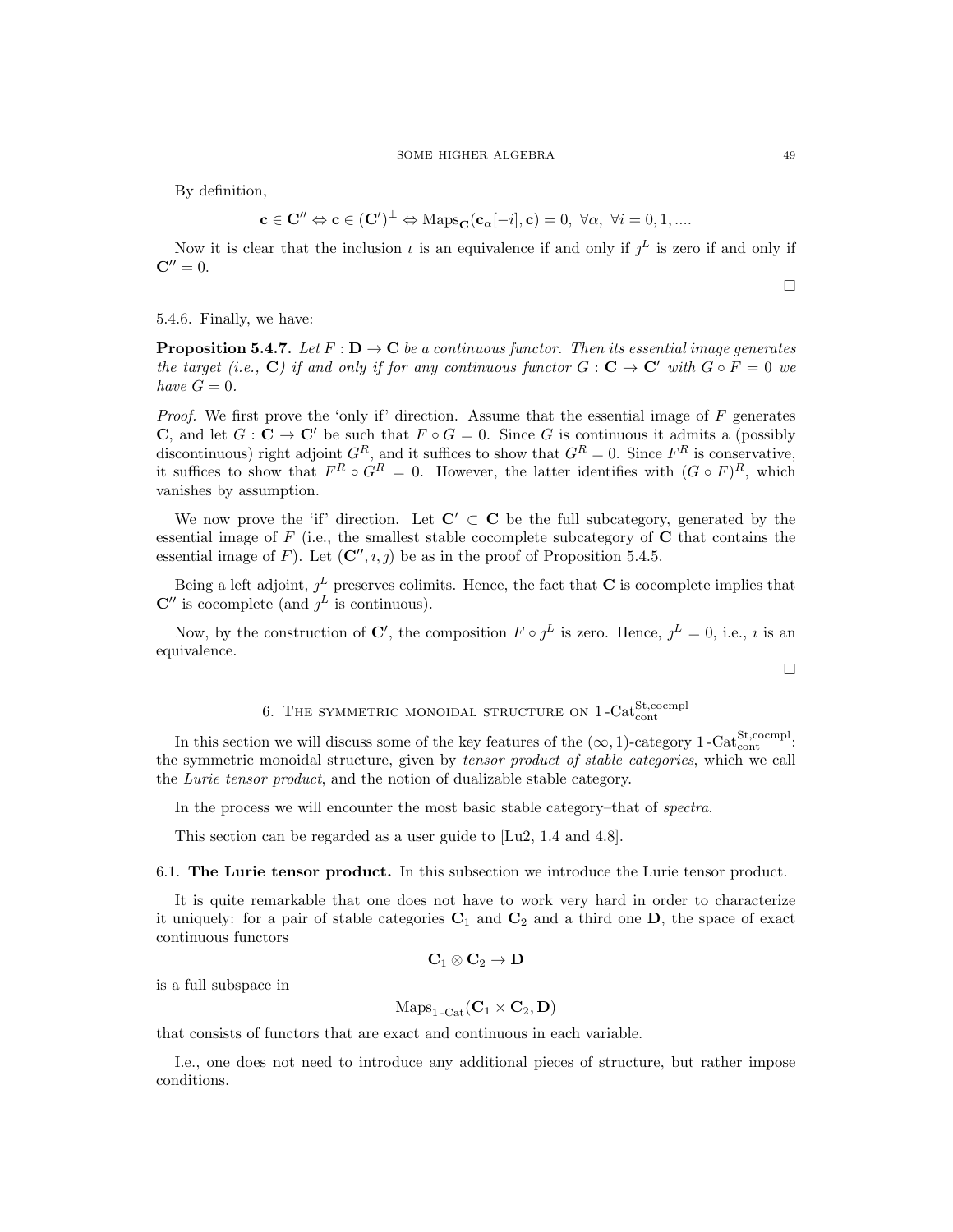6.1.1. Consider the coCartesian fibration

$$
1-\mathrm{Cat}^{\times,\mathrm{Fin}_*} \to \mathrm{Fin}_*,
$$

corresponding to the Cartesian symmetric monoidal structure on 1 -Cat.

We let

$$
(1-\mathrm{Cat}_{\mathrm{cont}}^{\mathrm{St},\mathrm{coempl}})^{\otimes,\mathrm{Fin}_*} \subset 1-\mathrm{Cat}^{\times,\mathrm{Fin}_*}
$$

be the 1-full subcategory, where:

• We restrict objects to those

$$
(I, *), \quad (i \in I - \{*\}) \mapsto (\mathbf{C}_i \in 1\text{-}\mathrm{Cat}),
$$

where each  $\mathbf{C}_i$  is stable and cocomplete;

• We restrict morphisms to those

$$
\phi: (I, *) \to (J, *), \quad (j \in J - \{*\}) \mapsto (\prod_{i \in \phi^{-1}(j)} \mathbf{C}_i \stackrel{F_j}{\to} \mathbf{C}_j),
$$

where each  $F_j$  is exact and continuous in each variable.

**Theorem 6.1.2.** The composite functor  $(1 - \text{Cat}_{\text{cont}}^{\text{St,comm}})$ <sup>⊗,Fin</sup>\*  $\rightarrow$  Fin<sub>\*</sub> is a coCartesian fibration, that lies in the essential image of the fully faithful functor

$$
1 - \mathrm{Cat}^{\mathrm{SymMon}} \to (\mathrm{coCart}_{/\mathrm{Fin}_*})_{\mathrm{strict}}.
$$

This theorem is a combination of [Lu2, Propositions 4.8.1.3, 4.8.1.14 and 4.8.1.18].

6.1.3. It follows from Theorem 6.1.2 that the  $(\infty, 1)$ -category 1 -Cat<sup>St</sup>,cocmpl of stable categories acquires a symmetric monoidal structure. We will refer to it as the Lurie symmetric monoidal structure.

The corresponding monoidal operation, denoted

$$
(\mathbf{C}_i, i \in I) \mapsto \underset{i \in I}{\otimes} \mathbf{C}_i
$$

is the Lurie tensor product.

6.1.4. By construction, for  $\mathbf{D} \in 1$ -Cat<sup>St</sup>,cocmpl the space of exact continuous functors

$$
\mathop{\otimes}\limits_{i\in I}\mathrm{C}_i\to\mathbf{D}
$$

is the full subspace in the space of functors

$$
\mathop{\Pi}\limits_{i\in I}\mathbf{C}_i\to\mathbf{D}
$$

that are exact and continuous in each variable.

It follows from the above description and Proposition 2.5.7 that the monoidal operation:

$$
\{\mathbf C_i\} \mapsto \mathop{\otimes}\limits_{i \in I} \mathbf C_i
$$

preserves colimits (taken in  $1-\text{Cat}_{\text{cont}}^{\text{St,coempl}}$ ) in each variable.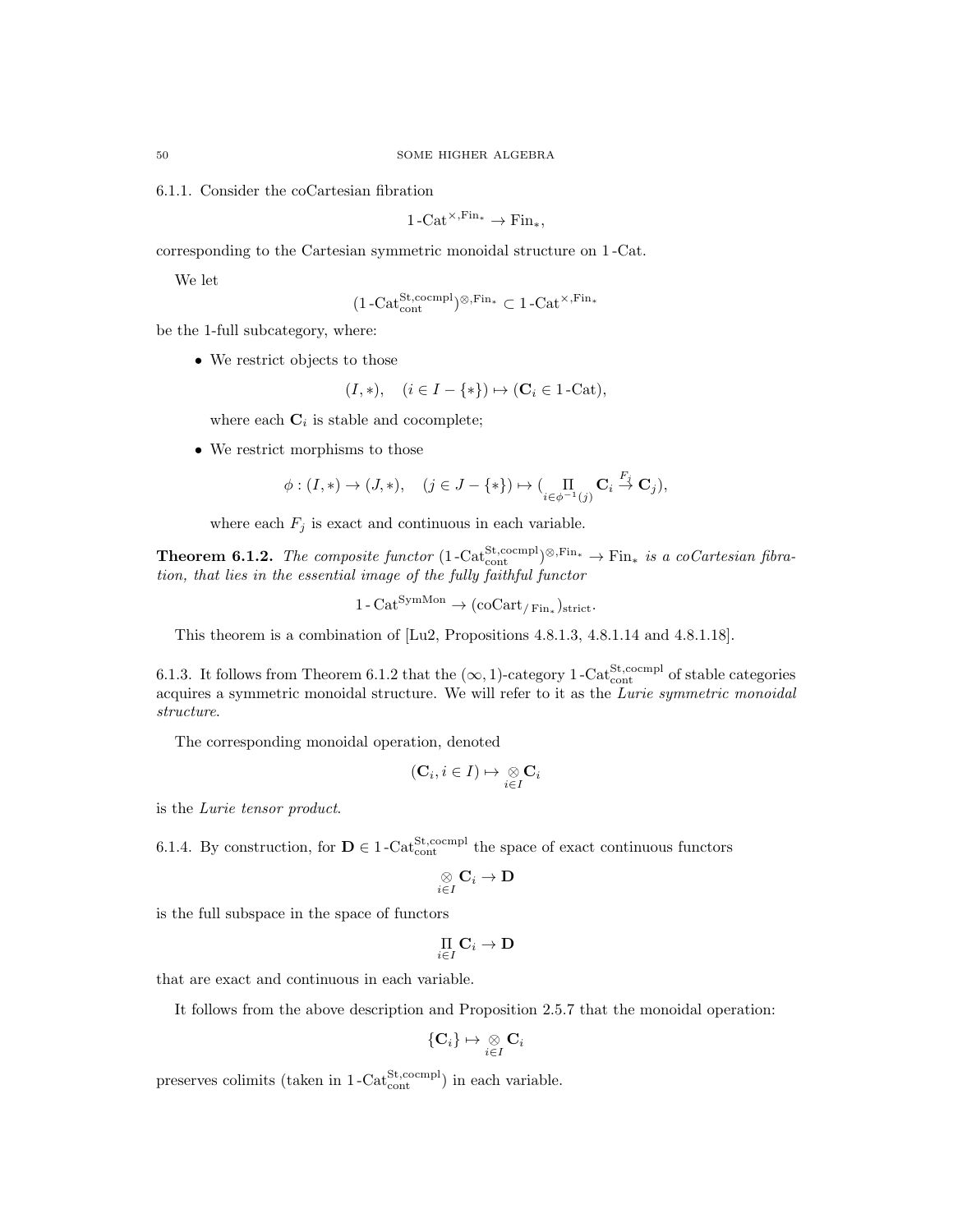Remark 6.1.5. A remarkable aspect of this theory is that Theorem 6.1.2 is not very hard. The existence of the tensor product  $\underset{i\in I}{\otimes} \mathbf{C}_i$  follows from the Adjoint Functor Theorem. The fact tat the canonical functor

$$
\mathbf{C}_1 \otimes (\mathbf{C}_2 \otimes \mathbf{C}_3) \to \mathbf{C}_1 \otimes \mathbf{C}_2 \otimes \mathbf{C}_3
$$

follows by interpreting exact continuous functors

$$
\mathbf{C}_1 \otimes (\mathbf{C}_2 \otimes \mathbf{C}_3) \to \mathbf{D}
$$

as exact continuous functors

$$
\mathbf{C}_2 \otimes \mathbf{C}_3 \to \mathrm{Funct}_{\mathrm{ex,cont}}(\mathbf{C}_1, \mathbf{D}).
$$

6.1.6. By construction, we have a tautological functor

(6.1) 
$$
\prod_{i\in I} \mathbf{C}_i \to \underset{i\in I}{\otimes} \mathbf{C}_i,
$$

which is exact and continuous in each variable.

For  $\mathbf{c}_i \in \mathbf{C}_i$ , we let

$$
\mathop{\boxtimes}\limits_i {\bf c}_i \in \mathop{\otimes}\limits_{i \in I} {\bf C}_i
$$

denote the image of the object  $(\times \mathbf{c}_i) \in \prod_{i \in I} \mathbf{C}_i$  under the functor (6.1).

6.1.7. Note that for  $\mathbf{C}, \mathbf{D} \in 1$ -Cat<sup>St</sup>,<sup>cocmpl</sup> the object

$$
\mathrm{Funct}_{\mathrm{ex}, \mathrm{cont}}(\mathbf{D}, \mathbf{C}) \in 1\text{-}\mathrm{Cat}_{\mathrm{cont}}^{\mathrm{St}, \mathrm{cocmpl}}
$$

(see Sect. 5.1.7) identifies with the inner Hom object

$$
\underline{\mathrm{Hom}}_{1\operatorname{-Cat}_{\mathrm{cont}}^{\mathrm{St},\mathrm{coempl}}}(\mathbf{D},\mathbf{C}).
$$

I.e., for  $\mathbf{E} \in 1$ -Cat<sup>St,cocmpl</sup> we have a canonical isomorphism

$$
\mathrm{Maps}_{1\text{-}\mathrm{Cat}^{\mathrm{St},\mathrm{coempl}}_{\mathrm{cont}}}(\mathbf{E}\otimes \mathbf{D},\mathbf{C})\simeq \mathrm{Maps}_{1\text{-}\mathrm{Cat}^{\mathrm{St},\mathrm{coempl}}_{\mathrm{cont}}}(\mathbf{E},\mathrm{Funct}_{\mathrm{ex},\mathrm{cont}}(\mathbf{D},\mathbf{C})).
$$

6.1.8. The symmetric monoidal structure on  $1 - \text{Cat}^{\text{St,coempl}}_{\text{cont}}$ . For future use, we note that the structure of symmetric monoidal  $(\infty, 1)$ -category on 1-Cat<sup>St</sup>,cocmpl canonically extends to that of symmetric monoidal  $(\infty, 2)$ -category on the 2-categorical enhancement of 1-Cat<sup>St</sup>,cocmp<sup>l</sup>, i.e.,  $1 - \text{Cat}^{\text{St}, \text{coempl}}_{\text{cont}}$  (see [Chapter V.3, Sect. 1.4] for the notion of symmetric monoidal structure on an  $(\infty, 2)$ -category.

Indeed, we start with the 2-coCartesian fibration  $1 - \text{Cat}^{\otimes,\text{Fin}_*} \rightarrow \text{Fin}_*$  that defines the Cartesian symmetric monoidal structure on 1 - Cat.

Note that

$$
\left(1-\mathbf{Cat}^{\otimes,\mathrm{Fin}_*}\right)^{1-\mathrm{Cat}} \simeq 1-\mathrm{Cat}^{\otimes,\mathrm{Fin}_*}.
$$

We let

$$
\left(1\text{-}\mathbf{Cat}_{\mathrm{cont}}^{\mathrm{St},\mathrm{coempl}}\right)^{\otimes,\mathrm{Fin}_\ast}
$$

be the 1-full subcategory of **1** -  $\text{Cat}^{\otimes,\text{Fin}_*}$  that corresponds to

$$
\left(1\text{-Cat}_{\text{cont}}^{\text{St},\text{coempl}}\right)^{\otimes,\text{Fin}_*}\subset 1\text{-Cat}^{\otimes,\text{Fin}_*}
$$

.

One checks that the composite functor

$$
\left(1\text{-}\mathbf{Cat}_{\mathrm{cont}}^{\mathrm{St},\mathrm{coempl}}\right)^{\otimes,\mathrm{Fin}_*}\to 1\text{-}\mathbf{Cat}^{\otimes,\mathrm{Fin}_*}\to \mathrm{Fin}_*
$$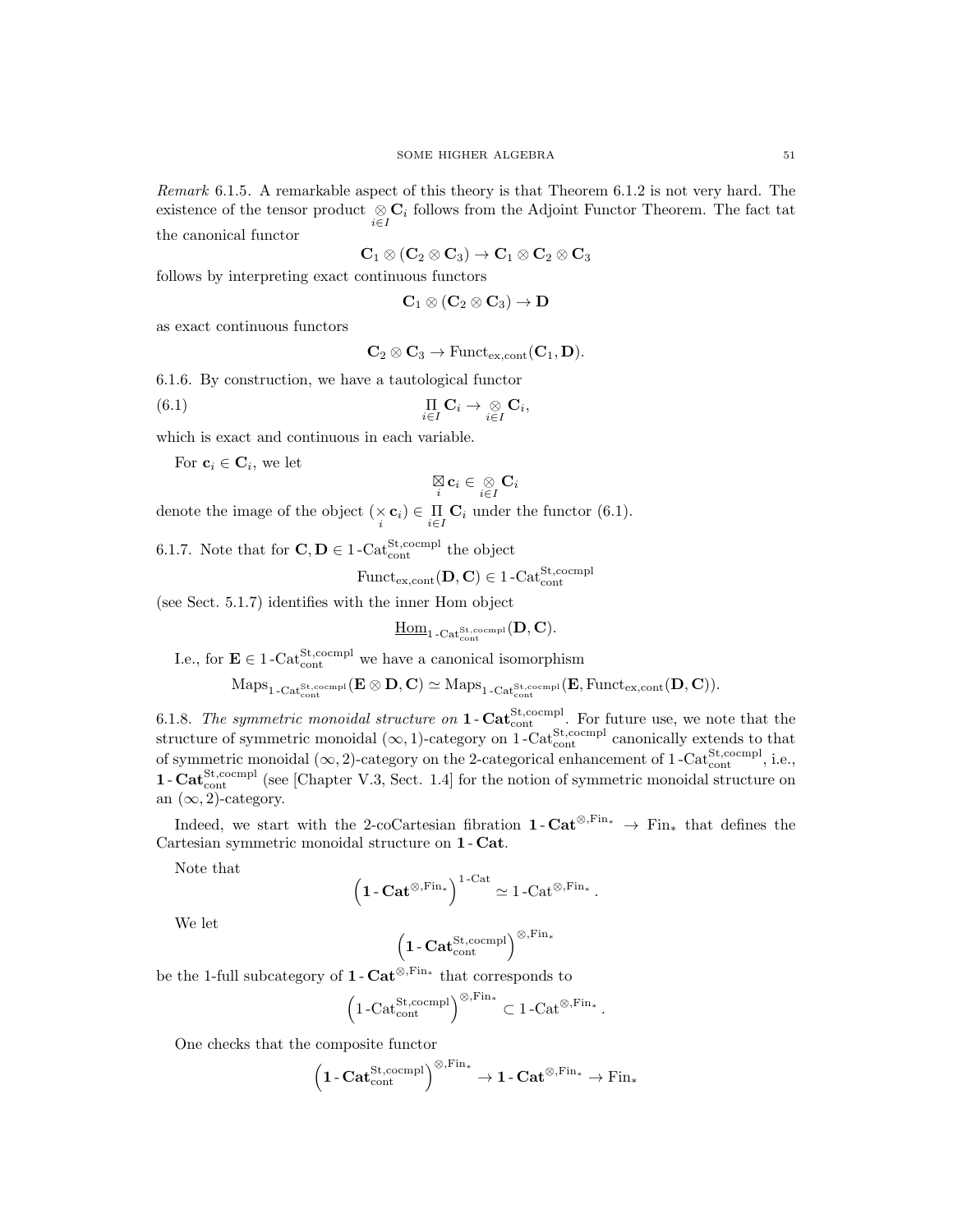is a 2-coCartesian fibration, and as such defines a symmetric monoidal structure on the  $(\infty, 2)$ - $_{\rm category}$  1 -  $\mathbf{Cat}^{\mathrm{St,coempl}}_{\mathrm{cont}}.$ 

6.2. The  $(\infty, 1)$ -category of spectra. The symmetric monoidal structure on 1-Cat<sup>St</sup>,cocmpl leads to a concise definition of the  $(\infty, 1)$ -category of spectra, along with (some of) its key features.

6.2.1. The  $(\infty, 1)$ -category Sptr of spectra can be defined as the unit object in the symmetric monoidal  $(\infty, 1)$ -category 1-Cat<sup>St</sup>,cocmpl.

Let  $1_{\text{Sptr}}$  denote the unit object in Sptr. This is the *sphere spectrum*.

6.2.2. Recall the setting of Lemma 2.1.8. We obtain that the object  $\mathbf{1}_{\text{Sptr}} \in \text{Sptr}$  gives rise to a functor

$$
Spc \to Sptr.
$$

We denote this functor by  $\Sigma^{\infty}$ .

6.2.3. The functor  $\Sigma^{\infty}$  has the following universal property (see [Lu2, Corollary 1.4.4.5]):

**Lemma 6.2.4.** For  $C \in 1$ -Cat<sup>St,cocmpl</sup>, restriction and left Kan extension along  $\Sigma^{\infty}$  define an equivalence between Funct<sub>ex,cont</sub>(Sptr, C) and the full subcategory of Funct(Spc, C) consisting of colimit-preserving functors.

The above lemma expresses the universal property of the category Sptr as the stabilization of Spc.

6.2.5. Combining Lemmas 6.2.4 and 2.1.8 we obtain:

**Corollary 6.2.6.** For  $C \in 1$ -Cat<sup>St,cocmpl</sup>, restriction and left Kan extension along

$$
\{\mathbf 1_{\operatorname{Sptr}}\}\hookrightarrow \operatorname{Sptr}
$$

define an equivalence

$$
\mathrm{Funct}_{\mathrm{ex}, \mathrm{cont}}(\mathrm{Sptr}, \mathbf{C}) \simeq \mathbf{C}.
$$

6.2.7. The functor  $\Sigma^{\infty}$  admits a right adjoint, denoted  $\Omega^{\infty}$ . By Sect. 5.1.10, the functor  $\Omega^{\infty}$ canonically factors via a functor

(6.2)  $Sptr \to ComGrp(Spc),$ 

followed by the forgetful functor

$$
\mathrm{ComGrp}( \mathrm{Spc}) \overset{\mathbf{oblv}_{\mathrm{ComGrp}}}{\longrightarrow} \mathrm{Spc}.
$$

The functor  $\Omega^{\infty}$  preserves filtered colimits.

6.2.8. The stable category Sptr has a t-structure, uniquely determined by the condition that an object  $S \in S$  ptr is strictly *coconnective*, i.e., belongs to  $S$ ptr<sup>>0</sup>, if and only if  $\Omega^{\infty}(S) = *$ ; see [Lu2, Proposition 1.4.3.6].

The t-structure on Sptr is both left and right complete. This means that for  $S \in S$  ptr the canonical maps

$$
\mathcal{S} \mapsto \lim_{n} \tau^{\geq -n}(\mathcal{S}) \text{ and } \operatorname{colim}_{n} \tau^{\leq n}(\mathcal{S}) \to \mathcal{S}
$$

are isomorphisms.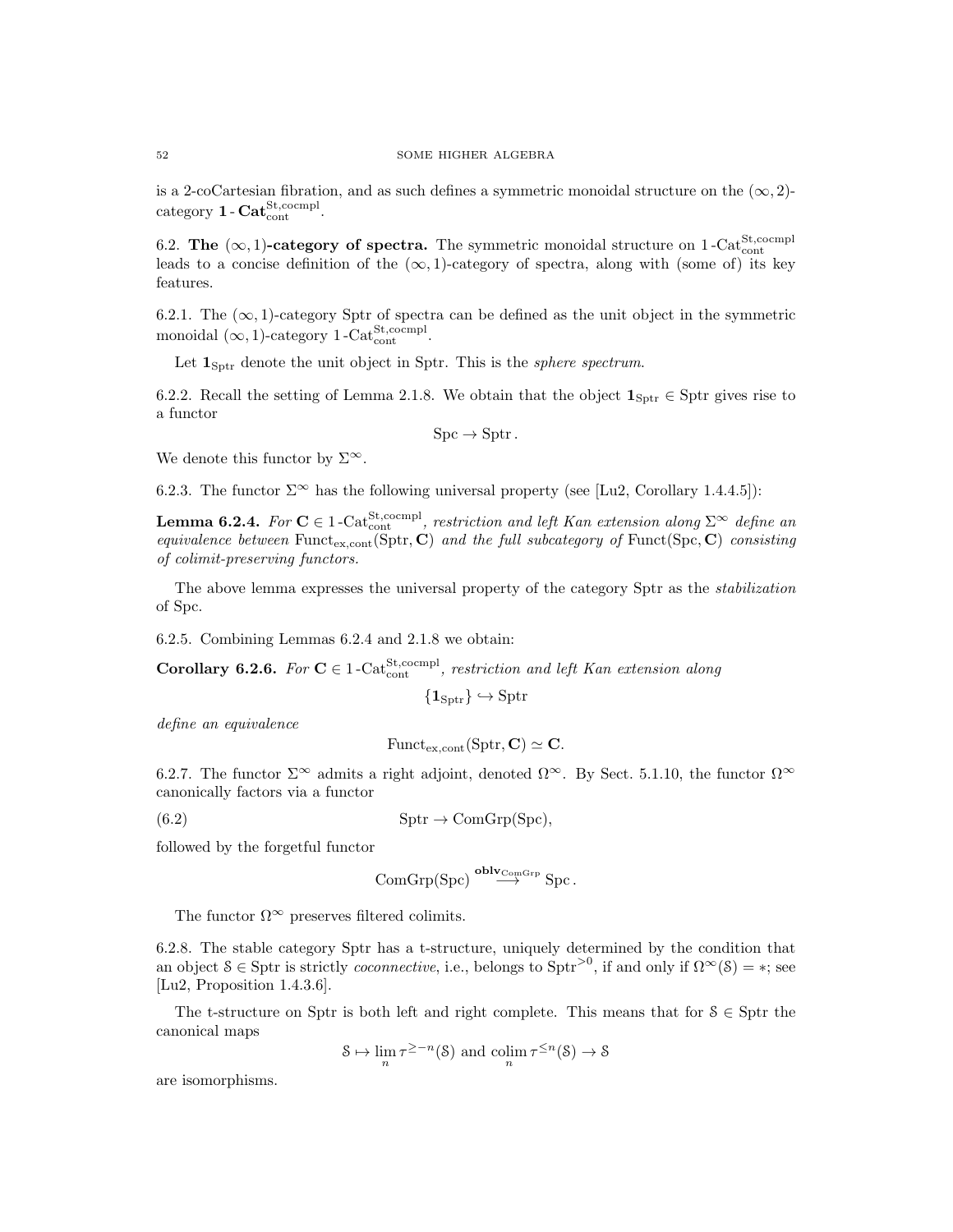6.2.9. The restriction of the functor  $(6.2)$  to the full subcategory of *connective spectra* 

 $\text{Sptr}^{\leq 0} \subset \text{Sptr}$ 

defines an equivalence

(6.3) 
$$
\mathrm{Sptr}^{\leq 0} \to \mathrm{ComGrp(Spc)};
$$

see [Lu2, Theorem 5.2.6.10] (this statement goes back to [May] and [BoV]).

6.2.10. Let **C** be an object of 1-Cat<sup>St</sup>,cocmpl. Since Sptr is the unit object in the symmetric monoidal category 1-Cat<sup>St</sup>,cocmpl<sub>,</sub> our **C** has a canonical structure of Sptr-module category.

For  $c_0, c_1 \in \mathbb{C}$ , consider the corresponding relative inner Hom object

$$
\underline{\mathrm{Hom}}_{\mathrm{Sptr}}(\mathbf{c}_0,\mathbf{c}_1) \in \mathrm{Sptr}
$$

see Sect. 3.6.1.

We will also use the notation

$$
Maps_{\mathbf{C}}(\mathbf{c}_0, \mathbf{c}_1) := \underline{\mathrm{Hom}}_{\mathrm{Sptr}}(\mathbf{c}_0, \mathbf{c}_1) \in \mathrm{Sptr}.
$$

I.e., for  $S \in S$  ptr we have

$$
Maps_{\text{Sptr}}(\mathcal{S}, Maps_{\mathbf{C}}(\mathbf{c}_0, \mathbf{c}_1)) \simeq Maps_{\mathbf{C}}(\mathcal{S} \otimes \mathbf{c}_0, \mathbf{c}_1).
$$

By adjunction, we have

$$
Maps_{\mathbf{C}}(\mathbf{c}_0, \mathbf{c}_1) \simeq \Omega^{\infty}(\mathcal{M}aps_{\mathbf{C}}(\mathbf{c}_0, \mathbf{c}_1)).
$$

6.3. Duality of stable categories. Since  $1$ -Cat<sub>cont</sub><sup>St</sup>,cocmpl has a symmetric monoidal structure, we can talk about dualizable objects in it, see Sect. 4.1.1. Thus, we arrive at the notion of dualizable cocomplete stable category. In the same vein, we can talk about the datum of duality between two objects of  $1$ -Cat<sup>St</sup>,cocmpl.

These notions turn out to be immensely useful in practice.

6.3.1. By definition, a duality datum between  $C$  and  $D$  is the datum of a morphism

 $\epsilon : \mathbf{C} \otimes \mathbf{D} \to \text{Sptr} \text{ and } \mu : \text{Sptr} \to \mathbf{D} \otimes \mathbf{C},$ 

such that the composition

$$
C\stackrel{\mathrm{Id}_\mathbf{C}\otimes\mu}{\longrightarrow} C\otimes D\otimes C\stackrel{\varepsilon\otimes\mathrm{Id}_\mathbf{C}}{\longrightarrow} C
$$

is isomorphic to  $Id_{\mathbf{C}}$ , and the composition

$$
D \stackrel{\mu \otimes \mathrm{Id}_D}{\longrightarrow} D \otimes C \otimes D \stackrel{\mathrm{Id}_C \otimes \varepsilon}{\longrightarrow} D
$$

is isomorphic to  $\mathrm{Id}_{\mathbf{D}}$ .

6.3.2. Let **C** and **D** be dualizable objects in 1-Cat<sub>cont</sub><sup>St</sup>,cocmpl<sub>,</sub> and let  $\mathbf{C}^{\vee}$  and  $\mathbf{D}^{\vee}$  denote their respective duals.

For a continuous functor  $F: \mathbf{C} \to \mathbf{D}$ , we denote by  $F^{\vee}: \mathbf{D}^{\vee} \to \mathbf{C}^{\vee}$  the dual functor (see Sect. 4.1.4). Explicitly,  $F^{\vee}$  is given as the composition

$$
D^{\vee}\stackrel{\mu\mathbf{C}\otimes\mathrm{Id}_{D^{\vee}}}{\longrightarrow}C^{\vee}\otimes C\otimes D^{\vee}\stackrel{\mathrm{Id}_{\mathbf{C}^{\vee}}}{\longrightarrow}\stackrel{\otimes F\otimes\mathrm{Id}_{D^{\vee}}}{\longrightarrow}C^{\vee}\otimes D\otimes D^{\vee}\stackrel{\mathrm{Id}_{\mathbf{C}^{\vee}}\otimes\varepsilon_D}{\longrightarrow}C^{\vee}.
$$

By Sect. 4.1.5 and Sect. 6.1.7, we have the canonical isomorphisms

 $\mathrm{Funct}_{\mathrm{ex,cont}}(\mathbf{C}, \mathbf{D}) \simeq \mathbf{C}^\vee \otimes \mathbf{D} \simeq \mathrm{Funct}_{\mathrm{ex,cont}}(\mathbf{D}^\vee, \mathbf{C}^\vee).$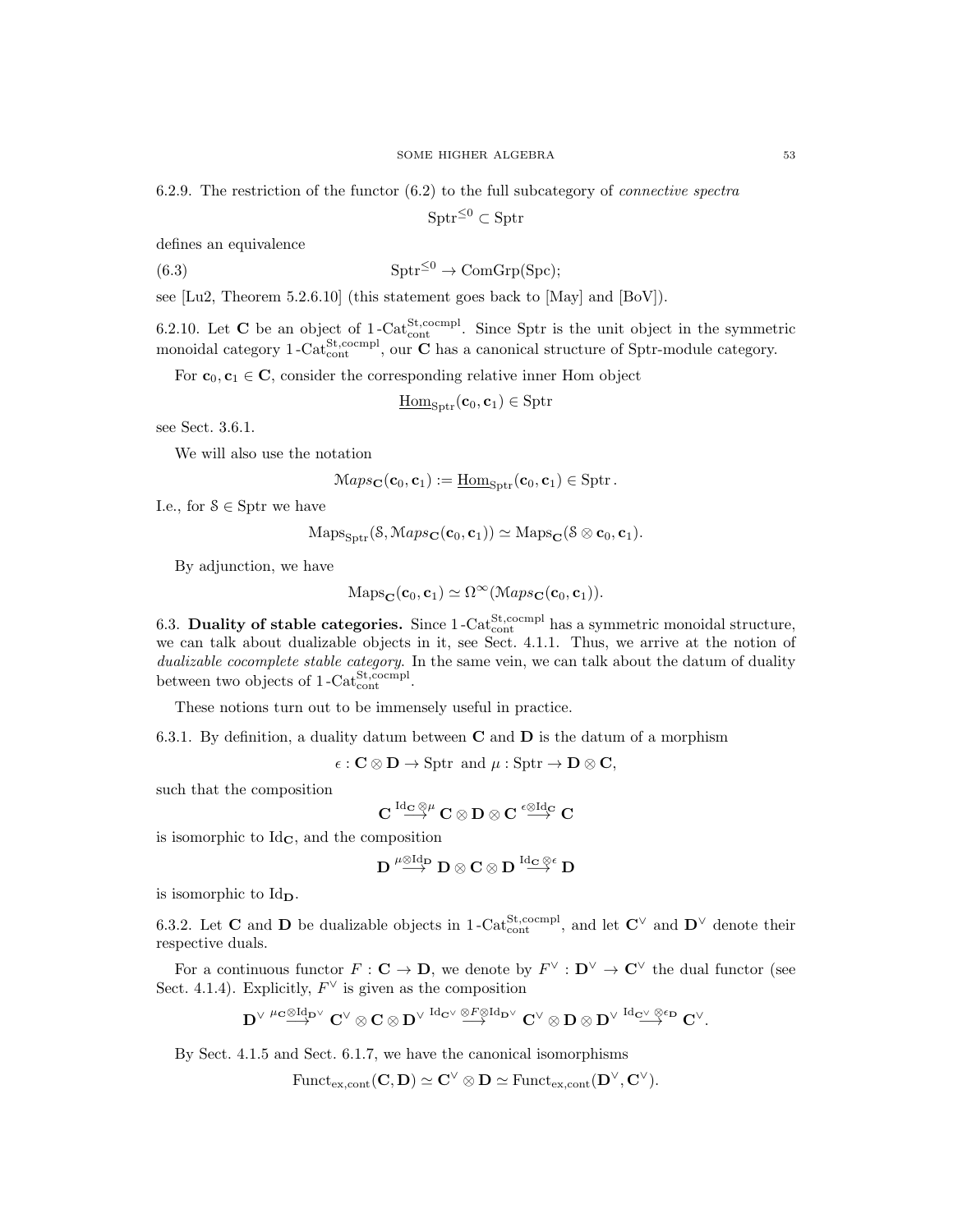6.3.3. Let us again be in the situation of Sect. 5.3.3. Assume that all the objects  $C_i$  are dualizable, and that the right adjoints of the transition functors  $\mathbf{C}_i \to \mathbf{C}_j$  are continuous.

By applying the dualization functor (see Sect. 4.1.4), from

$$
\mathbf{C}_{\mathbf{I}} : \mathbf{I} \to \text{1-Cat}_{cont}^{\text{St,coempl}},
$$

we obtain another functor, denoted

$$
\mathbf{C}^\vee_{\mathbf{I}^\mathrm{op}}:\mathbf{I}^\mathrm{op}\to 1\text{-}\mathrm{Cat}^\mathrm{St, cocmpl.}_\mathrm{cont},\quad i\mapsto \mathbf{C}_i^\vee.
$$

We claim:

**Proposition 6.3.4.** Under the above circumstances, the object  $C_*$  is dualizable, and the dual of the colimit diagram

$$
\operatornamewithlimits{colim}_I C_I \to C_*
$$

is a limit diagram, i.e., the map

$$
(\mathbf{C}_*)^\vee \to \lim_{\mathbf{I}^\mathrm{op}} \mathbf{C}_{\mathbf{I}^\mathrm{op}}^\vee
$$

is an equivalence.

The rest of this subsection is devoted to the proof of this proposition.

6.3.5. We will construct the duality datum between  $\operatorname{colim}_{\mathbf{I}} \mathbf{C}_{\mathbf{I}}$  and  $\lim_{\mathbf{I}^{\mathrm{op}}} \mathbf{C}_{\mathbf{I}^{\mathrm{op}}}^{\vee}$ .

The functor

$$
\epsilon:\left(\operatornamewithlimits{colim}_{\mathbf{I}}\mathbf{C}_{\mathbf{I}}\right)\otimes\left(\lim_{\mathbf{I}^{\operatorname{op}}} \mathbf{C}_{\mathbf{I}^{\operatorname{op}}}^{\vee}\right)\rightarrow\operatorname{Sptr}
$$

is given as follows:

Since

$$
\left(\underset{i\in\mathbf{I}}{\text{colim }}\mathbf{C}_{i}\right)\otimes\left(\underset{j\in\mathbf{I}^{\text{op}}}{\text{lim }}\mathbf{C}_{j}^{\vee}\right)\simeq\underset{i\in\mathbf{I}}{\text{colim }}\left(\mathbf{C}_{i}\otimes\left(\underset{j\in\mathbf{I}^{\text{op}}}{\text{lim }}\mathbf{C}_{j}^{\vee}\right)\right),
$$

the datum of  $\epsilon$  is equivalent to a compatible family of functors

$$
\mathbf{C}_i \otimes \left( \lim_{j \in \mathbf{I}^{\mathrm{op}}} \mathbf{C}_j^{\vee} \right) \to \mathrm{Sptr}, \quad i \in \mathbf{I}.
$$

The latter are given by

$$
\mathbf{C}_i\otimes\left(\lim_{j\in\mathbf{I}^{\mathrm{op}}} \mathbf{C}_j^\vee\right)\stackrel{\mathrm{Id}_{\mathbf{C}_i}\otimes\mathrm{ev}_i}{\longrightarrow}\mathbf{C}_i\otimes\mathbf{C}_i^\vee\stackrel{\epsilon_{\mathbf{C}_i}}{\to}\mathrm{Sptr},
$$

where  $ev_i$  denotes the evaluation functor  $\lim_{j \in I^{op}} C_j^{\vee} \to C_i^{\vee}$ .

6.3.6. Let us now construct the functor

$$
\mu: \operatorname{Sptr} \to \left( \lim_{\mathbf{I}^{\operatorname{op}}} \mathbf{C}^\vee_{\mathbf{I}^{\operatorname{op}}} \right) \otimes \left( \operatorname{colim}_\mathbf{I} \mathbf{C}_\mathbf{I} \right).
$$

For this we note that the functor  $\mathbf{C}_{\mathbf{I}^{\mathrm{op}}}^{\vee}$  is obtained by passing to *right adjoints* from a functor  $I \to 1$ -Cat<sup>St</sup>,cocmpl<sub>,</sub> which in turn is given by passing to right adjoints in  $C_I$ , and then passing to the duals.

Hence, by Corollary 5.3.4, the limit  $\lim_{\mathbf{I}^{\text{op}}} \mathbf{C}_{\mathbf{I}^{\text{op}}}^{\vee}$  can be rewritten as a colimit. Hence, for any  $\mathbf{D} \in 1$ -Cat<sup>St,cocmpl</sup> the natural map

$$
\mathbf{D} \otimes \left(\lim_{j \in \mathbf{I}^{\mathrm{op}}} \mathbf{C}_j^\vee\right) \to \lim_{j \in \mathbf{I}^{\mathrm{op}}} \left(\mathbf{D} \otimes \mathbf{C}_j^\vee\right)
$$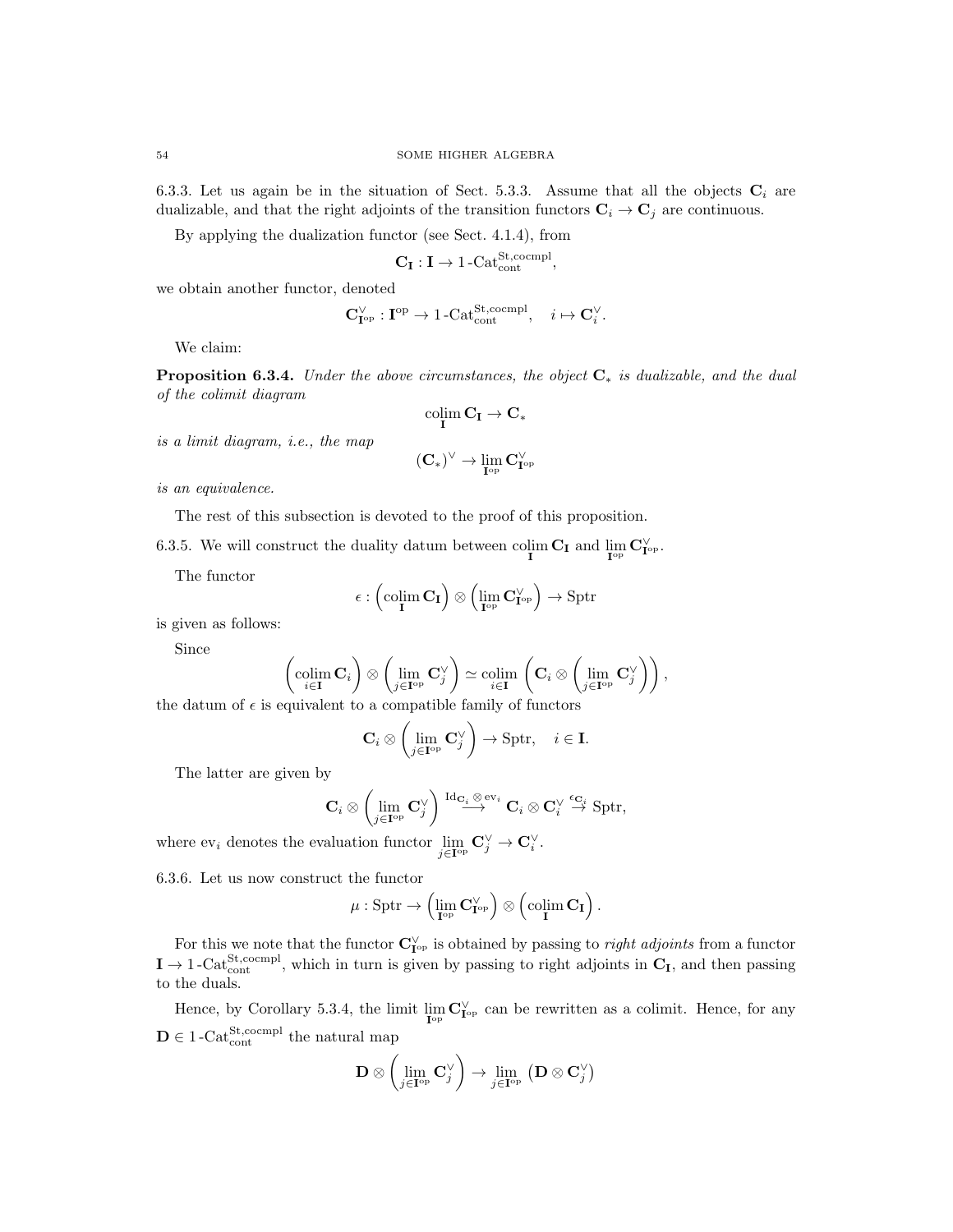is an equivalence.

Hence,

$$
\left(\lim_{j\in{\bf I}^{\rm op}}{\bf C}^{\vee}_j\right)\otimes \left(\operatornamewithlimits{colim}_{i\in{\bf I}}{\bf C}_i\right)\simeq \lim_{j\in{\bf I}^{\rm op}}\left({\bf C}^{\vee}_j\otimes \left(\operatornamewithlimits{colim}_{i\in{\bf I}}{\bf C}_i\right)\right).
$$

Therefore, the datum of  $\mu$  amounts to a compatible family of functors

$$
Sptr \to \mathbf{C}_j^{\vee} \otimes \left(\underset{i \in \mathbf{I}}{\text{colim }} \mathbf{C}_i\right), \quad j \in \mathbf{I}.
$$

The latter are given by

$$
\operatorname{Sptr} \stackrel{\mu_{\mathbf{C}_j}}{\longrightarrow} \mathbf{C}_j^\vee \otimes \mathbf{C}_j \stackrel{\operatorname{Id}_{\mathbf{C}_j} \otimes \operatorname{ins}_j}{\longrightarrow} \mathbf{C}_j^\vee \otimes \left(\operatorname*{colim}_{i \in \mathbf{I}} \mathbf{C}_i\right),
$$

where  $\text{ins}_j$  denotes the insertion functor  $\mathbf{C}_j \to \operatornamewithlimits{colim}_{i \in \mathbf{I}} \mathbf{C}_i$ .

6.3.7. The fact that the functors  $\epsilon$  and  $\mu$  constructed above satisfy the adjunction identities is a straightforward verification.

# 6.4. Generation of tensor products.

6.4.1. Let  $\mathbf{C}_1$  and  $\mathbf{C}_2$  be objects of 1-Cat<sup>St,cocmpl</sup>, and consider their tensor product

 $\mathbf{C}_1 \otimes \mathbf{C}_2.$ 

We have the following basic fact:

**Proposition 6.4.2.** Let  $F_i : D_i \to C_i$ ,  $i = 1, 2$  be continuous functors, such that their respective essential images generate the target. The essential image of the tautological functor

 $\otimes : \mathbf{C}_1 \times \mathbf{C}_2 \to \mathbf{C}_1 \otimes \mathbf{C}_2, \quad \mathbf{c}_1 \times \mathbf{c}_2 \mapsto \mathbf{c}_1 \boxtimes \mathbf{c}_2$ 

generates the target.

*Proof.* Let C' be the smallest cocomplete stable full subcategory of  $C := C_1 \otimes C_2$  that contains the objects of the form  $\mathbf{c}_1 \boxtimes \mathbf{c}_2$ . Recall the notations in the proof of Proposition 5.4.5.

Being a left adjoint,  $j^L$  preserves colimits. Hence, the fact that **C** is cocomplete implies that  $\mathbf{C}^{\prime\prime}$  is cocomplete.

We need to show that  $\mathbf{C}'' = 0$ , which is equivalent to the functor  $j^L$  being zero. By the universal property of  $\mathbf{C}_1 \otimes \mathbf{C}_2$ , the latter is equivalent to the fact that the composition

$$
\mathbf{C}_1 \times \mathbf{C}_2 \to \mathbf{C}_1 \otimes \mathbf{C}_2 = \mathbf{C} \xrightarrow{j^L} \mathbf{C}''
$$

maps to the zero object of  $\mathbb{C}^{\prime\prime}$ .

However, the latter composition factors as

$$
\mathbf{C}_1 \times \mathbf{C}_2 \to \mathbf{C}' \overset{\iota}{\hookrightarrow} \mathbf{C} \overset{\jmath^L}{\longrightarrow} \mathbf{C}'',
$$

while  $j^L \circ \iota$  is tautologically 0.

In addition, we have:

**Proposition 6.4.3.** Let  $F_i: \mathbf{D}_i \to \mathbf{C}_i$ ,  $i = 1, 2$  be continuous functors, such that their respective essential images generate the target. Then the same is true for

$$
F_1\otimes F_2:\mathbf{D}_1\otimes\mathbf{D}_2\to\mathbf{C}_1\otimes\mathbf{C}_2.
$$

 $\Box$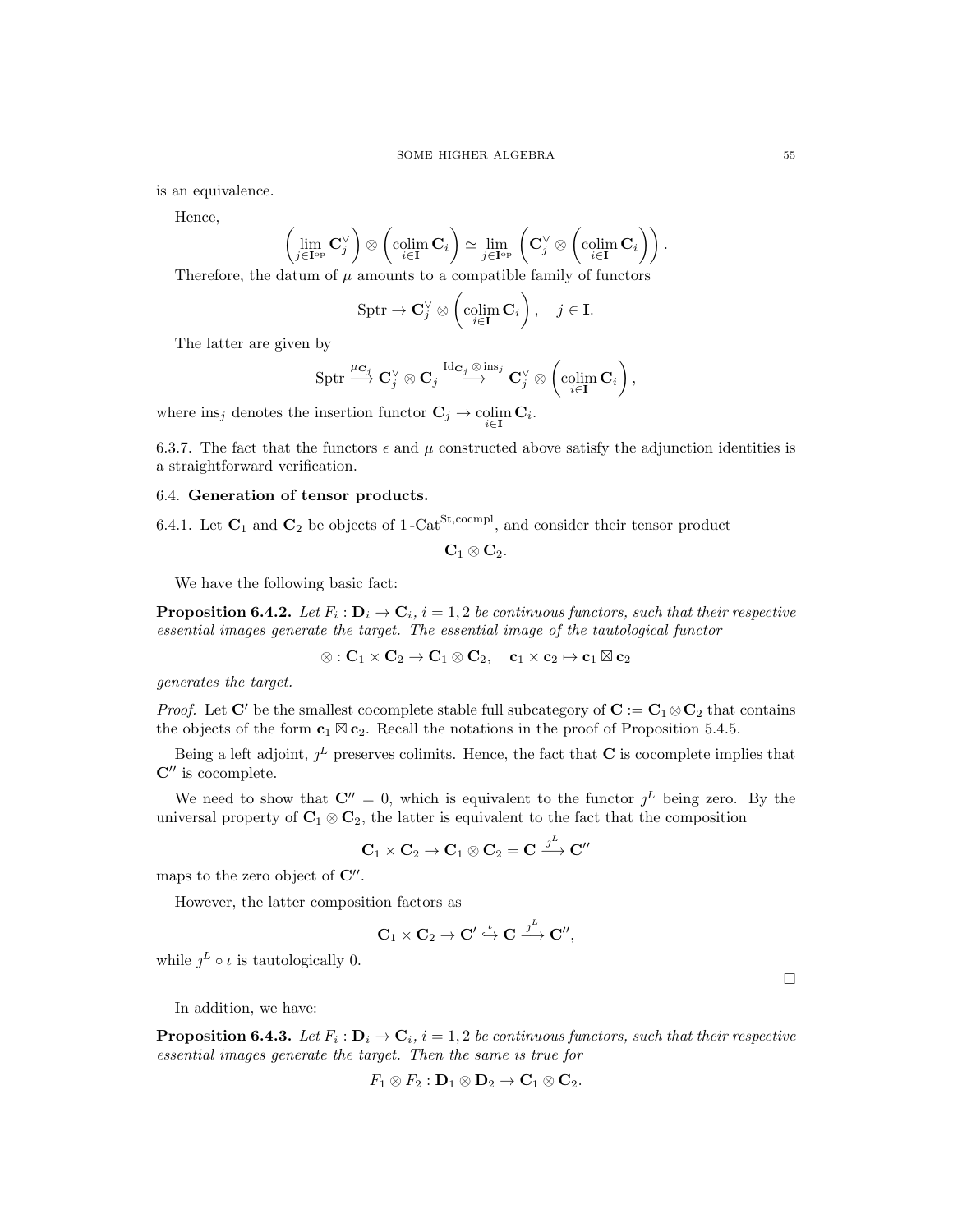Proof. By Proposition 5.4.7, it is enough to show that for a continuous functor

$$
G: \mathbf{C}_1 \otimes \mathbf{C}_2 \to \mathbf{C}',
$$

if the composition  $G \circ (F_1 \otimes F_2)$  is zero, then  $G = 0$ . Thus, we have to show that for a fixed  $c_1 \in C_1$ , the functor

$$
G(\mathbf{c}_1 \otimes -): \mathbf{C}_2 \to \mathbf{C}'
$$

is zero. By Proposition 5.4.7, it suffices to show that  $G(\mathbf{c}_1 \otimes F_2(\mathbf{d}_2)) = 0$  for any  $\mathbf{d}_2 \in \mathbf{D}_2$ . I.e., it suffices to show that the functor

$$
G(-\otimes F_2(\mathbf{d}_2)): \mathbf{C}_1\to \mathbf{C}'
$$

is zero (for a fixed  $\mathbf{d}_2 \in \mathbf{D}_2$ ).

Applying Proposition 5.4.7 again, we obtain that it suffices to show that  $G(F_1(\mathbf{d}_1) \otimes F_2(\mathbf{d}_2))$ is zero for any  $\mathbf{d}_1 \in \mathbf{D}_1$ . However, the latter is just the assumption that  $G \circ (F_1 \otimes F_2) = 0$ .  $\Box$ 

6.4.4. Consider the following situation: let  $\mathbf{C}_i$ ,  $i = 1, 2$  be objects of 1-Cat<sub>cont</sub><sup>St</sup>, cocmpl<sub>,</sub> and let

$$
A_i \in \mathrm{AssocAlg}(\mathrm{Funct}_{\mathrm{ex}, \mathrm{cont}}(\mathbf{C}_i, \mathbf{C}_i))
$$

be a monad acting on C.

Consider the monad

$$
\mathcal{A}_1 \otimes \mathcal{A}_2 \in \mathrm{AssocAlg}(\mathrm{Funct}_{\mathrm{ex},\mathrm{cont}}(\mathbf{C}_1 \otimes \mathbf{C}_2, \mathbf{C}_1 \otimes \mathbf{C}_2)).
$$

The tautological action of  $A_i$  on  $\text{oblv}_{A_i} \in \text{Funct}_{\text{ex,cont}}(\mathcal{A}_i\text{-mod}(\mathbf{C}_i), \mathbf{C}_i)$  induces an action of  $\mathcal{A}_1\otimes\mathcal{A}_2$  on

 $\textbf{oblv}_{\mathcal{A}_1} \otimes \textbf{oblv}_{\mathcal{A}_2} \in \text{Funct}_{\text{ex,cont}}(\mathcal{A}_1\text{-mod}(\mathbf{C}_1) \otimes \mathcal{A}_2\text{-mod}(\mathbf{C}_2), \mathcal{A}_1\text{-mod}(\mathbf{C}_1) \otimes \mathcal{A}_2\text{-mod}(\mathbf{C}_2)).$ 

Hence, by Sect. 5.3.6, the functor  $\textbf{oblv}_{\mathcal{A}_1} \otimes \textbf{oblv}_{\mathcal{A}_2}$  upgrades to a functor

(6.4)  $\mathcal{A}_1$ -mod $(\mathbf{C}_1) \otimes \mathcal{A}_2$ -mod $(\mathbf{C}_2) \rightarrow (\mathcal{A}_1 \otimes \mathcal{A}_2)$ -mod $(\mathbf{C}_1 \otimes \mathbf{C}_2)$ .

We claim:

**Lemma 6.4.5.** The functor  $(6.4)$  is an equivalence.

*Proof.* The left adjoint of  $\textbf{oblv}_{\mathcal{A}_1} \otimes \textbf{oblv}_{\mathcal{A}_2}$  is provided by

$$
\operatorname{ind}_{\mathcal{A}_1}\otimes\operatorname{ind}_{\mathcal{A}_2},
$$

and hence, the canonical map from  $A_1 \otimes A_2$  to the monad on  $\mathbb{C}_1 \otimes \mathbb{C}_2$ , corresponding to  $oblv_{\mathcal{A}_1}\otimes oblv_{\mathcal{A}_2}$ , is an isomorphism.

Hence, by Corollary 5.3.8, it suffices to show that the functor  $oblv_{\mathcal{A}_1}\otimes oblv_{\mathcal{A}_2}$  is conservative. By Lemma 5.4.3, this is equivalent to the fact that the essential image of

$$
\mathbf{ind}_{\mathcal{A}_1}\otimes \mathbf{ind}_{\mathcal{A}_2}
$$

generates the target. This is true for each  $\text{ind}_{\mathcal{A}_i}$  (since  $\text{oblv}_{\mathcal{A}_i}$  are conservative), and hence the required assertion follows from Proposition 6.4.2.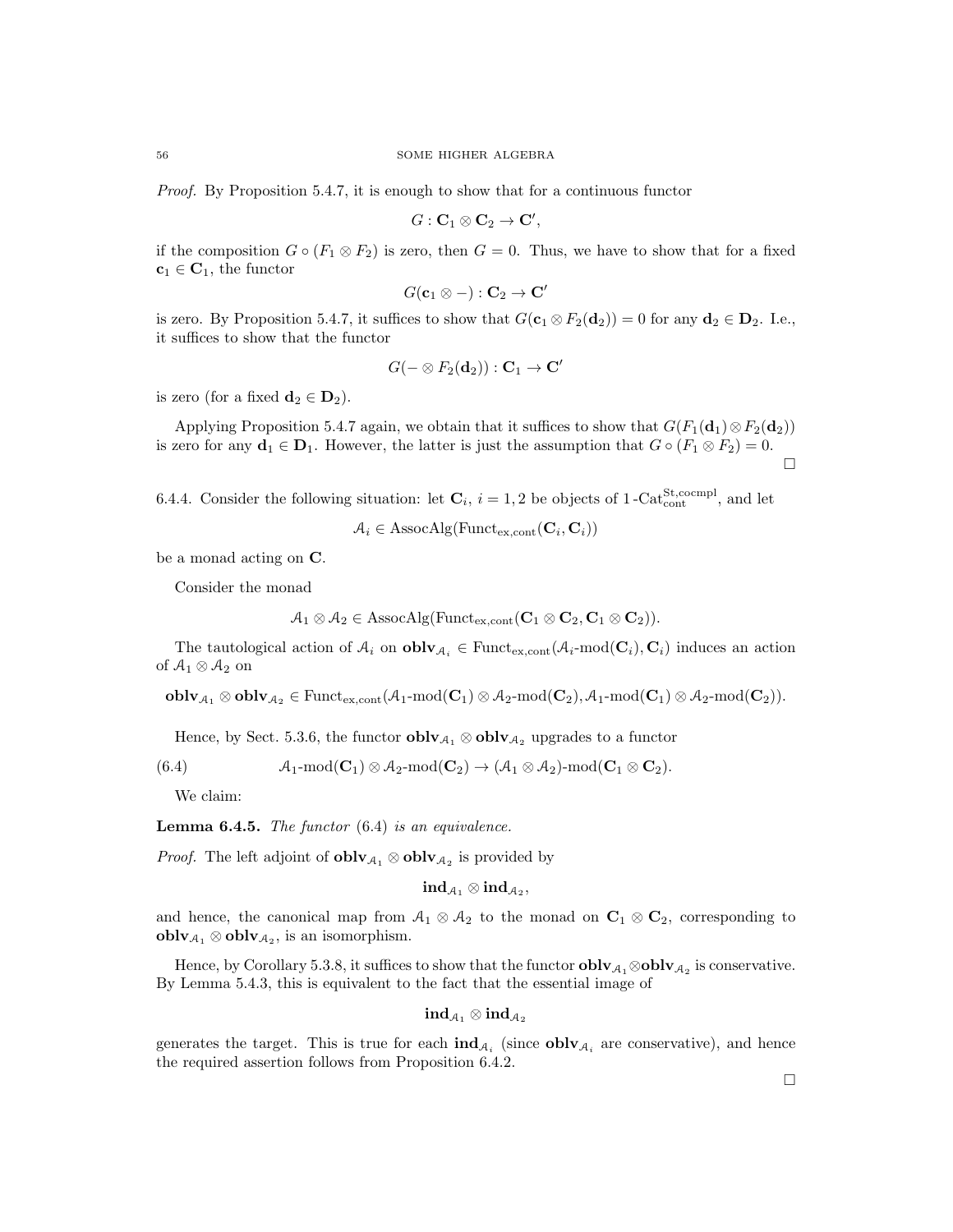### 7. Compactly generated stable categories

Among all stable categories one singles out a class of those that are particularly manageable: these are the compactly generated stable categories.

One favorable property of compactly generated stable categories is that they are dualizable with a very explicit description of the dual.

Another is that the tensor product of two compactly generated categories can also be described rather explicitly.

The material in Sects. 7.1 and 7.2 is based on [Lu1, Sect. 5.3].

7.1. Compactness. The notion of compactness is key for doing computations in a given stable category: we usually can calculate the mapping spaces out of compact objects.

For a related reason, compactly generated stable categories are those that we know how to calculate functors from.

7.1.1. Let **C** be an object of 1-Cat<sup>St,cocmpl</sup>. An object  $c \in C$  is said to be *compact* if the functor

$$
\mathrm{Maps}_{\mathbf{C}}(\mathbf{c}, -): \mathbf{C} \to \mathrm{Spc}
$$

preserves filtered colimits.

Equivalently, c is compact if the functor

$$
Maps_{\mathbf{C}}(\mathbf{c}, -): \mathbf{C} \to \text{Sptr}
$$

preserves filtered colimits (equivalently, all colimits or direct sums).

We let  $\mathbf{C}^c \subset \mathbf{C}$  denote the full subcategory spanned by compact objects. We have  $\mathbf{C}^c \in \mathbf{C}$  $1 - \text{Cat}^{\text{St}}$ .

7.1.2. We give the following definition:

**Definition 7.1.3.** An object  $C \in 1$ -Cat<sup>St,cocmpl</sup> is said to be compactly generated of it admits a set of compact generators.

7.1.4. Let  $F: \mathbf{C} \to \mathbf{D}$  be a morphism in 1-Cat<sup>St</sup>, cocmpl, and assume that **C** is compactly generated.

In this case one can give an easy criterion for when the right adjoint  $F^R$  of F, which is a priori a morphism in  $1$ -Cat<sup>St,cocmpl</sup> (see Lemma 5.3.2), is in fact a morphism in  $1$ -Cat $_{\text{cont}}^{\text{St,coempl}}$ .

Namely, we have the following (almost immediate) assertion:

**Lemma 7.1.5.** Under the above circumstance,  $F^R$  is continuous if and only if F sends  $C^c$  to  $\mathbf{D}^c$ .

7.2. The operation of ind-completion. In the previous subsection we attached to a cocomplete stable category C its full subcategory consisting of compact objects.

In this subsection we will discuss the inverse procedure: starting from a non-cocomplete stable category  $C_0$  we will be able to canonically produce a cocomplete one by 'adding all filtered colimits'. This is the operation of ind-completion.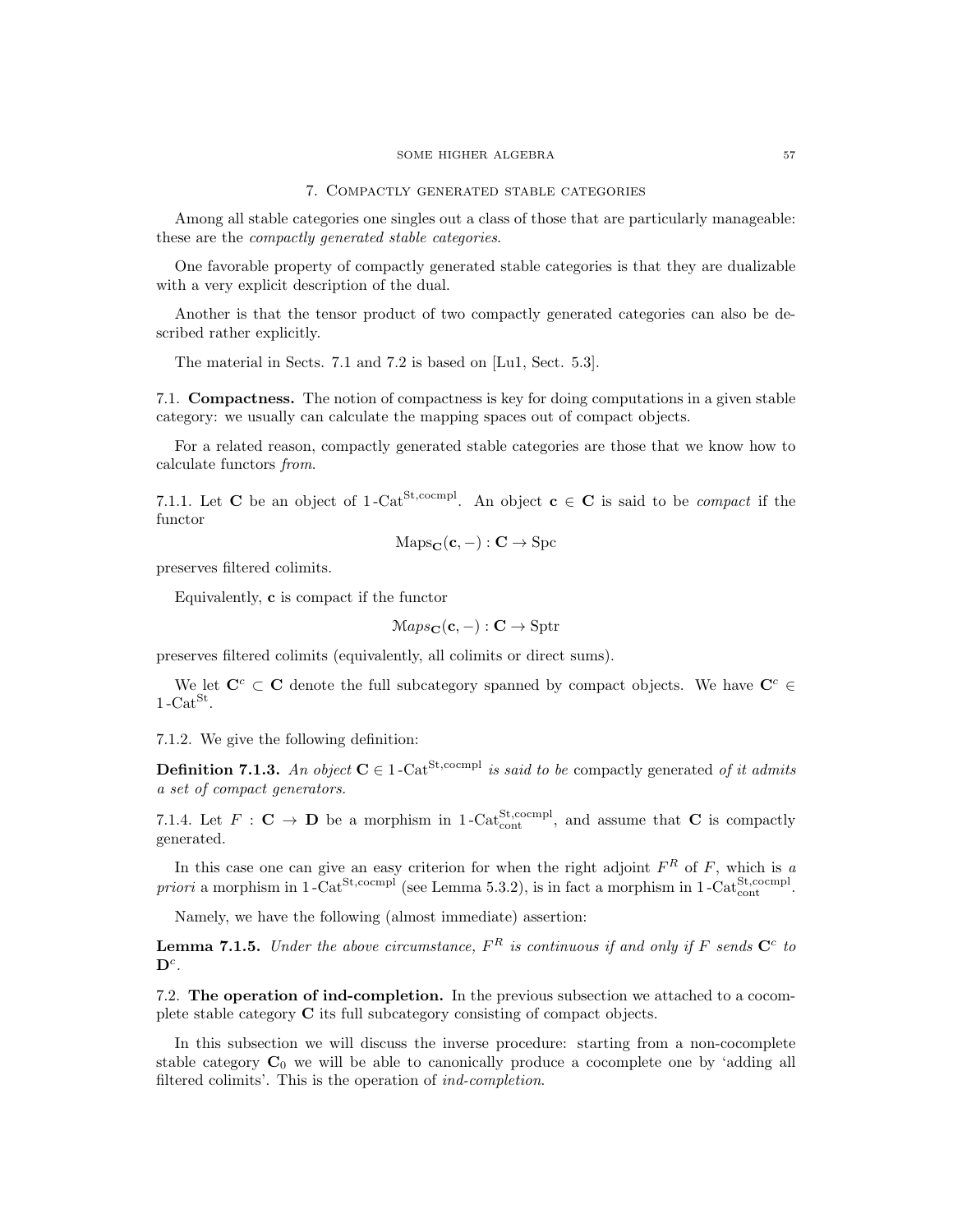- 7.2.1. Let  $\mathbf{C}_0$  be an object of 1-Cat<sup>St</sup>. Consider the following  $(\infty, 1)$ -categories:
	- (1) The full subcategory of Funct( $C_0$ , Spc) that consists of functors that preserve fiber products.
	- (2) The full subcategory of  $Funct(C_0, ComGrp(Spc))$  that consists of functors that preserve fiber products.
	- (3) The full subcategory of Funct( $C_0$ , Sptr) that consists of functors that preserve fiber products, i.e.,  $Funct_{ex}(\mathbf{C}_0, \text{Sptr}).$

The functors

$$
\text{Sptr} \xrightarrow{\tau^{\leq 0}} \text{Sptr}^{\leq 0} \simeq \text{ComGrp}(\text{Spc}) \xrightarrow{\text{oblv}_{\text{ComGrp}}} \text{Spc}
$$

define functors  $(3) \Rightarrow (2) \Rightarrow (1)$ .

We have (see [Lu2, Corollary 1.4.2.23]):

**Lemma 7.2.2.** The above functors  $(3) \Rightarrow (2) \Rightarrow (1)$  are equivalences.

7.2.3. For  $C_0 \in 1$  -Cat<sup>St</sup>, we define the  $(\infty, 1)$ -categpry

$$
\mathrm{Ind}(\mathbf{C}_0):=\mathrm{Funct}_{\mathrm{ex}}((\mathbf{C}_0)^{\mathrm{op}},\mathrm{Sptr}).
$$

According to Sect. 5.1.7,  $Ind(C_0)$  is stable and cocomplete. Yoneda defines a fully faithful functor

(7.1)  $\mathbf{C}_0 \to \text{Ind}(\mathbf{C}_0).$ 

We have (see [Lu1, 5.3.5] and [Lu2, Remark 1.4.2.9])

# Lemma 7.2.4.

(1) The essential image of (7.1) is contained in  $Ind(C^0)^c$ .

(1) The essential image of (7.1) generates  $\text{Ind}(\mathbf{C}^0)$ . Moreover, any object of  $\text{Ind}(\mathbf{C}^0)$  can be written as a filtered colimit of objects from  $C_0$ .

(1") Any compact object in  $Ind(C^0)$  is a direct summand of one in the essential image of (7.1).

(2) For  $C \in 1$ -Cat<sup>St,cocmpl</sup>, restriction along (7.1) defines an equivalence

 $\text{Funct}_{\text{ex},\text{cont}}(\text{Ind}(\mathbf{C}^0), \mathbf{C}) \to \text{Funct}_{\text{ex}}(\mathbf{C}^0, \mathbf{C}).$ 

(3) Let **C** be an object of 1-Cat<sup>St,cocmpl</sup>, and let  $\mathbf{C}^0 \subset \mathbf{C}^c$  be a full subcategory that generates **C**. Then the functor  $\text{Ind}(\mathbf{C}^0) \to \mathbf{C}$ , arising from (2), is an equivalence.

(3) For a compactly generated  $C \in 1$ -Cat<sup>St,cocmpl</sup>, the functor  $\text{Ind}(C^c) \to C$  is an equivalence.

7.2.5. Note that point (2) in Lemma 7.2.4 says that the assignment

$$
C_0 \mapsto \mathrm{Ind}(C_0)
$$

provides a functor  $1-\text{Cat}^{\text{St}} \to 1-\text{Cat}_{\text{cont}}^{\text{St,coempl}}$ , left adjoint to the inclusion

$$
1\text{-Cat}_{\text{cont}}^{\text{St,coempl}} \hookrightarrow 1\text{-Cat}^{\text{St}}.
$$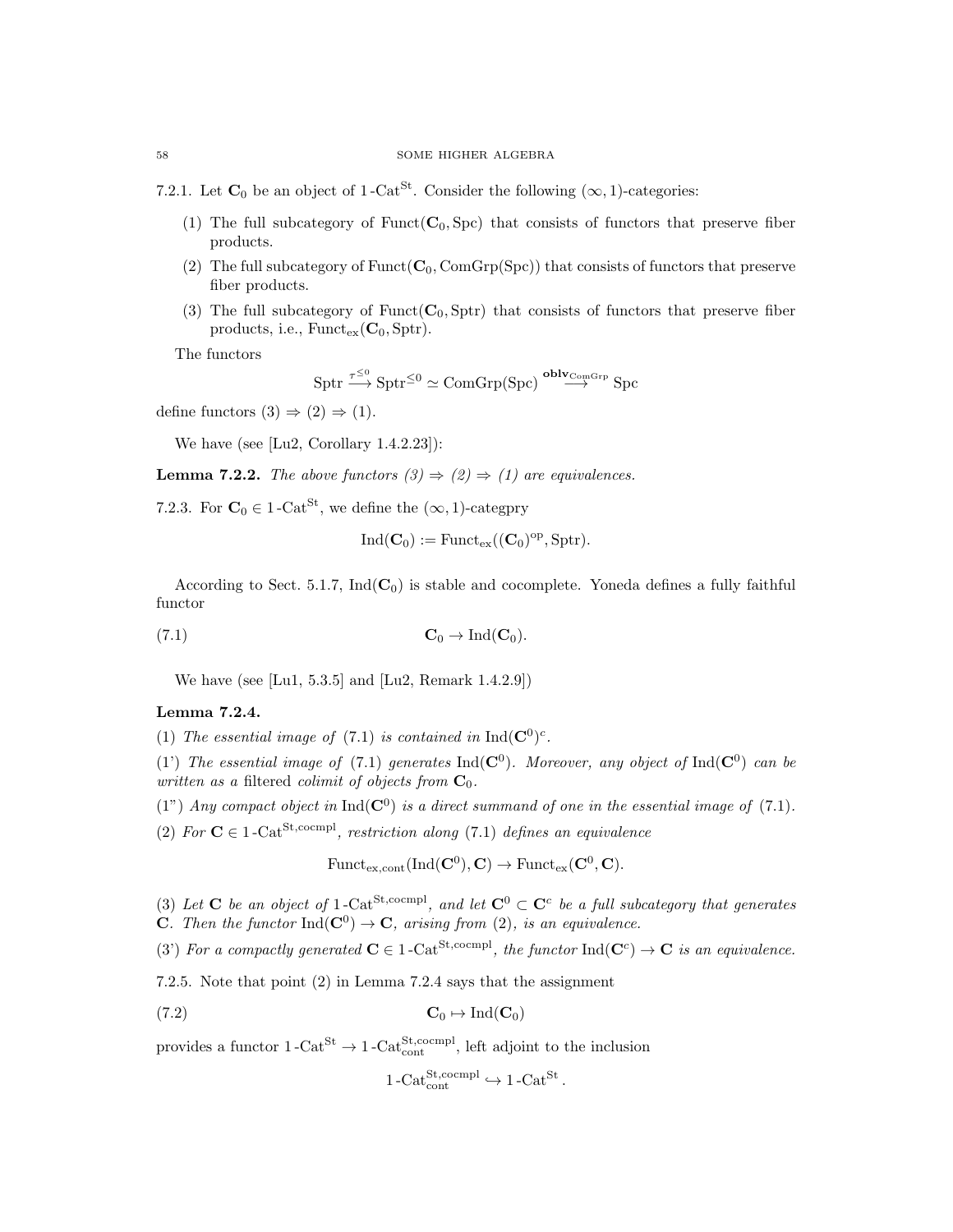7.2.6. Let us return to the setting of Sect. 5.3.3. Assume that each of the categories  $\mathbf{C}_i$  is compactly generated, and that each of the functors  $\mathbf{C}_i \to \mathbf{C}_j$  preserves compactness.

In this case, the functor  $C_I : I \to 1$ -Cat<sup>St</sup>,cocmpl gives rise to a functor

$$
\mathbf{C}_{\mathbf{I}}^c : \mathbf{I} \to 1\text{-}\mathrm{Cat}^{\mathrm{St}}, \quad i \mapsto \mathbf{C}_i^c.
$$

We have a tautological exact functor

$$
\operatornamewithlimits{colim}_I C^{\text{c}}_I \to C_*,
$$

where the colimit in the left-hand side is taken in  $1$ -Cat<sup>St</sup>. Using Lemma 7.2.4(2), we obtain a morphism in  $1-\text{Cat}^{\text{St,coempl}}_{\text{cont}}$ 

(7.3) 
$$
\operatorname{Ind}\left(\operatorname{colim}_{\mathbf{I}}\mathbf{C}_{\mathbf{I}}^c\right) \to \mathbf{C}_*.
$$

Since the functor (7.2) is a left adjoint, it preserves colimits. Hence, combining with Lemma  $7.2.4(3)$ , we obtain:

## Corollary 7.2.7.

- (a) The functor (7.3) is an equivalence.
- (b) The category  $C_*$  is compactly generated by the essential images of the functors

$$
\mathbf{C}_i^c \to \mathbf{C}_i \stackrel{\operatorname{ins}_i}{\longrightarrow} \mathbf{C}_*.
$$

Remark 7.2.8. Note that in the present situation, the assertion of Corollary 5.3.4 becomes particularly obvious. Namely, we have

$$
\mathbf{C}_{*} \simeq \text{Ind}\left(\underset{i \in \mathbf{I}}{\text{colim }} \mathbf{C}_{i}^{c}\right) = \text{Funct}_{\text{ex}}\left(\left(\underset{i \in \mathbf{I}}{\text{colim }} \mathbf{C}_{i}^{c}\right)^{\text{op}}, \text{Sptr}\right) \simeq
$$
\n
$$
\simeq \text{Funct}_{\text{ex}}\left(\underset{i \in \mathbf{I}}{\text{colim }} (\mathbf{C}_{i}^{c})^{\text{op}}, \text{Sptr}\right) \simeq \underset{i \in \mathbf{I}^{\text{op}}}{\text{lim }} \text{Funct}_{\text{ex}}\left((\mathbf{C}_{i}^{c})^{\text{op}}, \text{Sptr}\right) \simeq
$$
\n
$$
\simeq \underset{i \in \mathbf{I}^{\text{op}}}{\text{lim }} \text{Ind}(\mathbf{C}_{i}^{c}) \simeq \underset{i \in \mathbf{I}^{\text{op}}}{\text{lim }} \mathbf{C}_{i}.
$$

7.3. The dual of a compactly generated category. One of the key features of compactly generated stable categories is that they are dualizable in the sense of the Lurie symmetric monoidal structure. Moreover, the dual can be described very explicitly:

$$
(\mathrm{Ind}(\mathbf{C}_0))^\vee \simeq \mathrm{Ind}((\mathbf{C}_0)^\vee).
$$

As was mentioned in the introduction, the latter equivalence provides a framework for such phenomena as Verdier duality: rather than talking about a contravariant self-equivalence (on a small category of compact objects), we talk about the datum of self-duality on the entire category.

7.3.1. Let  $C \in 1$ -Cat<sup>St,cocmpl</sup> be of the form  $Ind(C_0)$  for some  $C_0 \in 1$ -Cat<sup>St</sup>. In particular, C is compactly generated, and any compactly generated object of  $1$ -Cat<sup>St,cocmpl</sup> is of this form.

The assignment

$$
(\mathbf{c},\mathbf{c}'\in\mathbf{C}_0)\mapsto \mathbb{M}aps_{\mathbf{C}}(\mathbf{c},\mathbf{c}')
$$

defines a functor

$$
(\mathbf{C}_0)^{op} \times (\mathbf{C}_0) \to \operatorname{Sptr},
$$

which is exact in each variable.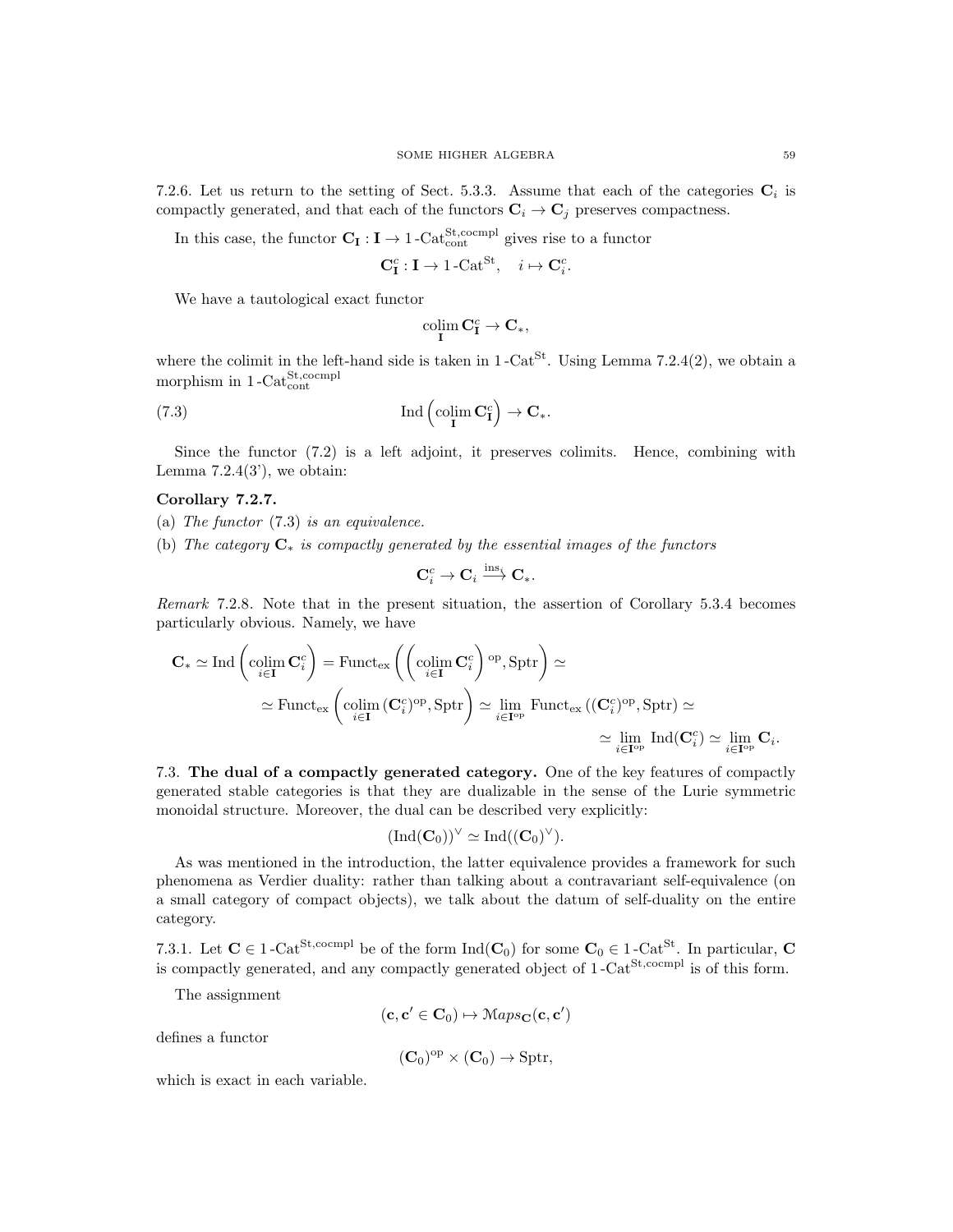Applying left Kan extension along

 $(\mathbf{C}_0)^{\mathrm{op}} \times (\mathbf{C}_0) \hookrightarrow \mathrm{Ind}((\mathbf{C}_0)^{\mathrm{op}}) \times \mathrm{Ind}(\mathbf{C}_0),$ 

we obtain a functor

 $\mathrm{Ind}((\mathbf{C}_0)^{\mathrm{op}})\times \mathrm{Ind}(\mathbf{C}_0)\to \mathrm{Sptr},$ 

which is exact and continuous in each variable. Hence, it gives rise to a functor

(7.4) 
$$
\operatorname{Ind}((\mathbf{C}_0)^{\mathrm{op}}) \otimes \operatorname{Ind}(\mathbf{C}_0) \to \operatorname{Spt}.
$$

**Proposition 7.3.2.** The functor  $(7.4)$  provides the co-unit map of an adjunction data, thereby *identifying* Ind( $\mathbf{C}_0$ ) and Ind( $(\mathbf{C}_0)^\text{op}$ ) as each other's duals.

The proof given below essentially copies [Lu2, Proposition 4.8.1.16].

Proof. We have

$$
\mathrm{Funct}_{\mathrm{ex},\mathrm{cont}}(\mathrm{Ind}(\mathbf{C}_0),\mathrm{Sptr})\simeq \mathrm{Funct}_{\mathrm{ex}}(\mathbf{C}_0,\mathrm{Sptr})\simeq \mathrm{Ind}((\mathbf{C}_0)^{\mathrm{op}}).
$$

Hence, it suffices to show that for  $\mathbf{D} \in 1$ -Cat<sup>St,cocmpl</sup>, the tautological functor

 $\mathrm{Ind}((\mathbf{C}_0)^{\mathrm{op}}) \otimes \mathbf{D} \to \mathrm{Funct}_{\mathrm{ex,cont}}(\mathrm{Ind}(\mathbf{C}_0), \mathbf{D})$ 

is an equivalence.

Thus, we need to show that for  $\mathbf{E} \in 1-\text{Cat}^{\text{St,coempl}}$ , the space of continuous functors

Funct<sub>ex,cont</sub> $\text{Ind}(\mathbf{C}_0), \mathbf{D} \rightarrow \mathbf{E}$ ,

which is is the same as the space of continuous functors

 $\text{Funct}_{\text{ex}}(\mathbf{C}_0, \mathbf{D}) \to \mathbf{E},$ 

maps isomorphically to the space of continuous functors

$$
\mathrm{Ind}((\mathbf{C}_0)^{\mathrm{op}})\otimes \mathbf{D}\to \mathbf{E},
$$

while the latter identifies with the space of exact functors

$$
(\mathbf{C}_0)^{\mathrm{op}} \to \mathrm{Funct}_{\mathrm{ex,cont}}(\mathbf{D}, \mathbf{E}).
$$

We will use the following observation:

**Lemma 7.3.3.** For  $\mathbf{F}_1, \mathbf{F}_2 \in 1$ -Cat<sup>St,cocmpl</sup>, the passage to the right adjoint functor and the opposite category defines an equivalence

$$
\mathrm{Funct}_{\mathrm{ex}, \mathrm{cont}}(\mathbf{F}_1, \mathbf{F}_2) \to \mathrm{Funct}_{\mathrm{ex}, \mathrm{cont}}((\mathbf{F}_2)^{\mathrm{op}}, (\mathbf{F}_1)^{\mathrm{op}}).
$$

Applying the lemma, we rewrite

$$
\begin{aligned} \mathrm{Maps}_{1\text{-}\mathrm{Cat}_{\mathrm{cont}}^{\mathrm{St},\mathrm{ccompl}}}(\mathrm{Funct}_{\mathrm{ex}}(\mathbf{C}_0,\mathbf{D}),\mathbf{E})&\simeq\mathrm{Maps}_{1\text{-}\mathrm{Cat}_{\mathrm{cont}}^{\mathrm{St},\mathrm{ccompl}}}(\mathbf{E}^{\mathrm{op}},(\mathrm{Funct}_{\mathrm{ex}}(\mathbf{C}_0,\mathbf{D}))^{\mathrm{op}})\simeq\\ &\simeq\mathrm{Maps}_{1\text{-}\mathrm{Cat}_{\mathrm{cont}}^{\mathrm{St},\mathrm{ccompl}}}(\mathbf{E}^{\mathrm{op}},\mathrm{Funct}_{\mathrm{ex}}((\mathbf{C}_0)^{\mathrm{op}},\mathbf{D}^{\mathrm{op}}))\simeq\\ &\simeq\mathrm{Maps}_{1\text{-}\mathrm{Cat}^{\mathrm{St},\mathrm{ccompl}}}((\mathbf{C}_0)^{\mathrm{op}},\mathrm{Funct}_{\mathrm{ex},\mathrm{cont}}(\mathbf{E}^{\mathrm{op}},\mathbf{D}^{\mathrm{op}}))\simeq\\ &\simeq\mathrm{Maps}_{1\text{-}\mathrm{Cat}^{\mathrm{St},\mathrm{ccompl}}}((\mathbf{C}_0)^{\mathrm{op}},\mathrm{Funct}_{\mathrm{ex},\mathrm{cont}}(\mathbf{D},\mathbf{E}))\,, \end{aligned}
$$

as required.

 $\Box$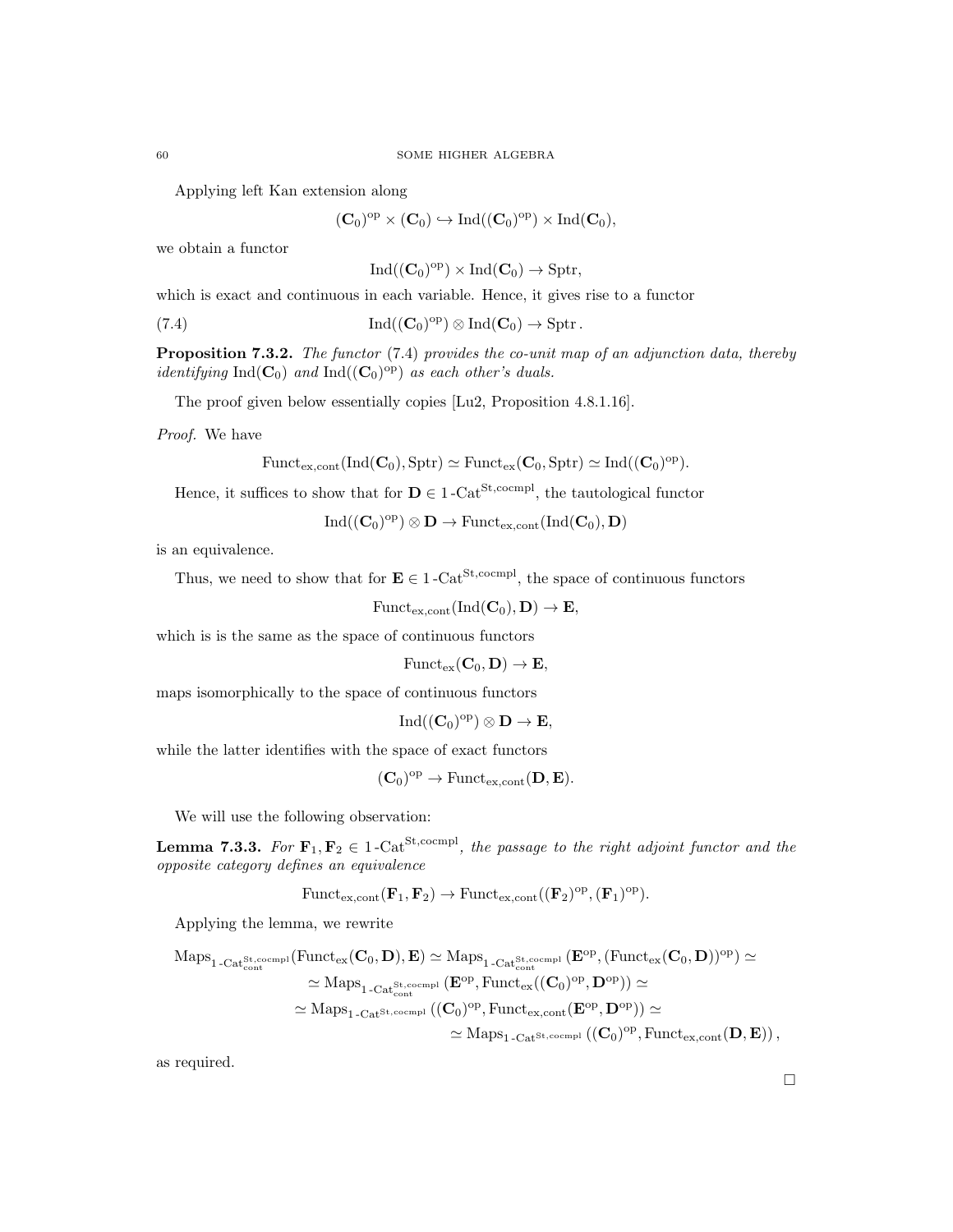7.3.4. Let  $F_0: \mathbb{C}_0 \to \mathbb{D}_0$  be an exact functor between stable categories. Set

$$
\mathbf{C} := \mathrm{Ind}(\mathbf{C}_0), \quad \mathbf{D} := \mathrm{Ind}(\mathbf{D}_0).
$$

Let  $F: \mathbf{C} \to \mathbf{D}$  be the left Kan extension along  $\mathbf{C}_0 \to \mathbf{C}$  of the composite functor

 $\mathbf{C}_0 \stackrel{F_0}{\rightarrow} \mathbf{D}_0 \rightarrow \mathbf{D}.$ 

We can also think about  $F$  as being obtained from  $F_0$  by applying the functor

$$
\operatorname{Ind}: 1\text{-}\mathrm{Cat}^{\mathrm{St}} \to 1\text{-}\mathrm{Cat}_{\mathrm{cont}}^{\mathrm{St, cocmpl}}.
$$

Note that according to Proposition 7.3.2, we have a canonical identification

 $\mathbf{C}^{\vee} \simeq \text{Ind}((\mathbf{C}_0)^{\text{op}})$  and  $\mathbf{D}^{\vee} \simeq \text{Ind}((\mathbf{D}_0)^{\text{op}})$ .

Consider the functor

$$
(F_0)^{\rm op} : (\mathbf{C}_0)^{\rm op} \to (\mathbf{D}_0)^{\rm op},
$$

and let

$$
F^{\text{fake-op}}: \mathbf{C}^\vee \to \mathbf{D}^\vee
$$

denote its ind-extension.

**Proposition 7.3.5.** The functor  $F^{\text{fake-op}}$  is the dual of the right adjoint  $F^R$  of  $F$ . I.e.,

$$
F^{\text{fake-op}} \simeq (F^R)^{\vee}.
$$

Remark 7.3.6. The functor  $F^{\text{fake-op}}$  is in no sense the opposite of F; the latter would be a (not necessarily continuous) functor

$$
\mathbf{C}^\mathrm{op} \to \mathbf{D}^\mathrm{op}.
$$

However, the two agree on the full subcategory

$$
\mathbf{C}^{\mathrm{op}} \supset (\mathbf{C}_0)^{\mathrm{op}} \subset \mathbf{C}^{\vee},
$$

which they both map to

$$
\mathbf{D}^{\mathrm{op}} \supset (\mathbf{D}_0)^{\mathrm{op}} \subset \mathbf{D}^{\vee}.
$$

Proof. We need to show that the functor

(7.5) 
$$
\mathbf{C}^{\vee} \times \mathbf{D} \to \mathbf{C}^{\vee} \otimes \mathbf{D} \xrightarrow{F^{\text{fake-op}} \otimes \text{Id}_{\mathbf{D}} \mathbf{D}^{\vee} \otimes \mathbf{D} \xrightarrow{\epsilon_{\mathbf{D}}} \text{Sptr}
$$

identifies with

(7.6) 
$$
\mathbf{C}^{\vee} \times \mathbf{D} \to \mathbf{C}^{\vee} \otimes \mathbf{D} \stackrel{\mathrm{Id}_{\mathbf{C}^{\vee}} \otimes F^{R}}{\longrightarrow} \mathbf{C}^{\vee} \otimes \mathbf{C} \stackrel{\epsilon_{\mathbf{C}}}{\longrightarrow} \mathrm{Sptr}.
$$

Both functors are left Kan extensions from their respective restrictions to

$$
(\mathbf{C}_0)^{\mathrm{op}} \times \mathbf{D}_0 \subset \mathrm{Ind}((\mathbf{C}_0)^{\mathrm{op}}) \times \mathrm{Ind}(\mathbf{D}_0) \simeq \mathbf{C}^{\vee} \times \mathbf{D},
$$

and are uniuquely recovered from their respective compositions with  $\Omega^{\infty}$  : Sptr  $\longrightarrow$  Spc.

The functor  $(C_0)^{op} \times D_0 \to \text{Spc}$  obtained from (7.5) is

$$
(\mathbf{C}_0)^{op} \times \mathbf{D}_0 \stackrel{(F_0)^{op} \times \mathrm{Id}_{\mathbf{D}_0}}{\longrightarrow} (\mathbf{D}_0)^{op} \times \mathbf{D}_0 \stackrel{\mathrm{Yon}_{\mathbf{D}_0}}{\longrightarrow} \mathrm{Spc},
$$

which we can further rewrite as

$$
(\mathbf{C}_0)^{\mathrm{op}} \times \mathbf{D}_0 \to \mathbf{C}^{\mathrm{op}} \times \mathbf{D} \overset{F^{\mathrm{op}} \times \mathrm{Id} \mathbf{D}}{\longrightarrow} \mathbf{D}^{\mathrm{op}} \times \mathbf{D} \overset{\mathrm{Y}\mathrm{on}}{\longrightarrow} \mathrm{Spc},
$$

where the first arrow is obtained from the embeddings  $C_0 \to C$  and  $D_0 \to D$ .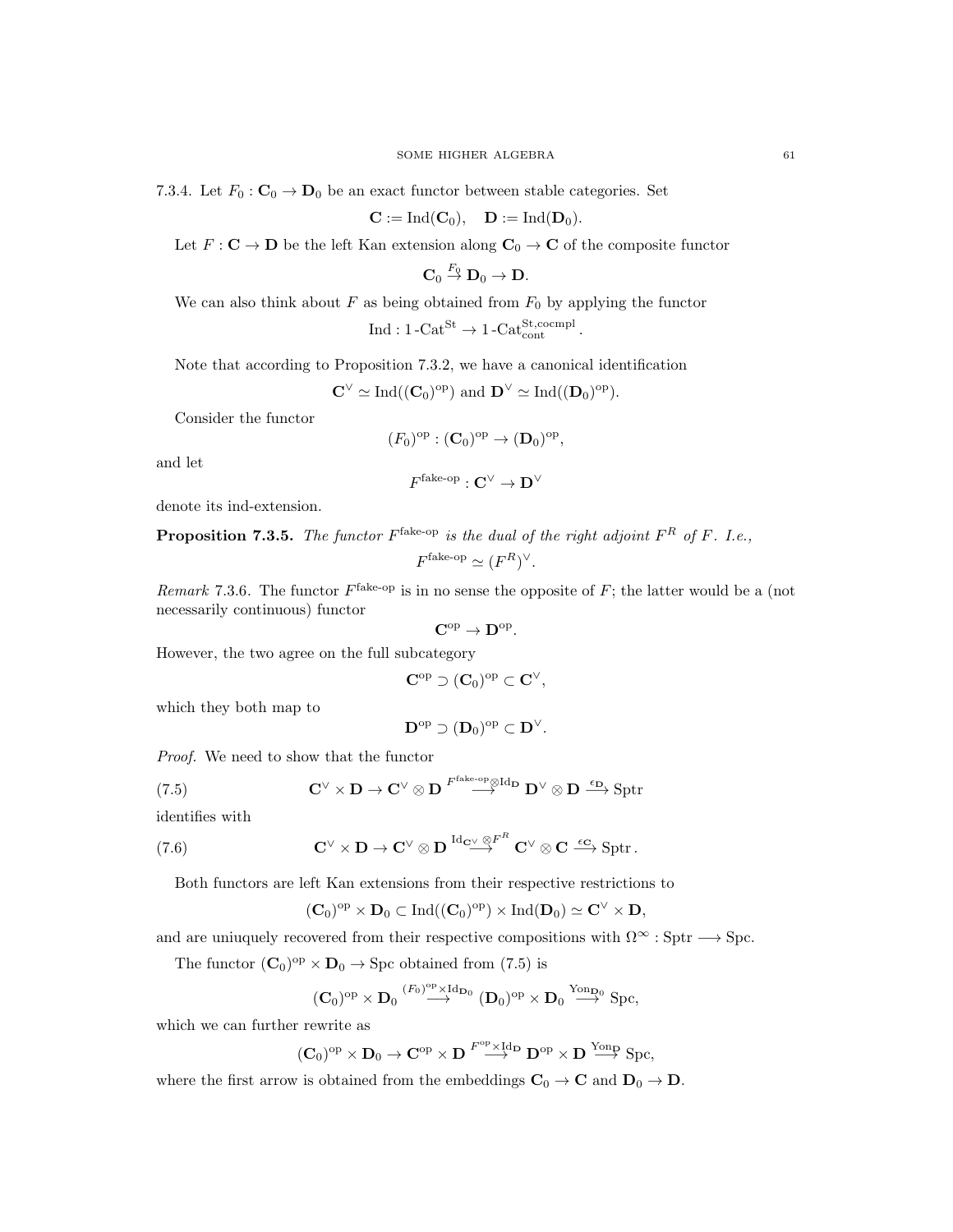The functor  $(C_0)^{op} \times D_0 \to \text{Spc}$ , obtained from (7.6), is

$$
(\mathbf{C}_0)^{\mathrm{op}} \times \mathbf{D}_0 \ \rightarrow \ \mathbf{C}^{\mathrm{op}} \times \mathbf{D} \ \rightarrow \ \mathrm{Funct}(\mathbf{C}, \mathrm{Spc}) \times \mathbf{D} \ \rightarrow \ \mathrm{Funct}(\mathbf{C}, \mathrm{Spc}) \times \mathbf{C} \ \rightarrow \ \mathrm{Spc},
$$

where the first arrow is obtained from the embeddings  $C_0 \rightarrow C$  and  $D_0 \rightarrow D$ , respectively, the second arrow is obtained from the Yoneda embedding for  $\mathbf{C}$ , the third arrow from  $F^{R}$ , and the last arrow is evaluation.

Thus, it suffices to see that the functors

$$
\mathbf{C}^\mathrm{op} \times \mathbf{D} \stackrel{F^\mathrm{op} \times \mathrm{Id}_\mathbf{D}}{\longrightarrow} \mathbf{D}^\mathrm{op} \times \mathbf{D} \stackrel{\mathrm{Yonp}}{\longrightarrow} \mathrm{Spc}
$$

and

$$
\mathbf{C}^{\mathrm{op}}\times \mathbf{D}\rightarrow \mathrm{Funct}(\mathbf{C},\mathrm{Spc})\times \mathbf{D} \xrightarrow{\mathrm{Id}_{\mathrm{Funct}}(\mathbf{C},\mathrm{Spc})}\times F^R \mathrm{Funct}(\mathbf{C},\mathrm{Spc})\times \mathbf{C}\rightarrow \mathrm{Spc},
$$

are canonically identified. However, the latter fact expresses the adjunction between  $F$  and  $F^R$ .  $\Box$ 

7.4. Compact generation of tensor products. In this subsection we will discuss a variant of Proposition 6.4.2 in the compactly generated case. This turns out to be a more explicit statement, which will tell us 'what the tensor product actually looks like'.

7.4.1. Let us be given a pair of compactly generated stable categories **C** and **D**. We claim:

### Proposition 7.4.2.

(a) The tensor product  $C \otimes D$  is compactly generated by objects of the form  $c_0 \boxtimes d_0$  with  $c_0 \in C^c$ and  $\mathbf{d}_0 \in \mathbf{D}^c$ .

(b) For  $c_0, d_0$  as above, and  $c \in C$ ,  $d \in D$ , we have a canonical isomorphism

 $\mathrm{Maps}_{\mathbf{C}}(\mathbf{c}_0, \mathbf{c}) \otimes \mathrm{Maps}_{\mathbf{D}}(\mathbf{d}_0, \mathbf{d}) \simeq \mathrm{Maps}_{\mathbf{C} \otimes \mathbf{D}}(\mathbf{c}_0 \boxtimes \mathbf{d}_0, \mathbf{c} \boxtimes \mathbf{d}).$ 

The rest of this subsection is devoted to the proof of this proposition.

7.4.3. To prove the proposition we will give an alternative description of the tensor product  $C \otimes D$ .

Set

$$
\mathbf{C} = \mathrm{Ind}(\mathbf{C}_0) \text{ and } \mathbf{D} = \mathrm{Ind}(\mathbf{D}_0).
$$

Note that we have a canonically defined functor

 $(C \otimes D \to \text{Funct}_{ex, cont} (C^{\vee} \otimes D^{\vee}, \text{Sptr}) \to \text{Funct}((C_0)^{\text{op}} \times (D_0)^{\text{op}}, \text{Sptr}),$ 

defined so that the corresponding functor

$$
\mathbf{C} \times \mathbf{D} \to \mathrm{Funct}((\mathbf{C}_0)^\mathrm{op} \times (\mathbf{D}_0)^\mathrm{op}, \mathrm{Sptr})
$$

is given by

$$
(\mathbf{c},\mathbf{d}) \mapsto ((\mathbf{c}_0,\mathbf{d}_0) \mapsto \mathcal{M}aps_{\mathbf{C}}(\mathbf{c}_0,\mathbf{c}) \otimes \mathcal{M}aps_{\mathbf{D}}(\mathbf{d}_0,\mathbf{d})).
$$

7.4.4. By construction, the essential image of (7.7) is contained in the full subcategory

$$
\mathrm{Funct}_{\mathrm{bi}\text{-}\mathrm{ex}}((\mathbf{C}_0)^{\mathrm{op}}\times(\mathbf{D}_0)^{\mathrm{op}},\mathrm{Sptr})\subset \mathrm{Funct}((\mathbf{C}_0)^{\mathrm{op}}\times(\mathbf{D}_0)^{\mathrm{op}},\mathrm{Sptr})
$$

that consists of functors that are exact in each variable.

Denote the resulting functor

(7.8) 
$$
\mathbf{C} \otimes \mathbf{D} \to \text{Funct}_{\text{bi-ex}}((\mathbf{C}_0)^{\text{op}} \times (\mathbf{D}_0)^{\text{op}}, \text{Sptr})
$$

by  $h_{\mathbf{C}.\mathbf{D}}$ .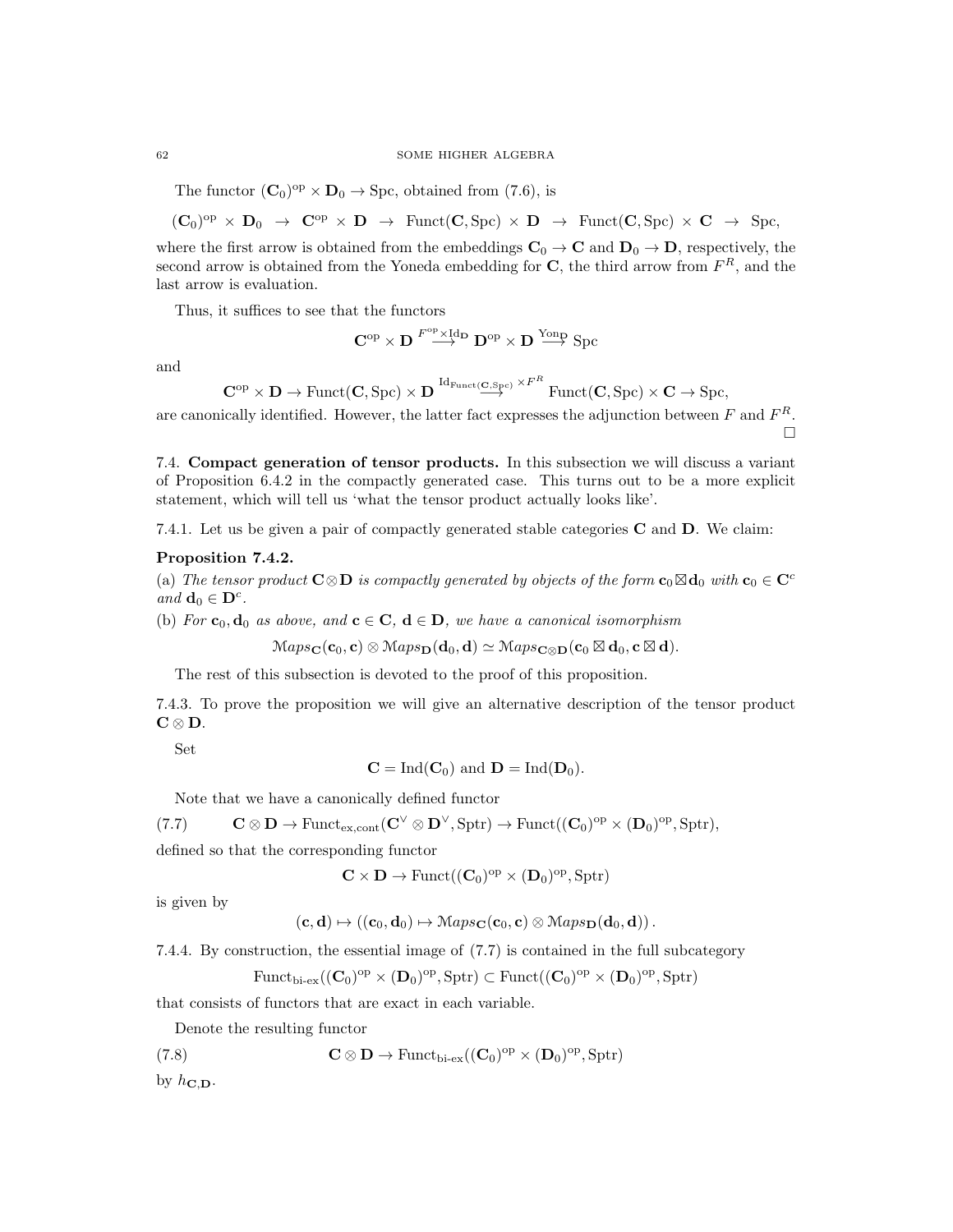7.4.5. We claim that the functor  $h_{\text{C},\text{D}}$  is an equivalence. Indeed, this follows from the interpretation of (7.8) as the composition

$$
\begin{aligned} \mathbf{C}\otimes \mathbf{D} &\simeq \mathrm{Funct}_{\mathrm{ex},\mathrm{cont}}(\mathbf{C}^{\vee},\mathbf{D})\simeq \mathrm{Funct}_{\mathrm{ex}}((\mathbf{C}_0)^{\mathrm{op}},\mathbf{D})\simeq \\ &\simeq \mathrm{Funct}_{\mathrm{ex}}((\mathbf{C}_0)^{\mathrm{op}},\mathrm{Funct}_{\mathrm{ex}}((\mathbf{D}_0)^{\mathrm{op}},\mathrm{Sptr}))\simeq \mathrm{Funct}_{\mathrm{bi}\text{-ex}}((\mathbf{C}_0)^{\mathrm{op}}\times(\mathbf{D}_0)^{\mathrm{op}},\mathrm{Sptr}). \end{aligned}
$$

7.4.6. Now, an analog of Yoneda's lemma for  $h_{\text{C},\text{D}}$  says that for  $c_0 \in \text{C}_0$  and  $d_0 \in \text{D}_0$ , and any  $F \in \text{Funct}_{\text{bi-ex}}((\mathbf{C}_0)^{\text{op}} \times (\mathbf{D}_0)^{\text{op}}, \text{Sptr})$  we have a canonical isomorphism

$$
\mathcal{M}aps_{\mathrm{Funct}_{\mathrm{bi-ex}}}((\mathbf{C}_0)^{\mathrm{op}} \times (\mathbf{D}_0)^{\mathrm{op}}, \mathrm{Sptr})}(h_{\mathbf{C},\mathbf{D}}(\mathbf{c}_0 \boxtimes \mathbf{d}_0), F) \simeq F(\mathbf{c}_0 \times \mathbf{d}_0).
$$

This implies that the objects

$$
\mathit{h}_{\mathbf{C},\mathbf{D}}(\mathbf{c}_0\boxtimes\mathbf{d}_0)\in\mathrm{Funct}_{\mathrm{bi-ex}}((\mathbf{C}_0)^{\mathrm{op}}\times(\mathbf{D}_0)^{\mathrm{op}},\mathrm{Sptr})
$$

are compact, generate  $\text{Funct}_{\text{bi-ex}}((\mathbf{C}_0)^{\text{op}} \times (\mathbf{D}_0)^{\text{op}}, \text{Sptr})$ , and

$$
\mathcal{M}aps_{\mathrm{Funct}_{\mathrm{bi}\text{-}\mathrm{ex}}((\mathbf{C}_0)^{\mathrm{op}}\times(\mathbf{D}_0)^{\mathrm{op}},\mathrm{Sptr})}(h_{\mathbf{C},\mathbf{D}}(\mathbf{c}_0\boxtimes\mathbf{d}_0),h_{\mathbf{C},\mathbf{D}}(\mathbf{c}\boxtimes\mathbf{d}))\simeq
$$

 $\simeq \mathcal{M}aps_{\mathbf{C}}(\mathbf{c}_0, \mathbf{c})\otimes \mathcal{M}aps_{\mathbf{D}}(\mathbf{d}_0, \mathbf{d}).$ 

#### 8. Algebra in stable categories

In this section we apply the theory developed above to study *stable monoidal categories*, which are by definition associative algebra objects in  $1-\text{Cat}^{\text{St,coempl}}_{\text{cont}}$ .

Our particular points of interest are how the behavior of modules over stable monoidal categories interacts with such notions as the Lurie tensor product, duality and compactness.

8.1. Modules over a stable monoidal category. We consider the symmetric monoidal category 1-Cat $_{\text{cont}}^{\text{St,coempl}}$ . Our interest in this and the next few sections are associative and commutative algebra objects **A** in 1-Cat<sup>St</sup>,cocmpl. We will refer to them as *stable monoidal* (resp., symmetric monoidal) categories.

In this subsection we summarize and adapt some pieces of notation introduced earlier to the present context.

8.1.1. Note that the 1-fully faithful embedding  $1$ -Cat<sup>St</sup>,cocmpl<sup>1</sup>  $\rightarrow$  1-Cat induces 1-fully faithful embeddings

 $\text{AssocAlg}(1-\text{Cat}_{\text{cont}}^{\text{St},\text{coempl}}) \rightarrow 1-\text{Cat}^{\text{Mon}}$  and  $\text{ComAlg}(1-\text{Cat}_{\text{cont}}^{\text{St},\text{coempl}}) \rightarrow 1-\text{Cat}^{\text{SymMon}}$ ,

respectively.

I.e., a monoidal (resp., symmetric monoidal) cocomplete stable category is a particular case of a monoidal (symmetric monoidal)  $(\infty, 1)$ -category.

So, we can talk about right-lax functors between monoidal (resp., symmetric monoidal) cocomplete stable categories.

In particular, given  $\bf{A}$ , we can talk about associative (resp., commutative) algebras in  $\bf{A}$ .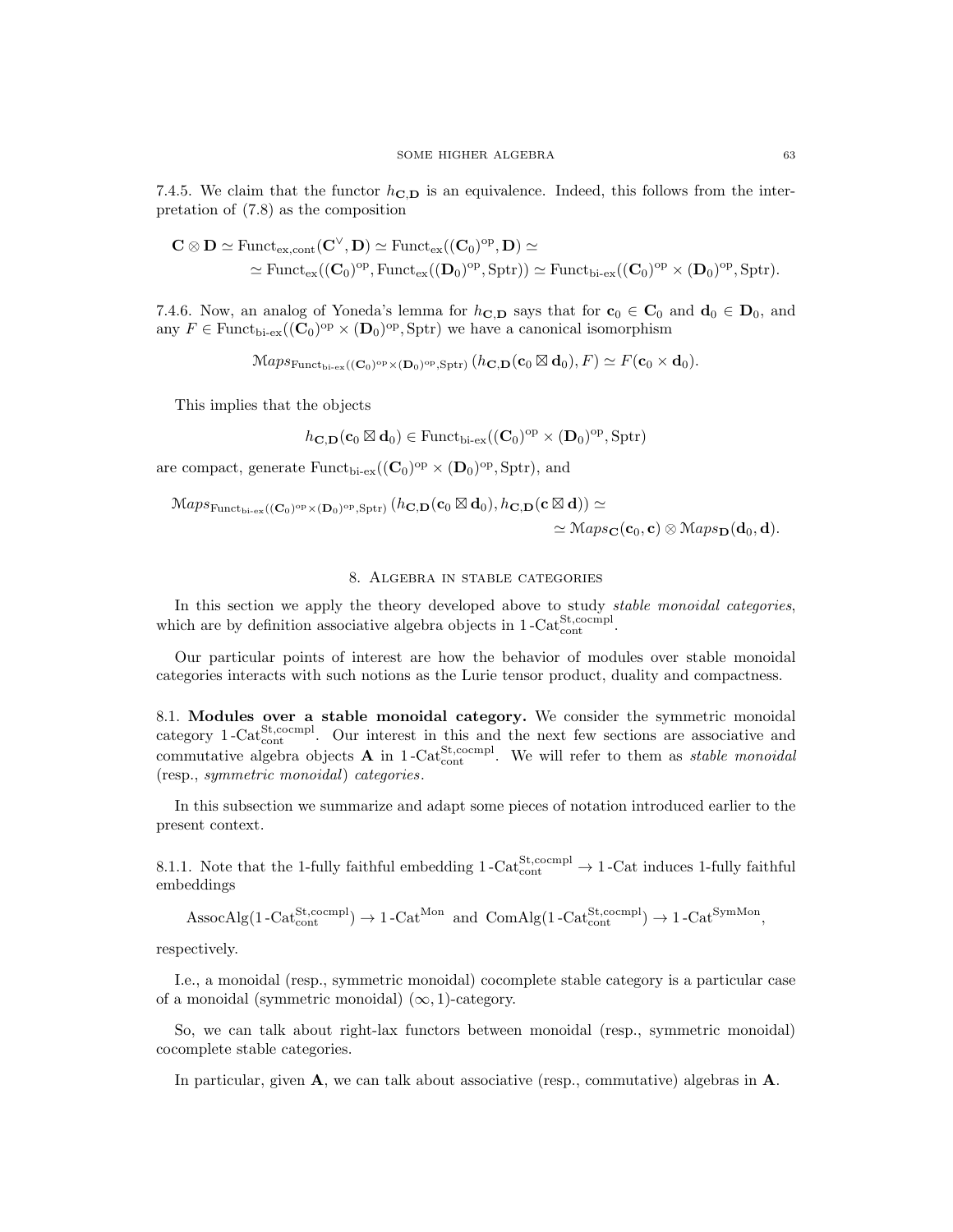8.1.2. Given A, following Sect. 3.4.4, we can consider the corresponding  $(\infty, 1)$ -category of Amodules in 1-Cat<sup>St</sup>,cocmpl<sub>,</sub> i.e.,  $A$ -mod(1-Cat<sup>St</sup>,cocmpl<sub>)</sub>, for which we will also use the notation

 $\mathbf{A}\operatorname{-mod}_{\operatorname{cont}}^{\operatorname{St},\operatorname{coempl}}.$ 

Note that  $\mathbf{A}$ -mod $_{\text{cont}}^{\text{St,coempl}}$  is a 1-full subcategory in  $\mathbf{A}$ -mod, the latter being the  $(\infty, 1)$ category of module categories over A, when the latter is considered as a plain monoidal ( $\infty$ , 1)category.

Namely, an object  $M \in A$  - mod belongs to  $A$  - mod $_{\text{cont}}^{\text{St,compl}}$  if and only if  $M$  is a cocomplete stable category, and the action functor

$$
\mathbf{A}\times\mathbf{M}\rightarrow\mathbf{M}
$$

is exact and continuous in each variable.

A morphism  $F: \mathbf{M}_0 \to \mathbf{M}_1$  in  $\mathbf{A}\text{-mod}$  belongs to  $\mathbf{A}\text{-mod}^{\text{St},\text{coempl}}$  if and only if, when viewed as a plain functor,  ${\cal F}$  is exact and continuous.

8.1.3. We have a pair of adjoint functors

$$
\mathbf{ind}_{\mathbf{A}} : 1\text{-}\mathrm{Cat}_{\mathrm{cont}}^{\mathrm{St},\mathrm{coempl}} \rightleftarrows \mathbf{A}\text{-}\mathbf{mod}_{\mathrm{cont}}^{\mathrm{St},\mathrm{coempl}}:\mathbf{oblv}_{\mathbf{A}},
$$

and the corresponding monad on 1-Cat<sup>St</sup>,cocmpl is given by tensor product with **A**.

The functor **oblv**<sub>A</sub> preserves limits (being a right adjoint), and also colimits (because  $A \otimes$ does).

8.1.4. Let  $F: \mathbf{M} \to \mathbf{N}$  be a morphism in  $\mathbf{A}\text{-mod}_{\text{cont}}^{\text{St, coempl}}$ , and suppose that  $F$ , when viewed as a plain functor between  $(\infty, 1)$ -categories, admits a right adjoint,  $F^R$ .

Then, according to Lemma 3.5.3,  $F<sup>R</sup>$  has a natural structure of *right-lax* functor between A-module categories.

8.1.5. According to Sect. 3.5.1, given  $\mathbf{A} \in \text{AssocAlg}(1-\text{Cat}_{\text{cont}}^{\text{St,ocompl}})$ ,  $\mathbf{M} \in \mathbf{A}$  -  $\text{mod}_{\text{cont}}^{\text{St,ocompl}}$  and  $A \in \text{AssocAlg}(\mathbf{A})$ , we can consider the  $(\infty, 1)$ -category

$$
\mathcal{A}\text{-}\mathrm{mod}(\mathbf{M}).
$$

#### 8.2. Inner Hom and tensor products.

8.2.1. According to Sect. 3.6, for a given  $\mathbf{A} \in \text{AssocAlg}(1-\text{Cat}_{\text{cont}}^{\text{St,coempl}})$  and a pair of objects  $M, N \in A$  -  $\text{mod}^{\text{St}, \text{coempl}}_{\text{cont}}$ , we can consider their relative inner Hom

$$
\underline{\mathrm{Hom}}_{1\text{-}\mathrm{Cat}_{\mathrm{cont}}^{\mathrm{St},\mathrm{coempl}},\mathbf{A}}(\mathbf{M},\mathbf{N})\in 1\text{-}\mathrm{Cat}_{\mathrm{cont}}^{\mathrm{St},\mathrm{coempl}}\,.
$$

We will use the notation

$$
\mathrm{Funct}_{\mathbf{A}}(\mathbf{M},\mathbf{N}):=\underline{\mathrm{Hom}}_{1\text{-}\mathrm{Cat}_{\mathrm{cont}}^{\mathrm{St},\mathrm{cocmpl}},\mathbf{A}}(\mathbf{M},\mathbf{N})\in 1\text{-}\mathrm{Cat}_{\mathrm{cont}}^{\mathrm{St},\mathrm{cocmpl}}.
$$

We have:

$$
\left(\mathrm{Funct}_{\mathbf{A}}(\mathbf{M},\mathbf{N})\right)^{\mathrm{Spc}} \simeq \mathrm{Maps}_{\mathbf{A}\operatorname{-\mathbf{mod}}_{\mathrm{cont}}^{\mathrm{St},\mathrm{coempl}}}(\mathbf{M},\mathbf{N}).
$$

8.2.2. By Corollary 6.2.6, evaluation at  $1_A$  defines an equivalence of stable categories.

$$
Funct_{\mathbf{A}}(\mathbf{A}, \mathbf{M}) \simeq \mathbf{M}.
$$

8.2.3. According to Sect. 3.6.6, in the case  $N = M$ , the object Funct<sub>A</sub>(M,M) has a natural structure of associative algebra, i.e., a structure of stable monoidal category.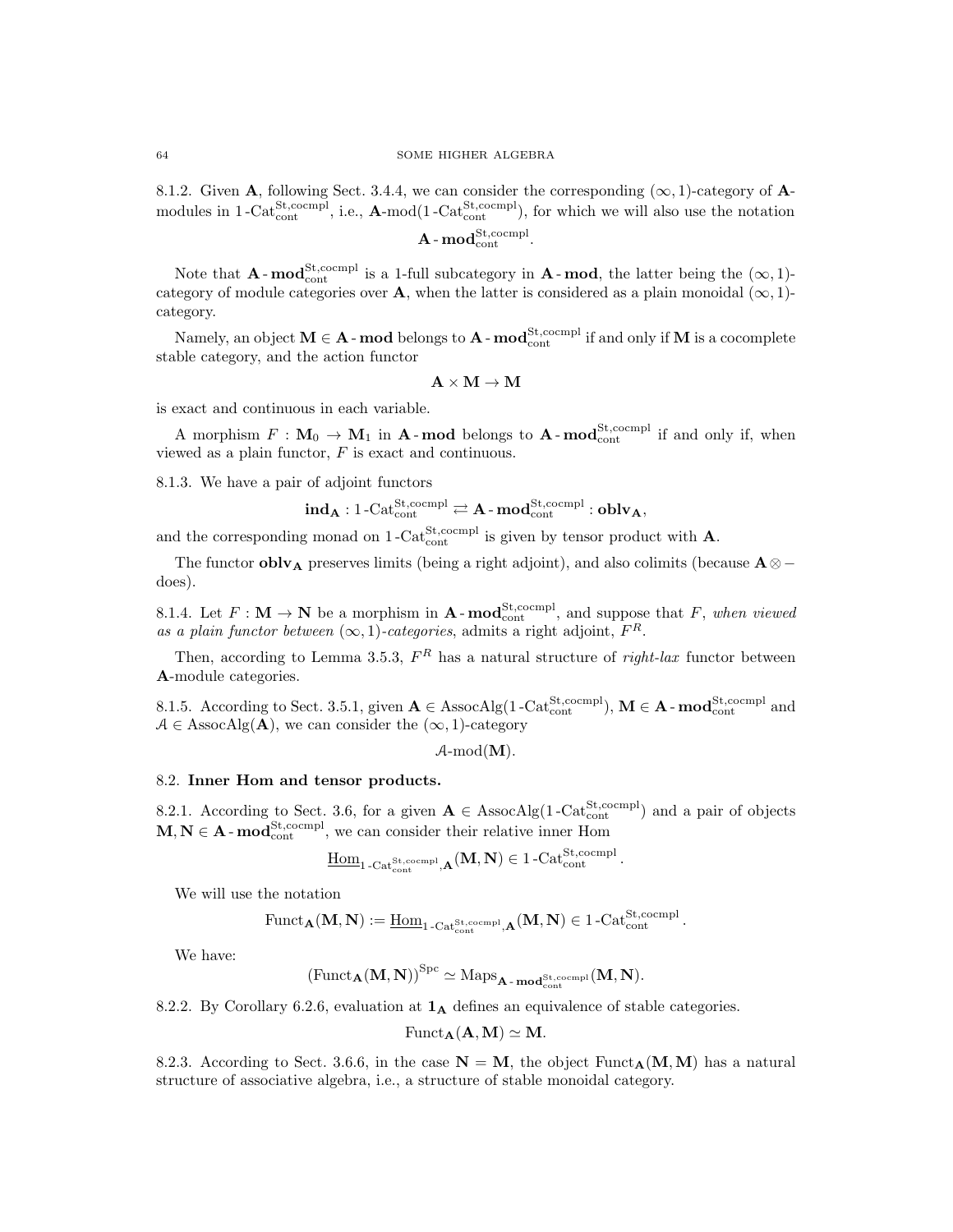8.2.4. According to Sect. 3.6.5, if **A** is a stable *symmetric* monoidal category, then for **M**, **N**  $\in$  $\bf{A}\text{-mod}_{\rm cont}^{\rm St, comm}$  as above, the object  $\rm Funct_{\bf A}({\bf M},{\bf N})$  has a natural structure of  $\bf{A}\text{-module in}$  $1-\text{Cat}_{\text{cont}}^{\text{St,coempl}}$ , i.e., lifts to  $\mathbf{A}-\text{mod}_{\text{cont}}^{\text{St,coempl}}$ .

8.2.5. According to Sect. 4.2.1, for a given  $\mathbf{A} \in \text{AssocAlg}(1-\text{Cat}_{\text{cont}}^{\text{St,coempl}})$ , we have a well-defined functor

$$
\mathbf{A}^{\mathrm{rev-mult}}\text{-}\mathbf{mod}_{\mathrm{cont}}^{\mathrm{St},\mathrm{coempl}} \times \mathbf{A}\text{-}\mathbf{mod}_{\mathrm{cont}}^{\mathrm{St},\mathrm{coempl}} \to 1\text{-}\mathrm{Cat}_{\mathrm{cont}}^{\mathrm{St},\mathrm{coempl}}, \quad \mathbf{N}, \mathbf{M} \mapsto \mathbf{N} \underset{\mathbf{A}}{\otimes} \mathbf{M}.
$$

**Lemma 8.2.6.** For  $M$  and  $N$  as above, the image of the tautological functor of stable categories

$$
N\otimes M\to N\underset{A}{\otimes} M
$$

generates the target.

*Proof.* The object  $N \underset{A}{\otimes} M$  can be calculated as the geometric realization of a simplicial object of 1-Cat<sup>St</sup>,cocmpl with terms given by  $N \otimes A^{\otimes n} \otimes M$  (see [Lu2, Theorem 4.4.2.8]). By Corollary 5.3.4, this geometric realization can be rewritten as a totalization (taken in  $1$ -Cat<sup>St,cocmpl</sup>) of the corresponding co-simplcial object. By Lemma 5.4.3, we need to show that the functor of evaluation on 0-simplices

$$
\mathbf{N}\underset{\mathbf{A}}{\otimes}\mathbf{M}\rightarrow\mathbf{N}\otimes\mathbf{M}
$$

is conservative. However, this follows from the fact that every object in  $\Delta$  admits a morphism from  $[0]$ .

8.2.7. According to Sect. 4.2.4, if **A** is an object of  $ComAlg(1-Cat_{cont}^{St, cocmpl})$ , then the operation of tensor product of modules extends to a structure of symmetric monoidal  $(\infty, 1)$ -category on  $\mathbf{A}\operatorname{-mod}_{\operatorname{cont}}^{\operatorname{St},\operatorname{coempl}}.$ 

8.2.8. According to Sect. 4.3.1, given a right A-module M and a left A-module N, we can talk about the data of duality between them.

According to Sect. 4.3.3, if  $\bf{A}$  is symmetric monoidal, a datum of duality between  $\bf{M}$  and **N** in the above sense is equivalent to that in the sense of objects of  $\mathbf{A}$ - $\mathbf{mod}_{\text{cont}}^{\text{St,coempl}}$  as a symmetric monoidal  $(\infty, 1)$ -category.

8.3. The 2-categorical structure. The material in this subsection is an extension of that in Sect. 5.2; it will be needed in later Chapters in the book.

8.3.1. Let **A** be a stable monoidal category. We claim that the structure of  $(\infty, 1)$ -category on **A**-mod<sup>St,cocmpl</sup> can be naturally upgraded to that of  $(\infty, 2)$ -category, to be denoted

$$
\left( \mathbf{A}\cdot \mathbf{mod}_{\mathrm{cont}}^{\mathrm{St},\mathrm{coempl}} \right)^{2\text{-}\mathrm{Cat}}.
$$

Namely, we define the corresponding simplicial  $(\infty, 1)$ -category

$$
\mathrm{Seq}_{\bullet}\left(\left(\mathbf{A}\cdot\mathbf{mod}_{\mathrm{cont}}^{\mathrm{St},\mathrm{cocmpl}}\right)^{2\text{-}\mathrm{Cat}}\right)
$$

as follows.

We let 
$$
\text{Seq}_n \left( \left( \mathbf{A} \cdot \text{mod}_{\text{cont}}^{\text{St,coempl}} \right)^{2-\text{Cat}} \right)
$$
 be the full  $(\infty, 1)$ -category in  

$$
\mathbf{A} \cdot \text{mod}_{1-\text{Cat}} \text{Seq}_n(\mathbf{1} - \text{Cat}) \subset \mathbf{A} \cdot \text{mod}_{1-\text{Cat}} \times \text{Cart}_{/[n]^{op}},
$$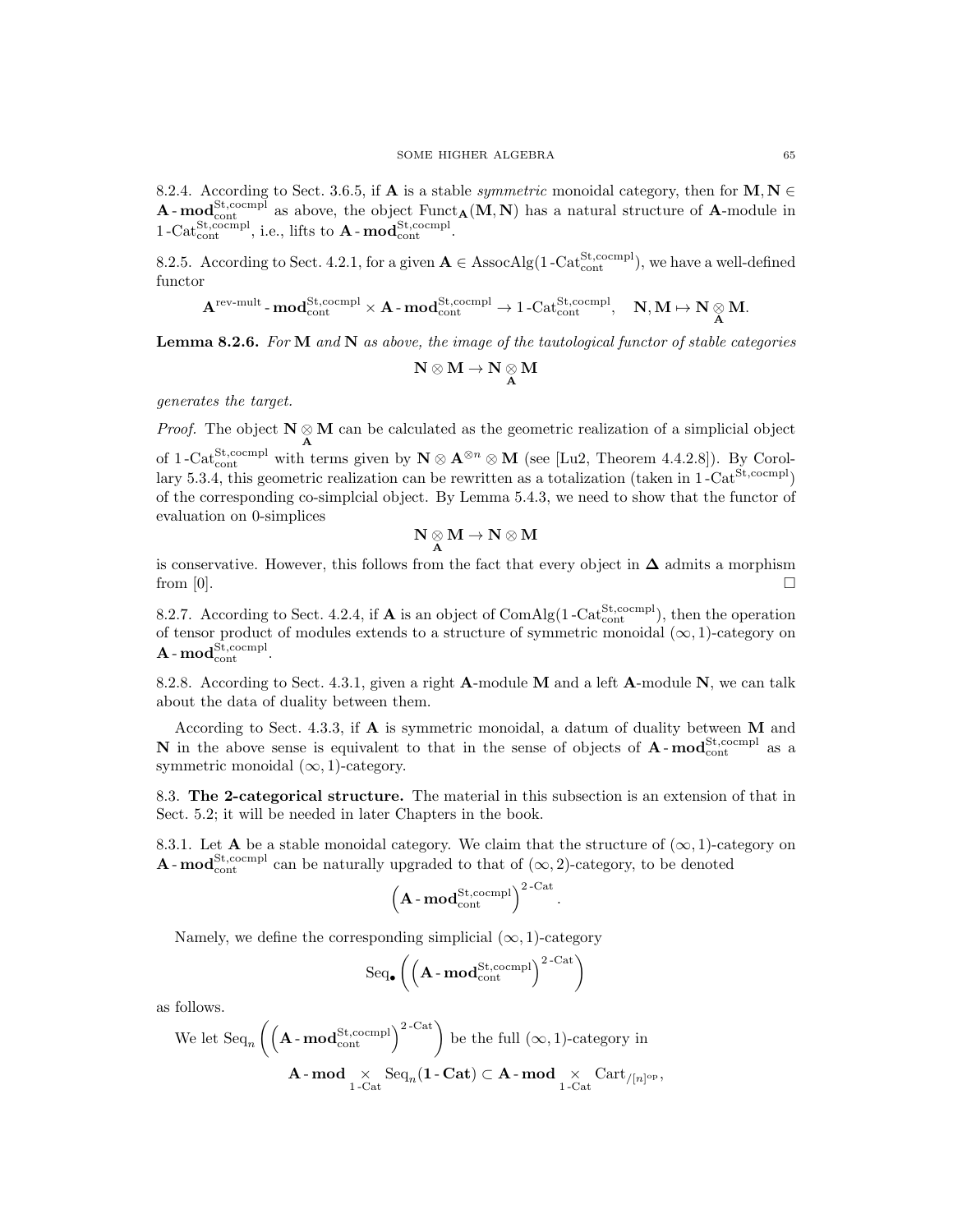singled out by the following conditions:

We take those  $(\infty, 1)$ -categories **C**, equipped with an action of **A** (regarded as a monoidal  $(\infty, 1)$ -category), and a Cartesian fibration  $\mathbf{C} \to [n]^{op}$  for which:

- We require that for every  $i = 0, ..., n$ , the  $(\infty, 1)$ -category  $\mathbf{C}_i$  be stable and cocomplete;
- For every  $i = 1, ..., n$  the corresponding functor  $\mathbf{C}_{i-1} \to \mathbf{C}_i$  be exact and continuous;
- For every i, the action morphism  $\mathbf{A} \times \mathbf{C}_i \to \mathbf{C}_i$  be exact and continuous in each variable;
- The action functor  $\mathbf{A} \times \mathbf{C} \to \mathbf{C}$  should be a morphism in  $(\text{Cart}_{/[n]^\text{op}})_{\text{strict}}$ .
- 8.3.2. One checks that the object

$$
\mathrm{Seq}_\bullet\left(\left(\mathbf{A}\cdot\mathbf{mod}_{\mathrm{cont}}^{\mathrm{St},\mathrm{coempl}}\right)^{2\text{-}\mathrm{Cat}}\right)\in 1\text{-}\mathrm{Cat}^{\mathbf{\Delta}^{\mathrm{op}}}
$$

defined above indeed lies in the essential image of the functor

$$
\mathrm{Seq}_\bullet: 2\text{-}\mathrm{Cat} \to 1\text{-}\mathrm{Cat}^{\mathbf{\Delta}^\mathrm{op}}
$$

and thus defines an object

$$
\left(\mathbf{A}\cdot\mathbf{mod}_{\mathrm{cont}}^{\mathrm{St},\mathrm{coempl}}\right)^{2-\mathrm{Cat}}\in 2-\mathrm{Cat},
$$

whose underlying  $(\infty, 1)$ -category is **A**-**mod**<sup>St,cocmpl</sup>.

8.3.3. By construction, for  $M, N \in A$  -  $\mathbf{mod}_{\text{cont}}^{\text{St,coempl}}$ , we have

$$
\mathbf{Maps}_{\mathbf{(A\text{-}mod_{\mathrm{cont}}^{\mathrm{St},\mathrm{cocmpl}})^2}\text{-}\mathrm{Cat}}(\mathbf{M},\mathbf{N})=\mathrm{Funct}_{\mathbf{A}}(\mathbf{M},\mathbf{N}).
$$

8.3.4. Finally, we note that by repeating Sects. 4.2.4 and 4.2.2, we obtain that if  $A$  is a stable *symmetric* monoidal category, then the  $(\infty, 2)$ -category  $(A - \text{mod}_{\text{cont}}^{\text{St}, \text{coempl}})^{2-\text{Cat}}$  acquires a natural symmetric monoidal structure.

8.4. Some residual 2-categorical features. The material in this subsection is an extension of that in Sect. 5.3.

8.4.1. Let  $F: \mathbf{M} \to \mathbf{N}$  be a morphism in  $\mathbf{A}$  -  $\mathbf{mod}_{\text{cont}}^{\text{St,coempl}}$ , and suppose that  $F$ , when viewed as a plain functor between  $(\infty, 1)$ -categories, admits a right adjoint,  $F<sup>R</sup>$ . According to Sect. 8.1.4, the functor  $F^R$  has a natural structure of *right-lax* functor between **A**-module categories.

It follows from the definitions that  $F^R$  is a *strict* functor between **A**-module categories if and only if F, when viewed as a 1-morphism in  $(A - \text{mod}^{\text{St}, \text{coempl}}_{\text{cont}})^{2-\text{Cat}}$ , admits a right adjoint.

8.4.2. Limits and colimits. Let I be an index category, and let

$$
\mathbf{C}_{\mathbf{I}} : \mathbf{I} \to \mathbf{A}\text{-}\mathbf{mod}_{\mathrm{cont}}^{\mathrm{St, coempl}}.
$$

Denote

$$
\mathbf{C}_* := \mathop{\textup{colim}}_{\mathbf{I}} \mathbf{C}_{\mathbf{I}} \in \mathbf{A}\textup{-mod}_{\textup{cont}}^{\textup{St},\textup{coempl}}.
$$

Assume that for every arrow  $i \to j$  in I, the corresponding 1-morphism  $C_i \to C_j$  admits a right adjoint. Then, the procedure of passage to right adjoints (see [Chapter A.3, Corollary 1.3.4]) gives rise to a functor

$$
\mathbf{C}_{\mathbf{I}^{\mathrm{op}}}^R:\mathbf{I}^{\mathrm{op}}\to\mathbf{A}\text{-}\mathbf{mod}_{\mathrm{cont}}^{\mathrm{St},\mathrm{coempl}}.
$$

The following results from Proposition 2.5.7: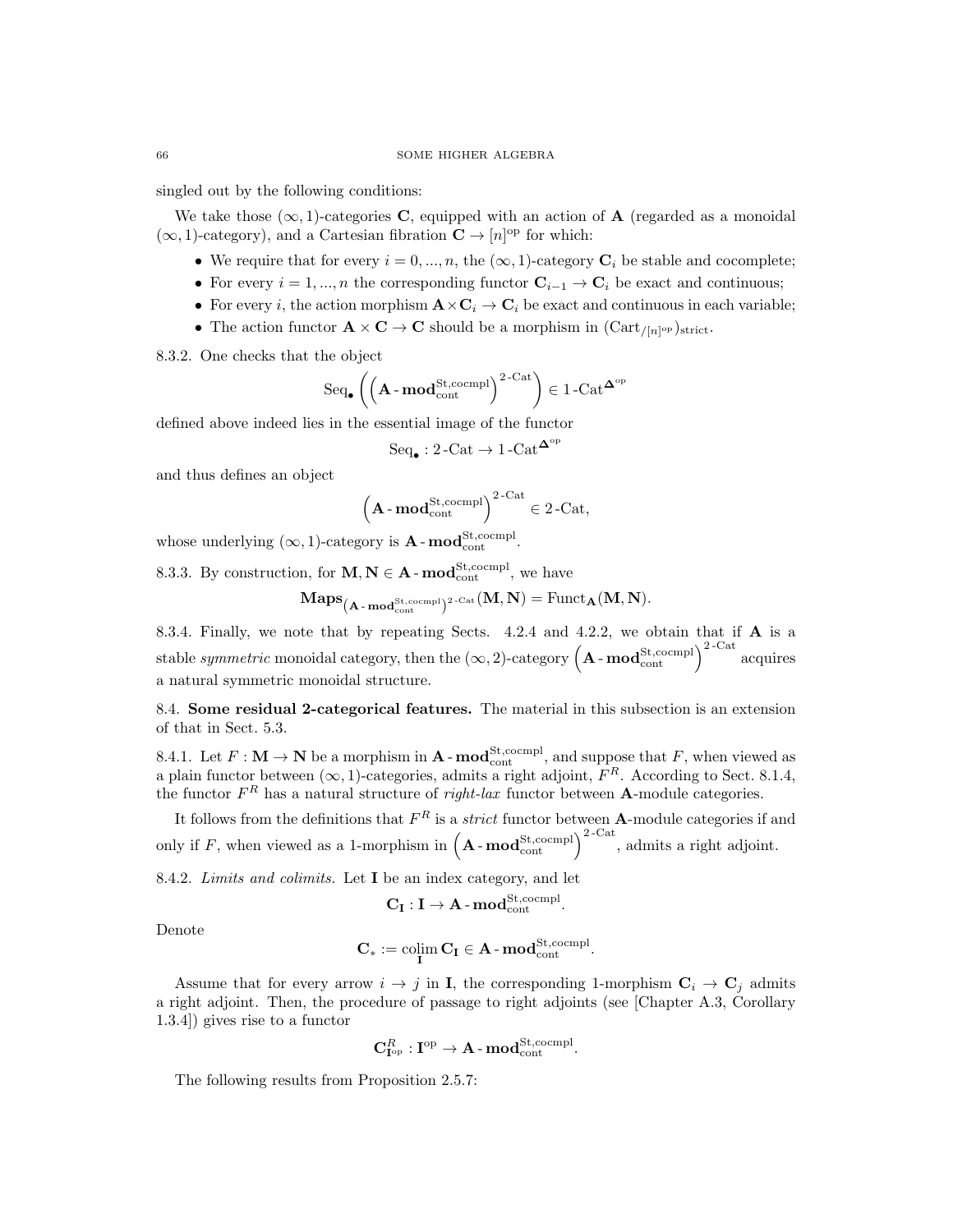Corollary 8.4.3. The canonically defined morphism

$$
\mathbf{C}_* \to \lim_{\mathbf{I}^\mathrm{op}} \mathbf{C}_{\mathbf{I}^\mathrm{op}}
$$

is an equivalence, where the above limit is taken in  $A$ - $mod_{cont}^{St, coempl}$ .

8.4.4. Let **C** be an object of  $\mathbf{A}$ - $\text{mod}^{\text{St},\text{cocmpl}}_{\text{cont}}$ . Then in the way parallel to Sect. 5.3.5, we can consider the monoidal  $(\infty, 1)$ -category

(8.1) 
$$
\mathbf{Maps}_{\mathbf{A}\text{-}\mathbf{mod}^{\mathrm{St},\mathrm{coempl}}_{\mathrm{cont}}}(C,C),
$$

which is equipped with an action on

$$
\mathbf{Maps}_{\mathbf{A}\operatorname{-mod}^{\mathrm{St},\mathrm{coempl}}_{\mathrm{cont}}}(\mathbf{D},\mathbf{C}),
$$

for any  $\mathbf{D} \in 1$ -Cat<sup>St</sup>, cocmpl.

In particular, we can talk about the  $(\infty, 1)$ -category of **A**-linear monads acting on **C**, which are by definition associative algebra objects in the monoidal  $(\infty, 1)$ -category (8.1).

Given an A-linear monad B, we can consider the  $(\infty, 1)$ -category

 $B\text{-mod}(\mathbf{C})$ 

in the sense of Sect. 3.7.2.

The category B-mod(C) is itself an object of  $A$ -mod $_{\text{cont}}^{\text{St,coempl}}$  and the adjoint pair

$$
\mathbf{ind}_{\mathcal{B}} : \mathbf{C} \rightleftarrows \mathbb{B}\text{-}\mathrm{mod}(\mathbf{C}) : \mathbf{oblv}_{\mathcal{B}}
$$

takes place in  $A$  -  $mod_{cont}^{St, coempl}$ .

For a 1-morphism  $G \in \mathbf{Maps}_{\mathbf{A}-\mathbf{mod}_{\mathrm{cont}}^{\mathrm{St},\mathrm{cocomp1}}}(\mathbf{D}, \mathbf{C})$  the datum of action of B on  $G$  is equivalent to that of factoring  $G$  as

$$
\textbf{oblv}_{\mathcal{B}}\circ G^{\text{enh}}, \quad G^{\text{enh}}\in \textbf{Maps}_{A\operatorname{-mod}^{\text{St},\text{ccomp1}}}_{\text{cont}}(D,\textbf{B}\text{-mod}(C)).
$$

Let  $G: \mathbf{D} \to \mathbf{C}$  be as above, and assume that it admits a left adjoint  $G^L$ . The functor  $G^L$ acquires a natural left-lax functor between A-module categories. Assume, however, that this left-lax structure is strict. Then

$$
\mathcal{B} := G \circ G^L
$$

acquires a natural structure of  $A$ -linear monad. The functor  $G$  gives rise to a 1-morphism in  $\mathbf{A}\operatorname{-mod}_{\operatorname{cont}}^{\operatorname{St},\operatorname{coempl}}$ 

$$
G^{\text{enh}}: \mathbf{D} \to \mathbf{\mathcal{B}}\text{-}\mathrm{mod}(\mathbf{C}).
$$

8.5. Modules over an algebra. In this subsection we will start combining the general features of modules over algebras with the specifics of dealing with cocomplete stable categories.

8.5.1. Let **A** be an object of AssocAlg(1-Cat<sup>St</sup>,cocmpl). Fix also  $M \in A$ -mod<sup>St</sup>,cocmpl and  $A \in \text{AssocAlg}(\mathbf{A}).$ 

Consider the category  $A$ -mod $(M)$ . Recall that we have a pair of adjoint functors

$$
\mathbf{ind}_{\mathcal{A}} : \mathbf{M} \rightleftarrows \mathcal{A}\text{-mod}(\mathbf{M}) : \mathbf{oblv}_{\mathcal{A}},
$$

where  $\bf{oblv}_{\mathcal{A}}$  is monadic, and the corresponding monad on M is given by

$$
\mathbf{m}\mapsto \mathcal{A}\otimes\mathbf{m}.
$$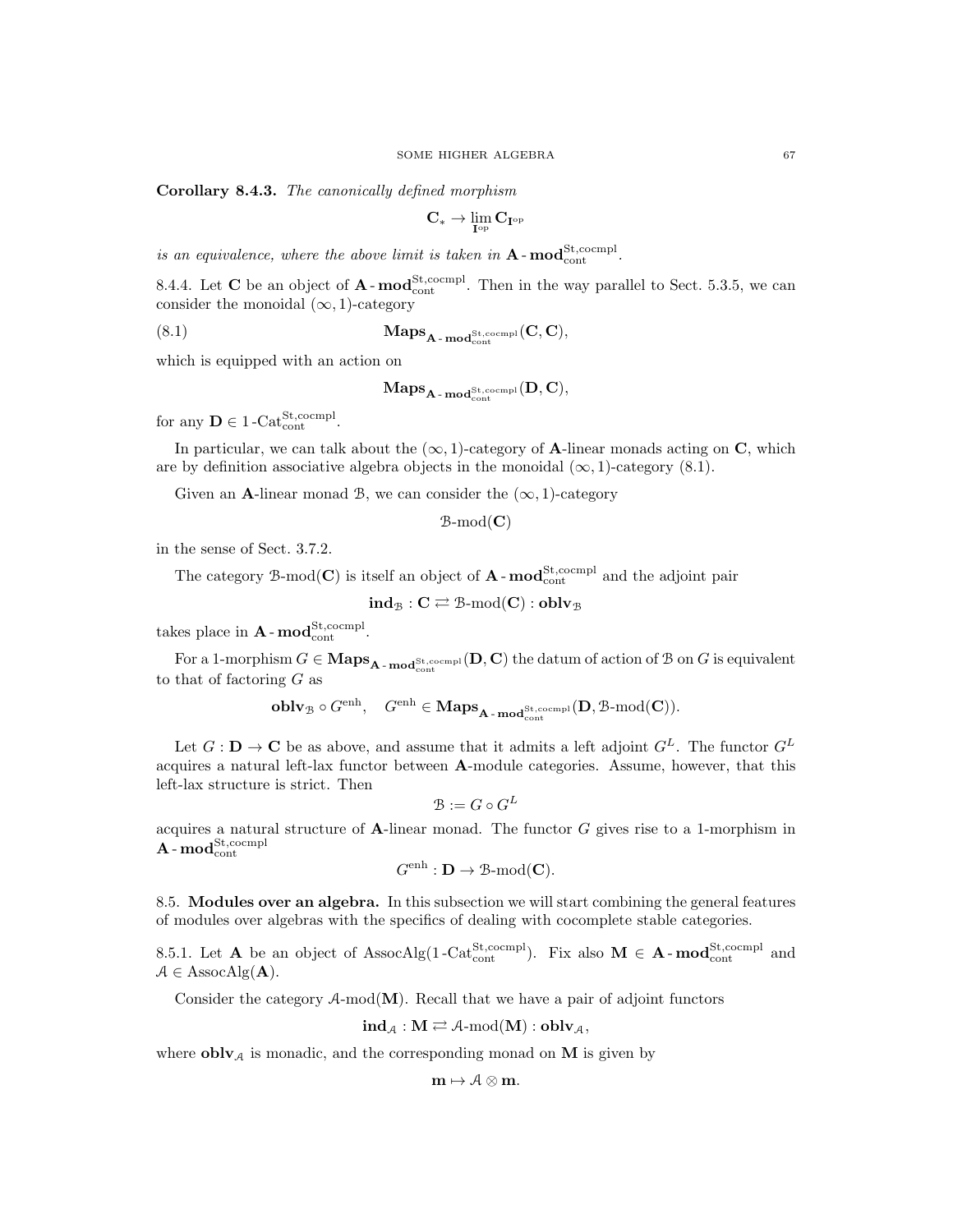8.5.2. Suppose that we have two such triples  $(A_1, M_1, A_1)$  and  $(A_2, M_2, A_2)$ . By Sect. 4.2.4, we can regard  $\mathbf{A}_1 \otimes \mathbf{A}_2$  as an object of AssocAlg(1-Cat<sup>St</sup>,cocmpl), and

$$
\mathcal{A}_1 \boxtimes \mathcal{A}_2 \in \mathbf{A}_1 \otimes \mathbf{A}_2
$$

has a natural structure of object in Assoc( $\mathbf{A}_1 \otimes \mathbf{A}_2$ ).

Furthermore,  $M_1 \otimes M_2$  has a natural structure of object of  $(A_1 \otimes A_2)$ - $\mathbf{mod}_{\text{cont}}^{\text{St,coempl}}$ .

8.5.3. Suppose that in the above situation, the  $A_1$ -module structure on  $M_1$  (resp.,  $A_2$ -module structure on  $M_2$ ) has been extended to a structure of module over  $\mathbf{A}_1 \otimes \mathbf{A}^{\text{rev-mult}}$  (resp.,  $\mathbf{A}_2 \otimes \mathbf{A}$ ), where **A** is yet another monoidal stable category.

In this case, we can form  $M_1 \otimes M_2$ , which is a module over  $A_1 \otimes A_2$ . In addition,  $A_1$ -mod $(M_1)$ (resp.,  $A_2$ -mod $(M_2)$ ) is a right (resp., left) module over A, so we can form

$$
\mathcal{A}_1\text{-mod}(\mathbf{M}_1)\underset{\mathbf{A}}{\otimes}\mathcal{A}_2\text{-mod}(\mathbf{M}_2).
$$

We have a canonically defined functor

$$
\mathcal{A}_1\text{-mod}({\mathbf{M}}_1)\underset{\mathbf{A}}{\otimes}\mathcal{A}_2\text{-mod}({\mathbf{M}}_2)\to{\mathbf{M}}_1\underset{\mathbf{A}}{\otimes}{\mathbf{M}}_2,
$$

on which  $A_1 \boxtimes A_2$  acts as a monad. Hence, we obtain a functor

$$
(8.2) \qquad \qquad {\mathcal A}_1\text{-mod}({\bf M}_1)\underset{{\bf A}}{\otimes}{\mathcal A}_2\text{-mod}({\bf M}_2)\to ({\mathcal A}_1\boxtimes{\mathcal A}_2)\text{-mod}({\bf M}_1\underset{{\bf A}}{\otimes}{\bf M}_2).
$$

Proposition 8.5.4. The functor  $(8.2)$  is an equivalence.

*Proof.* Follows in the same way as Lemma 6.4.5 from Corollary 5.3.8.

Here are some particular cases of Proposition 8.5.4.

8.5.5. First, let us take  $\mathbf{A} = \text{Sptr}$ . In this case, Proposition 8.5.4 says that the functor

 $\mathcal{A}_1\text{-mod}(\mathbf{M}_1)\otimes\mathcal{A}_2\text{-mod}(\mathbf{M}_2)\to(\mathcal{A}_1\boxtimes\mathcal{A}_2)\text{-mod}(\mathbf{M}_1\otimes\mathbf{M}_2)$ 

is an equivalence. Note this is also a corollary of Lemma 6.4.5.

8.5.6. Let us now take  $\mathbf{A}_1 = \mathbf{A}$ ,  $\mathcal{A}_1 =: \mathcal{A}$  and  $\mathbf{M}_1 = \mathbf{A}$  with its natural structure of  $\mathbf{A}$ -bimodule. Take  $\mathbf{A}_2 = \text{Sptr}, \mathcal{A}_2 = \mathbf{1}_{\text{Sptr}}$  and  $\mathbf{M}_2 =: \mathbf{M} \in \mathbf{A}$  -  $\mathbf{mod}_{\text{cont}}^{\text{St,coempl}}$ . Thus, from Proposition 8.5.4 we obtain:

Corollary 8.5.7. The functor

$$
\mathcal{A}\text{-}\mathrm{mod}\underset{A}{\otimes}M\to\mathcal{A}\text{-}\mathrm{mod}(M)
$$

is an equivalence.

8.5.8. Let now take  $(\mathbf{A}_1, \mathcal{A}_1, \mathbf{M}_2) = (\mathbf{A}, \mathcal{A}, \mathbf{A})$  as above, and let

$$
(\mathbf{A}_2, \mathcal{A}_2, \mathbf{M}) = (\mathbf{A}^{\text{mult-rev}}, \mathcal{A}^{\text{mult-rev}}, \mathbf{A}^{\text{mult-rev}}).
$$

We obtain:

Corollary 8.5.9. The functor

 $\mathcal{A}\text{-mod}\underset{\mathbf{A}}{\otimes} \mathcal{A}\text{-mod}^r \to (\mathcal{A}\boxtimes \mathcal{A}^{\text{mult-rev}})\text{-mod}(\mathbf{A})$ 

is an equivalence.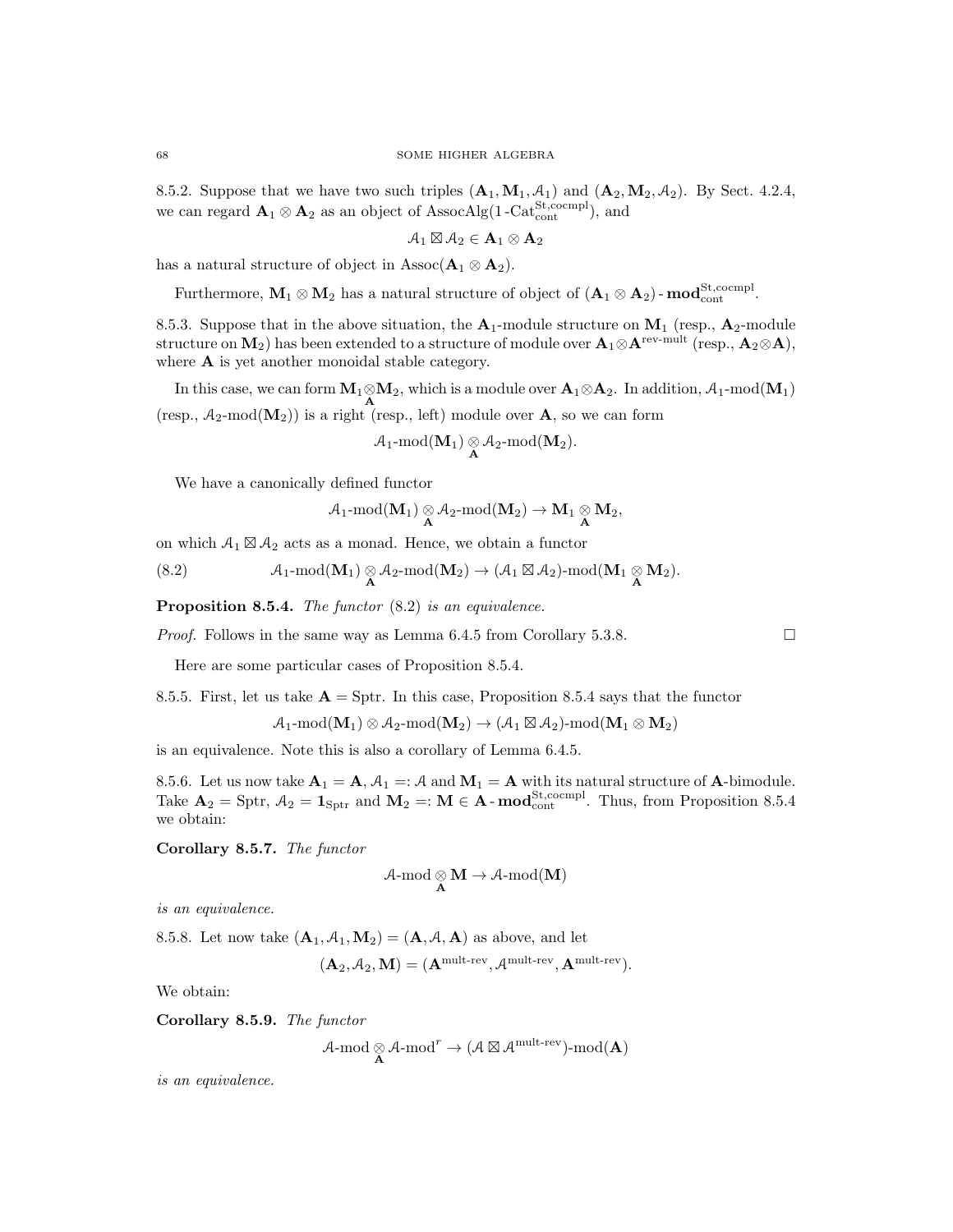8.5.10. Let A be a stable symmetric monoidal category. Recall the Cartesian fibration

 $\text{AssocAlg} + \text{mod}(\mathbf{A}) \rightarrow \text{AssocAlg}(\mathbf{A}),$ 

of (4.5), and the corresponding functor

(8.3)  $(AssocAlg(\mathbf{A}))^{op} \to 1$ -Cat,  $\mathcal{A} \mapsto \mathcal{A}\text{-mod.}$ 

It follows from Proposition 8.5.4 that (8.3) upgrades to a symmetric monoidal functor

$$
(\operatorname{AssocAlg}(\mathbf{A}))^{op}\rightarrow \mathbf{A}\text{-mod}_{\operatorname{cont}}^{\operatorname{St},\operatorname{coempl}}.
$$

### 8.6. Duality for module categories.

8.6.1. Consider **A** as an associative algebra object in the monoidal category  $1-\text{Cat}_{\text{cont}}^{\text{St,coempl}}$ . Hence, it makes sense to talk about duality between left and right A-modules, see Sect. 4.3.1.

8.6.2. From Corollary 8.5.9 we will now deduce:

Corollary 8.6.3. The left A-module category A-mod<sup>r</sup> is naturally dual to the right A-module category A-mod.

Proof. We will construct explicitly the duality datum. The functor

co-unit :  $A$ -mod ${}^r(A) \otimes A$ -mod $(A) \rightarrow A$ 

corresponds to the functor of tensor product

$$
\mathcal{A}\text{-mod}^r(\mathbf{A}) \times \mathcal{A}\text{-mod}(\mathbf{A}) \to \mathbf{A}
$$

of Sect. 4.2.1.

The functor

$$
\operatorname{unit} : \operatorname{Sptr} \to \operatorname{\mathcal{A}-mod}(A) \underset{\mathbf{A}}{\otimes} \operatorname{\mathcal{A}-mod}^r(\mathbf{A})
$$

is constructed as follows. Under the identification

$$
\mathcal{A}\text{-mod}({\mathbf{A}})\underset{{\mathbf{A}}}{\otimes}\mathcal{A}\text{-mod}^r({\mathbf{A}})\simeq(\mathcal{A}\boxtimes\mathcal{A}^{\text{mult-rev}})\text{-mod}({\mathbf{A}})
$$

of Corollary 8.5.9, it corresponds to the object

$$
\mathcal{A} \in (\mathcal{A} \boxtimes \mathcal{A}^{\text{mult-rev}}) \text{-mod}(\mathbf{A}).
$$

 $\Box$ 

Corollary 8.6.4. For  $M \in A$ -mod there is a canonical equivalence

$$
\mathrm{Funct}_{\mathbf{A}}(\mathcal{A}\text{-}\mathrm{mod}^r, \mathbf{M}) \simeq \mathcal{A}\text{-}\mathrm{mod}(\mathbf{M}).
$$

8.7. Compact generation of tensor products.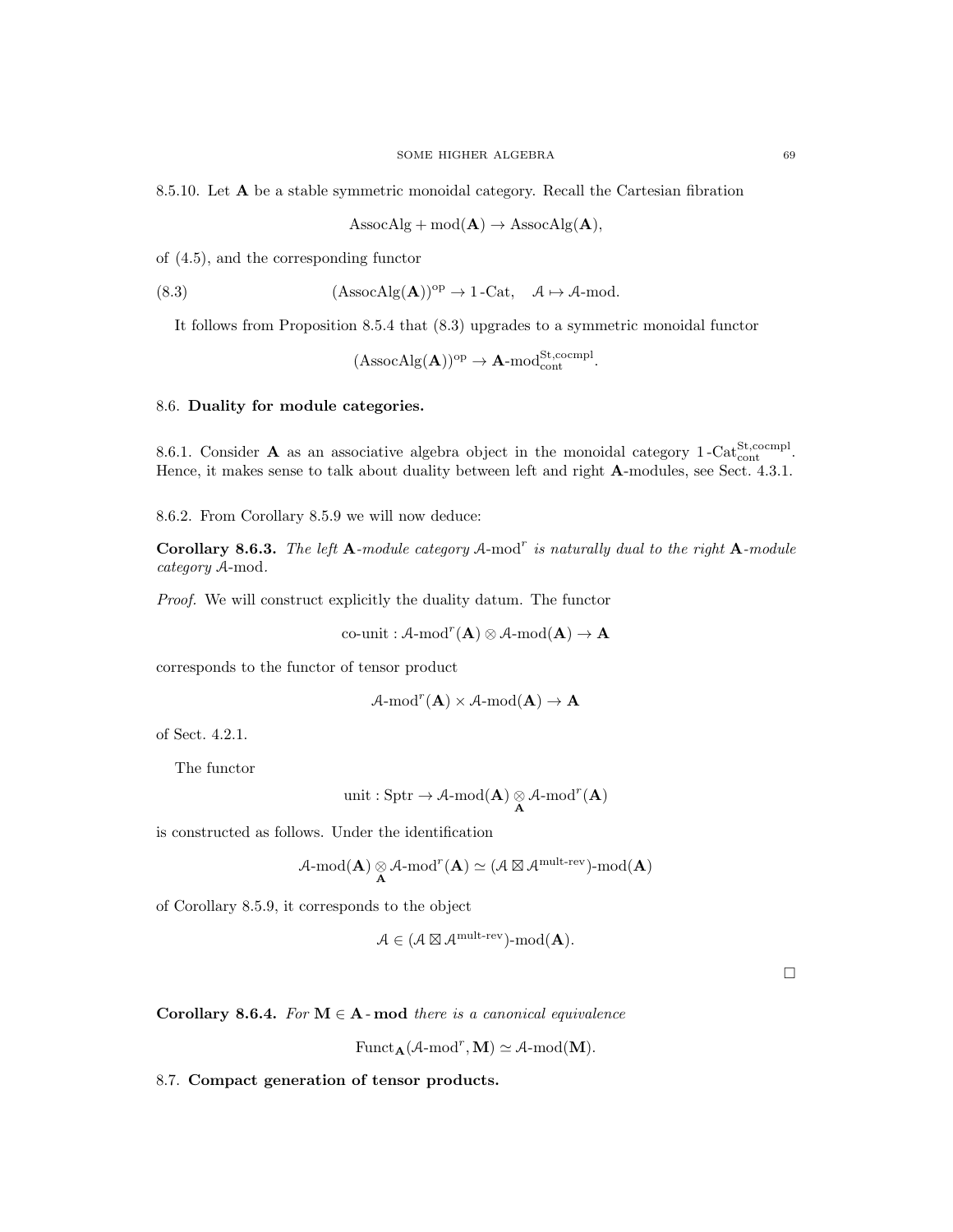8.7.1. Let  $A$  be a monoidal stable category, and let  $M$  and  $N$  be a left and a right  $A$ -modules, respectively.

Assume that the monoidal operation  $A \otimes A \rightarrow A$  admits a continuous right adjoint, and that so do the action functors  $\mathbf{A} \otimes \mathbf{M} \to \mathbf{M}$  and  $\mathbf{N} \otimes \mathbf{A} \to \mathbf{N}$ .

We will prove:

**Proposition 8.7.2.** Under the above circumstances, the right adjoint to the tautological functor

$$
N\otimes M\to N\underset{A}{\otimes} M
$$

is continuous.

*Proof.* The category  $N \underset{A}{\otimes} M$  is given as the geometric realization of the simplicial category

$$
i \mapsto \mathbf{N} \otimes \mathbf{A}^{\otimes i} \otimes \mathbf{M}
$$

Hence, applying Corollary 5.3.4, it is enough to show that the functor

$$
\mathbf{\Delta}^{\mathrm{op}} \to 1\text{-}\mathrm{Cat}_{\mathrm{cont}}^{\mathrm{St},\mathrm{coempl}}, \quad [n] \mapsto \mathbf{N} \otimes \mathbf{A}^{\otimes n} \otimes \mathbf{M}
$$

has the property that it sends every morphism in  $\Delta^{\text{op}}$  to a 1-morphism in **1** -  $\text{Cat}_{\text{cont}}^{\text{St,coempl}}$  that admits a continuous right adjoint. However, this follows from the assumption on the monoidal operation on A and the action functors.

 $\Box$ 

# 8.7.3. Combining with Lemma 8.2.6 and Proposition 7.4.2, we obtain:

Corollary 8.7.4. Assume that  $A, M_1, M_2$  are compactly generated, and that the functors

 $A \otimes A \to A$ ,  $A \otimes M \to M$ ,  $N \otimes A \to N$ 

preserve compact objects. Then the functor

$$
\mathbf{N}\otimes\mathbf{M}\to\mathbf{N}\underset{\mathbf{A}}{\otimes}\mathbf{M}
$$

sends compact objects to compact ones. In particular,  $N \underset{A}{\otimes} M$  is compactly generated.

### 8.8. Compactness and relative compactness.

8.8.1. Let **A** be a stable monoidal category, and let **M** be an object of **A**- $\text{mod}_{\text{cont}}^{\text{St,coempl}}$ .

For an object  $m \in M$  consider the functor

(8.4) 
$$
\mathbf{M} \to \mathbf{A}, \quad \mathbf{m}' \mapsto \underline{\text{Hom}}_{\mathbf{A}}(\mathbf{m}, \mathbf{m}').
$$

**Definition 8.8.2.** We shall say that **m** is compact relative to **A** if the functor  $(8.4)$  preserves filtered colimits (equivalently, all colimits or direct sums).

8.8.3. The following is immediate:

#### Lemma 8.8.4.

(a) Suppose that **A** is compactly generated, and that the action functor  $\mathbf{A} \times \mathbf{M} \to \mathbf{M}$  sends  ${\bf A}^c\times {\bf M}^c$  to  ${\bf M}^c$ . Then every compact object in M is compact relative to A.

(b) Suppose that  $1_A \in A$  is compact. Then every object in M that is compact relative to A is compact.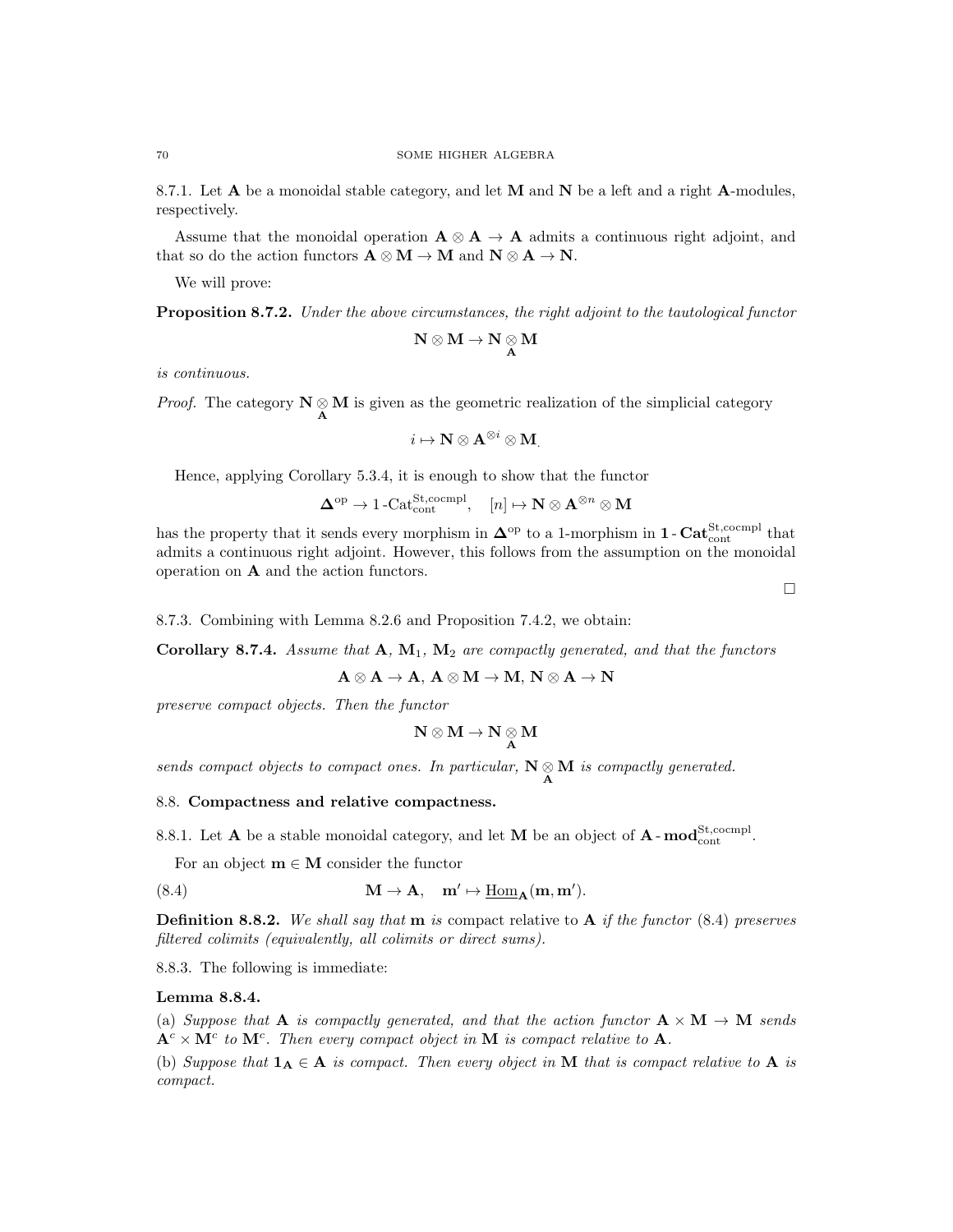8.8.5. Let us now take  $M = A$ . It is clear that if  $a \in A$  is left-dualizable (see Sect. 4.1.1 for what this means), then it is compact relative to **A**: indeed

$$
\underline{\mathrm{Hom}}_{\mathbf{A}}(\mathbf{a},\mathbf{a}')\simeq \mathbf{a}'\otimes \mathbf{a}^{\vee,L},
$$

while the monoidal operation on **A** distributes over colimits.

We have the following partial converse to this statement:

**Lemma 8.8.6.** Suppose that  $\bf{A}$  is generated by left-dualizable objects. Then every object of  $\bf{A}$ that is compact relative to  $A$  is left-dualizable.

*Proof.* To show that an object  $\mathbf{a} \in \mathbf{A}$  is left-dualizable, it suffices to show that for any  $\mathbf{a}' \in \mathbf{A}$ , the natural map

(8.5) 
$$
\mathbf{a}' \otimes \underline{\text{Hom}}_{\mathbf{A}}(\mathbf{a}, \mathbf{1}_{\mathbf{A}}) \rightarrow \underline{\text{Hom}}_{\mathbf{A}}(\mathbf{a}, \mathbf{a}')
$$

is an isomorphism.

Let  $a \in A$  be compact relative to A. By assumption, both sides in (8.5) preserve colimits in  $a'$ . Hence, it suffices to show that  $(8.5)$  is an isomorphism for  $a'$  taken from a generating collection of objects of A. We take this collection to be that left-dualizable obejcts. However,  $(8.5)$  is an isomorphism for any  $a$ , provided that  $a'$  is left-dualizable.

 $\Box$ 

### 9. Rigid monoidal categories

This section contains, what probably is, the only piece of original mathematics in this chapter–the notion of *rigid monoidal category*. These are stable monoidal categories with particularly strong finiteness properties.

# 9.1. The notion of rigid monoidal category.

9.1.1. Let  $A$  be a stable monoidal category. Let mult $_A$  denote the tensor product functor  $A \otimes A \rightarrow A$ .

**Definition 9.1.2.** We shall say that  $A$  is rigid if the following conditions hold:

- The object  $\mathbf{1}_{\mathbf{A}} \in \mathbf{A}$  is compact;
- The right adjoint of mult<sub>A</sub>, denoted  $(mult<sub>A</sub>)<sup>R</sup>$ , is continuous;
- The functor  $(\text{mult}_{\mathbf{A}})^R : \mathbf{A} \to \mathbf{A} \otimes \mathbf{A}$  is a functor of  $\mathbf{A}$ -bimodule categories (a priori it is only a right-lax functor);

A tautological example of a rigid stable monoidal category is  $\mathbf{A} = \text{Sptr}$ .

9.1.3. An example. Let  $A$  be a commutative algebra object in the stable symmetric monoidal category Sptr. Then the stable (symmetric) monoidal category A-mod is rigid.

More generally, let  $A$  be a rigid symmetric monoidal category, and let  $A$  be a commutative algebra in  $\bf{A}$ . Then the stable (symmetric) monoidal category  $\mathcal{A}$ -mod is rigid.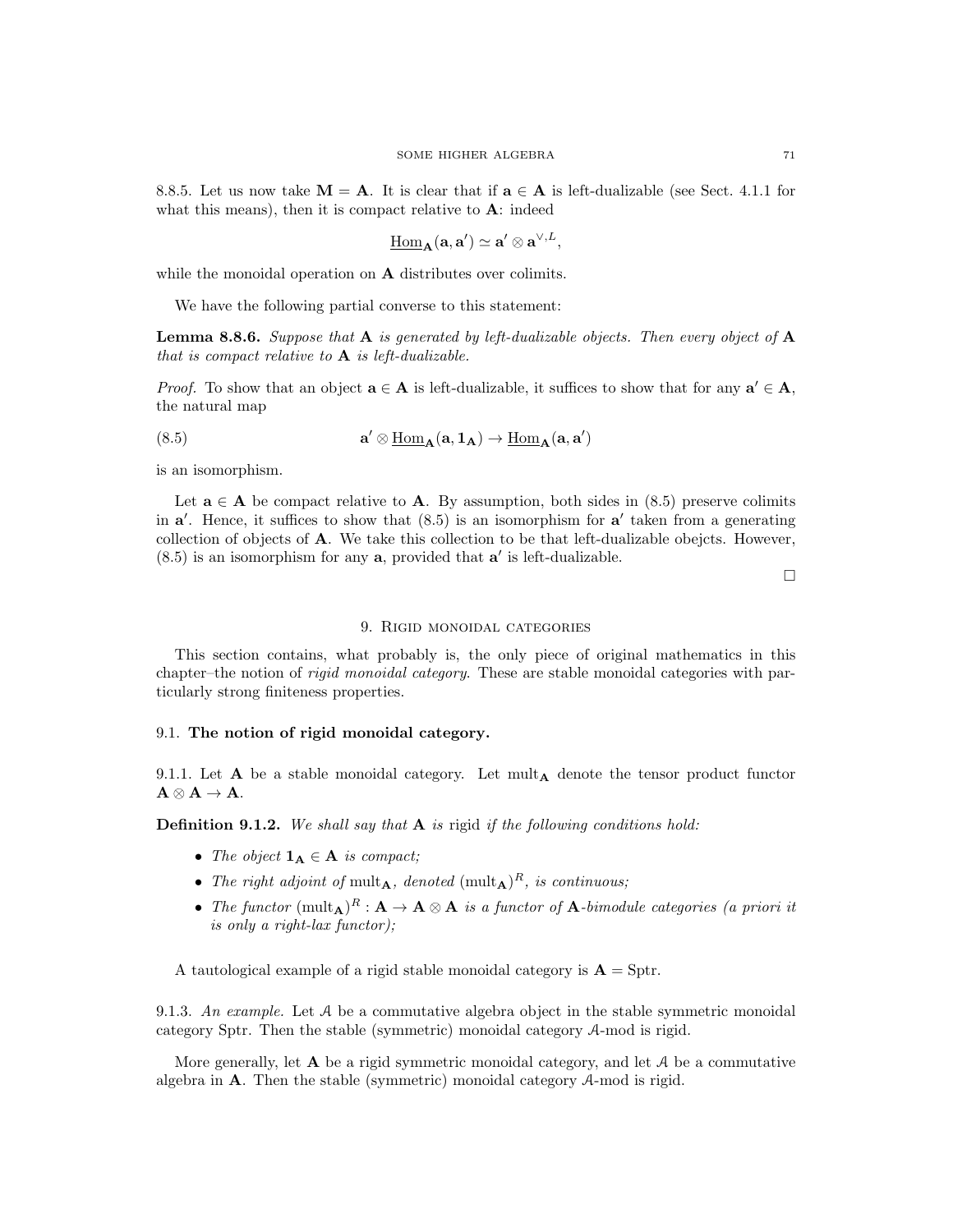9.1.4. Here is the link to the more familiar definition of rigidity:

**Lemma 9.1.5.** Suppose that  $A$  is compactly generated. Then  $A$  is rigid if and only if the following conditions hold:

- The object  $\mathbf{1}_{\mathbf{A}}$  is compact;
- The functor mult<sub>A</sub> sends  $A^c \times A^c$  to  $A^c$ ;
- Every compact object in A admits both a left and a right dual.

*Proof.* First, the fact that A, and hence  $A \otimes A$ , is compactly generated implies that mult<sub>A</sub> preserves compactness if and only if  $(\text{mult}_{\mathbf{A}})^R$  is continuous.

Assume that every compact object in  $A$  admits a left dual. We claim that in this case, every right-lax functor between **A**-module categories  $F : \mathbf{M} \to \mathbf{N}$  is strict. Indeed, it suffices to show that for every  $\mathbf{m} \in \mathbf{M}$  and  $\mathbf{a} \in \mathbf{A}^c$ , the map

$$
\mathbf{a} \otimes F(\mathbf{m}) \to F(\mathbf{a} \otimes \mathbf{m})
$$

is an isomorphism. However, the above map admits an explicit inverse, given by

$$
F(\mathbf{a} \otimes \mathbf{m}) \to \mathbf{a} \otimes \mathbf{a}^{\vee,L} \otimes F(\mathbf{a} \otimes \mathbf{m}) \to \mathbf{a} \otimes F(\mathbf{a}^{\vee,L} \otimes \mathbf{a} \otimes \mathbf{m}) \to \mathbf{a} \otimes F(\mathbf{m}).
$$

Suppose, vice versa, that **A** is rigid. Let us show that every object  $\mathbf{a} \in \mathbf{A}^c$  admits a left dual. For that end, it suffices to show that the functor

$$
\mathbf{a}' \mapsto \mathbf{a}' \otimes \mathbf{a}, \quad \mathbf{A} \to \mathbf{A}
$$

admits a right adjoint, and this right adjoint is a strict (as opposed to right-lax) functor between left A-modules. However, the right adjoint in question is given by

$$
\mathbf{A}\stackrel{(\mathrm{mult}_{\mathbf{A}})^R}{\longrightarrow} \mathbf{A}\otimes \mathbf{A}\stackrel{\mathrm{Id}\otimes\mathcal{M}aps_{\mathbf{A}}(\mathbf{a},-)}{\longrightarrow}\mathbf{A}\otimes \mathrm{Sptr}\simeq \mathbf{A}.
$$

The situation with right duals is similar.

# 9.1.6. As a corollary, we obtain:

Corollary 9.1.7. Let A be rigid and compactly generated. Then an object of A is compact if and only if it is left-dualizable and if and only if it is right-dualizable.

9.2. Basic properties of rigid monoidal categories. A fundamental property of a rigid monoidal category (and one that entails the multiple properties of its modules) is that it is canonically self-dual when viewed as a plain stable category.

Moreover, this self-duality interacts in a very explicit way with many operations (such as the monoidal operation on A or monoidal functors between rigid monoidal categories).

9.2.1. Suppose that **A** is rigid. In this case, it is easy to see that the data of

$$
\epsilon: A \otimes A \stackrel{\operatorname{mult}_A}{\longrightarrow} A \stackrel{\operatorname{Maps}_A(1_A, -)}{\longrightarrow} \operatorname{Sptr}
$$

and

$$
\mu: \operatorname{Sptr} \stackrel{\mathbf{1_A}}{\longrightarrow} \mathbf{A} \stackrel{(\operatorname{mult}_{\mathbf{A}})^R}{\longrightarrow} \mathbf{A} \otimes \mathbf{A}
$$

define an isomorphism

$$
\mathbf{A} \to \mathbf{A}^{\vee, R} = \mathbf{A}^{\vee}.
$$

We denote the above isomorphism by  $\phi_{\mathbf{A}}$ .

 $\Box$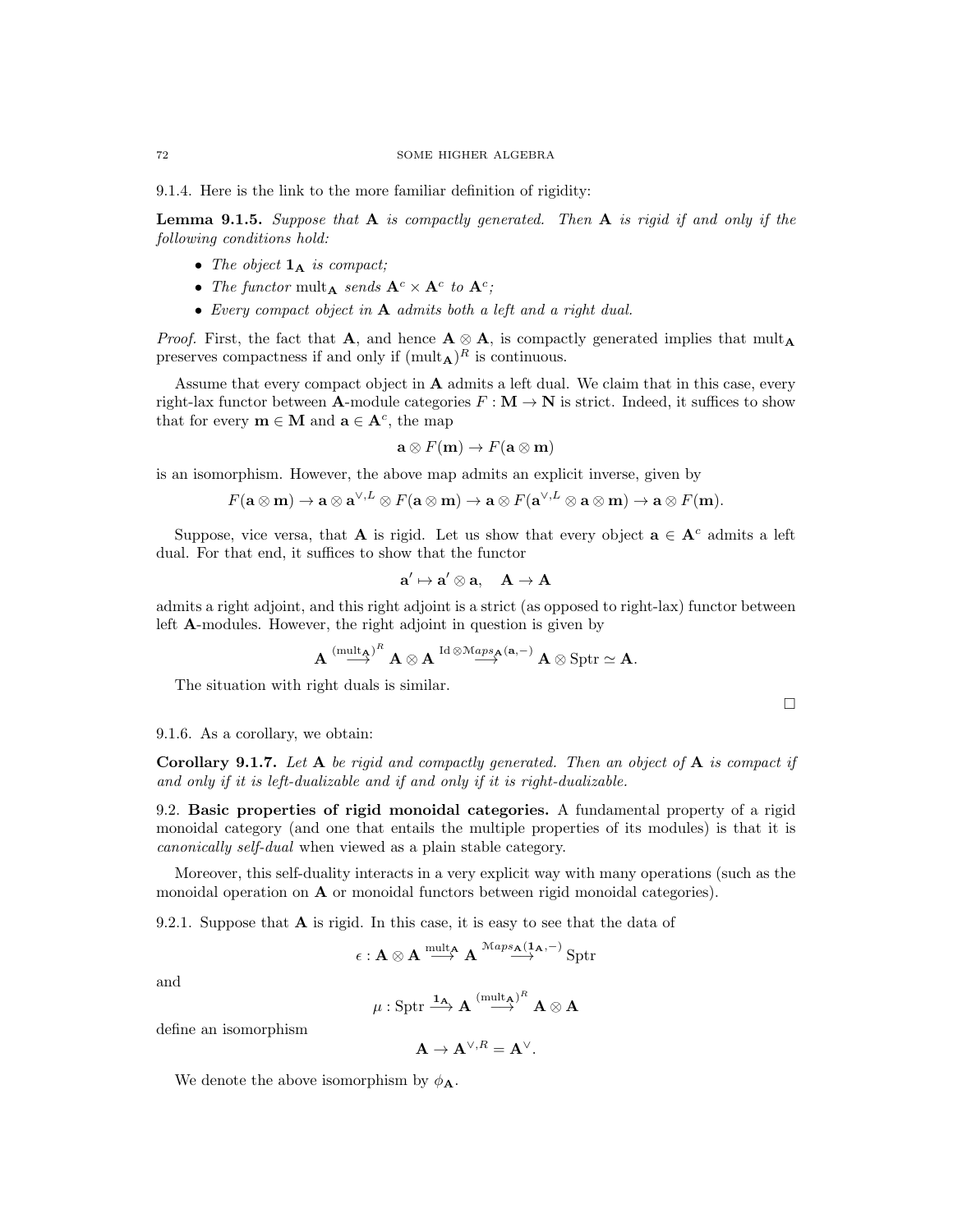9.2.2. An example. Consider again the example from Sect. 9.1.3. The co-unit of the above self-duality data on A-mod is given by

$$
\mathcal{A}\text{-mod}\otimes\mathcal{A}\text{-mod}\stackrel{\otimes}{\longrightarrow}\mathcal{A}\text{-mod}\stackrel{\mathcal{M}aps_{\mathbf{A}}(\mathbf{1}_{\mathbf{A}},-)}{\longrightarrow}\text{Sptr}\,.
$$

9.2.3. Let us regard **A** as a bimodule over itself. Then, according to Sect. 4.1.7,  $\mathbf{A}^{\vee}$  also acquires a structure of A-bimodule. It is easy to see that the isomorphism

$$
\phi_{\mathbf{A}}:\mathbf{A}\rightarrow \mathbf{A}^\vee
$$

is compatible with the *left*  $\bf{A}$ -module structure.

**Lemma 9.2.4.** Suppose that **A** is compactly generated. Then the equivalence  $(A^c)^{op} \to A^c$ , induced by  $\phi_{\mathbf{A}}$ , identifies with  $\mathbf{a} \mapsto \mathbf{a}^{\vee,R}$ .

Proof. We need to construct a functorial isomorphism

$$
\mathrm{Maps}_{\mathbf{A}}(\phi_{\mathbf{A}}(\mathbf{a}), \mathbf{a}') \simeq \mathrm{Maps}_{\mathbf{A}}(\mathbf{a}^{\vee, R}, \mathbf{a}'), \quad \mathbf{a}' \in \mathbf{A}.
$$

By definition,

$$
\mathrm{Maps}_{\mathbf{A}}(\phi_{\mathbf{A}}(\mathbf{a}), \mathbf{a}') = \epsilon(\mathbf{a}' \boxtimes \mathbf{a}) \simeq \mathrm{Maps}_{\mathbf{A}}(\mathbf{1}_{\mathbf{A}}, \mathbf{a}' \otimes \mathbf{a}),
$$

while  $\text{Maps}_{\mathbf{A}}(\mathbf{a}^{\vee,R}, \mathbf{a}')$  also identifies with  $\text{Maps}_{\mathbf{A}}(\mathbf{1}_{\mathbf{A}}, \mathbf{a}' \otimes \mathbf{a})$ , as required.

9.2.5. The following is obtained by diagram chase:

**Lemma 9.2.6.** Let **A** be a rigid monoidal  $(\infty, 1)$ -category. Then: (a) The following diagram commutes:

$$
\begin{array}{ccc}\nA^{\vee} & \xrightarrow{(\mathrm{mult}_A)^{\vee}} & A^{\vee} \otimes A^{\vee} \\
& & \\
\phi_A \uparrow & & \uparrow \phi_A \otimes \phi_A \\
& A & \xrightarrow{(\mathrm{mult}_A)^R} & A \otimes A\n\end{array}
$$

commutes.

(b) Let  $F: \mathbf{A}_1 \to \mathbf{A}_2$  be a monoidal functor between rigid monoidal  $(\infty, 1)$ -categories. Then its right adjoint  $F^R$  is continuous and the following diagram commutes:

$$
\begin{array}{ccc}\n\mathbf{A}_{2}^{\vee} & \xrightarrow{F^{\vee}} & \mathbf{A}_{1}^{\vee} \\
\phi_{\mathbf{A}_{2}} & & \uparrow \phi_{\mathbf{A}_{1}} \\
\mathbf{A}_{2} & \xrightarrow{F^{R}} & \mathbf{A}_{1}.\n\end{array}
$$

9.2.7. It is clear that **A** is rigid if and only if  $A^{rev-mult}$  is. Reversing the multiplication on  $A$ we obtain another identification  $\mathbf{A} \to \mathbf{A}^{\vee}$ , denoted  $\phi_{\mathbf{A}^{\text{rev-mult}}}.$ 

We have  $\phi_{\mathbf{A}^{\text{rev-mult}}} = \phi_{\mathbf{A}} \circ \varphi_{\mathbf{A}}$ , where  $\varphi_{\mathbf{A}}$  is an automorphism of  $\mathbf{A}$ .

It is easy to see, however, that  $\varphi_A$  is naturally an automorphism<sup>9</sup> of A as a monoidal  $(\infty, 1)$ -category.

If **A** is symmetric monoidal, then  $\varphi_A$  is canonically isomorphic to the identity functor.

Unwinding the definitions, we obtain:

 $9$ We are grateful to J. Lurie for pointing this out to us.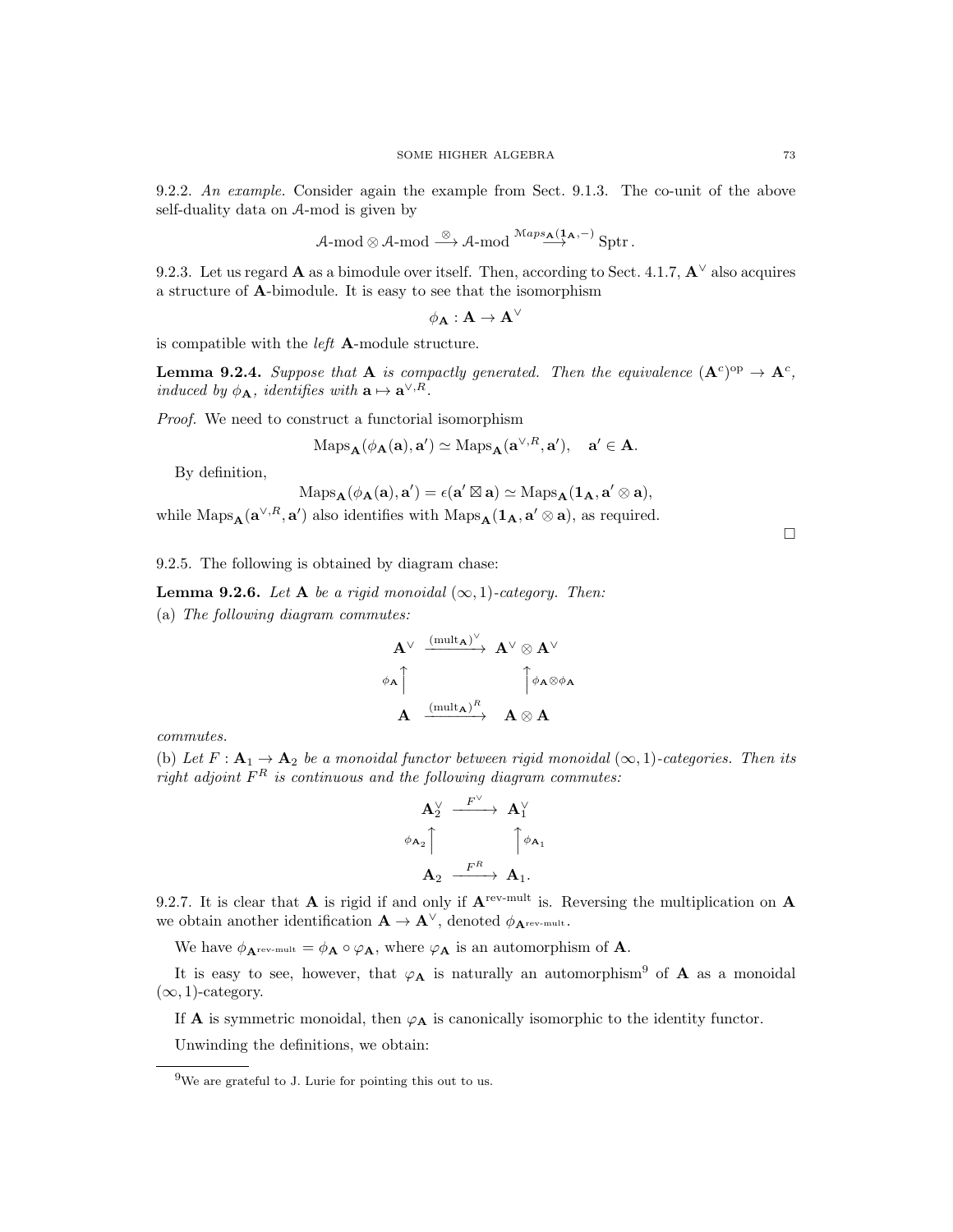**Lemma 9.2.8.** Suppose that **A** is compactly generated. Then  $\varphi_{\mathbf{A}}$  is induced by the automorphism

$$
\mathbf{a}\mapsto (\mathbf{a}^{\vee,L})^{\vee,L}
$$

of  $\mathbf{A}^c$ .

9.3. Modules over rigid categories. It turns out that modules over rigid monoidal categories exhibit some very special features:

- For a A-module M, the action map  $\text{act}_{A,M}: A \otimes M \to M$  admits a continuous right adjoint, and this right adjoint identifies with the dual of  $\text{act}_{A,M}$  with respect to the self-duality on A;
- Any right-lax (or left-lax) functor between **A**-module categories is *strict*;
- The tensor product of modules over **A** is isomorphic to the co-tensor product;
- An A-module is dualizable if and only if it is such as a plain stable category, and the stable category underlying the dual of an A-module M identifies with the dual of M as a plain stable category.

9.3.1. Throughout this subsection we let  $A$  be a rigid monoidal category. Let  $M$  be an  $A$ module. Let

$$
\mathrm{act}_{\mathbf{A},\mathbf{M}}:\mathbf{A}\otimes\mathbf{M}\to\mathbf{M}
$$

denote the action functor.

**Lemma 9.3.2.** The action functor  $\text{act}_{A,M}$  admits a continuous right adjoint, which is given by the composition

(9.1) 
$$
\mathbf{M} \simeq \text{Sptr} \otimes \mathbf{M} \stackrel{\mu \otimes \text{Id}_{\mathbf{M}}}{\longrightarrow} \mathbf{A} \otimes \mathbf{A} \otimes \mathbf{M} \stackrel{\text{Id}_{\mathbf{A}} \otimes \text{act}_{\mathbf{A},\mathbf{M}}}{\longrightarrow} \mathbf{A} \otimes \mathbf{M}.
$$

Proof. We construct the adjunction data as follows. The composition

$$
\mathbf{M} \stackrel{(9.1)}{\longrightarrow} \mathbf{A} \otimes \mathbf{M} \stackrel{\mathrm{act}_{\mathbf{A},\mathbf{M}}}{\longrightarrow} \mathbf{M}
$$

identifies with

$$
\mathbf{M} \simeq \mathrm{Sptr}\mathop{\otimes} \mathbf{M} \stackrel{\mathbf{1_A}\mathop{\otimes} \mathrm{Id}_\mathbf{M}}{\longrightarrow} \mathbf{A} \otimes \mathbf{M} \stackrel{(\mathrm{mult}_{\mathbf{A}})^R\mathop{\otimes} \mathrm{Id}_\mathbf{M}}{\longrightarrow} \mathbf{A} \otimes \mathbf{A} \otimes \mathbf{M} \stackrel{\mathrm{mult}_{\mathbf{A}}\mathop{\otimes} \mathrm{Id}_\mathbf{M}}{\longrightarrow} \mathbf{A} \otimes \mathbf{M} \stackrel{\mathrm{act}_{\mathbf{A},\mathbf{M}}}{\longrightarrow} \mathbf{M},
$$

which, by virtue of the  $(\text{mult}_{\mathbf{A}}, (\text{mult}_{\mathbf{A}})^R)$ -adjunction, admits a canonically defined map to

$$
\mathbf{M} \simeq \mathrm{Sptr} \otimes \mathbf{M} \overset{1_{\mathbf{A}} \otimes \mathrm{Id}_{\mathbf{M}}}{\longrightarrow} \mathbf{A} \otimes \mathbf{M} \overset{\mathrm{act}_{\mathbf{A},\mathbf{M}}}{\longrightarrow} \mathbf{M},
$$

the latter being the identity map on M.

The composition

$$
\mathbf{A}\otimes\mathbf{M}\stackrel{{\rm act}_{\mathbf{A},\mathbf{M}}}{\longrightarrow}\mathbf{M}\stackrel{(9.1)}{\longrightarrow}\mathbf{A}\otimes\mathbf{M}
$$

identifies with

$$
\mathbf{A} \otimes \mathbf{M} \simeq \mathrm{Sptr} \otimes \mathbf{A} \otimes \mathbf{M} \xrightarrow{\mathbf{1_A} \otimes \mathrm{Id}_{\mathbf{A}}} \mathbf{A} \otimes \mathbf{A} \otimes \mathbf{M} \xrightarrow{\mathrm{(mult_{\mathbf{A}})}^R \otimes \mathrm{Id}_{\mathbf{A}}} \mathbf{A} \otimes \mathrm{Id}_{\mathbf{M}}
$$

$$
\to \mathbf{A} \otimes \mathbf{A} \otimes \mathbf{A} \otimes \mathbf{M} \overset{\mathrm{Id}_\mathbf{A} \otimes \mathrm{mult}_\mathbf{A} \otimes \mathrm{Id}_\mathbf{M}}{\longrightarrow} \mathbf{A} \otimes \mathbf{A} \otimes \mathbf{M} \overset{\mathrm{Id}_\mathbf{A} \otimes \mathrm{act}_\mathbf{A,M}}{\longrightarrow} \mathbf{A} \otimes \mathbf{M},
$$

and the latter, in turn identifies with

$$
\mathbf{A}\otimes\mathbf{M}\stackrel{(\mathrm{mult}_{\mathbf{A}})^R\otimes\mathrm{Id}_\mathbf{M}}{\longrightarrow}\mathbf{A}\otimes\mathbf{A}\otimes\mathbf{M}\stackrel{\mathrm{Id}_\mathbf{A}\otimes\mathrm{act}_{\mathbf{A},\mathbf{M}}}{\longrightarrow}\mathbf{A}\otimes\mathbf{M},
$$

which by adjunction receives a map from

$$
\mathbf{A}\otimes M\simeq \mathbf{A}\otimes \operatorname{Sptr}\otimes M \stackrel{\mathrm{Id}_\mathbf{A}\otimes \mathbf{1}_\mathbf{A}\otimes \mathrm{Id}_M}{\longrightarrow} \mathbf{A}\otimes \mathbf{A}\otimes M \stackrel{\mathrm{Id}_\mathbf{A}\otimes \operatorname{act}_{\mathbf{A},M}}{\longrightarrow} \mathbf{A}\otimes M,
$$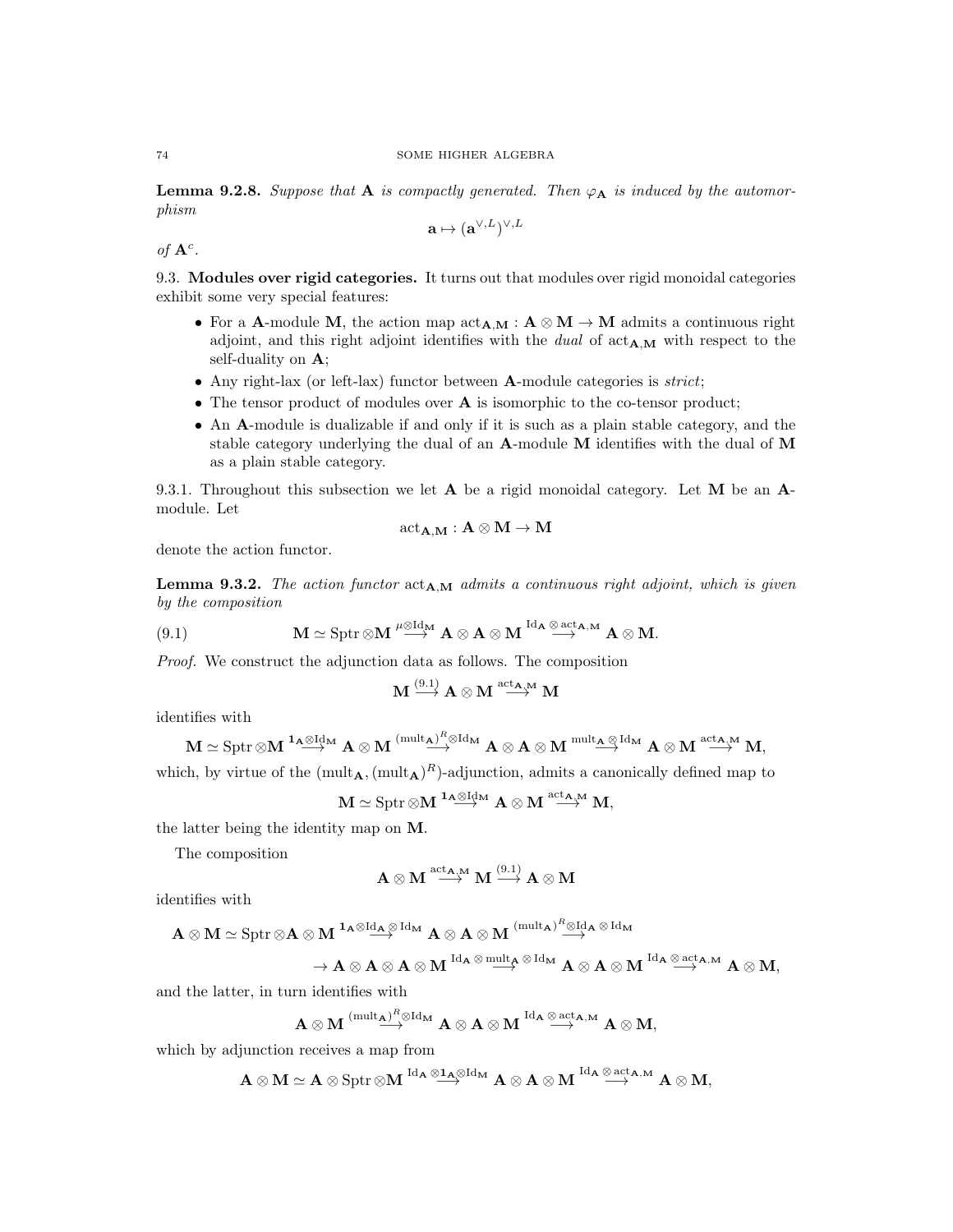while the latter is the identity functor on  $\mathbf{A} \otimes \mathbf{M}$ .

Combining with Proposition 8.7.2, we obtain:

Corollary 9.3.3. For a left  $A$ -module M and a right  $A$ -module N, the right adjoint to the tautological functor

$$
N\otimes M\to N\underset{A}{\otimes} M
$$

is continuous.

Combining with Lemma 8.8.4, we obtain:

Corollary 9.3.4. Let M be an A-module category. Then an object  $m \in M$  is compact relative to A if and only if it is compact.

9.3.5. We also claim:

**Lemma 9.3.6.** Any right-lax or (left-lax) functor between  $A$ -module categories is strict.

Remark 9.3.7. Note that if  $\bf{A}$  is compactly generated, the assertion of Lemma 9.3.6 has been established in the course of the proof of Lemma 9.1.5.

*Proof.* Let  $F: \mathbf{M} \to \mathbf{N}$  be a right-lax functor between **A**-module categories. We need to show that the (given) natural transformation from

(9.2) 
$$
\mathbf{A} \otimes \mathbf{M} \overset{\mathrm{Id}_{\mathbf{A}} \otimes F}{\longrightarrow} \mathbf{A} \otimes \mathbf{N} \overset{\mathrm{act}_{\mathbf{A},\mathbf{N}}}{\longrightarrow} \mathbf{N}
$$

to

(9.3) 
$$
\mathbf{A} \otimes \mathbf{M} \stackrel{\text{act}_{\mathbf{A},\mathbf{N}}}{\longrightarrow} \mathbf{M} \stackrel{F}{\longrightarrow} \mathbf{N}
$$

is an isomorphism. We will construct an explicit inverse natural transformation.

We consider two more functors  $\mathbf{A} \otimes \mathbf{M} \to \mathbf{N}$ . One is

$$
\begin{array}{cccc} (9.4) & \mathbf{A}\otimes \mathbf{M} \xrightarrow{\mathbf{1_A}\otimes \operatorname{Id}_{\mathbf{A}}}\mathbb{A}\otimes \mathbf{A}\otimes \mathbf{M} \xrightarrow{(\operatorname{mult}_{\mathbf{A}})^R\otimes \operatorname{Id}_{\mathbf{A}}}\mathbb{A}\otimes \mathbf{A}\otimes \mathbf{A}\otimes \mathbf{A}\otimes \mathbf{M} \xrightarrow{\operatorname{Id}_{\mathbf{A}}}\mathbb{A}\otimes \operatorname{Id}_{\mathbf{A},\mathbf{M}}\\ & \to \mathbf{A}\otimes \mathbf{A}\otimes \mathbf{M} \xrightarrow{\operatorname{Id}_{\mathbf{A}}}\mathbb{A}\otimes \operatorname{Id}_{\mathbf{A}}\otimes^F \mathbf{A}\otimes \mathbf{A}\otimes \mathbf{N} \xrightarrow{\operatorname{Id}_{\mathbf{A}}}\mathbb{A}\otimes \mathbf{N} \xrightarrow{\operatorname{act}_{\mathbf{A},\mathbf{N}}} \mathbf{A}\otimes \mathbf{N} \xrightarrow{\operatorname{act}_{\mathbf{A},\mathbf{N}}} \mathbf{N}.\end{array}
$$

The other is

$$
\begin{array}{cccc}\text{(9.5)} & \mathbf{A}\otimes\mathbf{M} \xrightarrow{\mathbf{1_A}\otimes\mathrm{Id}_{\mathbf{A}}}\mathbf{A}\otimes\mathbf{A}\otimes\mathbf{M} \xrightarrow{\text{(mult_A)}^R\otimes\mathrm{Id}_{\mathbf{A}}}\mathbb{A}\otimes\mathrm{Id}_{\mathbf{M}} \mathbf{A}\otimes\mathbf{A}\otimes\mathbf{A}\otimes\mathbf{M} \xrightarrow{\mathrm{Id}_{\mathbf{A}}}\mathbb{A}\otimes\mathrm{Id}_{\mathbf{A},\mathbf{M}} \\ & \to \mathbf{A}\otimes\mathbf{A}\otimes\mathbf{M} \xrightarrow{\mathrm{Id}_{\mathbf{A}}}\mathbb{A}\otimes\mathrm{act}_{\mathbf{A},\mathbf{M}} \mathbf{A}\otimes\mathbf{M} \xrightarrow{\mathrm{Id}_{\mathbf{A}}\otimes^F} \mathbf{A}\otimes\mathbf{N} \xrightarrow{\mathrm{act}_{\mathbf{A},\mathbf{N}}} \mathbf{N}.\end{array}
$$

The unit of the  $(\text{mult}_{\mathbf{A}}, \text{mult}_{\mathbf{A}}^R)$ -adjunction gives rise to a natural transformation from  $(9.3)$ to (9.4). The right-lax structure on F gives rise to a natural transformation from (9.4) to (9.5). Finally, the co-unit of the  $(\text{mult}_{\mathbf{A}}, \text{mult}_{\mathbf{A}}^R)$ -adjunction gives rise to a natural transformation from (9.5) to (9.2). Combining, we obtain the desired natural transformation from (9.3) to  $(9.2).$ 

The case of a left-lax functor is treated similarly.

 $\Box$ 

9.4. Duality for modules over rigid categories–the commutative case. In this subsection we will show that the theory of duality for modules over a rigid category is particularly transparent.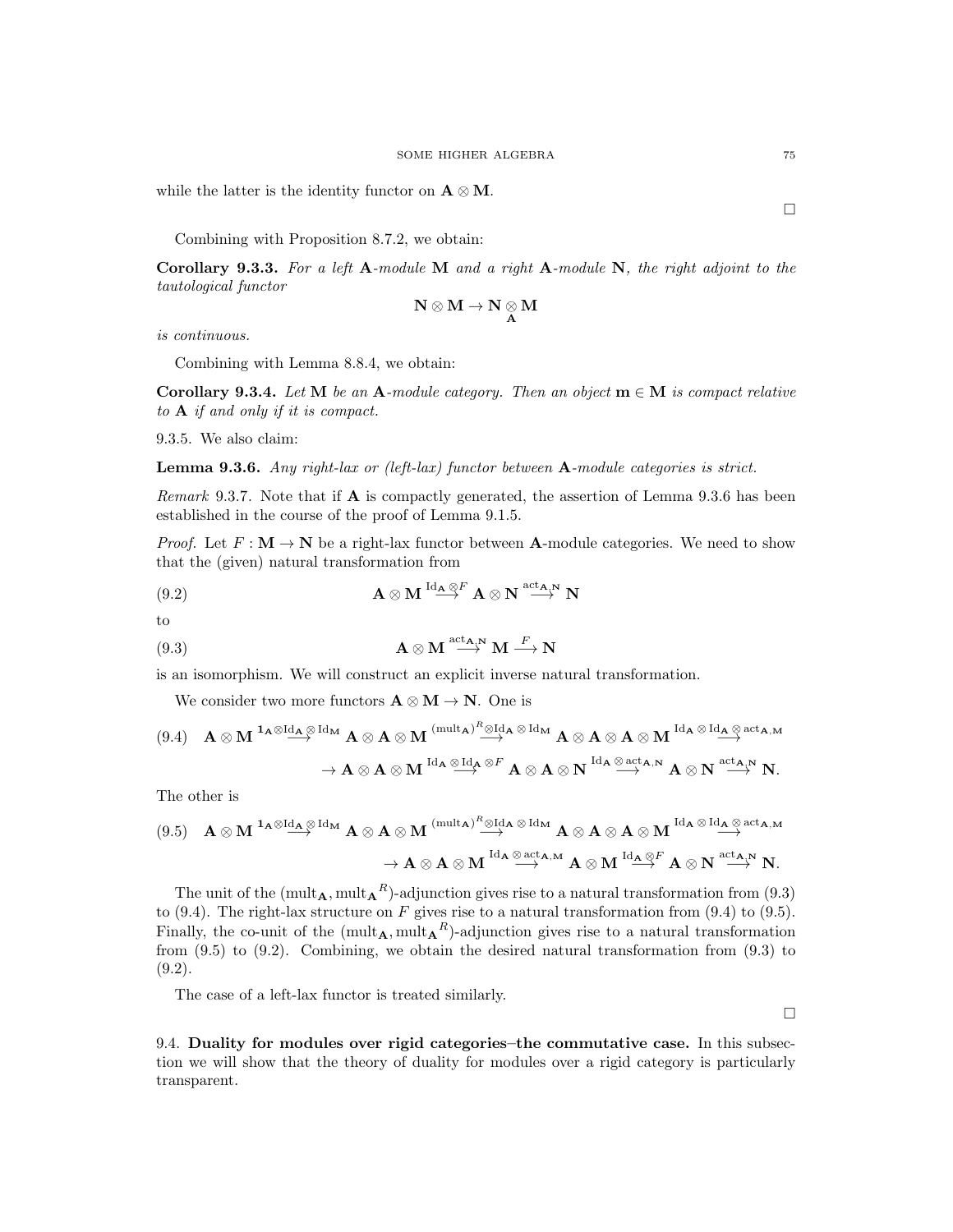9.4.1. Recall (see Sect. 4.1.7) that if  $\bf{A}$  is a stable monoidal category, and  $\bf{M}$  is a left (resp., right) A-module, and M is dualizable as a plain stable category, then  $M^{\vee}$  is naturally a right (resp., left) A-module.

More generally, if  $M$  is a left (resp., right) A-module, and  $C$  is a stable category, then Funct<sub>ex.cont</sub>  $(M, C)$  is naturally a right (resp., left) A-module.

9.4.2. For the duration of this subsection we let  $A$  be a rigid *symmetric* monoidal category, so that there is no distinction between left and right modules.

Recall that in this case, the automorphism  $\varphi_A$  of **A** is canonically the identity map. So,  $A^{\vee}$ identifies with  $A$  as an  $A$ -bimodule.

9.4.3. We claim:

Proposition 9.4.4. Let M be an A-module. Then M is dualizable as an A-module if and only if  $M$  is dualizable as a plain stable category. In this case, the dual of  $M$  as a  $A$ -module *identifies canonically with*  $M^{\vee}$  *with its natural* **A**-module structure.

*Proof.* Let first  $\bf{A}$  be any stable monoidal category such that the underlying stable category is dualizable. We consider  $\mathbf{A}^{\vee}$  equipped with a natural structure of bimodule over  $\mathbf{A}$ , see Sect. 9.4.1.

Note that if **M** is an **A**-module and  $C \in 1$ -Cat<sup>St</sup>,cocmpl<sub>,</sub> we have

(9.6) 
$$
\text{Funct}_{\mathbf{A}}(\mathbf{M}, \mathbf{C} \otimes \mathbf{A}^{\vee}) \simeq \text{Funct}_{\text{ex,cont}}(\mathbf{M}, \mathbf{C}),
$$

as right A-modules.

Assume that  $M$  is dualizable as a left  $A$ -module. In this case, from  $(9.6)$  we obtain that for any  $C, D \in 1$ -Cat<sup>St</sup>, cocmpl<sub>,</sub> the functor

$$
\mathbf{D} \otimes \mathrm{Funct}_{\mathrm{ex},\mathrm{cont}}(\mathbf{M},\mathbf{C}) \to \mathbf{D} \otimes \mathrm{Funct}_{\mathrm{ex},\mathrm{cont}}(\mathbf{M},\mathbf{D} \otimes \mathbf{C})
$$

is an equivalence. Hence, M is dualizable as a plain stable category.

Let us now restore the assumption that  $A$  be rigid. The dual of  $M$  as a  $A$ -module is given by Funct<sub>A</sub>(M, A). Using the equivalence  $\mathbf{A} \simeq \mathbf{A}^{\vee}$  and (9.6), we obtain the stated description of the dual of M.

It remains to show that if M is dualizable as a plain stable category, then it is dualizable as an A-module. For that it suffices to show that the functor

$$
\mathbf{N}\mapsto \mathrm{Funct}_{\mathbf{A}}(\mathbf{M},\mathbf{N}),\quad \mathbf{A}\text{-}\mathbf{mod}_{\mathrm{cont}}^{\mathrm{St},\mathrm{coempl}}\to 1\text{-}\mathrm{Cat}_{\mathrm{cont}}^{\mathrm{St},\mathrm{coempl}}
$$

preserves sifted colimits and the operation of tensoring up by an object of  $1-\text{Cat}_{\text{cont}}^{\text{St,coempl}}$ .

We note that  $Funct_{\mathbf{A}}(\mathbf{M}, \mathbf{N})$  is given as the totalization of the co-simplicial category with terms

$$
\mathbf{M}^\vee\otimes (\mathbf{A}^\vee)^{\otimes n}\otimes \mathbf{N}.
$$

Now, by Lemma 9.3.2, the transition maps in this cosimplicial category are continuous functors, and hence, by Corollary 5.3.4, the above totalization can be rewritten as a geometric realization. This implies the required assertion.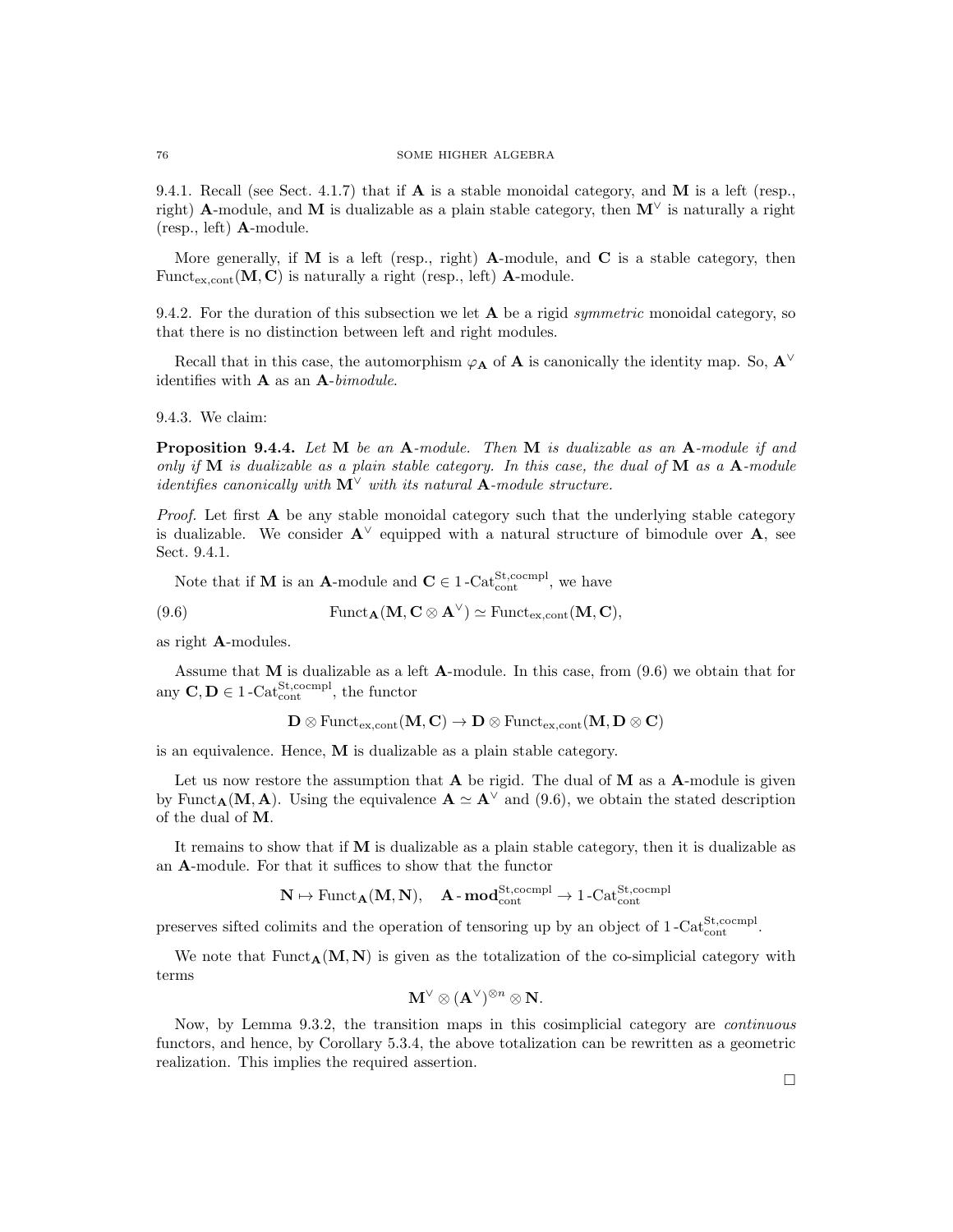#### 9.4.5. Digression: the co-tensor product.

Let  $\theta$  be an associative algebra in a *symmetric* monoidal category **O**. Note that in this case we can regard  $\mathbb{O}^{\text{rev-mult}}$  also as an associative algebra in **O**. Furthermore, the category of O-bimodules in  $\mathbf O$  identifies with

$$
(\mathcal{O}\otimes\mathcal{O}^{\mathrm{rev-mult}})\text{-mod}.
$$

Let M and N be a left and a right O-modules in **O**, respectively. We regard  $M \otimes N$  as a  $(0 \otimes 0^{\text{rev-mult}})$ -module in **O**.

We let

$$
\mathcal{M} \overset{\mathcal{O}}{\otimes} \mathcal{N} \in \mathbf{O}
$$

denote the object

$$
\underline{\mathrm{Hom}}_{\mathbf{O}, \mathcal{O} \otimes \mathcal{O}^{\mathrm{rev-mult}}}(\mathcal{O}, \mathcal{M} \otimes \mathcal{N})
$$

provided that the latter exists.

9.4.6. Applying this to  $\mathbf{O} = 1 - \text{Cat}_{\text{cont}}^{\text{St,coempl}}$  and

$$
\mathcal{O} = \mathbf{A} \in \mathrm{AssocAlg}(1\text{-Cat}_{\mathrm{cont}}^{\mathrm{St},\mathrm{coempl}}),
$$

we obtain the notion of *co-tensor* product of **A**-module categories.

9.4.7. We claim:

**Proposition 9.4.8.** Suppose that  $A$  is rigid. Then for  $A$ -modules  $M$  and  $N$ , we have a canonical isomorphism in  $1$ -Cat $_{\text{cont}}^{\text{St,comm}}$ 

$$
\mathbf{M} \overset{\mathbf{A}}{\otimes} \mathbf{N} \simeq \mathbf{N} \underset{\mathbf{A}}{\otimes} \mathbf{M}.
$$

*Proof.* First we note that the assumption that **A** is rigid implies that  $\mathbf{A} \otimes \mathbf{A}^{\text{rev-mult}}$  is also rigid. Consider A as a module over  $A \otimes A^{rev-mult}$ . From Proposition 9.4.4, it follows that the dual of **A** as a module over  $\mathbf{A} \otimes \mathbf{A}^{\text{rev-mult}}$  identifies with **A**.

Hence,

$$
\mathbf{M} \overset{\mathbf{A}}{\otimes} \mathbf{N} := \mathrm{Funct}_{\mathbf{A} \otimes \mathbf{A}^{\mathrm{rev-mult}}}(\mathbf{A}, \mathbf{M} \otimes \mathbf{N}) \simeq \mathbf{A} \underset{\mathbf{A} \otimes \mathbf{A}^{\mathrm{rev-mult}}}{\otimes} (\mathbf{M} \otimes \mathbf{N}) \simeq \mathbf{N} \underset{\mathbf{A}}{\otimes} \mathbf{M},
$$

as required.

9.5. Duality for modules over rigid categories–the general case. In this subsection we will explain the (minor) modifications needed to generalize the results from Sect. 9.4 to the case when  $A$  is just a rigid monoidal category (i.e., not necessarily symmetric monoidal).

These modifications will amount to a twist by the automorphism  $\varphi_{\mathbf{A}}$  of **A**.

9.5.1. In what follows, for a right **A**-module N, we denote by  $N_{\varphi}$  the **A**-module, with the same underlying category, but where the action of  $A$  is obtained by pre-composing with the *inverse* of the automorphism  $\varphi_{\mathbf{A}}$  of **A**.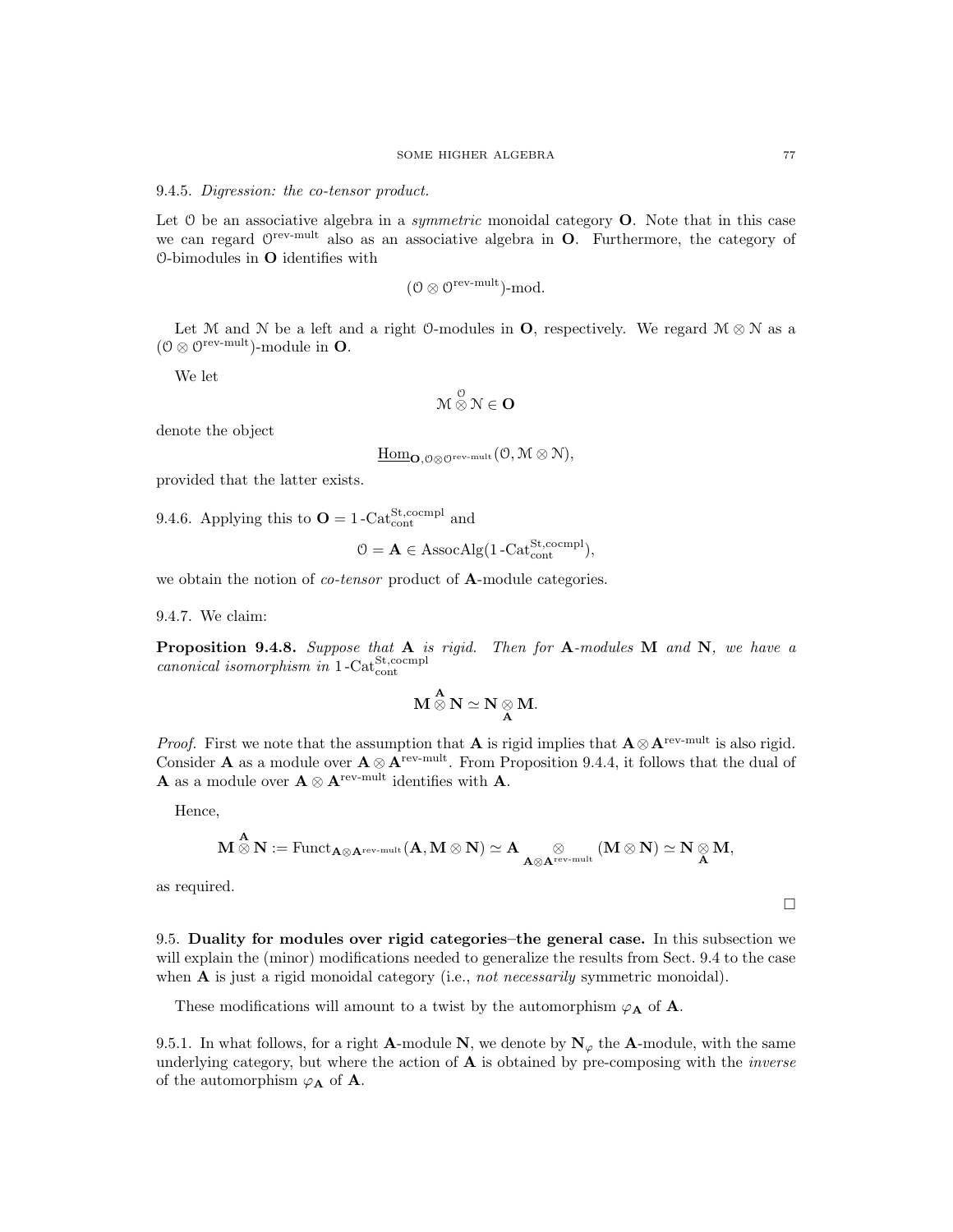9.5.2. Then we have the following variant of Proposition 9.4.4 (with the same proof):

**Proposition 9.5.3.** Let  $M$  be a left  $A$ -module. Then  $M$  is dualizable as a left  $A$ -module if and only if  $M$  is dualizable as a plain stable category. In this case, the dual of  $M$  as a right **A**-module identifies canonically with  $(M^{\vee})_{\varphi}$ .

As a corollary we obtain:

**Corollary 9.5.4.** Let  $M$  (resp.,  $N$ ) be a dualizable left (resp., right)  $A$ -module. Then  $N \underset{A}{\otimes} M \in$ 

 $1-\text{Cat}^{\text{St},\text{coempl}}_{\text{cont}}$  is dualizable, and its dual is given by

$$
(\mathbf{M}^\vee)_\varphi \underset{\mathbf{A}}{\otimes} \mathbf{N}^\vee.
$$

*Proof.* Follows from the fact that for any stable monoidal category  $A$ , if  $M$  is a dualizable left **A-module with dual L, and N is a right module, dualizable as a plain stable category, then the** tensor product  $N \otimes M$  is dualizable with dual given by A

$$
L\underset{A}{\otimes}N^{\vee}.
$$

 $\Box$ 

9.5.5. We will now consider the co-tensor product of modules over A. We have the following variant of Proposition 9.4.8, with the same proof:

Proposition 9.5.6. Suppose that A is rigid. Then for a left A-module M and a right A-module  $\mathbf{N},$  we have a canonical isomorphism in  $1$ -Cat $_{\text{cont}}^{\text{St,coempl}}$ 

$$
\mathbf{M} \overset{\mathbf{A}}{\otimes} \mathbf{N} \simeq \mathbf{N}_{\varphi} \underset{\mathbf{A}}{\otimes} \mathbf{M}.
$$

# 10. DG categories

### 10.1. The  $(\infty, 1)$ -category of vector spaces.

10.1.1. Throughout this book we will be working over a ground field  $k$  of characteristic 0. To k we can attach the  $(\infty, 1)$ -category Vect of complexes of vector spaces over k.

This is the *derived*  $\infty$ -category attached to the abelian category of vector spaces, in the sense of [Lu2, Sect. 1.3.2].

This  $(\infty, 1)$ -category is endowed with a t-structure, and the corresponding abelian category Vect<sup> $\heartsuit$ </sup> is the usual abelian category of vector spaces over k.

The  $(\infty, 1)$ -category Vect is *stable* and *cocomplete*.

Remark 10.1.2. Starting from an abelian category with enough projectives A, the definition in [Lu2, Sect. 1.3.2.7] produces the 'bounded above' derived  $(\infty, 1)$ -category  $\mathcal{D}^-(\mathcal{A})$ . In the case of  $\mathcal{A} = \text{Vect}^{\heartsuit}$ , one recovers the entire Vect as the *right completion* of Vect<sup>−</sup> with respect to its t-structure. I.e., Vect is the unique stable category equipped with a t-structure such that its bounded above part is Vect<sup>−</sup> and for any  $V \in$  Vect, the tautological map

$$
\operatorname{colim}_{n} \tau^{\leq n}(V) \to V
$$

is an isomorphism.

The construction of the derived  $(\infty, 1)$ -category  $\mathcal{D}^{-}(\mathcal{A})$  given in [Lu2, Sect. 1.3.2.7] appeals to an explicit procedure called 'the differential graded nerve'. We have no desire to reproduce it here because this construction appeals to a particular model of  $(\infty, 1)$ -category (namely,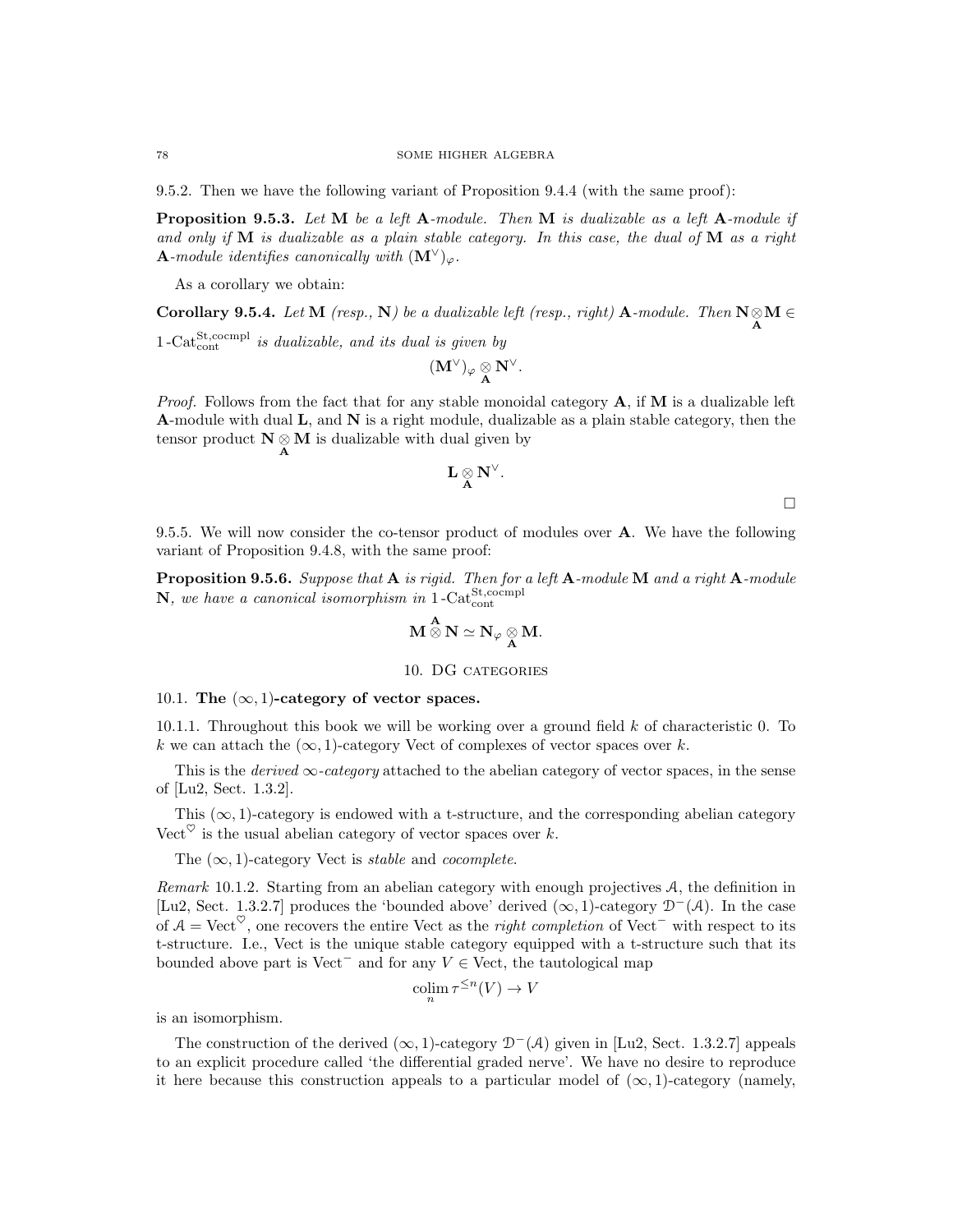quasi-categories): the explicit knowledge of what it is does not usually add any information of practical import. What is important to know is that the homotopy category of  $\mathcal{D}^-(\mathcal{A})$ , i.e.,  $(D<sup>-</sup>(A))<sup>ordn</sup>$ , is the usual triangulated bounded above derived category of A.

The good news, however, is that the derived  $(\infty, 1)$ -category  $\mathcal{D}^{-}(\mathcal{A})$  can be characterized by a universal property, see [Lu2, Theorem 1.3.3.2] or the less heavy looking [Lu2, Proposition 1.3.3.7].

10.1.3. We let

Vect<sup>f.d.</sup>  $\subset$  Vect,

denote the full subcategory of *finite complexes of finite-dimensional vector spaces* over k.

The corresponding abelian category (Vect<sup>f.d.</sup>)<sup> $\heartsuit$ </sup> is that of usual finite-dimensional vector spaces over  $k$ .

We have

$$
\text{Vect}^{\text{f.d.}} = \text{Vect}^c,
$$

and Vect is compactly generated by Vect<sup>f.d.</sup>.

10.1.4. The fact of crucial importance is that the stable category Vect carries a symmetric monoidal structure uniquely characterized by the following conditions ([Lu2, Theorems 4.5.2.1 and 7.1.2.13]):

- It is compatible with the (usual) symmetric monoidal structure on Vect<sup> $\heartsuit \subset \text{Vect}$ .</sup>
- The monoidal operation Vect  $\times$  Vect  $\rightarrow$  Vect preserves colimits in each variable.

The second of the above conditions means that Vect is a commutative algebra object in  $1-\text{Cat}_{\text{cont}}^{\text{St,coempl}}$ .

10.1.5. The symmetric monoidal structure on Vect induces one on its full subcategory Vect<sup>f.d.</sup>.

Every object in the symmetric monoidal category  $\mathrm{Vect}^{\text{f.d.}}$  is dualizable. Hence, by Sect. 4.1.4, the functor of dualization defines an equivalence

$$
(\text{Vect}^{\text{f.d.}})^{\text{op}} \to \text{Vect}^{\text{f.d.}}.
$$

From Lemma 9.1.5 we obtain:

**Corollary 10.1.6.** The stable symmetric monoidal  $(\infty, 1)$ -category Vect is rigid.

10.2. The Dold-Kan functor(s).

10.2.1. Since Sptr is the unit object in the symmetric monoidal  $(\infty, 1)$ -category 1-Cat<sup>St</sup>,<sup>cocmpl</sup>, we have a canonically defined symmetric monoidal functor

(10.1) Sptr → Vect.

This functor admits a right adjoint, denoted

$$
\text{Vect} \stackrel{\text{Dold-Kan}^{\text{Sptr}}}{\longrightarrow} \text{Sptr}\,.
$$

The functor Dold-Kan<sup>Sptr</sup> is continuous (e.g., by Lemma  $9.2.6(b)$ ).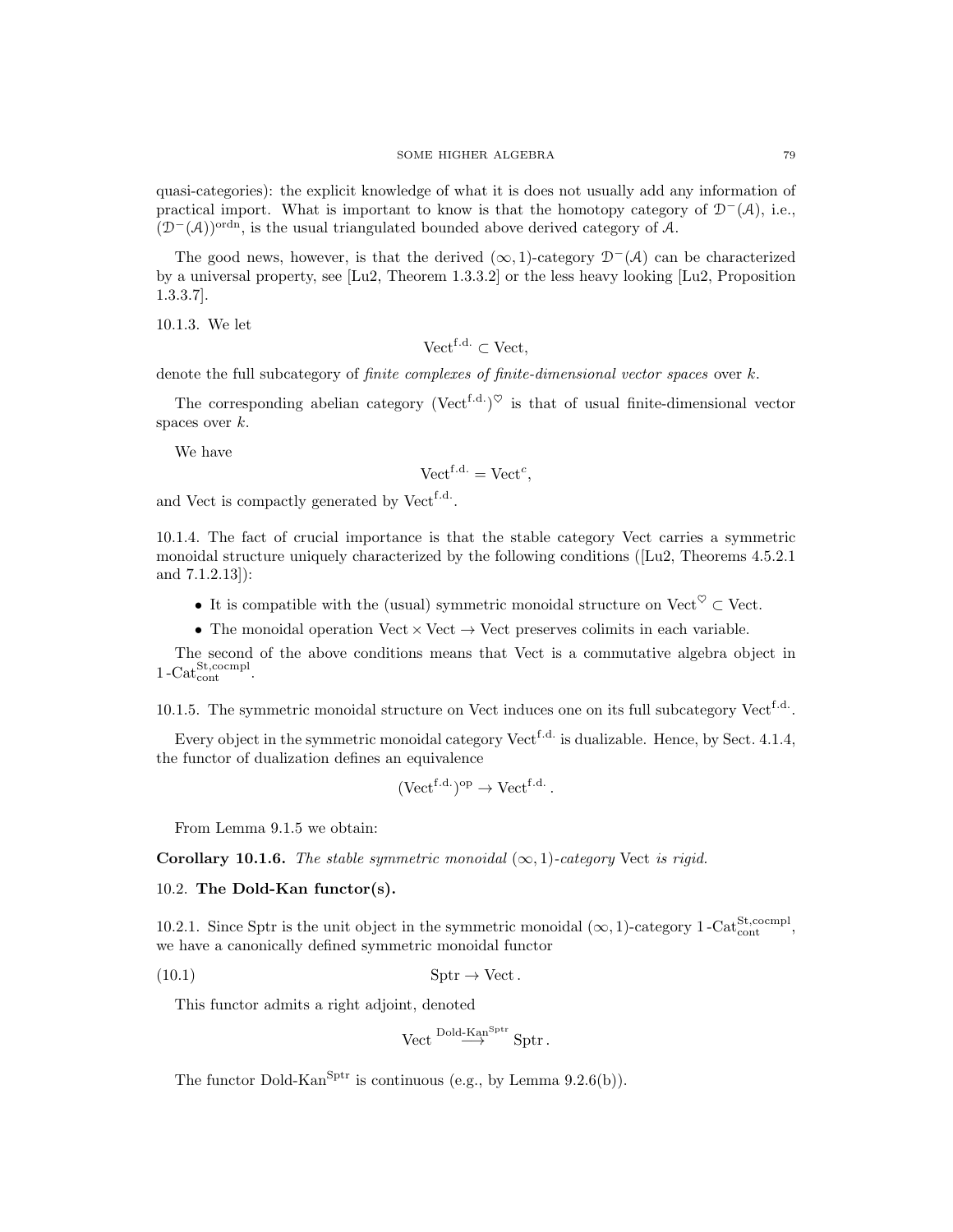10.2.2. The functor Dold-Kan<sup>Sptr</sup> has the following additional property: it is t-exact (i.e., compatible with the t-structures).

In particular, Dold-Kan<sup>Sptr</sup> restricts to a functor

$$
\text{Vect}^{\leq 0 \text{ Dold-Kan}^{\text{ComGrp}}}_{\longrightarrow} \text{ComGrp}(\text{Spc}),
$$

where we recall that  $ComGrp(Spc)$  identifies with  $Sptr^{\leq 0}$ .

10.2.3. The composition

$$
\text{Vect}^{\leq 0}\stackrel{\text{Dold-Kan}^{\text{ComGrp}}}{\longrightarrow}\text{ComGrp}(\text{Spc})\stackrel{\textbf{oblv}_{\text{ComGrp}}}{\longrightarrow}\text{Spc},
$$

or, which is the same

 $\Omega^{\infty} \circ \mathrm{Dold\text{-}Kan}^{\mathrm{Sptr}},$ 

is the usual Dold-Kan functor

 $\text{Vect}^{\leq 0} \overset{\text{Dold-Kan}}{\longrightarrow} \text{Spc}.$ 

The functor Dold-Kan preserves filtered colimits and all limits. In addition, Dold-Kan commutes with *sifted* colimits (because the forgetful functor  $oblv_{ComGrp}$  does, see [Chapter IV.2, Sect. 1.1.3]).

For  $V \in \text{Vect}^{\leq 0}$  we have

$$
\pi_i(\text{Dold-Kan}(V)) = H^{-i}(V), \quad i = 0, 1, ...
$$

10.2.4. By construction, the functor Dold-Kan is the right adjoint to the composition

(10.2) 
$$
\text{Spc} \xrightarrow{\Sigma^{\infty}} \text{Sptr} \xrightarrow{(10.1)} \text{Vect}.
$$

In terms of the equivalence of Lemma 2.1.8, the above functor (10.2) corresponds to the object  $k \in$  Vect, and can be thought of as the functor of *chains with coefficients in k*.

$$
\mathcal{S} \mapsto C_{\bullet}(\mathcal{S}, k).
$$

10.3. The notion of DG category. In the rest of this chapter we will develop the theory of modules (in  $1$ -Cat<sup>St</sup>) over the (symmetric) monoidal categories Vect<sup>f.d.</sup> and Vect.

However, the entire discussion is equally applicable, when we replace the pair Vect<sup>f.d.</sup> ⊂ Vect by

$$
(\mathbf{A}^c \subset \mathbf{A}),
$$

where  $A$  is a *rigid symmetric monoidal category* that satisfies the equivalent conditions of Lemma 9.1.5.

10.3.1. We let DGCat<sup>non-cocmpl</sup> denote the full subcategory in the  $(\infty, 1)$ -category

$$
\text{Vect}^{\text{f.d.}}\text{-}\mathbf{mod} = \text{Vect}^{\text{f.d.}}\text{-}\mathbf{mod}(1\text{-}\text{Cat})
$$

(see Sect. 3.5.7 for the notation), consisting of those Vect<sup>f.d.</sup>-modules  $C$ , for which:

- C is stable;
- The action functor  $Vect^{f.d.} \times \mathbf{C} \to \mathbf{C}$  is *exact* in both variables.

10.3.2. The identification (Vect<sup>f.d.</sup>)<sup>op</sup>  $\simeq$  Vect<sup>f.d.</sup> induces an involution

 $C \mapsto C^{op}$ 

on DGCat<sup>non-cocmpl</sup>.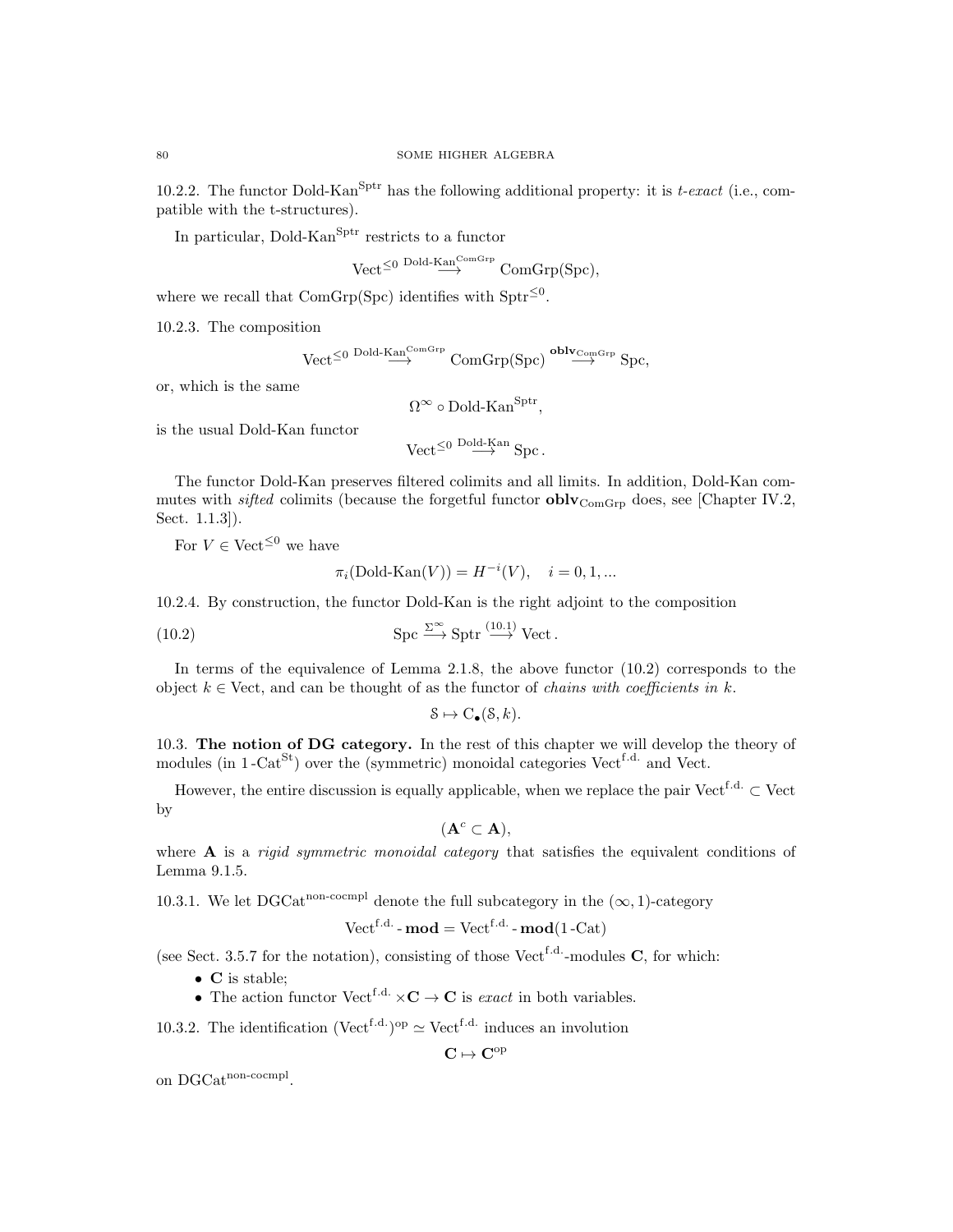10.3.3. We let DGCat<sub>cont</sub> denote the  $(\infty, 1)$ -category

$$
\text{Vect-}\mathbf{mod}_{\text{cont}}^{\text{St,coempl}} := \text{Vect-}\mathbf{mod}(1\text{-Cat}_{\text{cont}}^{\text{St,coempl}}).
$$

By unwinding the definitions, we obtain:

# Lemma 10.3.4.

(a) The functor

$$
\mathrm{DGCat}_\mathrm{cont} \to \mathrm{DGCat}^\mathrm{non\text{-}coempl},
$$

given by restriction of action along  $Vect^{f.d.} \hookrightarrow Vect$  is 1-replete, i.e., is an equivalence on a 1-full subcategory.

(b) An object of DGCat<sup>non-cocmpl</sup> lies in the essential image of the functor from (a) if and only if the underlying stable category is cocomplete.

(c) A morphism in DGCat<sup>non-cocmpl</sup> between objects in the essential image of  $DGCat_{cont}$  comes from a morphism in  $DGCat_{cont}$  if and only if the underlying functor between the corresponding stable categories is continuous.

The  $(\infty, 1)$ -category DGCat<sub>cont</sub> will be the principal actor in this book.

We introduce one more notion: we let  $DGCat \subset DGCat^{non-coempl}$  be the full subcategory equal to the essential image of the functor  $DGCat_{cont} \rightarrow DGCat^{non-coempl}$ .

Thus, DGCat<sub>cont</sub> is a 1-full subcategory of DGCat with the same class of objects (i.e., cocomplete DG categories), but in the latter we allow non-continuous functors.

10.3.5. Let  $\mathbf{C}, \mathbf{D}$  be two objects of DGCat<sup>non-cocmpl</sup>. By Sect. 3.6.5, we can associate to them an object

$$
\underline{\mathrm{Hom}}_{1\operatorname{-Cat},\mathrm{Vect}^{\mathrm{f.d.}}}(\mathbf{D},\mathbf{C}) \in \mathrm{Vect}^{\mathrm{f.d.}}\operatorname{-\mathbf{mod}}(1\operatorname{-Cat}).
$$

It is easy to see, however, that  $\underline{\text{Hom}}_{1-\text{Cat.Vect}}(D, C)$  belongs to the full subcategory

$$
\mathrm{DGCat}^{\mathrm{non\text{-}coempl}} \subset \mathrm{Vect}^{f.d.} \text{-}\mathbf{mod}(1\text{-}\mathrm{Cat}).
$$

We will use the notation:

$$
\mathrm{Funct}_{k}(\mathbf{D},\mathbf{C}):=\underline{\mathrm{Hom}}_{1\text{-Cat},\mathrm{Vect}^{\mathrm{f.d.}}}(\mathbf{D},\mathbf{C}).
$$

This is the DG category of exact  $k$ -linear functors from  $D$  to  $C$ . We have

$$
\left(\mathrm{Funct}_{k}(\mathbf{D},\mathbf{C})\right)^{\mathrm{Spc}} = \mathrm{Maps}_{\mathrm{DGCat}^{\mathrm{non-cocmpl}}}(\mathbf{D},\mathbf{C}).
$$

Note that if C is cocomplete, then so is  $\text{Funct}_k(D, C)$ , i.e., in this case it is an object of DGCat.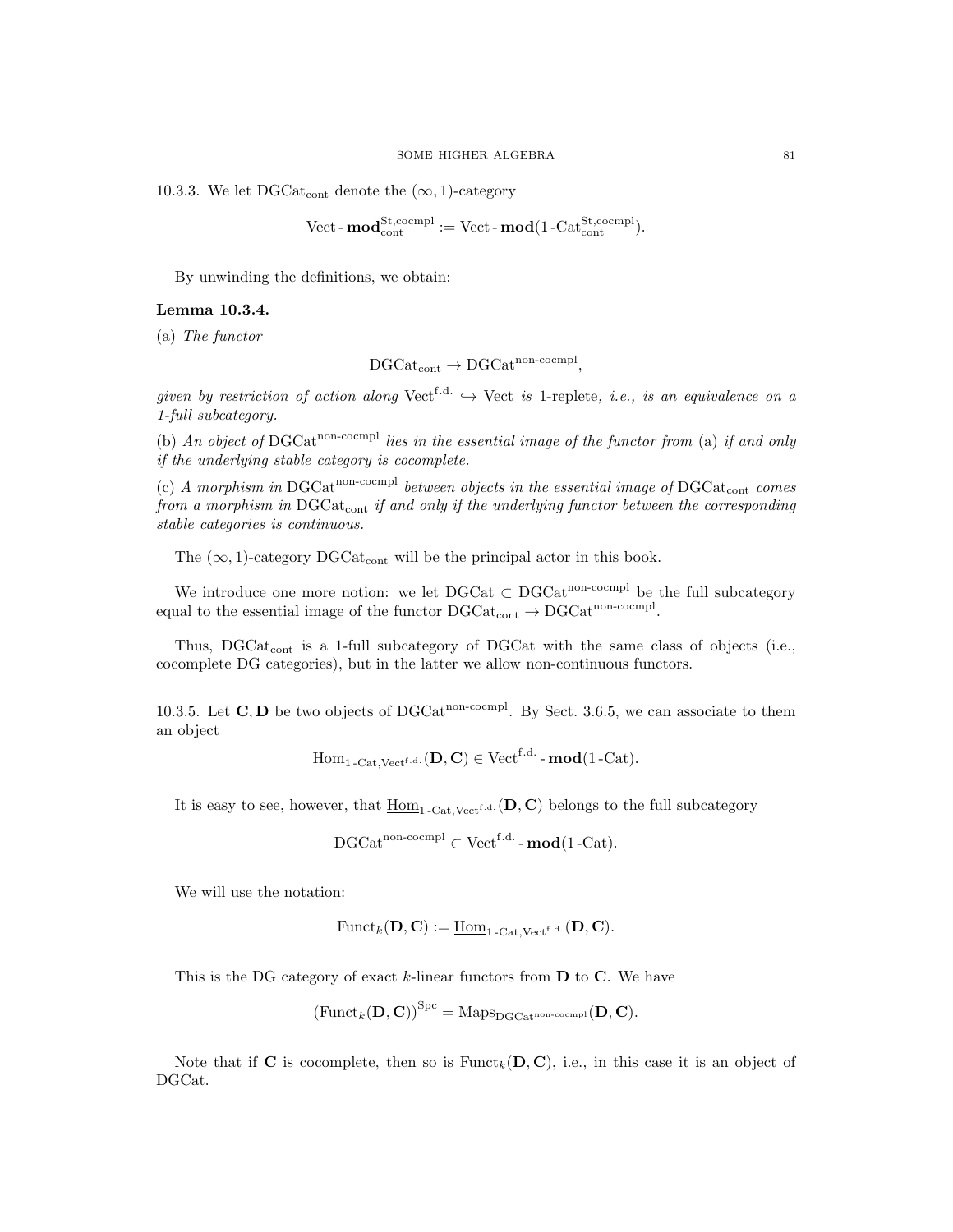10.3.6. Let now  $\mathbf{C}, \mathbf{D}$  be two objects of DGCat<sub>cont</sub>. By Sect. 8.2.1, we can consider the object

 $\underline{\mathrm{Hom}}_{1\text{-}\mathrm{Cat}^\mathrm{St, coempl}, \mathrm{Vect}}(\mathbf{D},\mathbf{C})=: \mathrm{Funct}_{\mathrm{Vect}}(\mathbf{D},\mathbf{C})\in \mathrm{DGCat}_{\mathrm{cont}}\,.$ 

We will use the notation:

$$
\mathrm{Funct}_{k,\mathrm{cont}}(\mathbf{D},\mathbf{C}) := \mathrm{Funct}_{\mathrm{Vect}}(\mathbf{D},\mathbf{C}).
$$

This is the DG category of continuous exact  $k$ -linear functors  **to**  $**C**$ **. We have** 

 $(\text{Funct}_{k,\text{cont}}(\mathbf{D}, \mathbf{C}))^{\text{Spc}} = \text{Maps}_{\text{DGCat}_{\text{cont}}}(\mathbf{D}, \mathbf{C}).$ 

By construction, we have a map in  $DGCat_{cont}$ :

(10.3) 
$$
\text{Funct}_{k,\text{cont}}(\mathbf{D},\mathbf{C}) \to \text{Funct}_{k}(\mathbf{D},\mathbf{C}),
$$

which is fully faithful at the level of the underlying  $(\infty, 1)$ -categories.

10.3.7. Let **C** be an object of DGCat<sup>non-cocmpl</sup>. For a pair of objects  $\mathbf{c}_0, \mathbf{c}_1 \in \mathbf{C}$  we introduce the object

$$
Maps_{k,\mathbf{C}}(\mathbf{c}_0, \mathbf{c}_1) \in Vect
$$

by

(10.4) 
$$
\operatorname{Maps}_{\operatorname{Vect}}(V, \operatorname{Maps}_{k, \mathbf{C}}(\mathbf{c}_0, \mathbf{c}_1)) \simeq \operatorname{Maps}_{\mathbf{C}}(V \otimes \mathbf{c}_0, \mathbf{c}_1), \quad V \in \operatorname{Vect}^{\mathrm{f.d.}}.
$$

It is easy to see that  $\mathcal{M}aps_{k,\mathbf{C}}(\mathbf{c}_0, \mathbf{c}_1)$  always exists.

10.3.8. If  $C \in DGCat$ , then we have a canonical isomorphism

$$
Maps_{k,\mathbf{C}}(\mathbf{c}_0,\mathbf{c}_1) \simeq \underline{\mathrm{Hom}}_{\mathrm{Vect}}(\mathbf{c}_0,\mathbf{c}_1),
$$

i.e., the isomorphism (10.4) holds for  $V \in$  Vect (and not just Vect<sup>f.d.</sup>).

Finally, we note that we have

$$
Maps_{\mathbf{C}}(\mathbf{c}_0, \mathbf{c}_1) \simeq \mathrm{Dold\text{-}Kan}^{\mathrm{Sptr}}(\mathrm{Maps}_{k,\mathbf{C}}(\mathbf{c}_0, \mathbf{c}_1)).
$$

10.3.9. The 2-categorical structure. According to Sect. 8.3, the structure of  $(\infty, 1)$ -category on DGCat<sub>cont</sub> can be naturally upgraded to a structure of  $(\infty, 2)$ -category.

We denote the resulting  $(\infty, 2)$ -category by DGCat<sub>cont</sub>. By Sect. 8.3.3, we have

 $\mathbf{Maps}_{\mathrm{DGCat}^{2\text{-}\mathrm{Cat}}_{\mathrm{cont}}}(\mathbf{D},\mathbf{C})\simeq \mathrm{Funct}_{k,\mathrm{cont}}(\mathbf{D},\mathbf{C}).$ 

We also note (see Lemma 9.3.6) that if a morphism in  $DGCat_{cont}$ , when viewed as plain stable categories, admits a continuous right adjoint, then the initial 1-morphism admits a right adjoint in the  $(\infty, 2)$ -category DGCat<sup>2-Cat</sup>.

# 10.4. The symmetric monoidal structure on DG categories.

10.4.1. According to Sect. 8.2.7, the  $(\infty, 1)$ -category DGCat<sub>cont</sub> is equipped with a symmetric monoidal structure. We will denote the corresponding monoidal operation by

$$
\mathbf{C}, \mathbf{D} \mapsto \mathbf{C} \underset{\mathrm{Vect}}{\otimes} \mathbf{D}.
$$

For  $c \in \mathbf{C}$  and  $d \in \mathbf{D}$  we let denote by  $c \underset{k}{\boxtimes} d \in \mathbf{C} \underset{Vect}{\otimes} \mathbf{D}$  the image of  $c \times d \in \mathbf{C} \times \mathbf{D}$  under the tautological functor

$$
\mathbf{C}\times \mathbf{D}\rightarrow \mathbf{C}\underset{\mathrm{Vect}}{\otimes}\mathbf{D}.
$$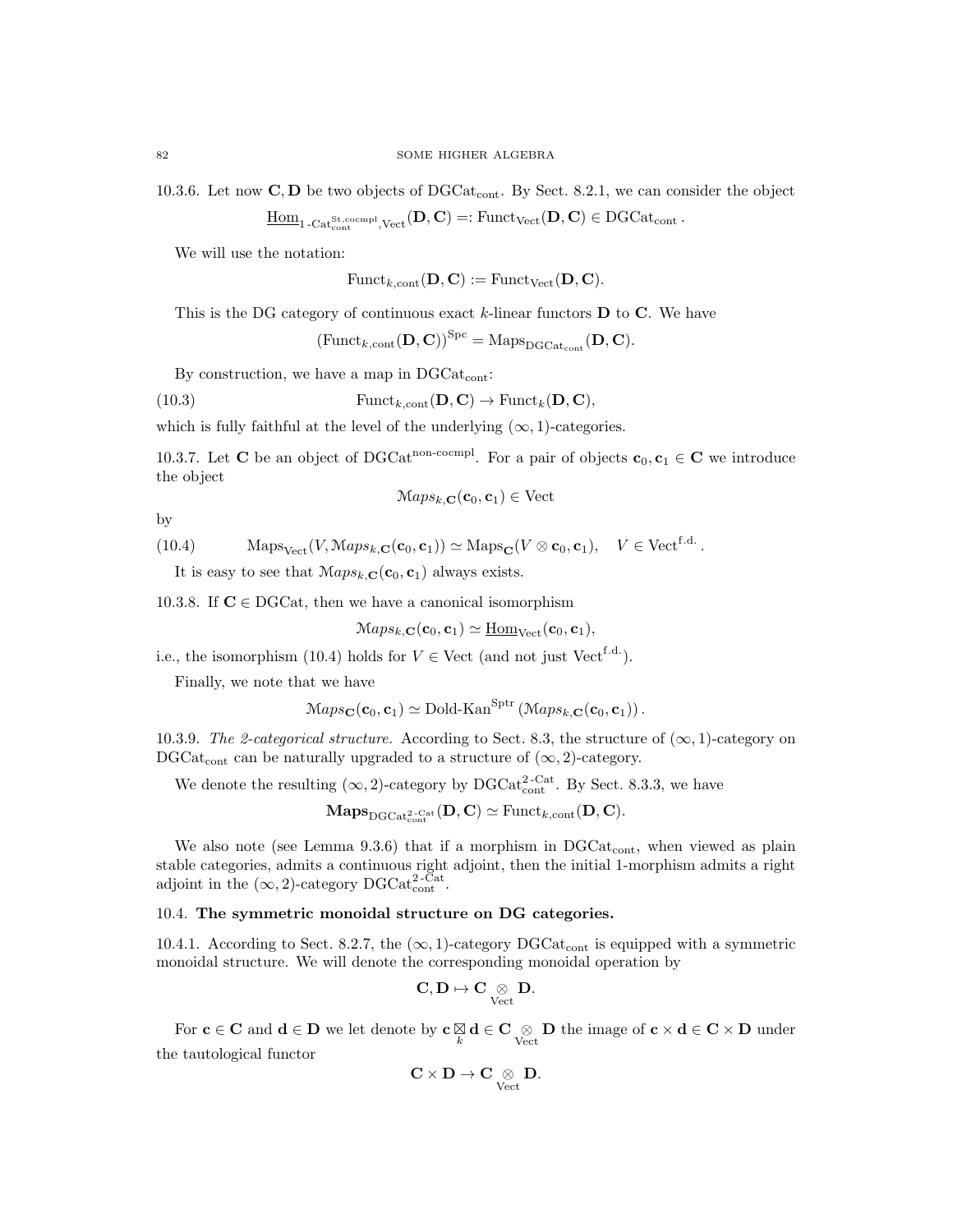$$
\mu: \text{Vect} \to \mathbf{C} \underset{\text{Vect}}{\otimes} \mathbf{D} \text{ and } \mathbf{D} \underset{\text{Vect}}{\otimes} \mathbf{C} \to \text{Vect}
$$

such that the corresponding identities hold.

10.4.3. According to Proposition 9.4.4, a DG category  $\bf{C}$  is dualizable as an object of DGCat<sub>cont</sub> if and only if it is dualizable as a plain stable category.

Moreover, again by Proposition 9.4.4, the datum of duality between  $C$  and  $D$  as DG categories is equivalent to the datum of duality between  $C$  and  $D$  as plain stable categories.

10.4.4. Explicitly, if

$$
\mathbf{C}\underset{\mathrm{Vect}}{\otimes}\mathbf{D}\to\mathrm{Vect}
$$

is the co-unit of a duality in  $DGCat_{cont}$ , then the composition

$$
\mathbf{C} \otimes \mathbf{D} \to \mathbf{C} \underset{\mathrm{Vect}}{\otimes} \mathbf{D} \to \mathrm{Vect} \overset{\mathrm{Dold-Kan}^{\mathrm{Sptr}}}{\longrightarrow} \mathrm{Sptr}
$$

is the co-unit of a duality in  $1-\text{Cat}_{\text{cont}}^{\text{St,coempl}}$ .

In fact, for any  $\mathbf{C}\in \text{DGCat}_\text{cont},$  the composed functor

$$
\mathrm{Funct}_{k,\mathrm{cont}}(\mathbf{C},\mathrm{Vect})\to\mathrm{Funct}_{\mathrm{ex},\mathrm{cont}}(\mathbf{C},\mathrm{Vect})\stackrel{\mathrm{Dold-Kan}^{\mathrm{Sptr}}}{\longrightarrow}\mathrm{Funct}_{\mathrm{ex},\mathrm{cont}}(\mathbf{C},\mathrm{Sptr})
$$

is an equivalence, see the proof of Proposition 9.4.4.

10.4.5. Finally, we mention that according to Sect. 8.3.4, the above symmetric monoidal structure on the  $(\infty, 1)$ -category DGCat<sub>cont</sub> naturally upgrades to a symmetric monoidal structure on the  $(\infty, 2)$ -category

$$
\mathrm{DGCat}_{\mathrm{cont}}^{\mathrm{2\text{-}Cat}}.
$$

#### 10.5. Compact objects and ind-completions.

10.5.1. Let C be an object of DGCat. We note that, according to Corollary 9.3.4, an object  $c \in C$  is compact if and only if it is compact relative to Vect, i.e., the functor

$$
Maps_{k,\mathbf{C}}(\mathbf{c},-), \quad \mathbf{C} \to \text{Vect}
$$

preserves filtered colimits (equivalently, direct sums or all colimits).

Alternatively, the equivalence of the two notions follows from the fact that the functor

$$
Dold-KanSptr: Vect \to Sptr
$$

is continuous and conservative.

10.5.2. The full subcategory  $\mathbf{C}^c \subset \mathbf{C}$  is preserved by the monoidal operation

$$
\text{Vect}^{\text{f.d}} \times \mathbf{C} \to \mathbf{C}.
$$

Hence,  $\mathbf{C}^c$  naturally acquires a structure of object of DGCat<sup>non-cocmpl</sup>.

10.5.3. Vice versa, let  $C_0$  be an object of DGCat<sup>non-cocmpl</sup>. Consider the corresponding object

$$
\mathrm{Ind}(\mathbf{C}_0)=\mathrm{Funct}_{\mathrm{ex}}((\mathbf{C}_0)^{\mathrm{op}}, \mathrm{Sptr}).
$$

The action of Vect<sup>f.d.</sup> on  $\mathbf{C}_0$  defines an action of Vect<sup>f.d.</sup> on Ind( $\mathbf{C}_0$ ) by Sect. 4.1.7.

By Lemma 10.3.4(b), since  $Ind(C_0)$  is cocomplete, we obtain that  $Ind(C_0)$  is an object of DGCat.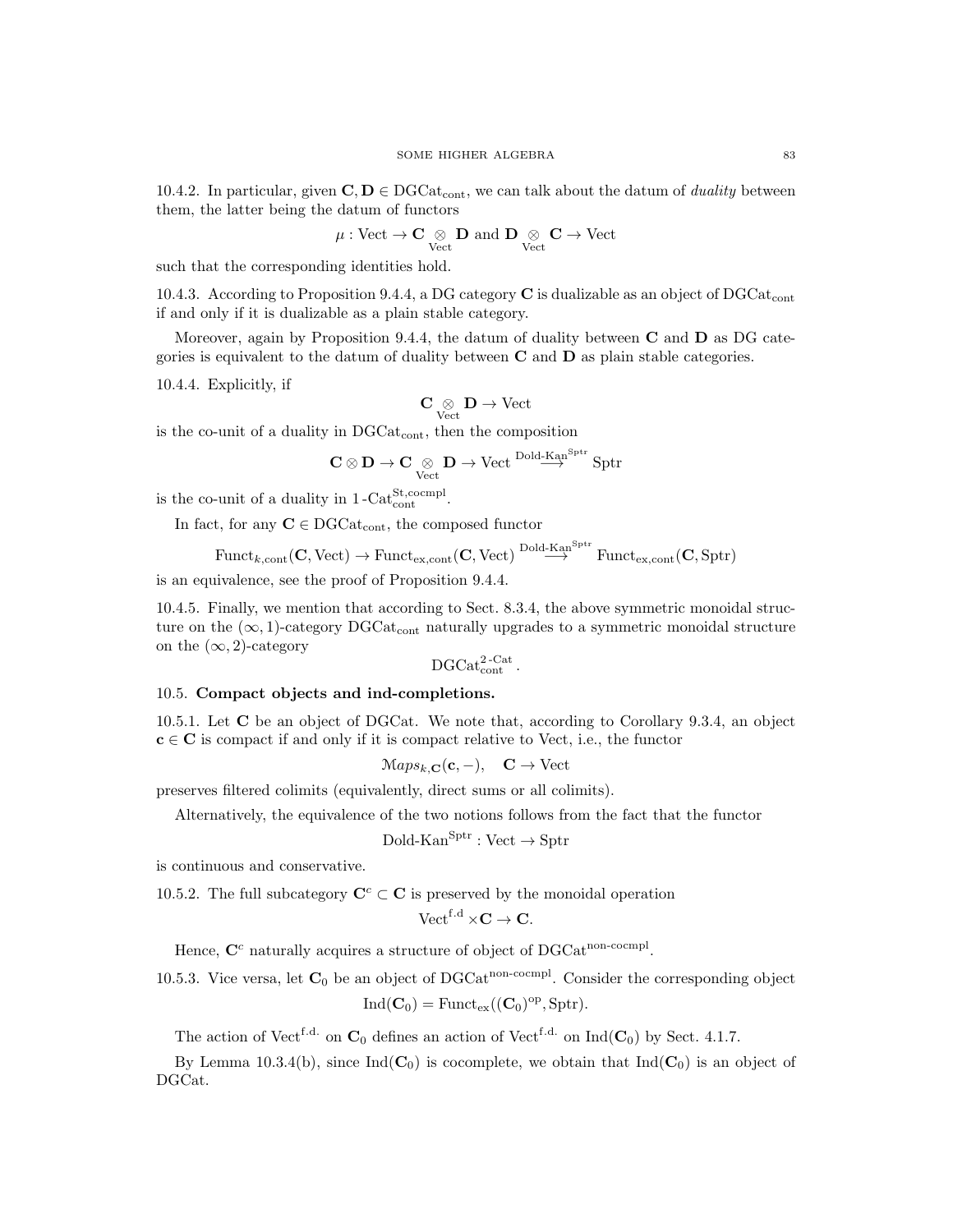10.5.4. By construction, the tautological functor

$$
\mathbf{C}_0 \to \mathrm{Ind}(\mathbf{C}_0)
$$

is a functor of Vect<sup>f.d.</sup>-module categories.

For  $C \in DGCat_{cont}$ , the equivalence

$$
\mathrm{Funct}_{\mathrm{ex},\mathrm{cont}}(\mathrm{Ind}(\mathbf{C}_0),\mathbf{C}) \to \mathrm{Funct}_{\mathrm{ex}}(\mathbf{C}_0,\mathbf{C})
$$

is a functor of bimodule categories over Vect<sup>f.d.</sup>. Hence, combining with Lemma  $10.3.4(c)$ , we obtain an equivalence

(10.5) 
$$
\text{Funct}_{k,\text{cont}}(\text{Ind}(\mathbf{C}_0), \mathbf{C}) \simeq \text{Funct}_k(\mathbf{C}_0, \mathbf{C}).
$$

In other words, we obtain that the ind-completion of  $C_0$  as a plain stable category is also the ind-completion as a DG category.

10.5.5. We claim that the DG category  $\text{Ind}(\mathbf{C}_0)$  can also be described as  $\text{Funct}_{k}((\mathbf{C}_0)^{\text{op}}, \text{Vect})$ . More precisely:

Lemma 10.5.6. The functor

 $\text{Funct}_{k}((\mathbf{C}_{0})^{\text{op}}, \text{Vect}) \to \text{Funct}_{\text{ex}}((\mathbf{C}_{0})^{\text{op}}, \text{Vect}) \stackrel{\text{Dold-Kan}^{\text{Sptr}}}{\longrightarrow} \text{Funct}_{\text{ex}}((\mathbf{C}_{0})^{\text{op}}, \text{Sptr}) = \text{Ind}(\mathbf{C}_{0})$ 

is an equivalence.

*Proof.* By  $(10.5)$ , we have

$$
\mathrm{Funct}_{k}((\mathbf{C}_{0})^{\mathrm{op}}, \mathrm{Vect}) \simeq \mathrm{Funct}_{k, \mathrm{cont}}(\mathrm{Ind}((\mathbf{C}_{0})^{\mathrm{op}}), \mathrm{Vect}),
$$

which by Sect. 10.4.3 identifies with

$$
(\mathrm{Ind}((\mathbf{C}_0)^{\mathrm{op}}))^\vee \simeq \mathrm{Ind}(\mathbf{C}_0),
$$

as required.

10.5.7. It follows from Corollary 8.7.4 that if  $C$  and  $D$  are compactly generated DG categories, then the same is true for  $C \underset{Vect}{\otimes} D$ . Moreover, objects of the form

$$
\mathbf{c} \bigotimes_k \mathbf{d} \in \mathbf{C} \underset{\mathrm{Vect}}{\otimes} \mathbf{D}, \quad \mathbf{c} \in \mathbf{C}^c, \mathbf{d} \in \mathbf{D}^d
$$

are the compact generators of  $C \underset{\text{Vect}}{\otimes} \mathbf{D}$ .

In addition, the following is obtained by repeating the proof of Proposition 7.4.2:

**Proposition 10.5.8.** For  $\mathbf{c}_0, \mathbf{c} \in \mathbf{C}$  and  $\mathbf{d}_0, \mathbf{d} \in \mathbf{D}$  with  $\mathbf{c}_0, \mathbf{d}_0$  compact, we have a canonical isomorphism

$$
Maps_{k,\mathbf{C}}(\mathbf{c}_0,\mathbf{c}) \underset{k}{\otimes} Maps_{k,\mathbf{D}}(\mathbf{d}_0,\mathbf{d}) \simeq Maps_{k,\mathbf{C}_{\underset{Vect}}{\otimes}} \mathbf{D}(\mathbf{c}_0 \underset{k}{\boxtimes} \mathbf{d}_0, \mathbf{c} \underset{k}{\boxtimes} \mathbf{d}).
$$